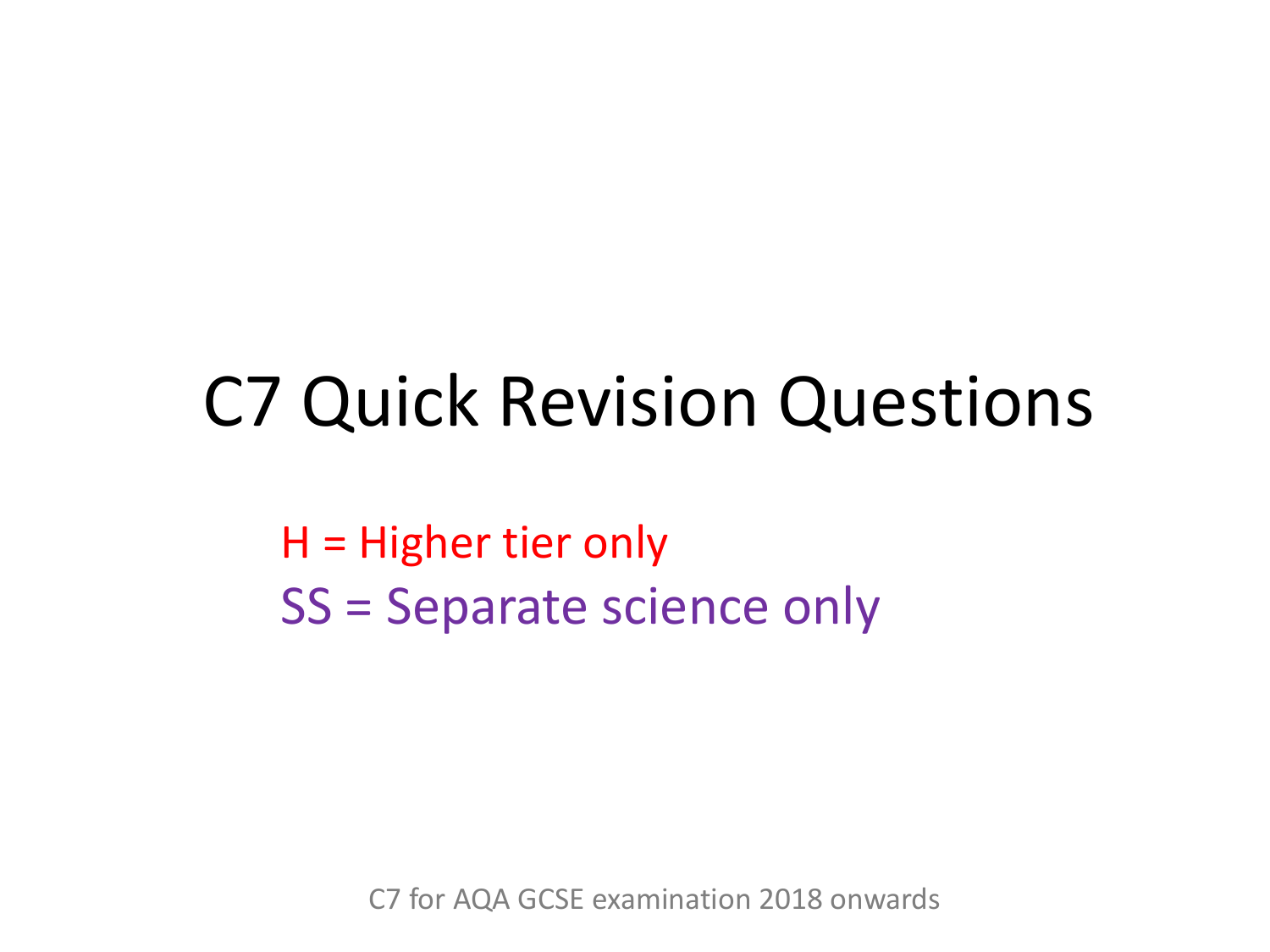#### Question 1 .... of 50

• What does a finite resource mean?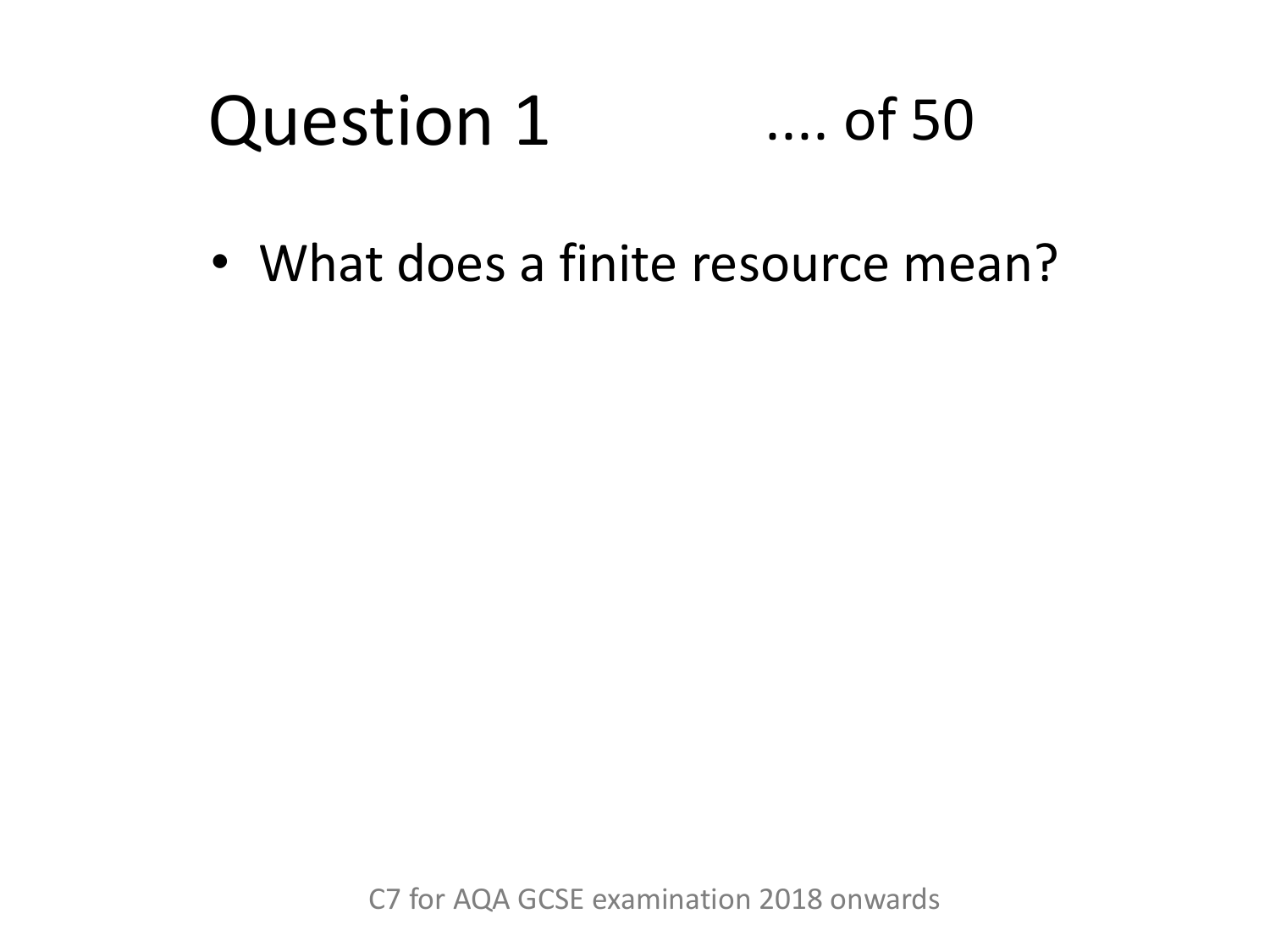# Answer 1 .... of 50

• A resource that is being used up quicker than it is being replaced.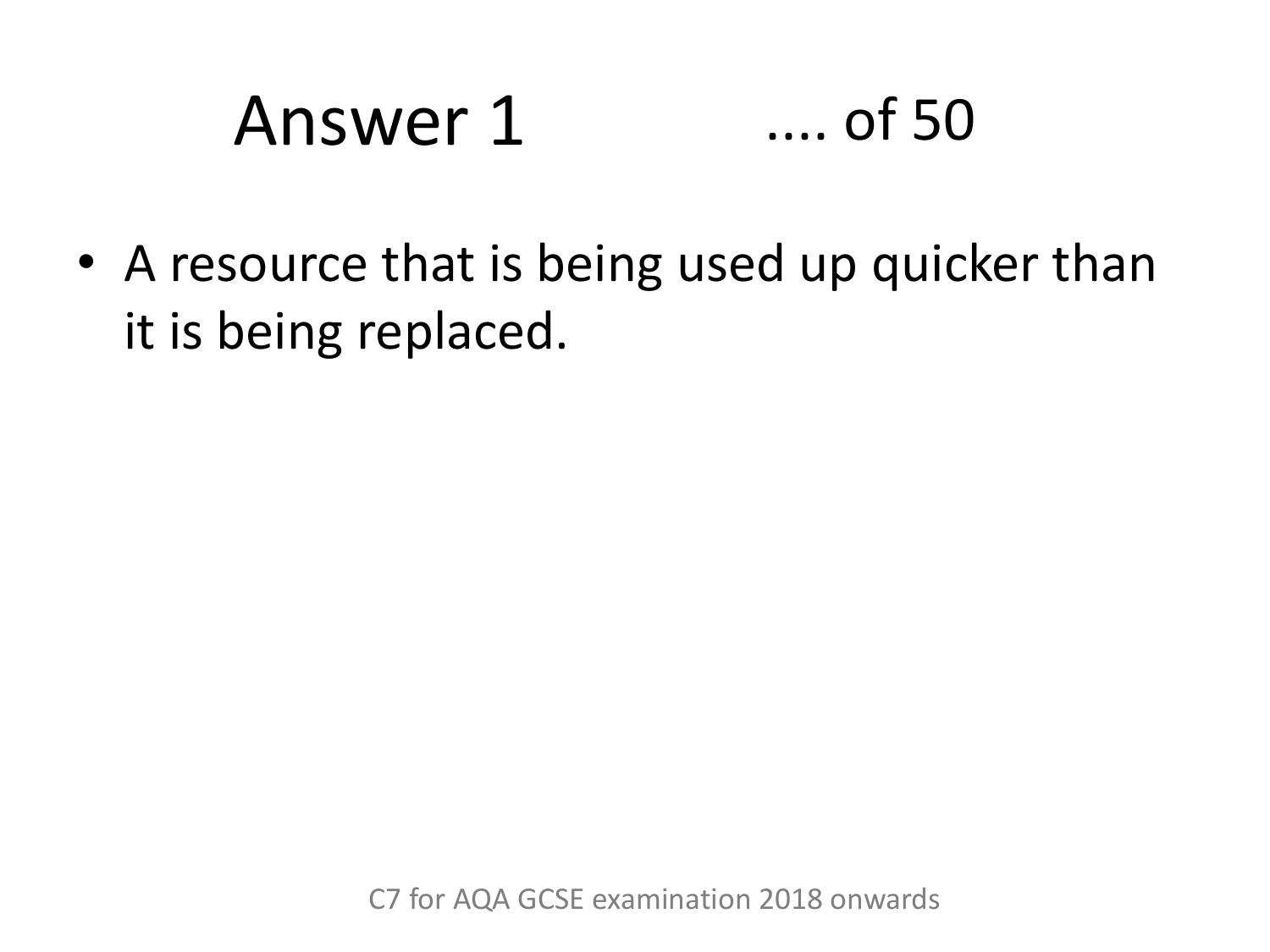#### Question 2 .... of 50

• What is a non-renewable resource?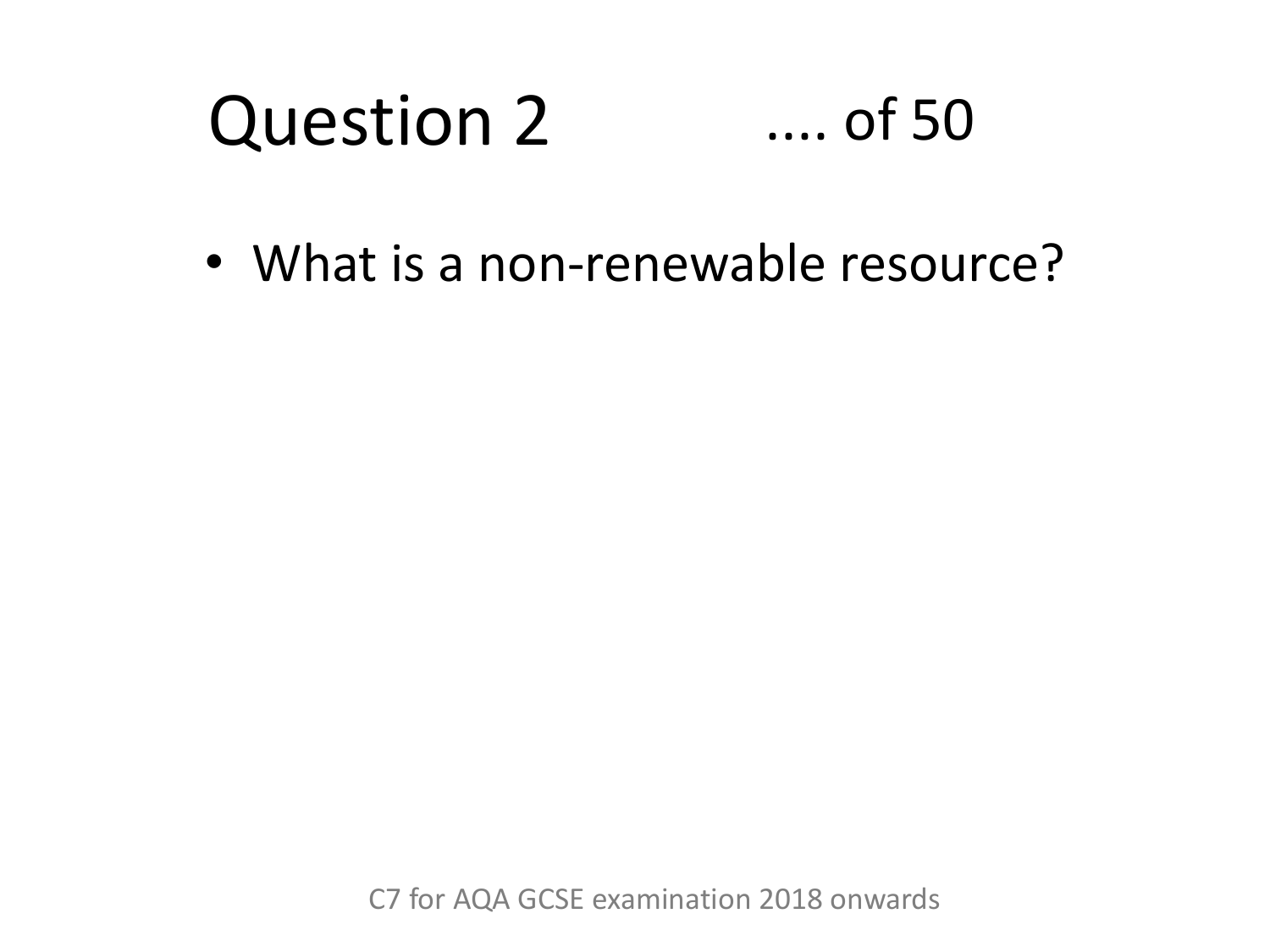### Answer 2 .... of 50

• A resource that is no longer being made.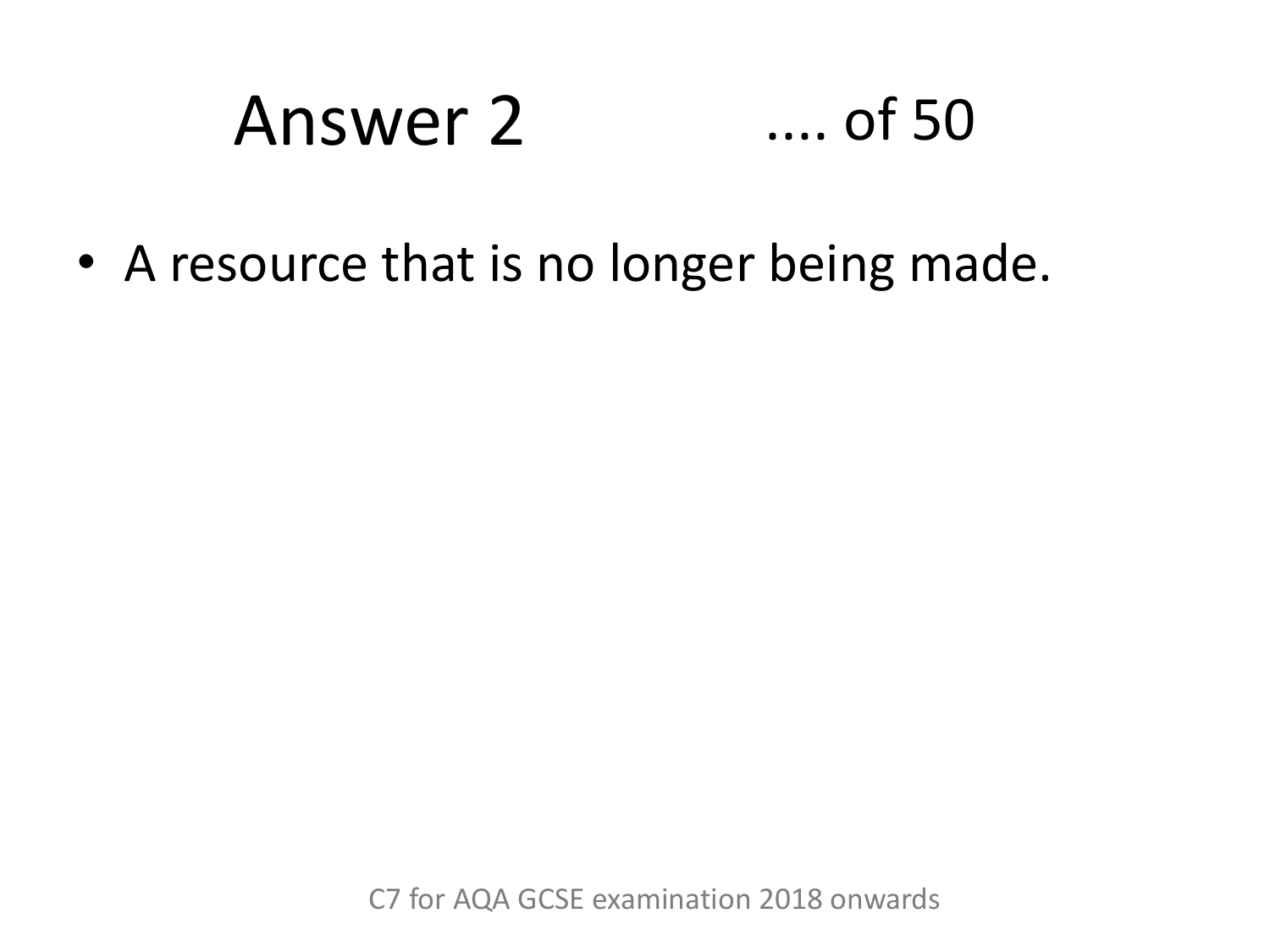#### Question 3 .... of 50

• What is crude oil made from?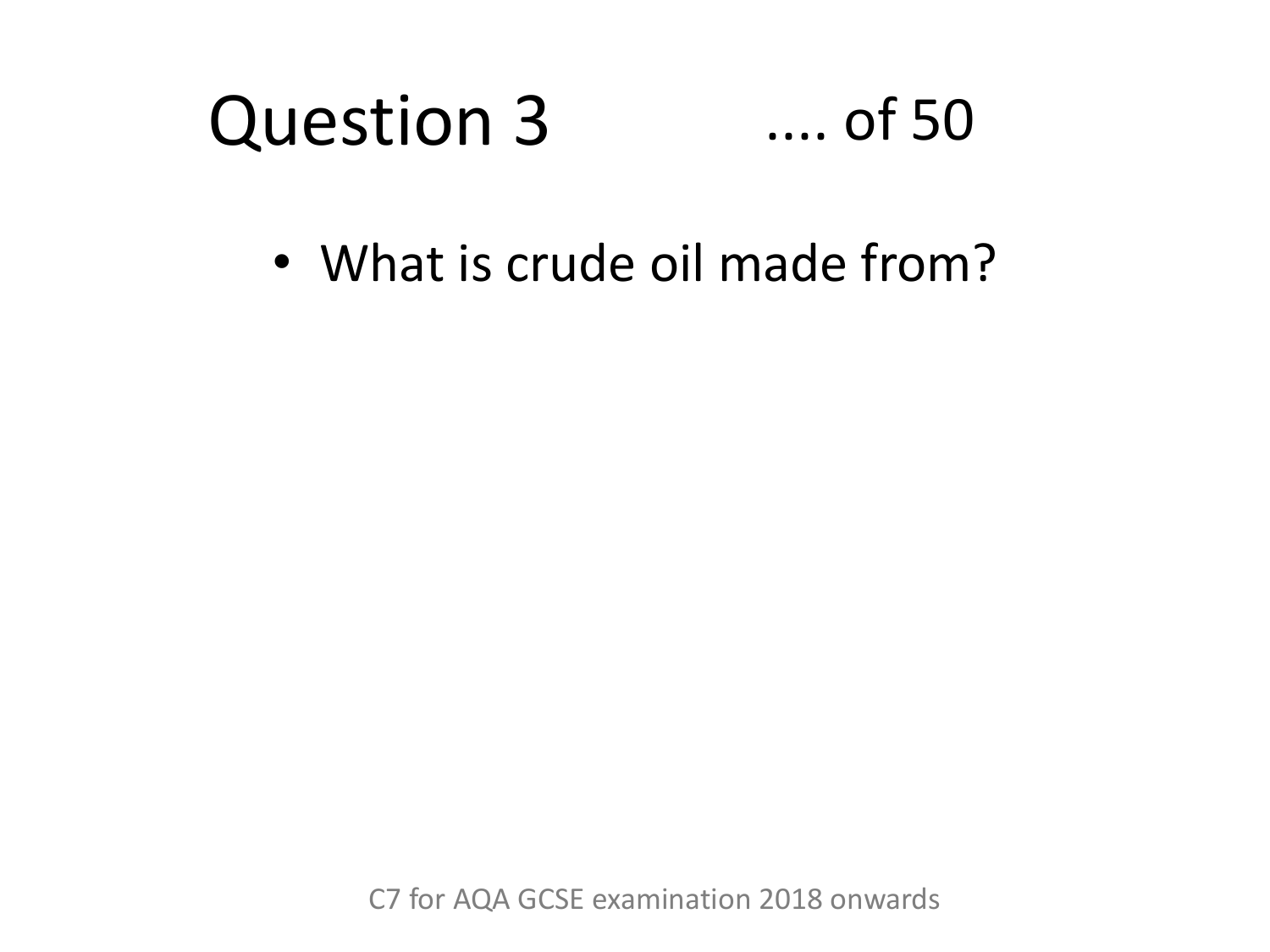# Answer 3 .... of 50

• Plankton and other ancient biomass compressed in mud over millions of years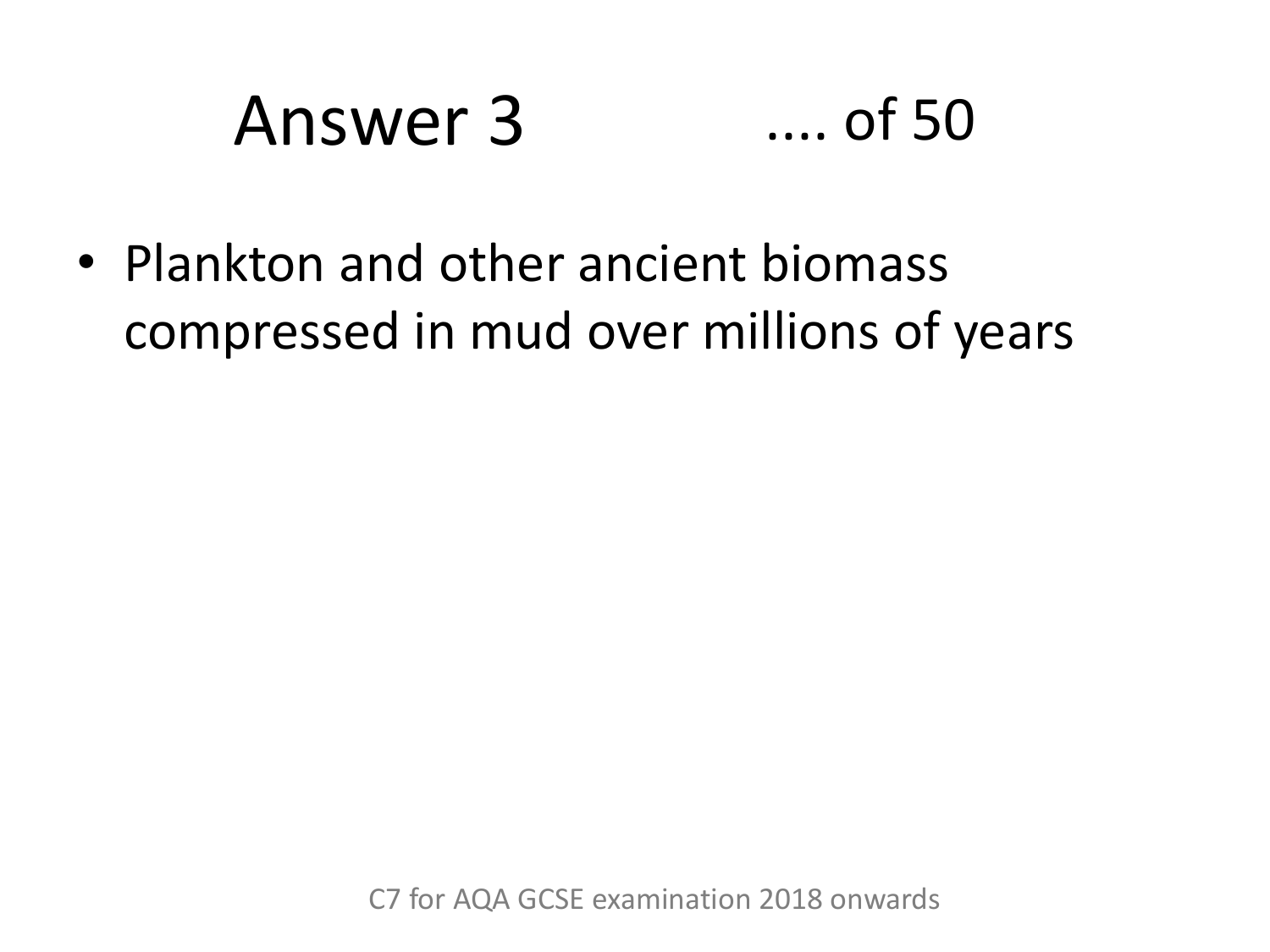#### Question 4 .... of 50

• What is a hydrocarbon?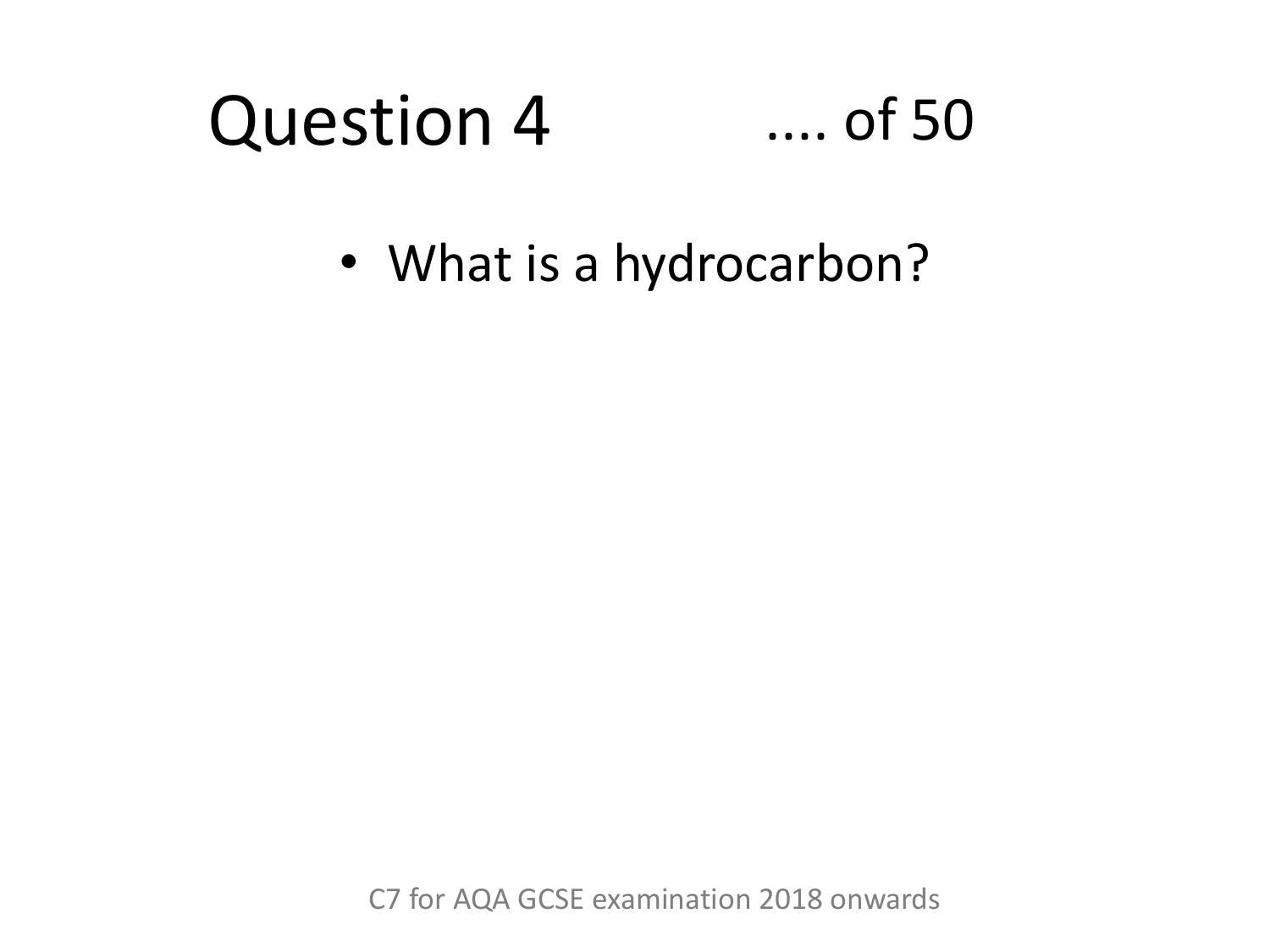### Answer 4 .... of 50

• A molecule made from ONLY hydrogen and carbon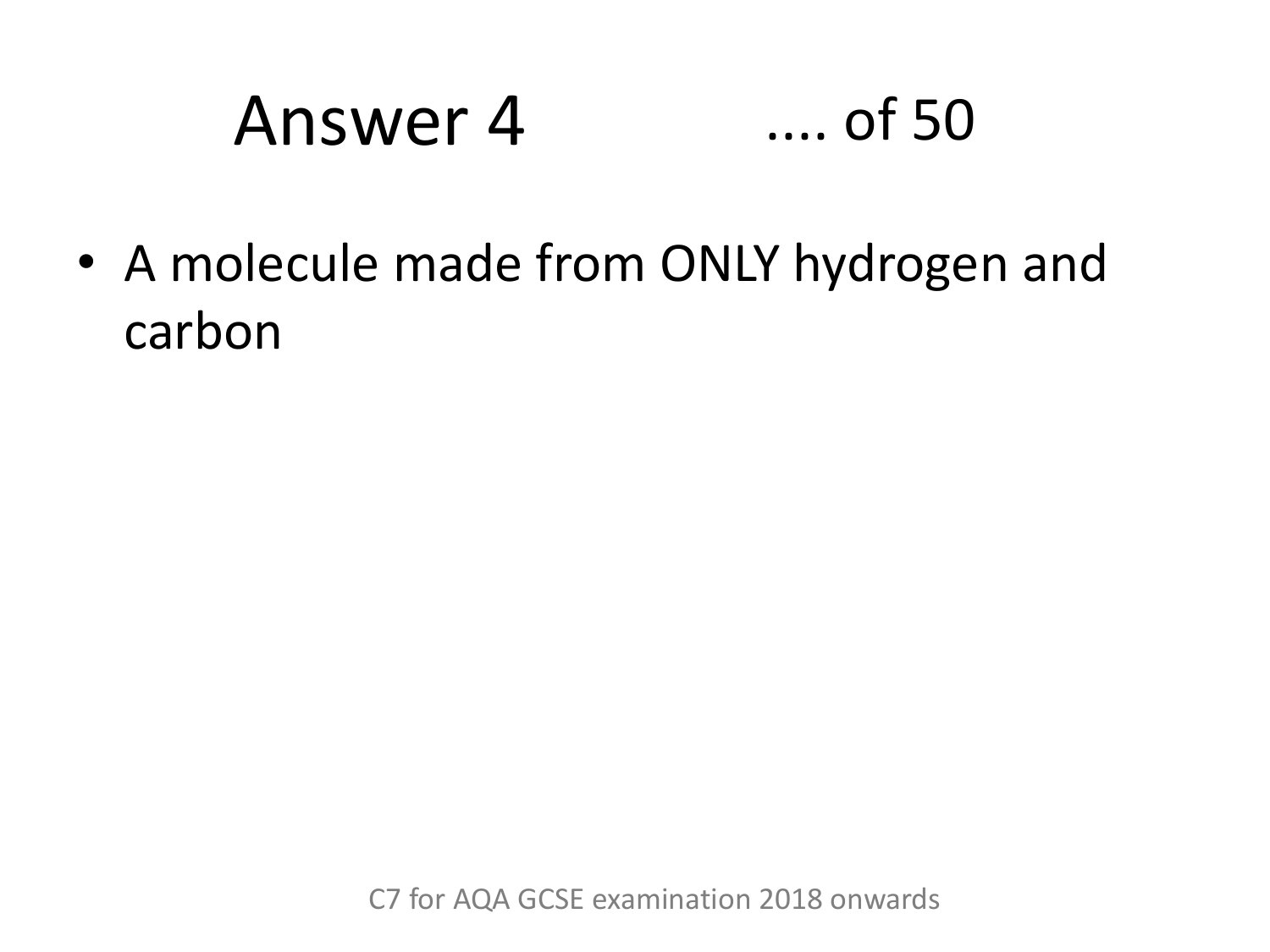#### Question 5 .... of 50

• Name the first 4 hydrocarbons of the alkane homologous series.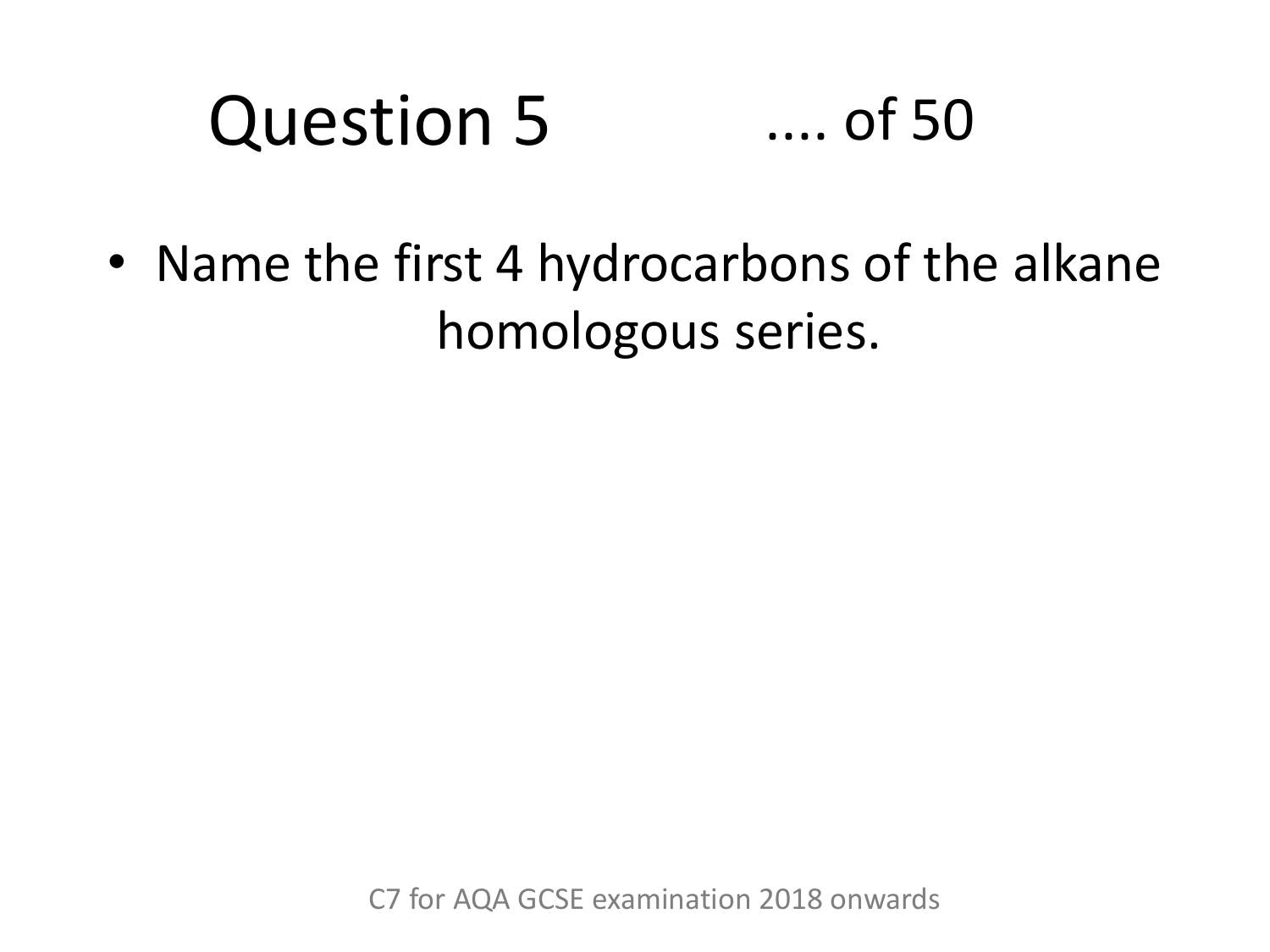### Answer 5 .... of 50

- Methane
- Ethane
- Propane
- Butane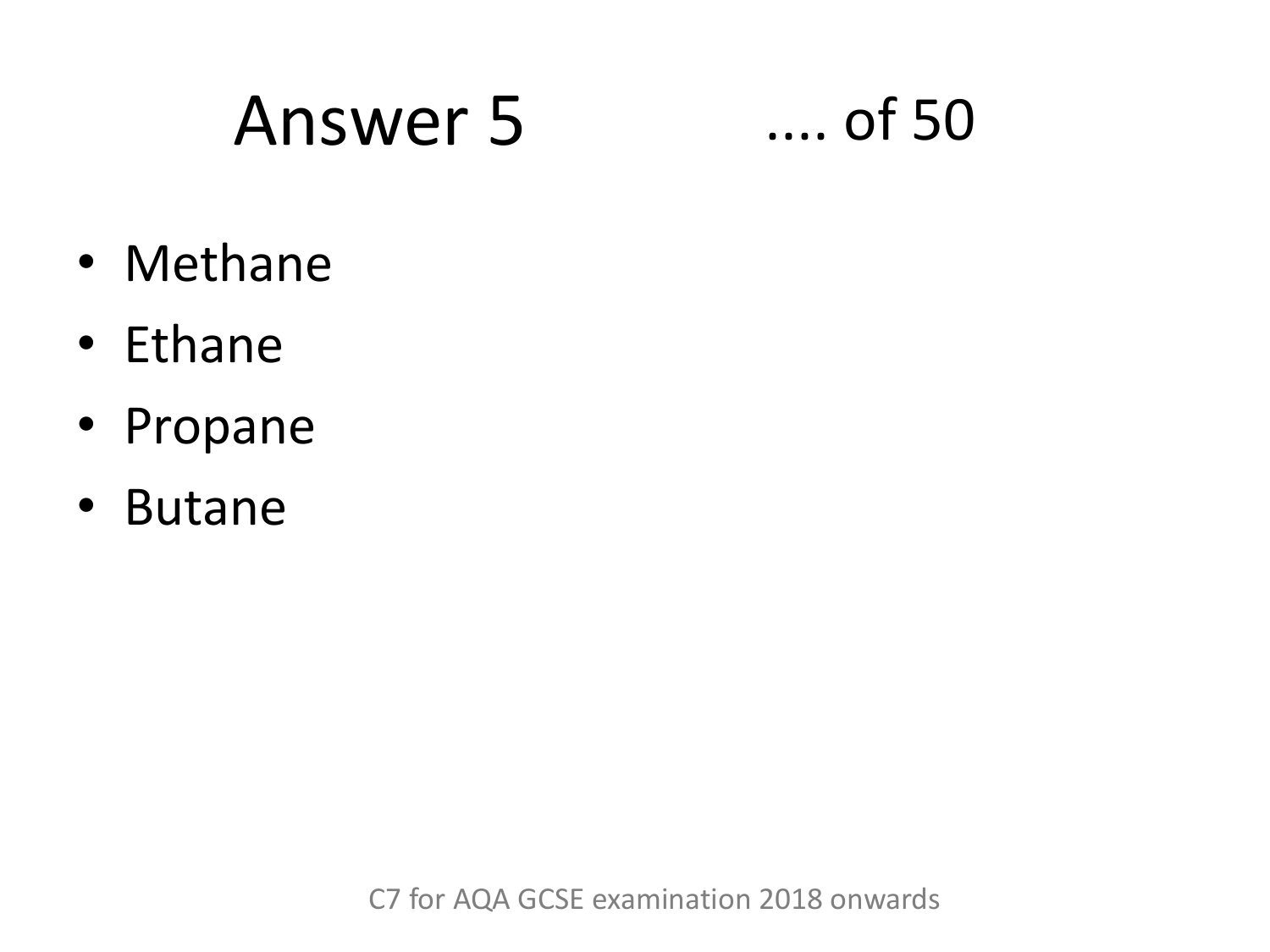#### Question 6 .... of 50

• State the formula and the displayed formula for methane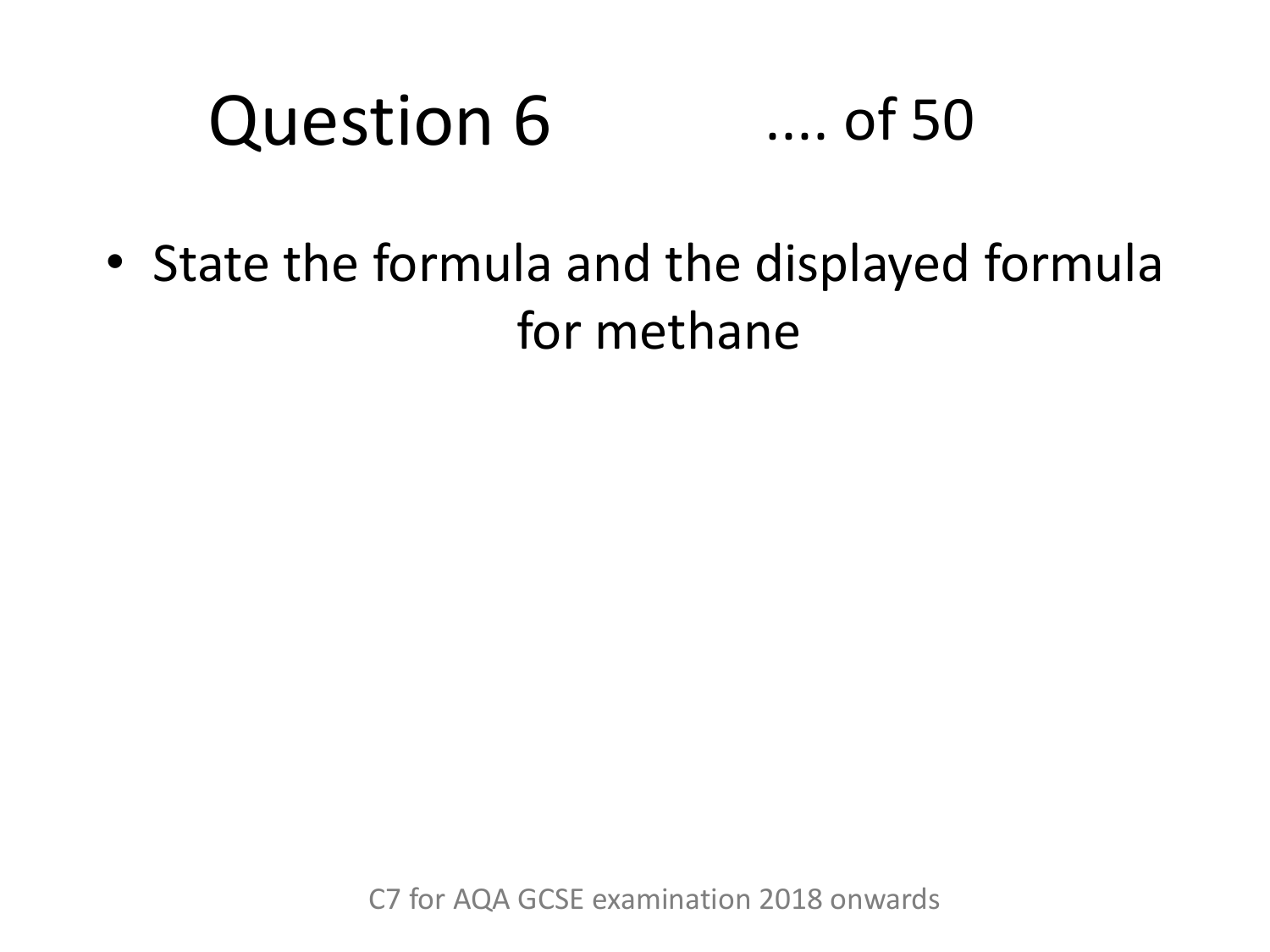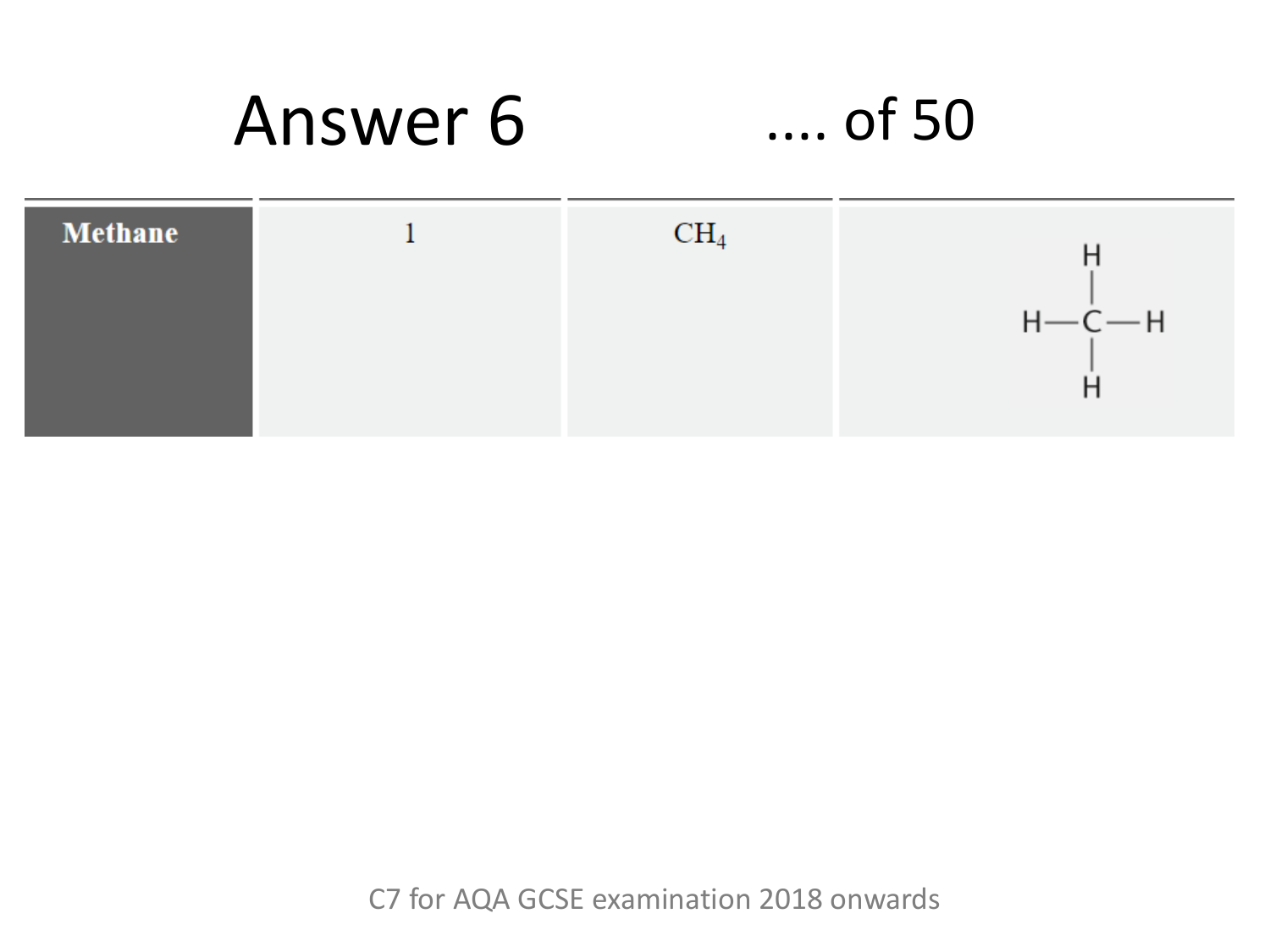#### Question 7 .... of 50

• State the formula and the displayed formula for ethane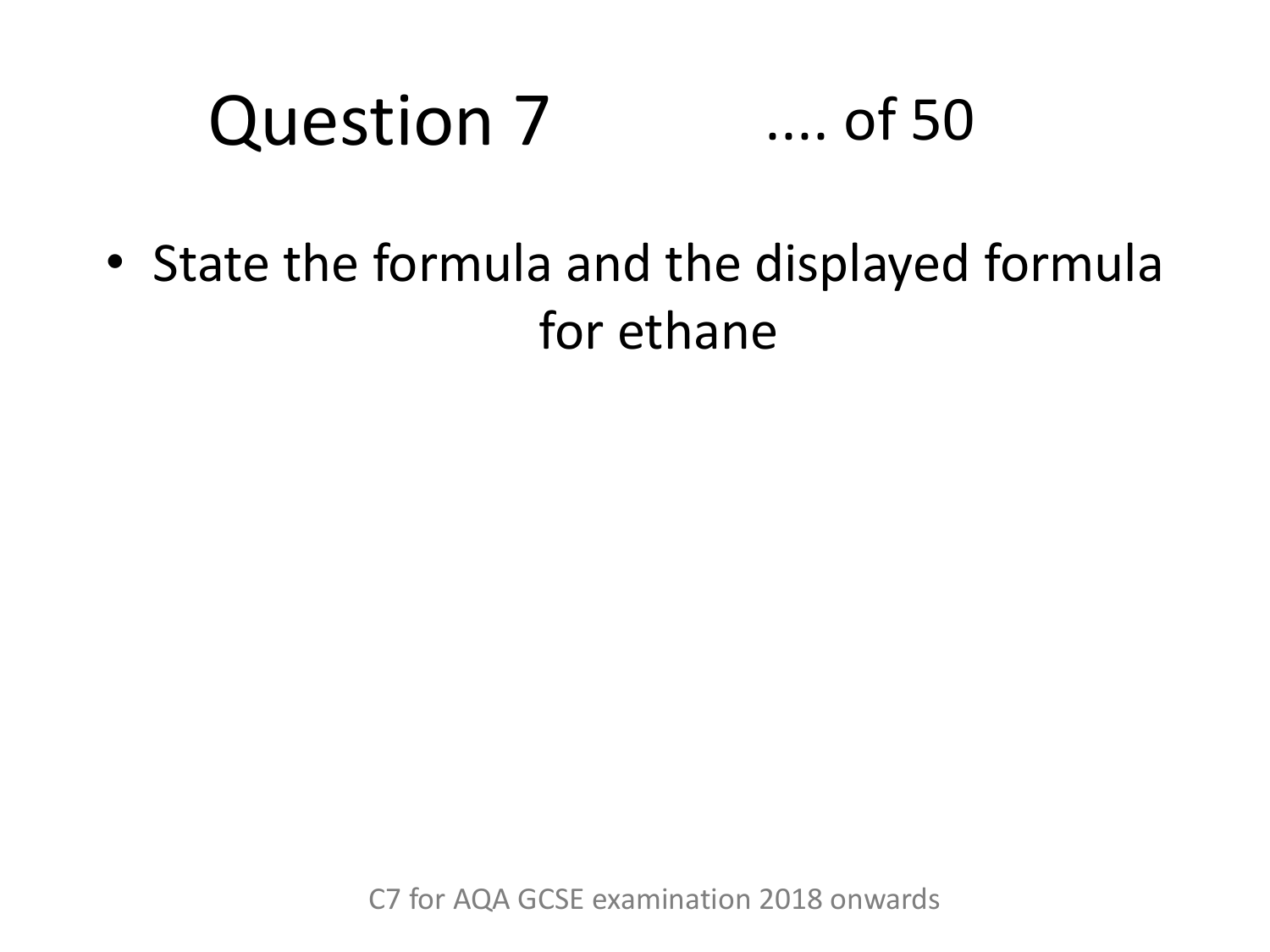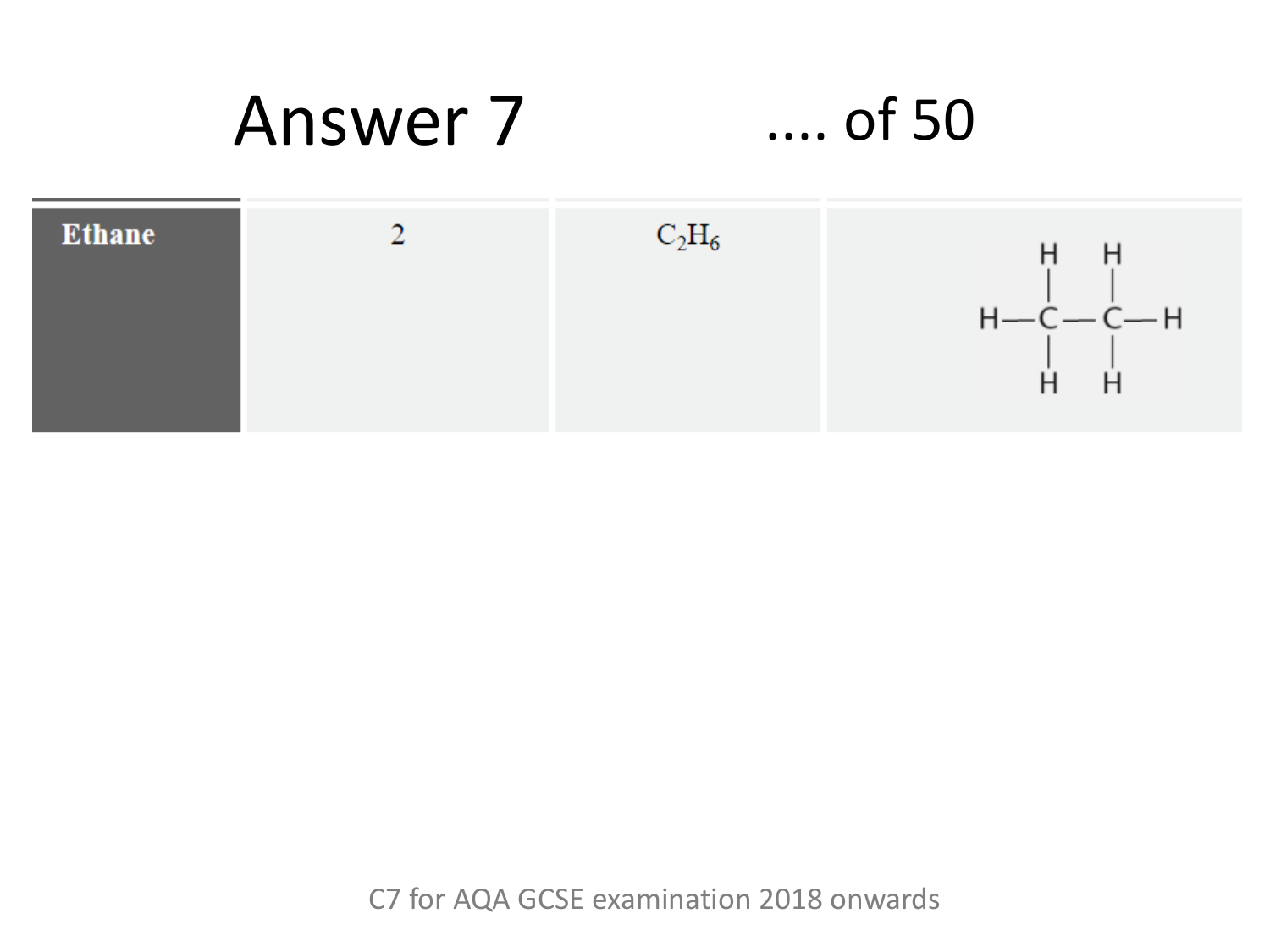#### Question 8 .... of 50

• State the formula and the displayed formula for propane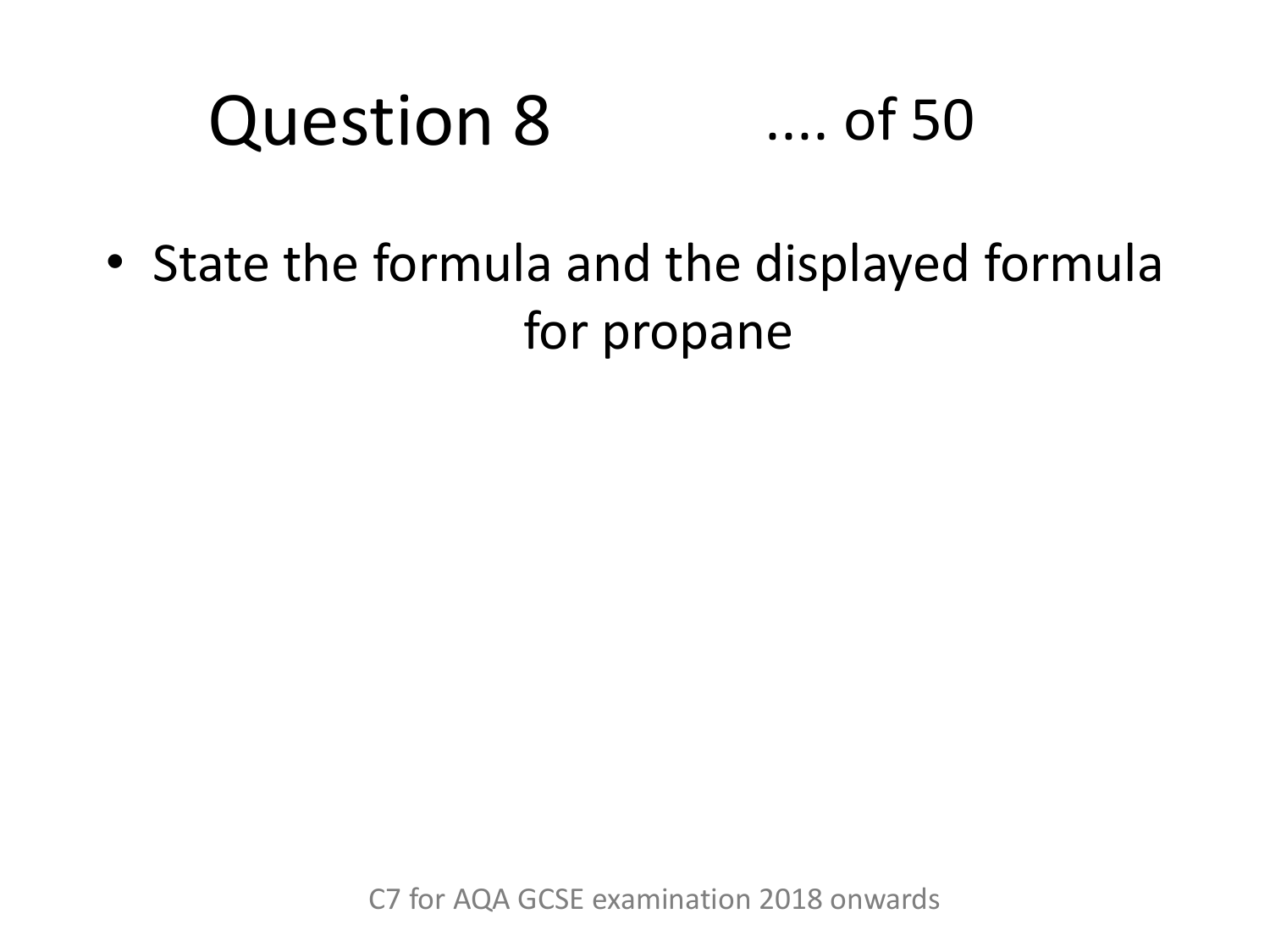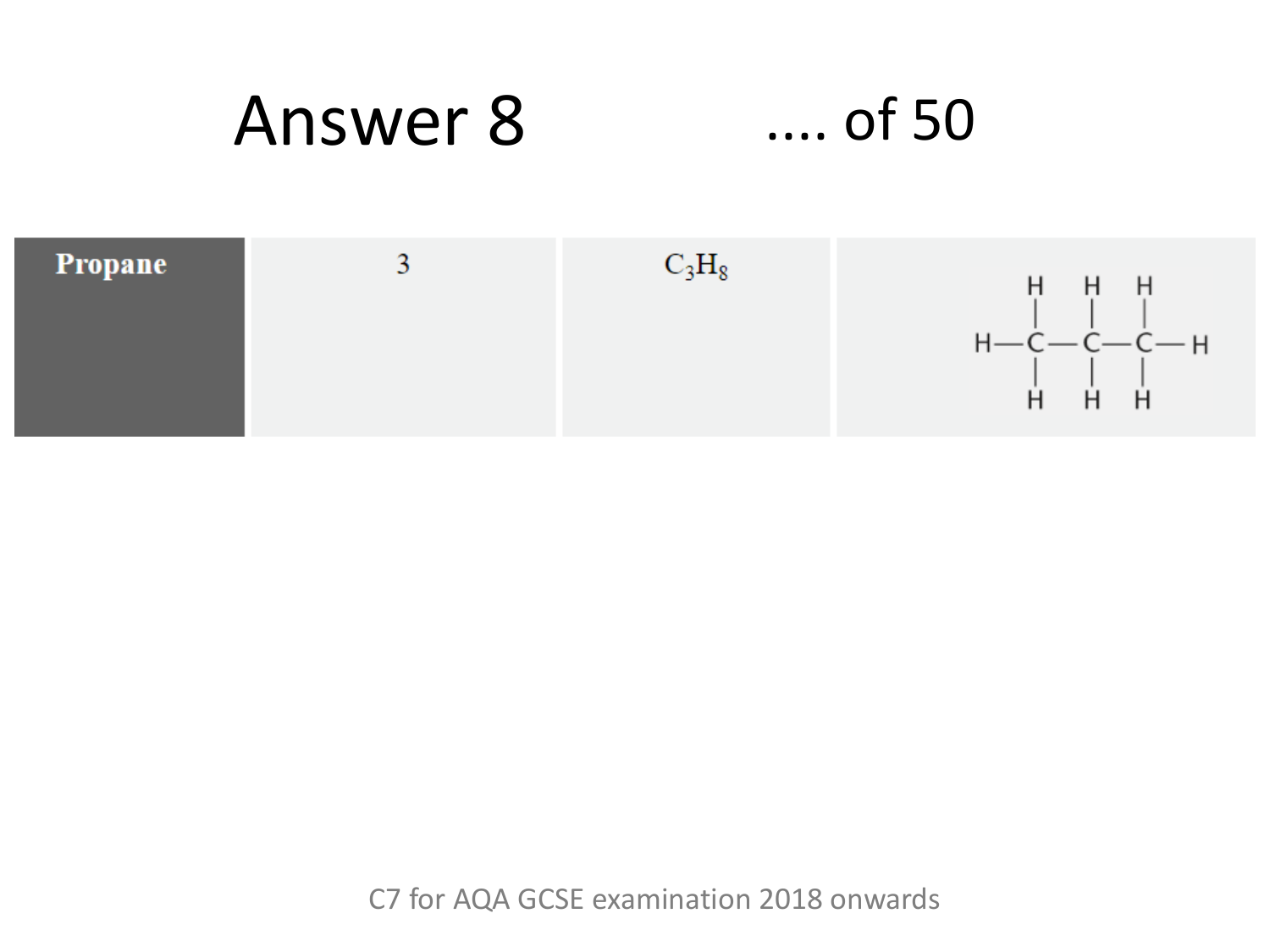#### Question 9 .... of 50

• State the formula and the displayed formula for butane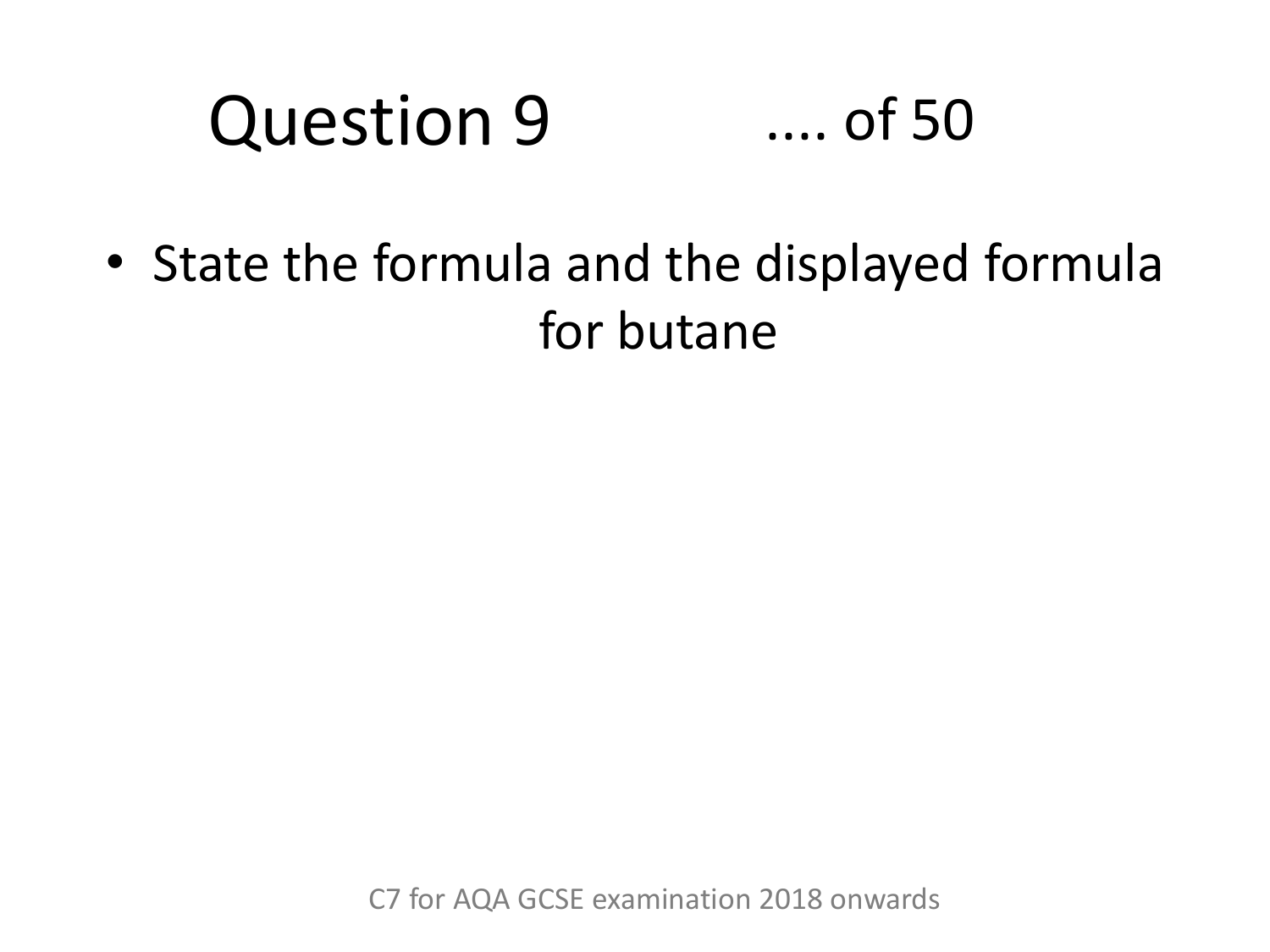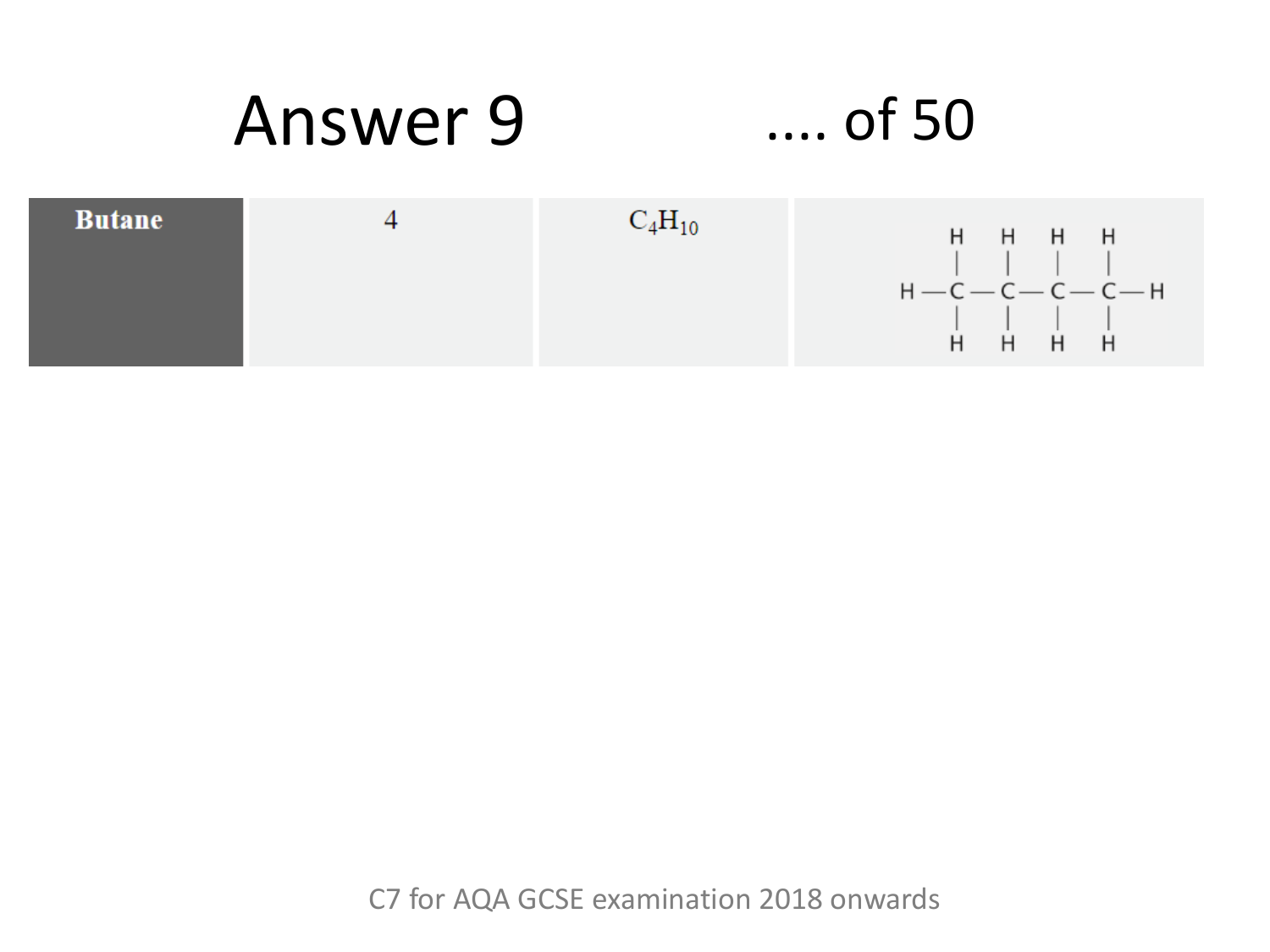### Question 10 .... of 50

• What is the general formula for an alkane?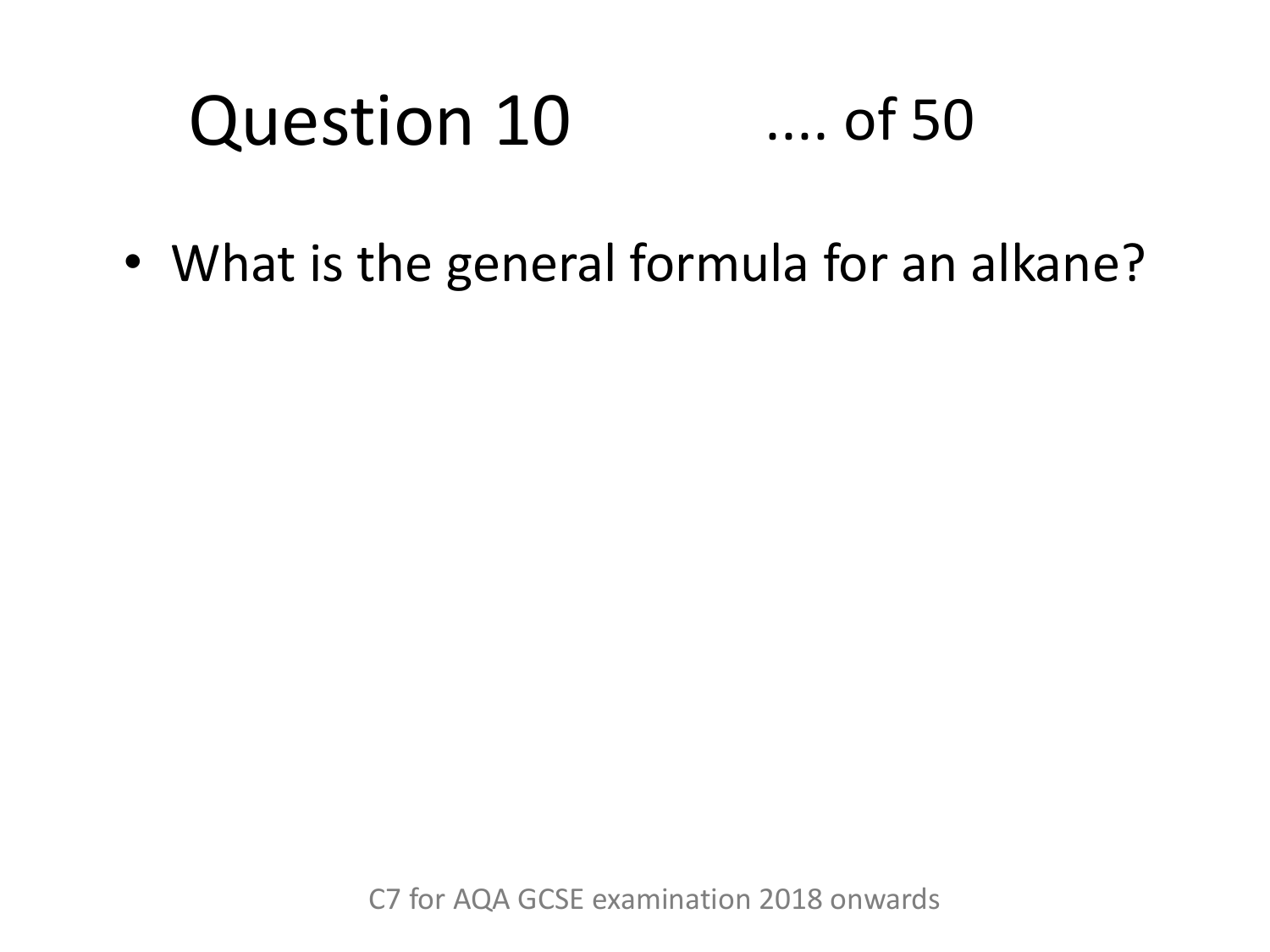### Answer 10

### $\ldots$  of 50

•  $C_nH_{2n+2}$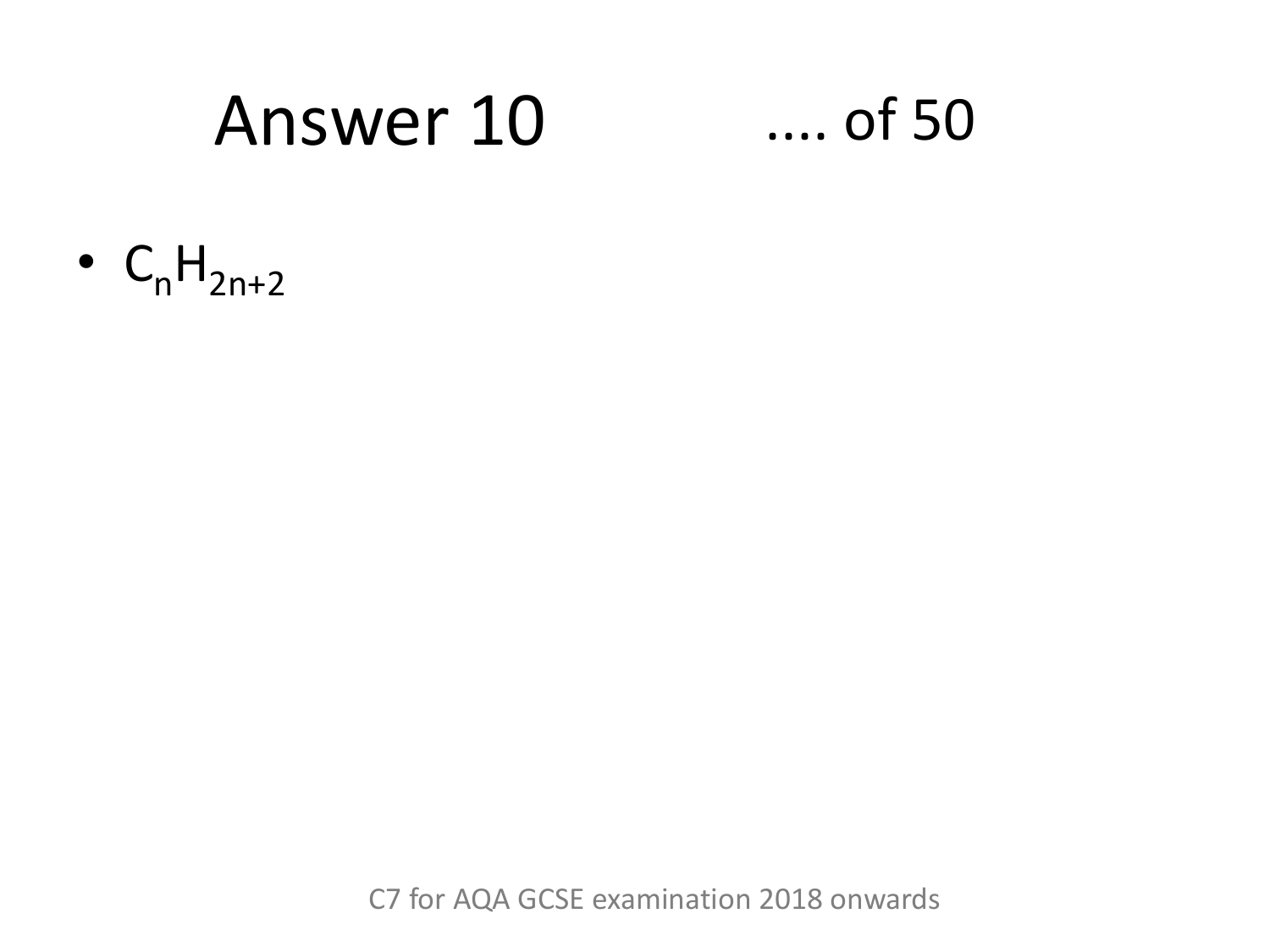#### Question 11 .... of 50

• What process separates crude oil?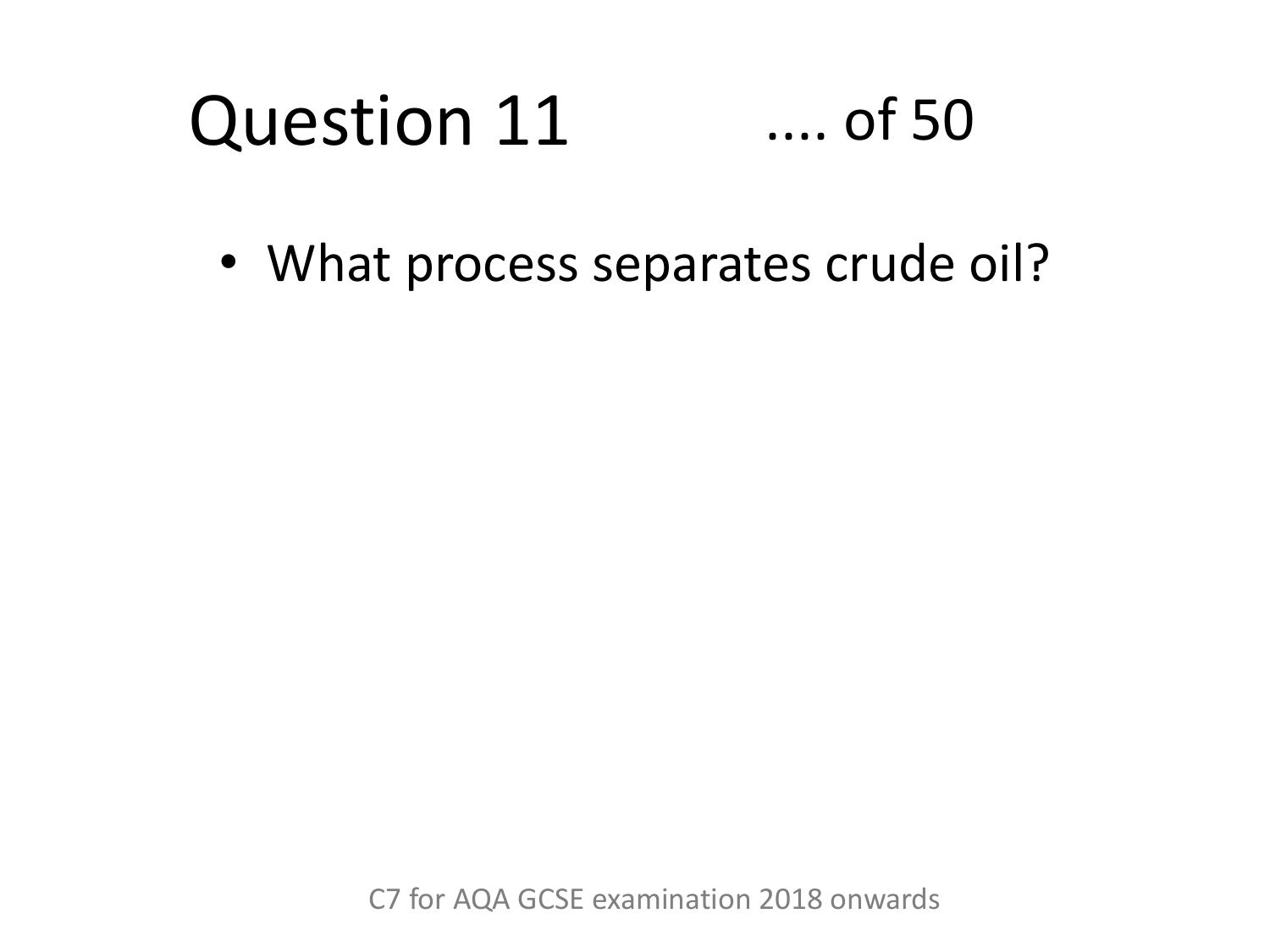### Answer 11



• Fractional distillation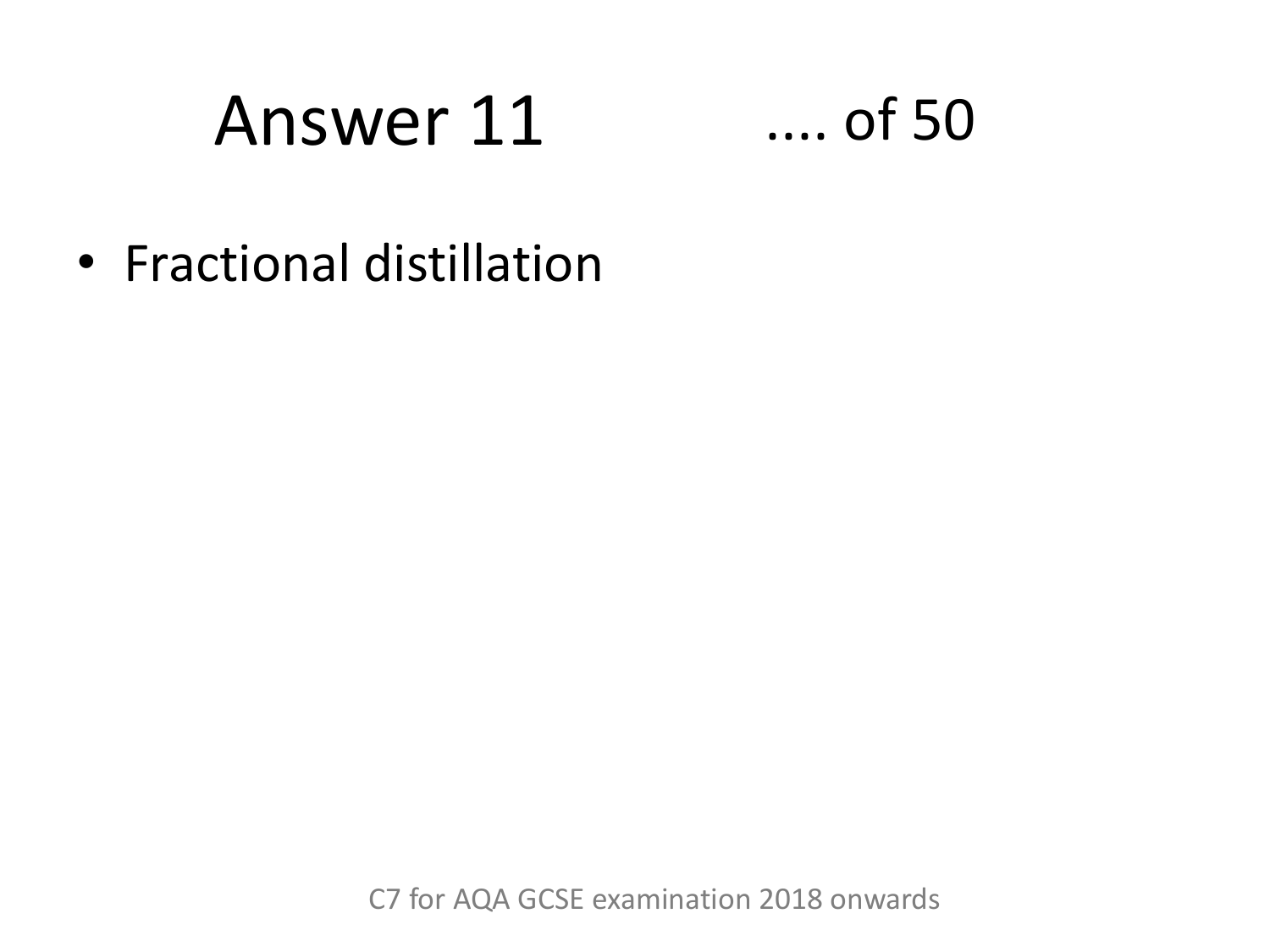### Question 12 .... of 50

• What property of hydrocarbons is used to separate crude oil?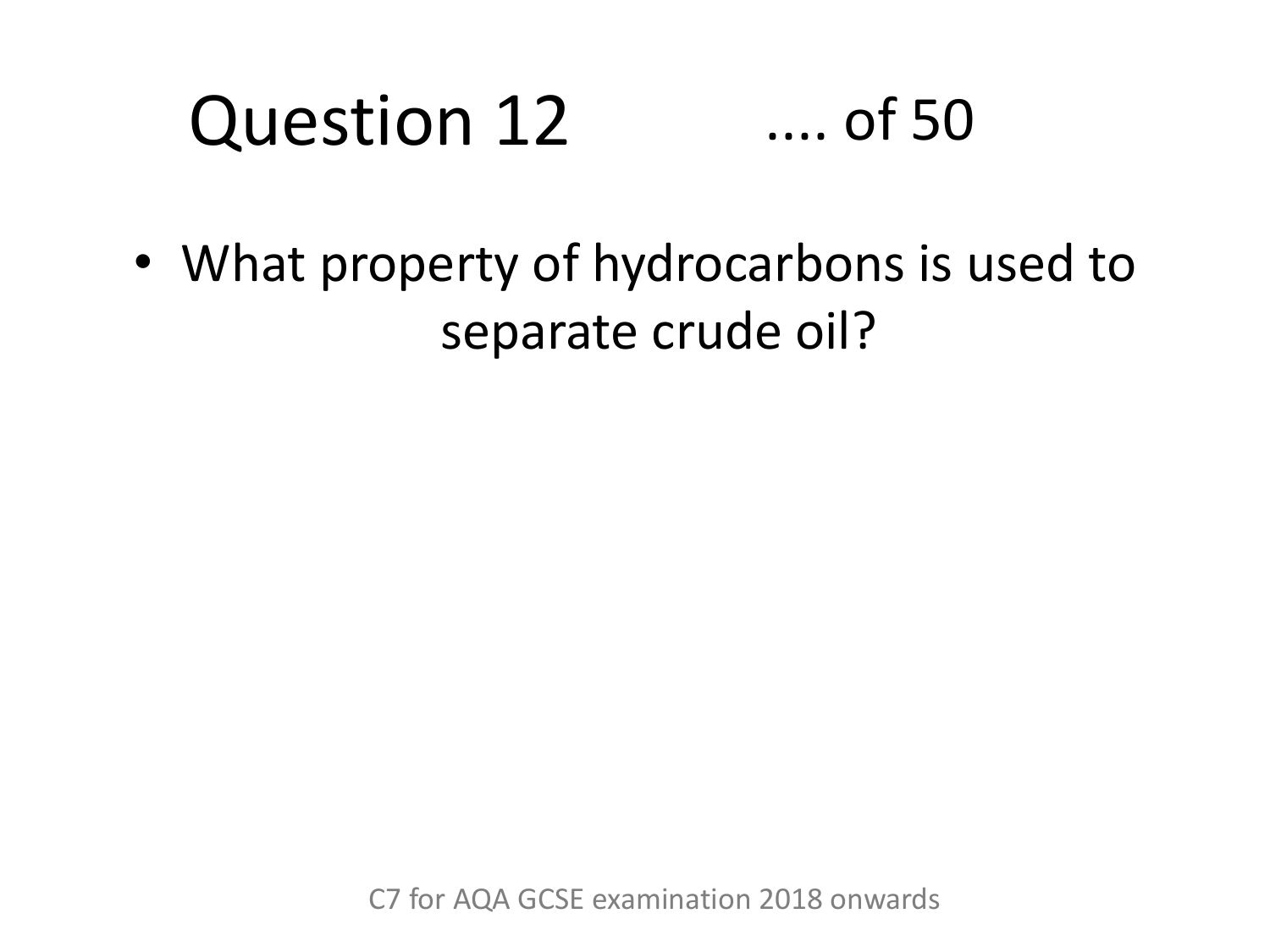### Answer 12

### $\dots$  of 50

· Boiling point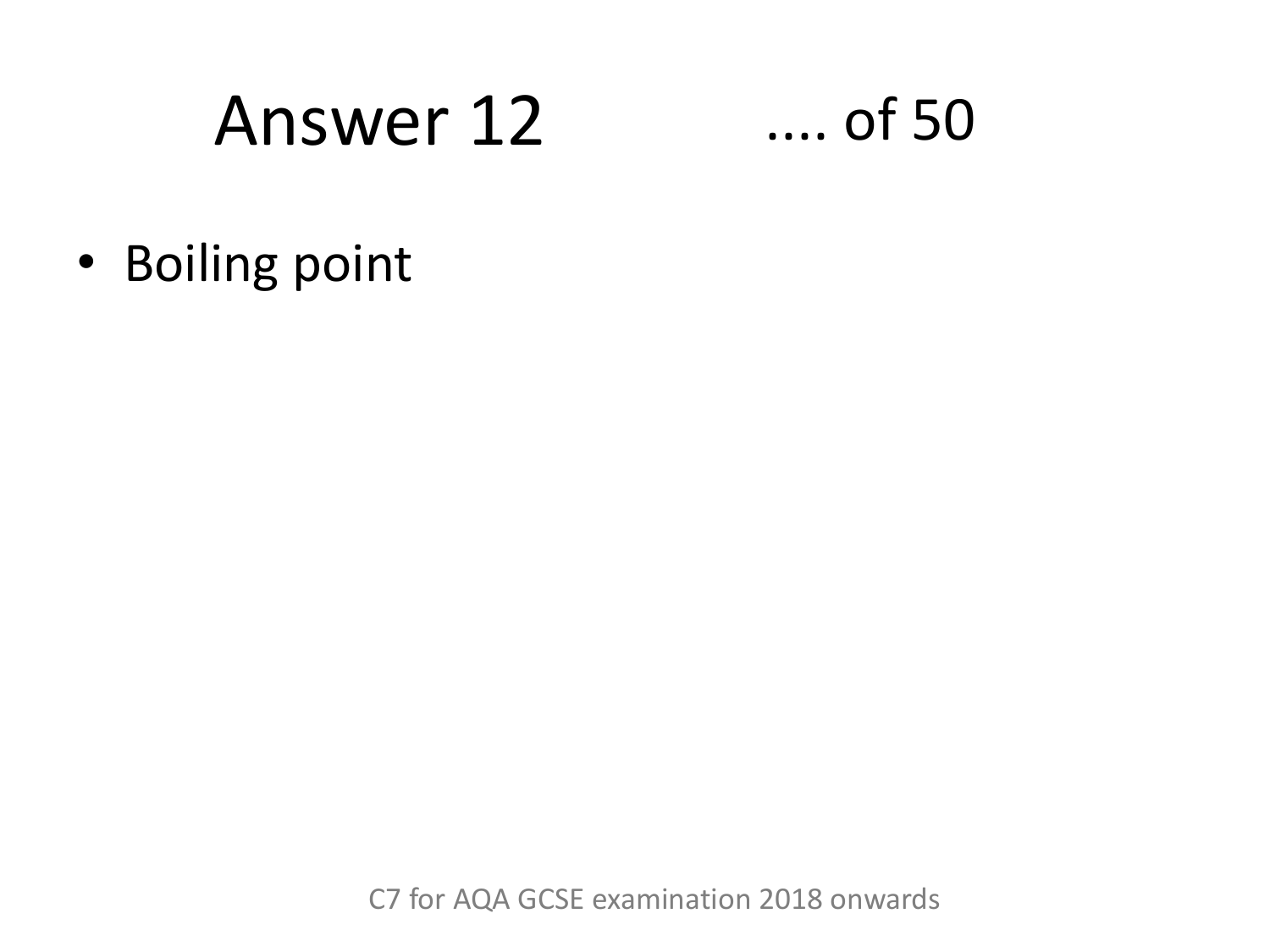#### Question 13 .... of 50

• List the fractions of crude oil in order starting with the largest hydrocarbons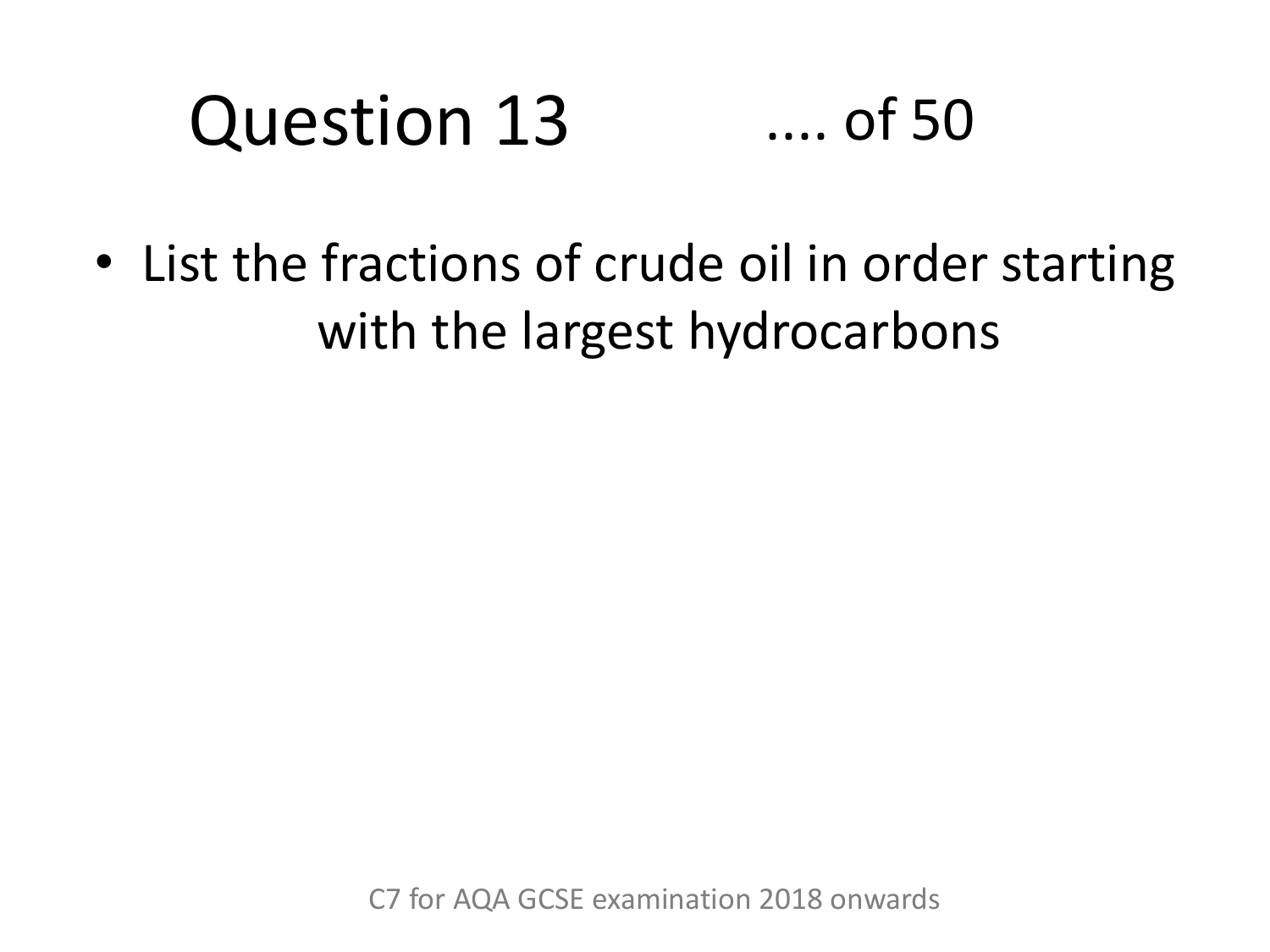# Answer 13 .... of 50

- Bitumen
- Fuel Oils
- Heating Oil
- Diesel
- Paraffin
- Petrol
- LPG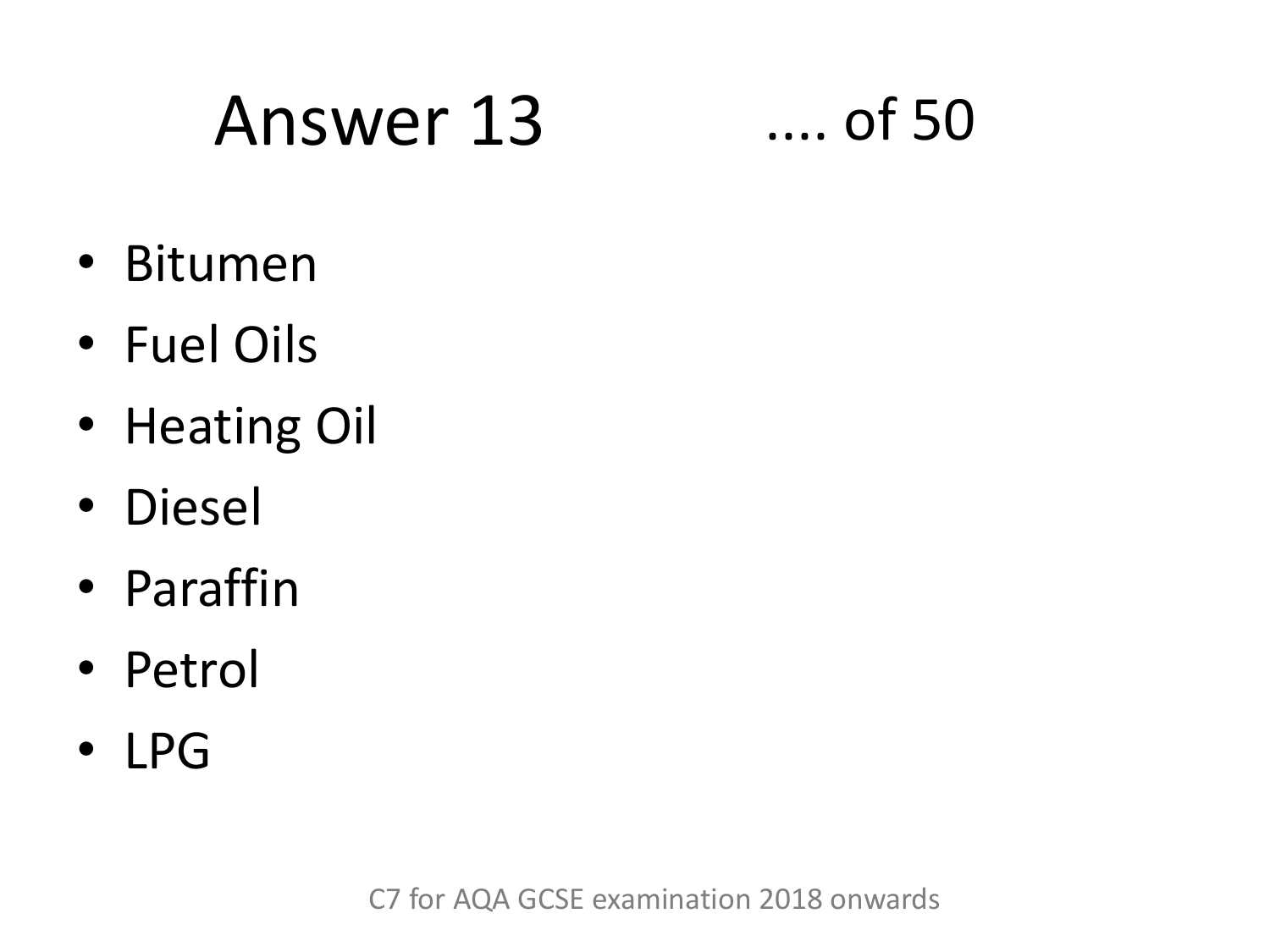#### Question 14 .... of 50

• Describe the temperature gradient of the of the fractionating column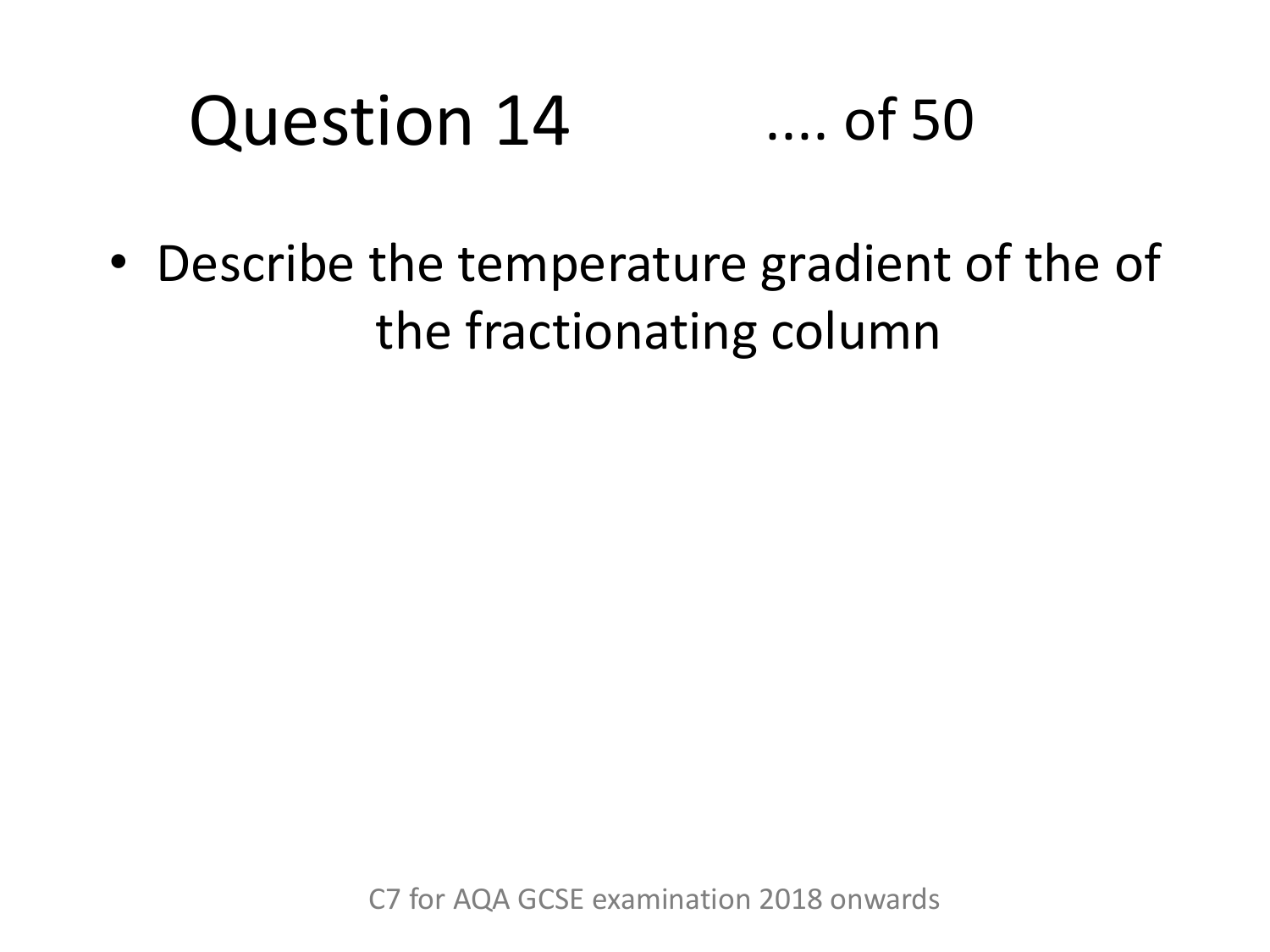#### Answer 14  $\dots$  of 50

• Hotter at the bottom, cooler at the top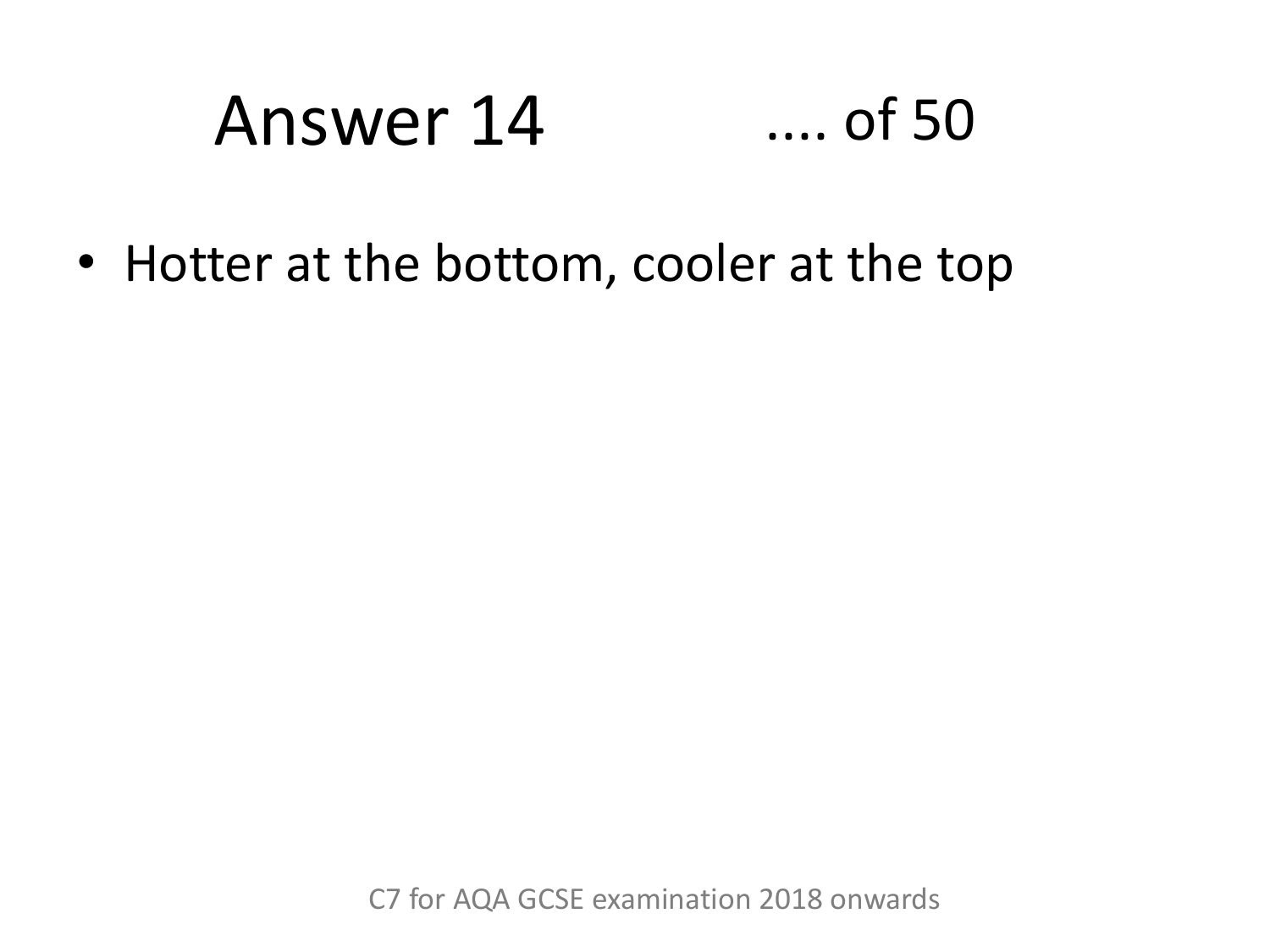### Question 15 .... of 50

• Where would fractions with lower boiling points exit the column (such as LPG)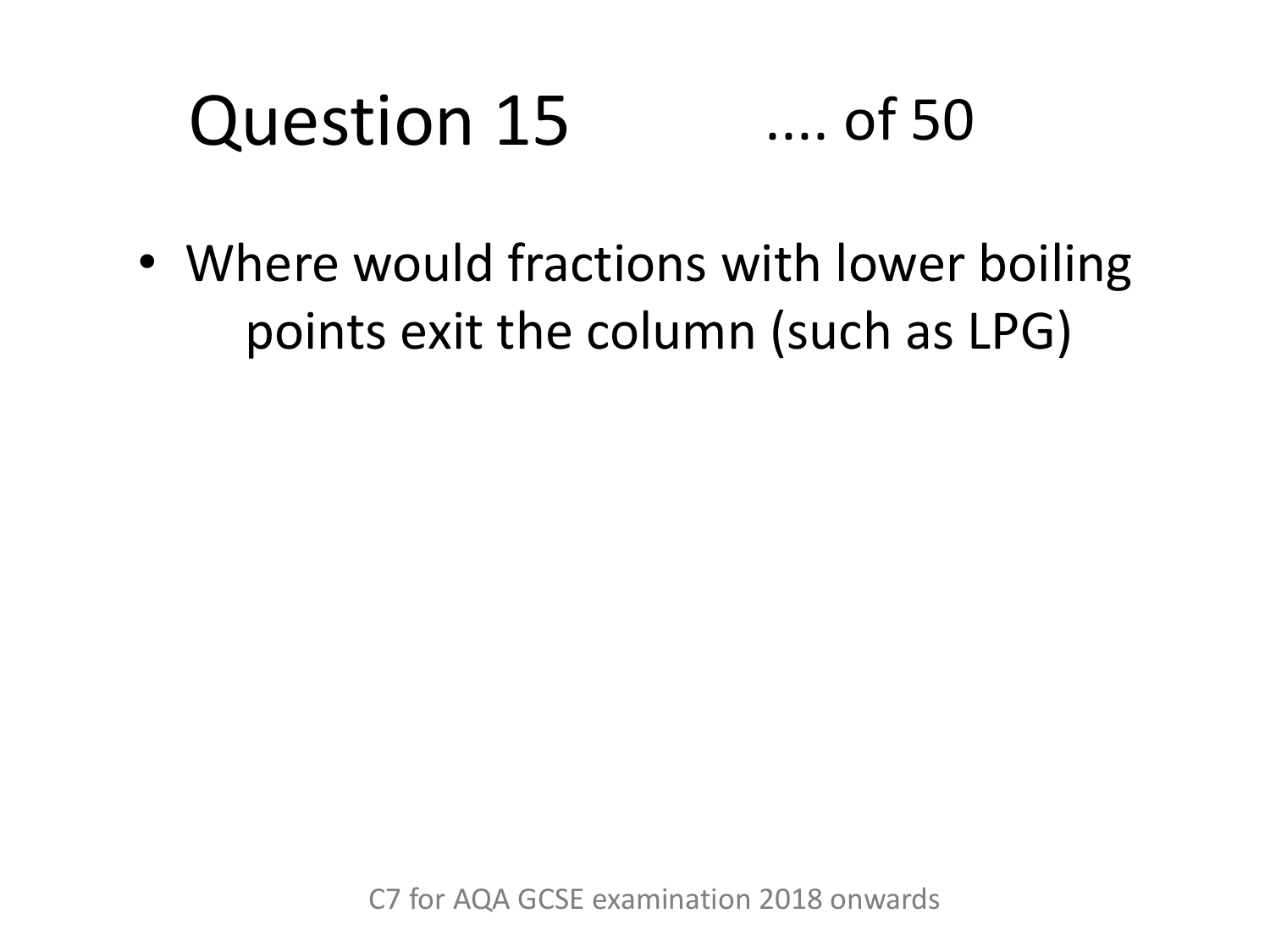### Answer 15

### $...$  of 50

• The top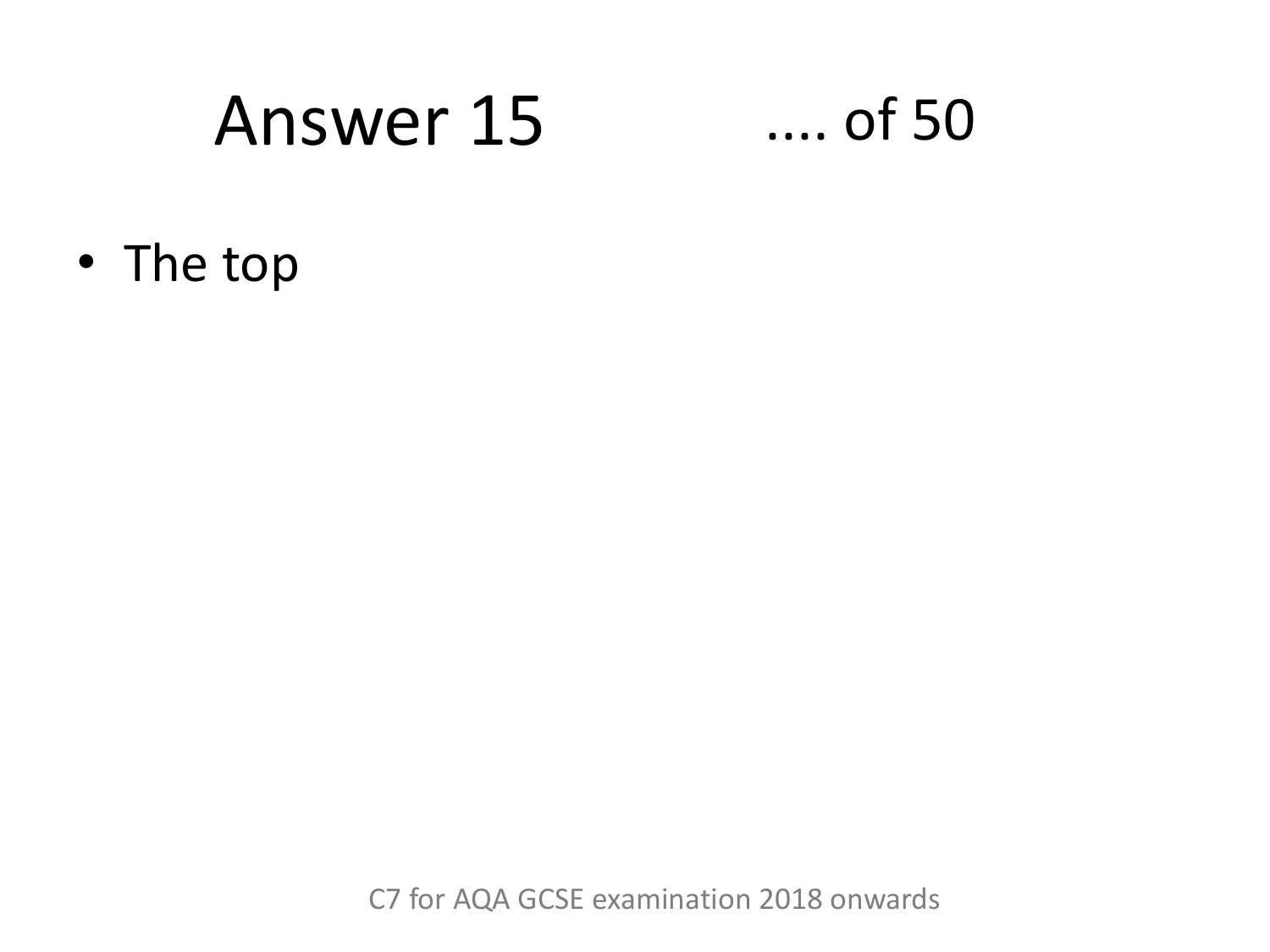#### Question 16 .... of 50

• Why does Bitumen exit at the bottom of the tower?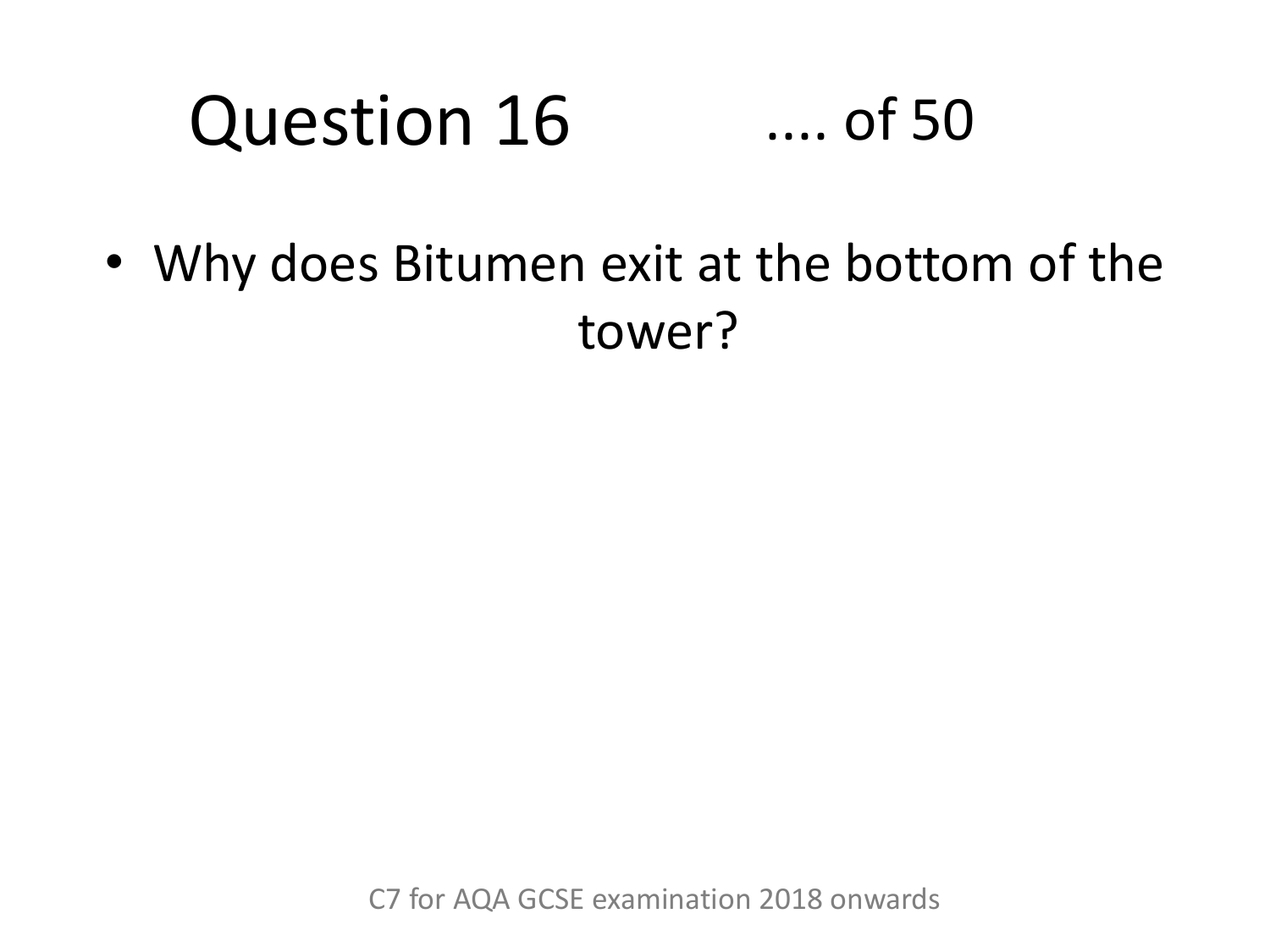# Answer 16 .... of 50

• Bitumen does not boil in the tower, it sinks as a thick liquid to the bottom of the tower.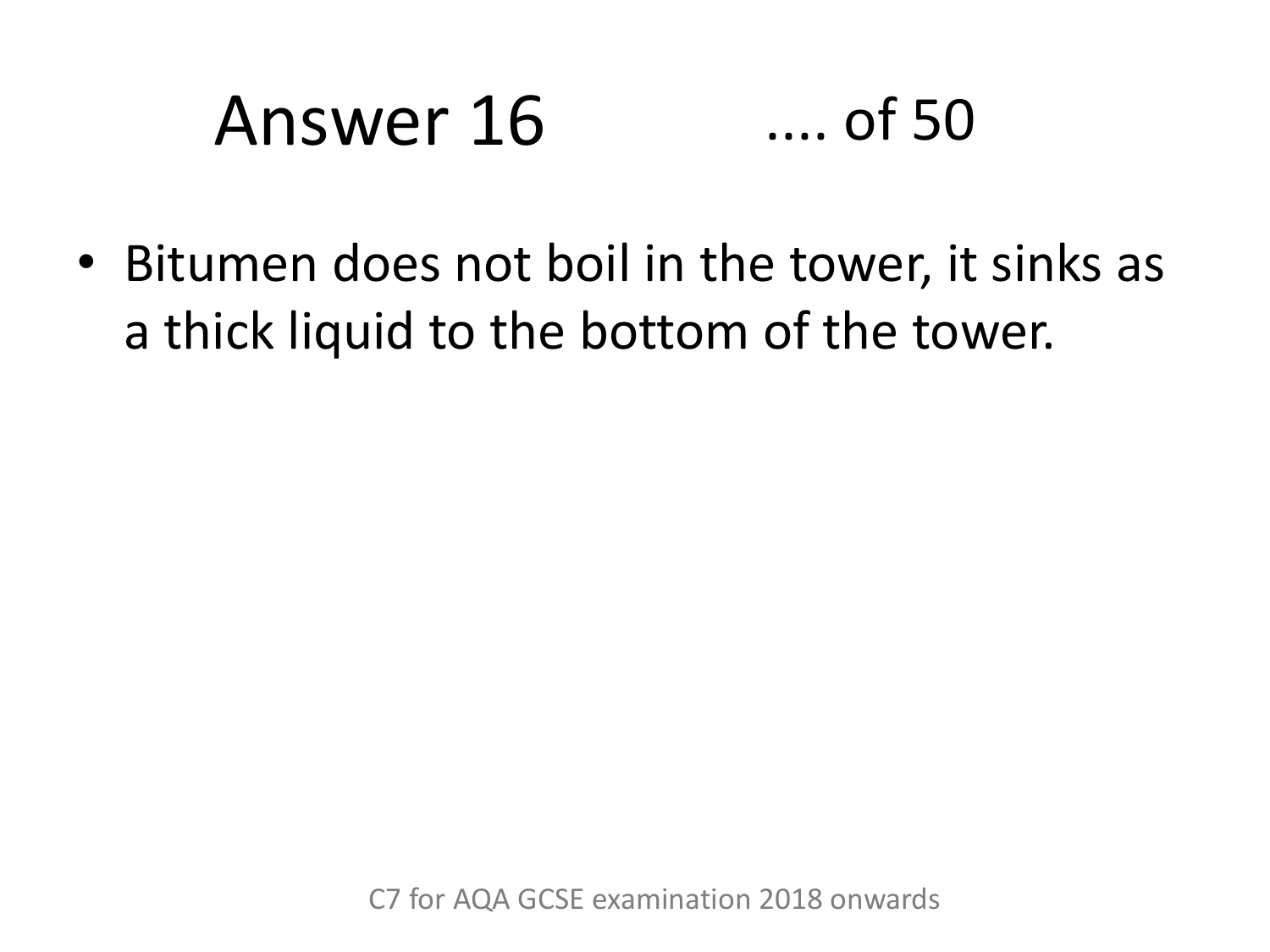# Question 17

### .... of 50 **H**

• Why do long chained hydrocarbons have high boiling points?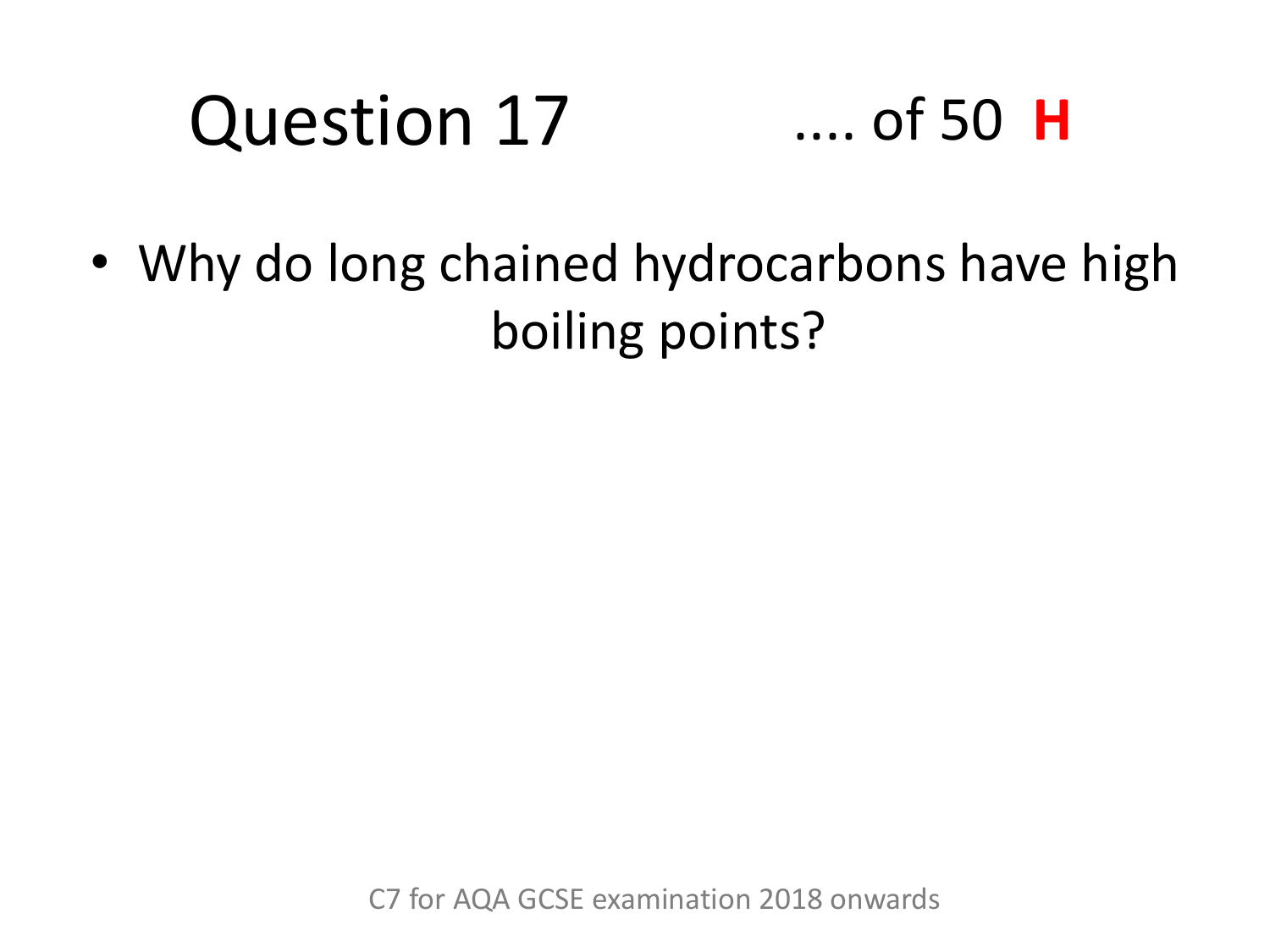# Answer 17 .... of 50

• Long hydrocarbon chains have more intermolecular forces which requires more energy to break.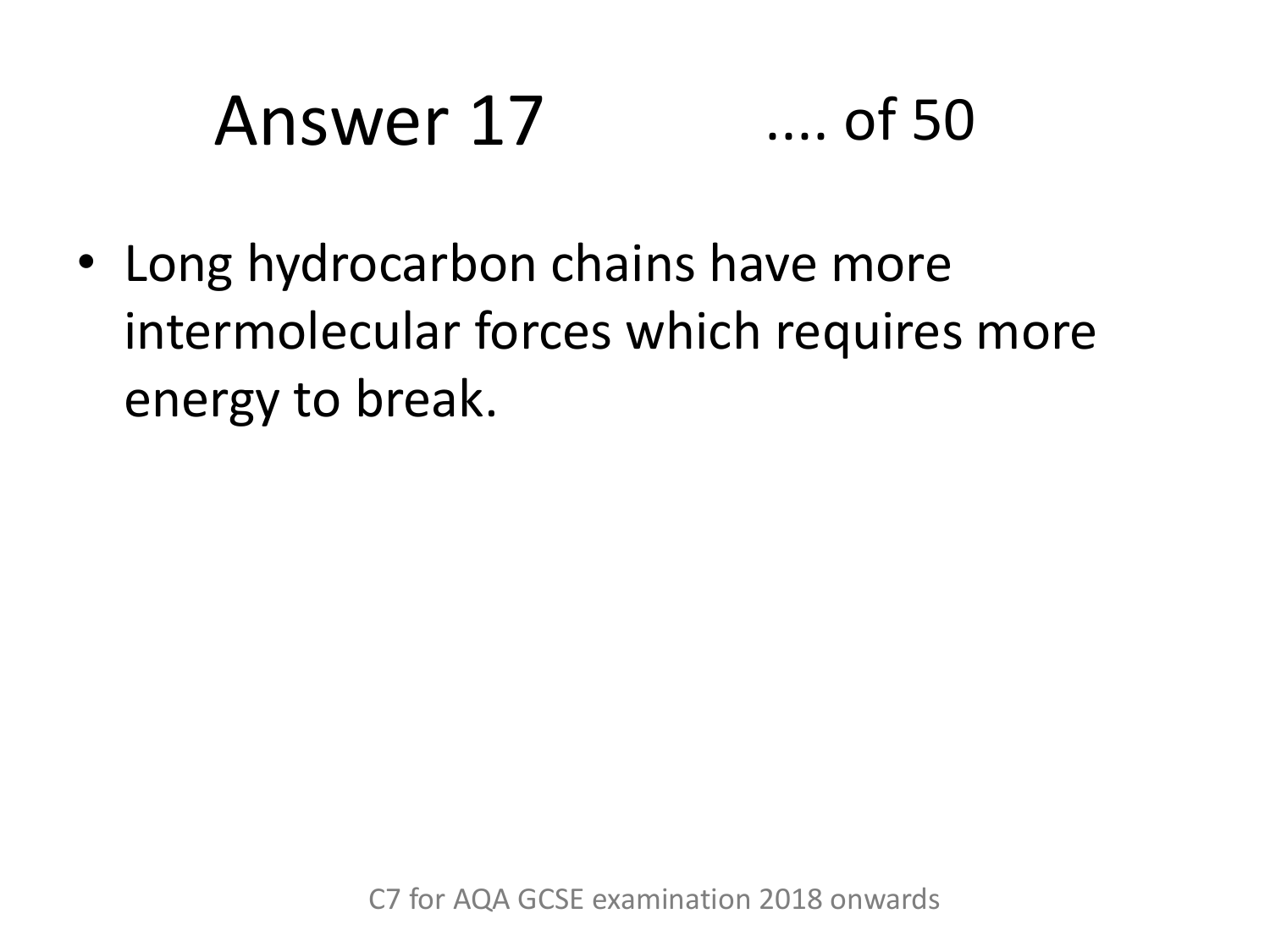### Question 18 .... of 50 H

• What happens when hydrocarbon chains are heated to boiling point?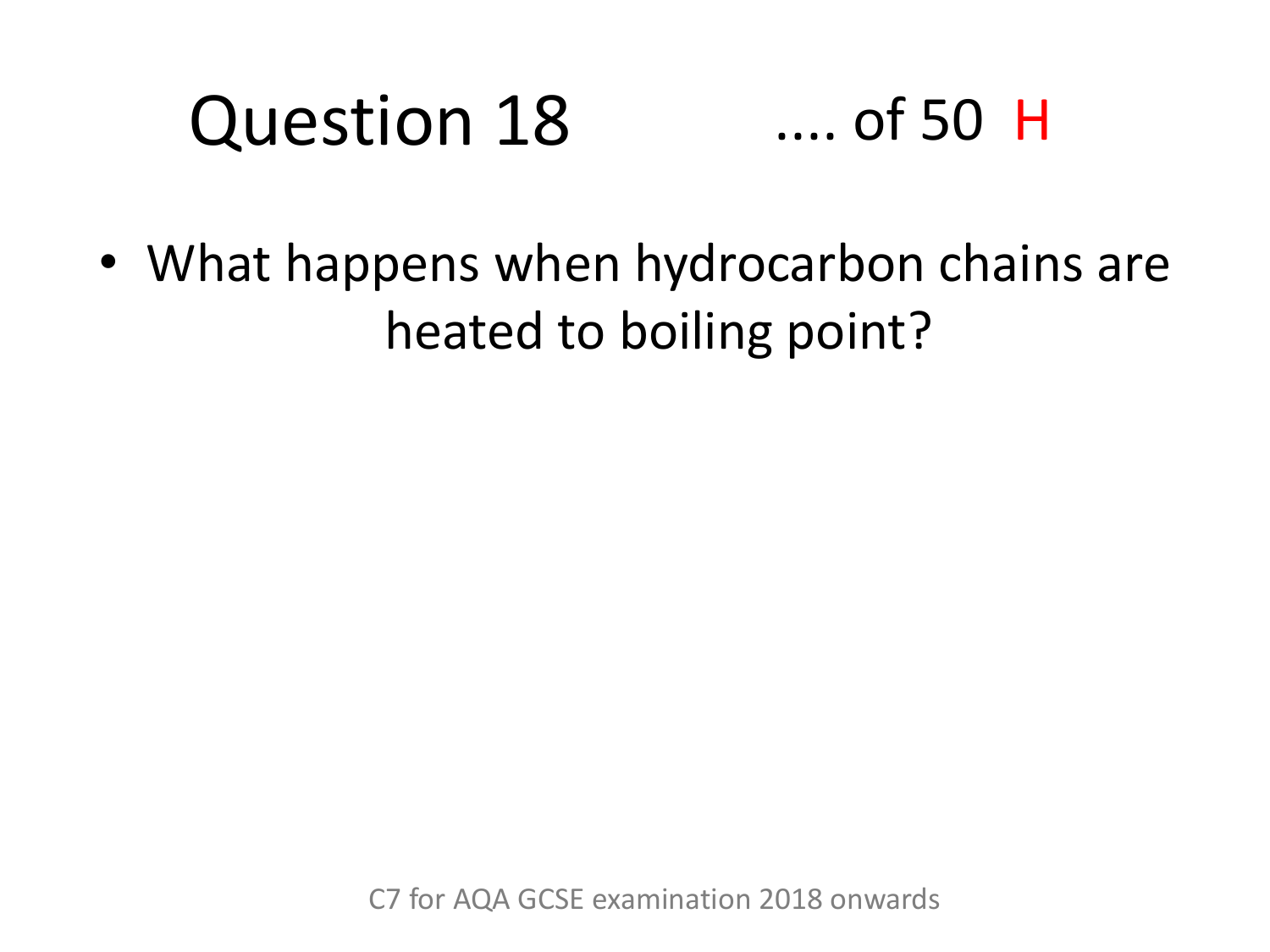# Answer 18 .... of 50

• Weak intermolecular forces between the hydrocarbon chains are broken (not the strong covalent bonds between carbon and hydrogen atoms)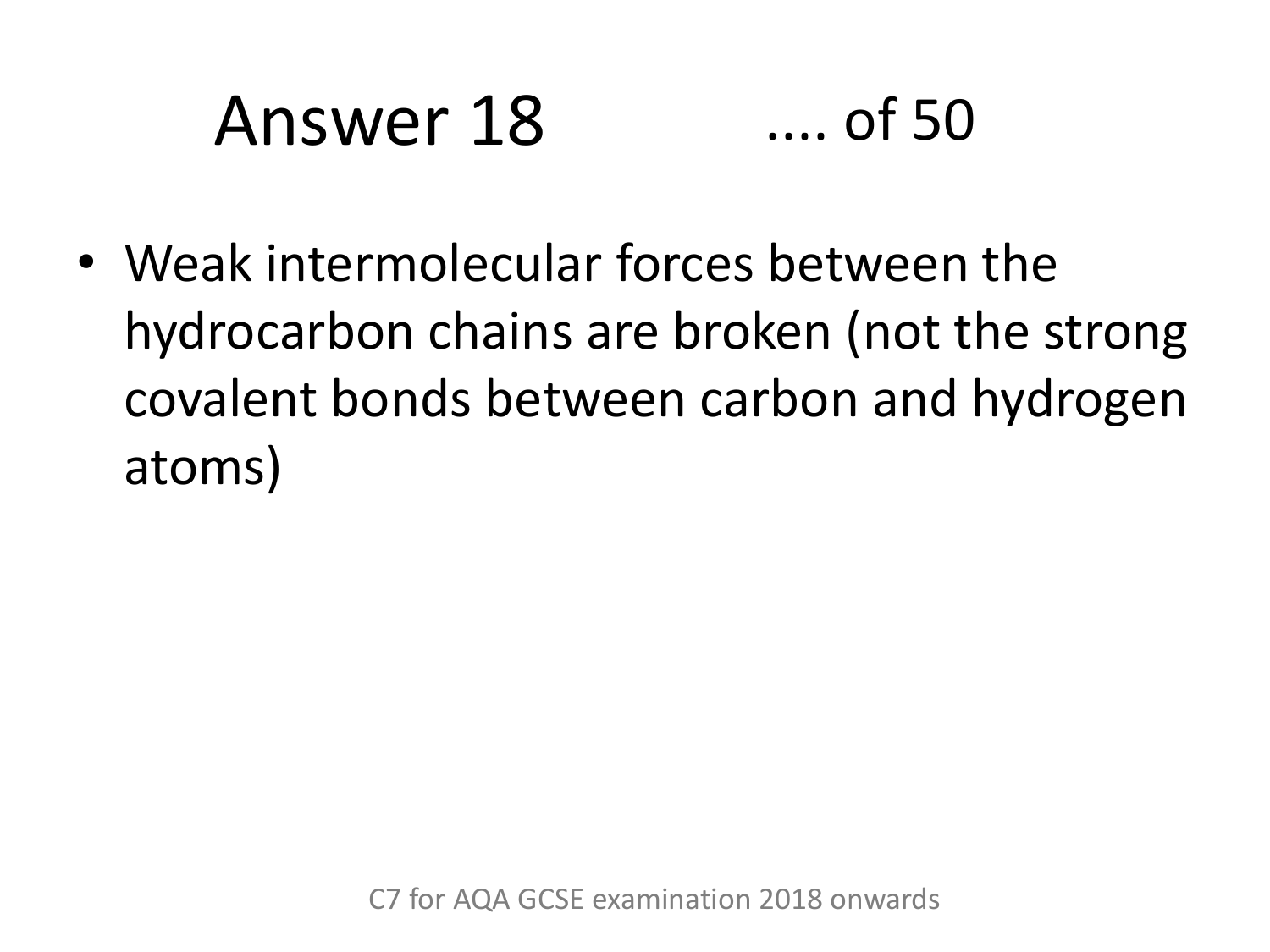### Question 19 .... of 50

• List 3 important properties of a fuel which are related directly to their use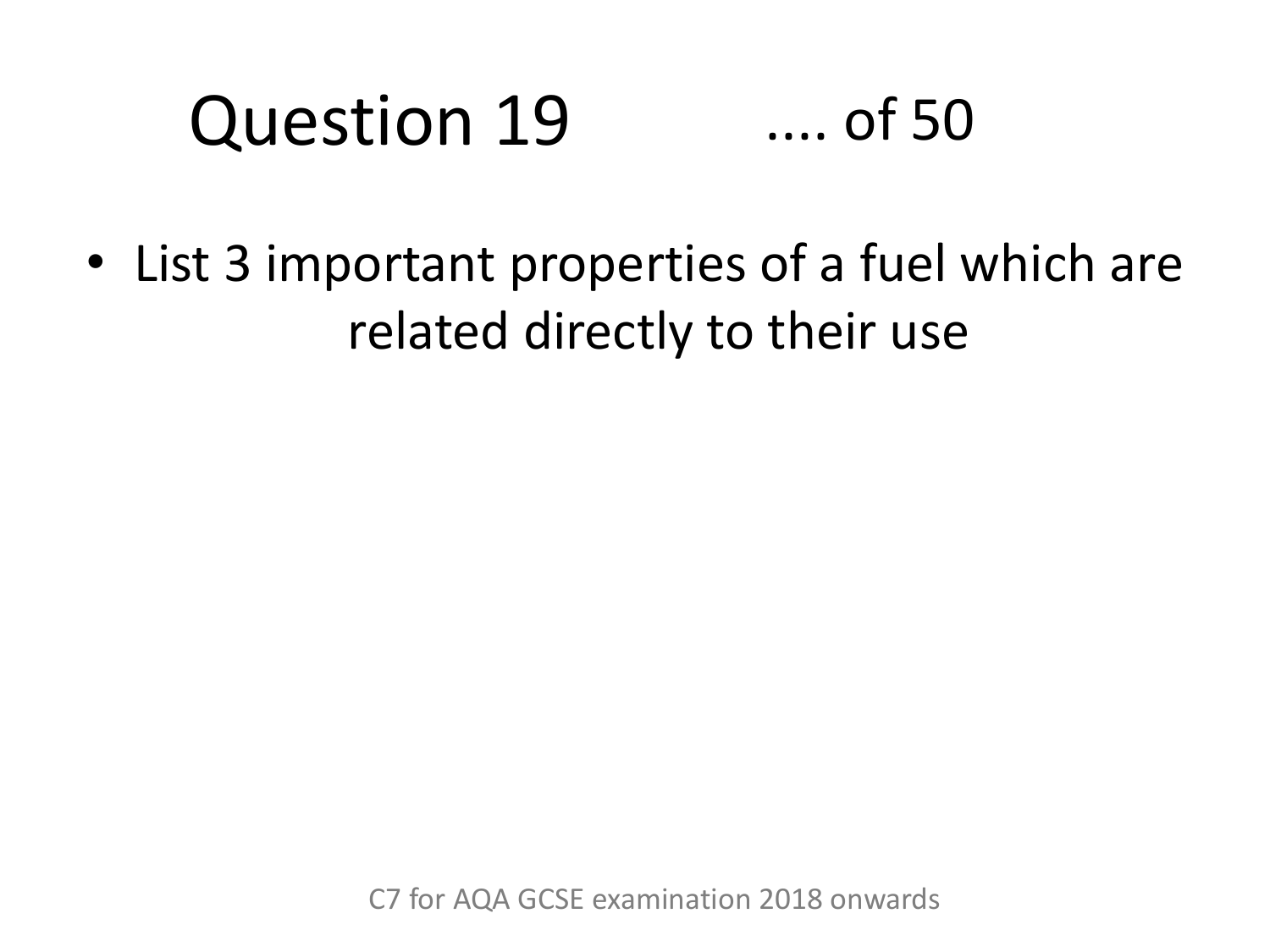### Answer 19 .... of 50

- Boiling point
- Viscosity
- flammability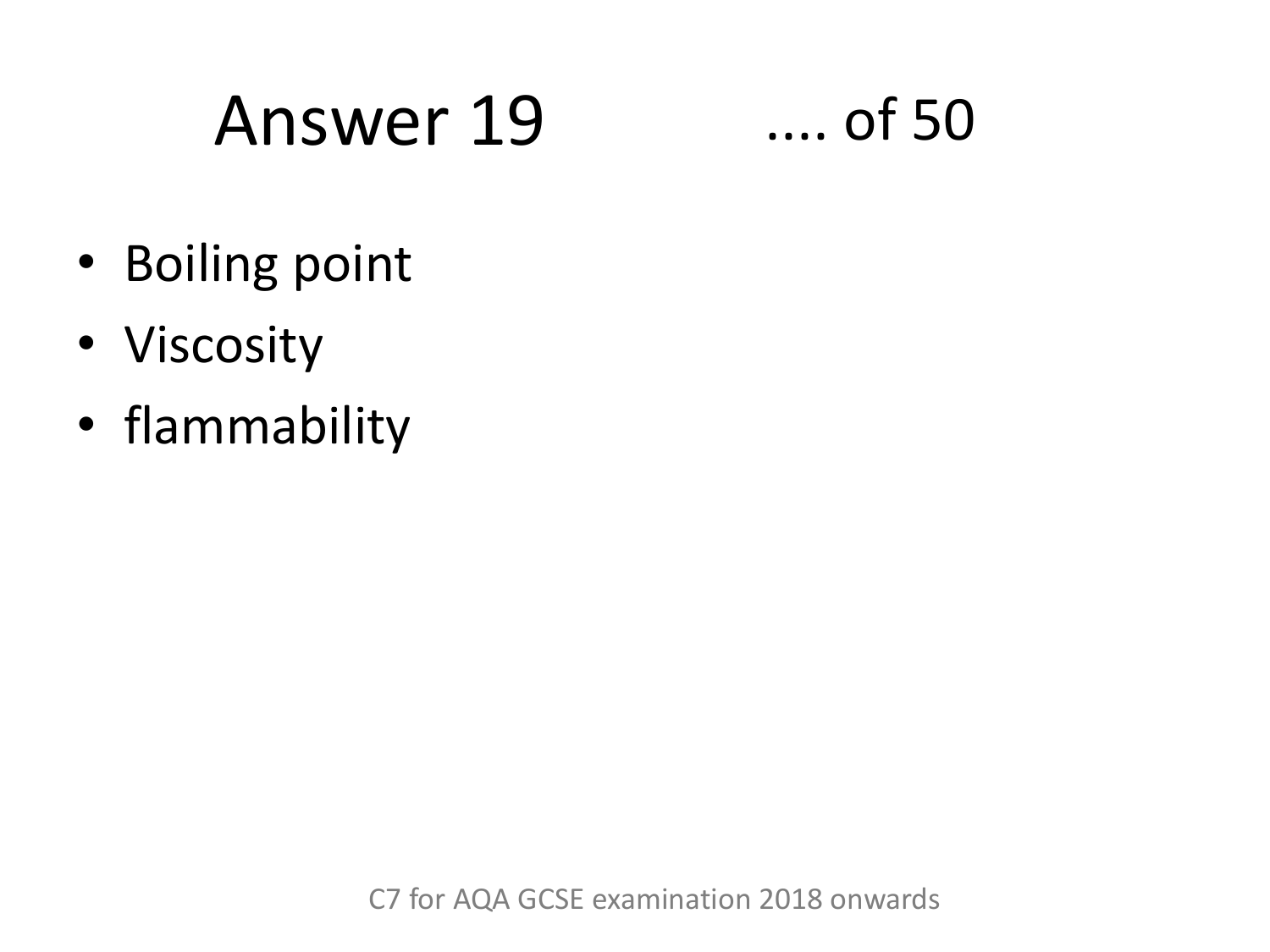#### Question 20 .... of 50

• What determines the boiling point, flammability and viscosity of a hydrocarbon?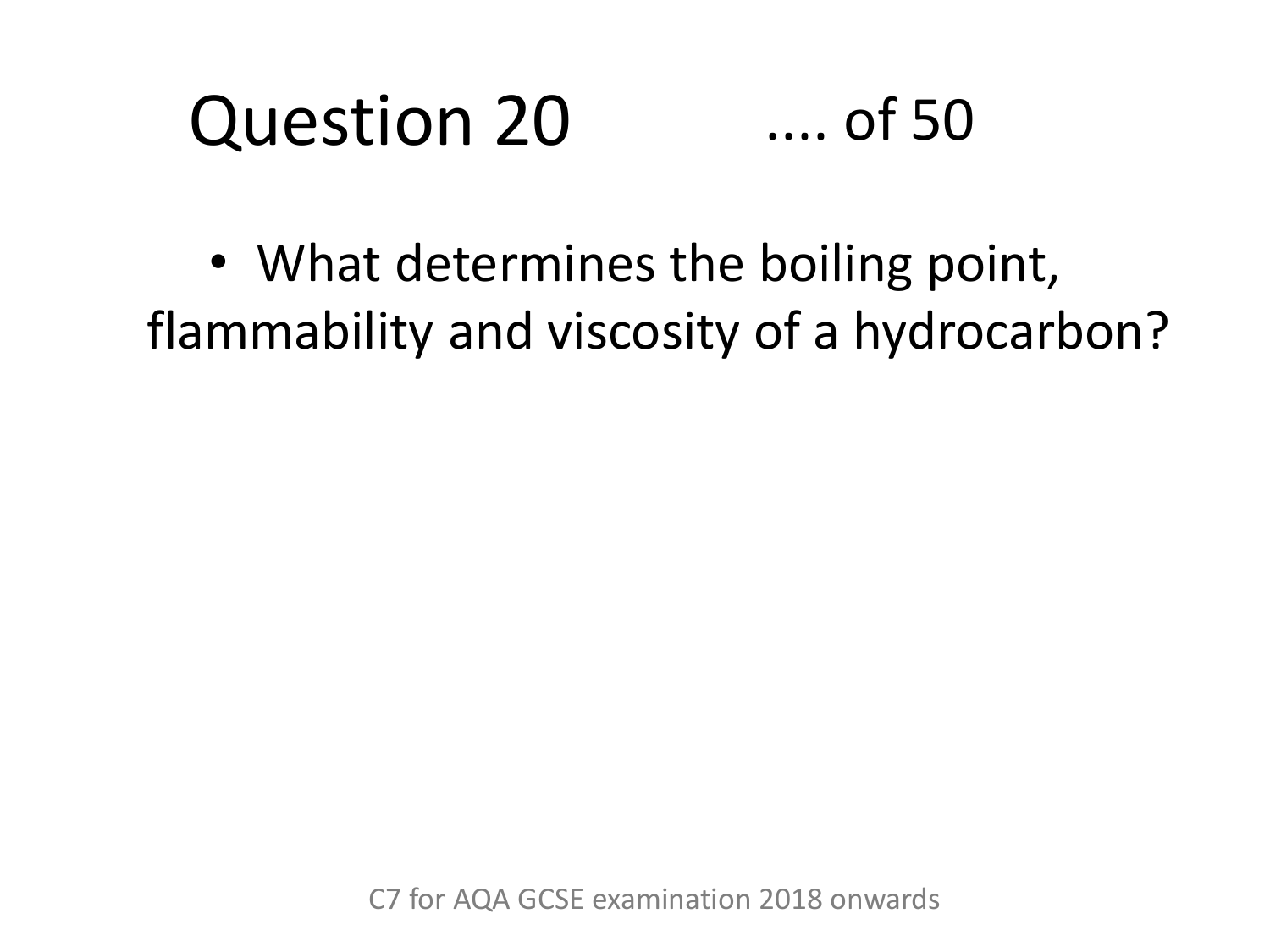# Answer 21 .... of 50

• The size of the hydrocarbon molecule

C7 for AQA GCSE examination 2018 onwards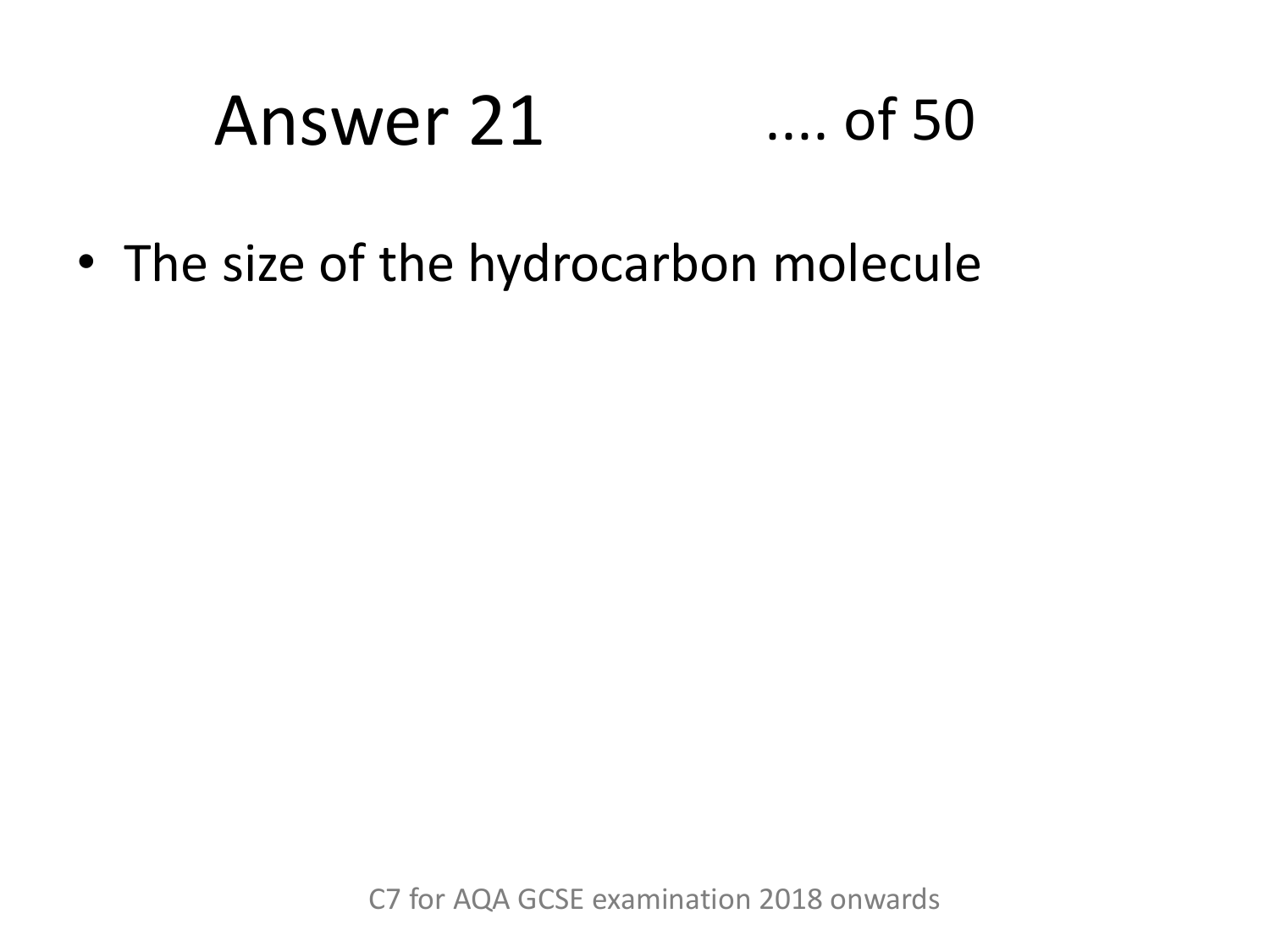### Question 22 .... of 50

• What is the relationship between hydrocarbon size and viscosity?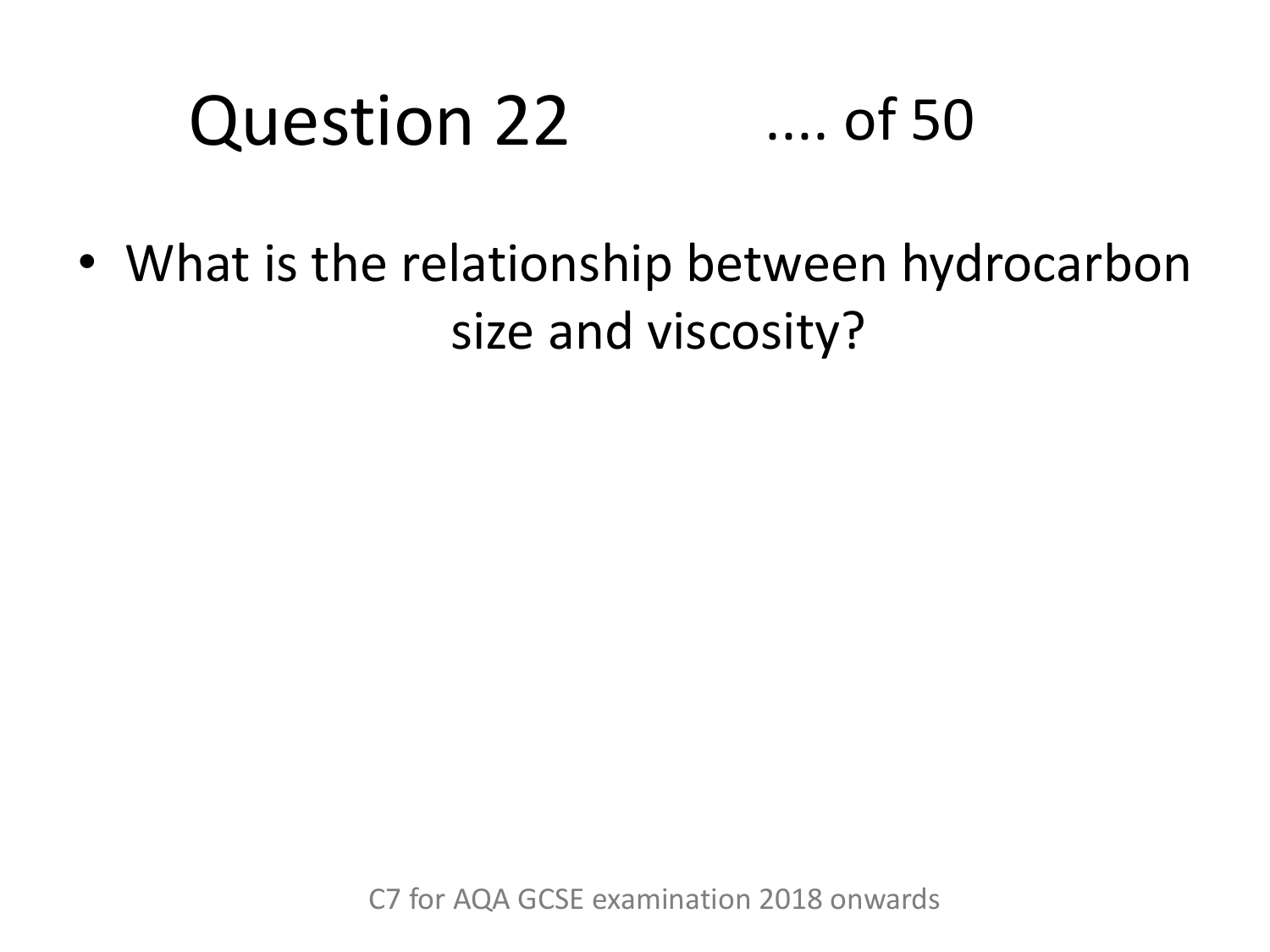# Answer 22 .... of 50

• As the hydrocarbon size increases, the viscosity increases.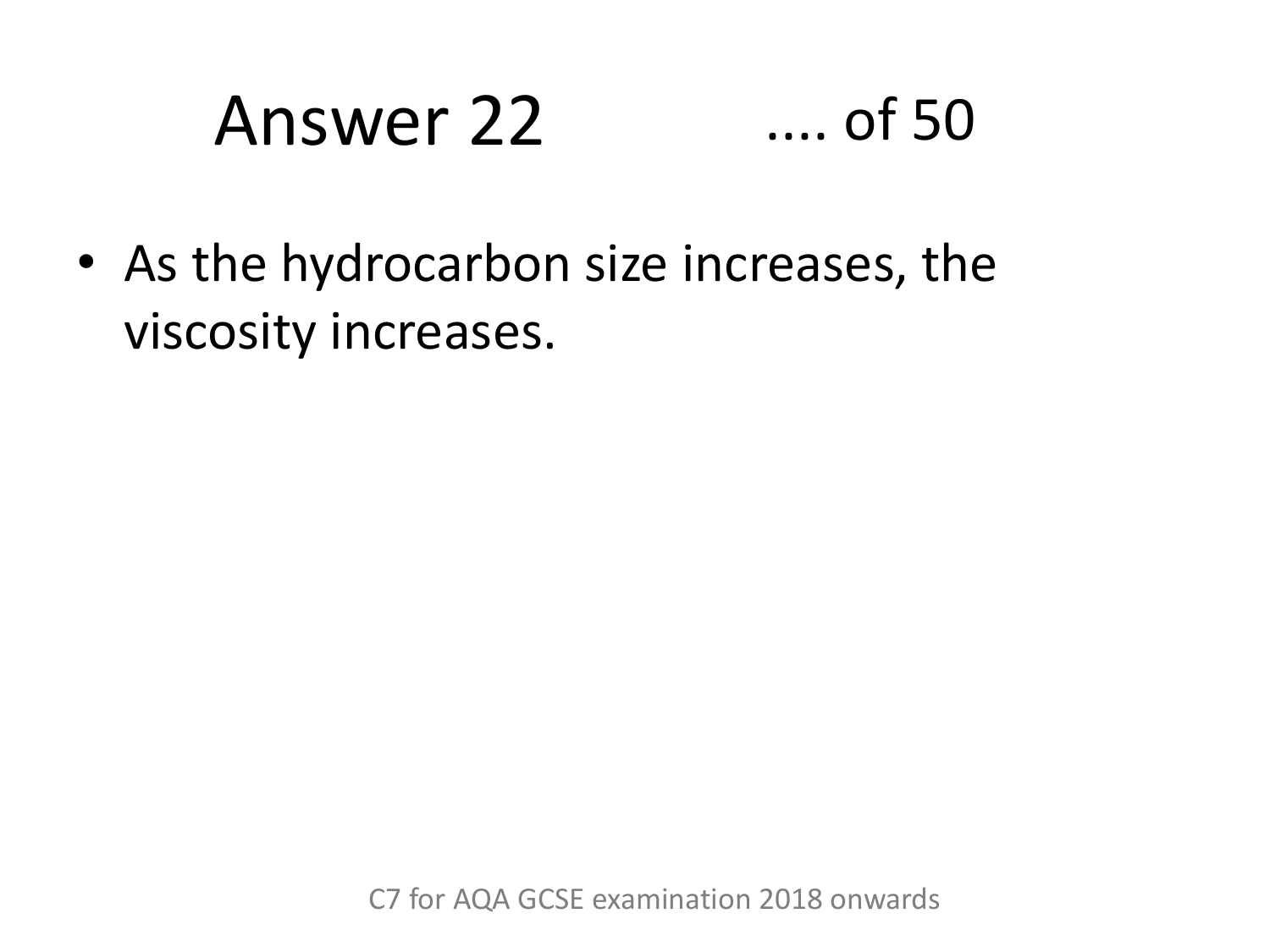### Question 23 .... of 50

• What is the relationship between hydrocarbon size and boiling point?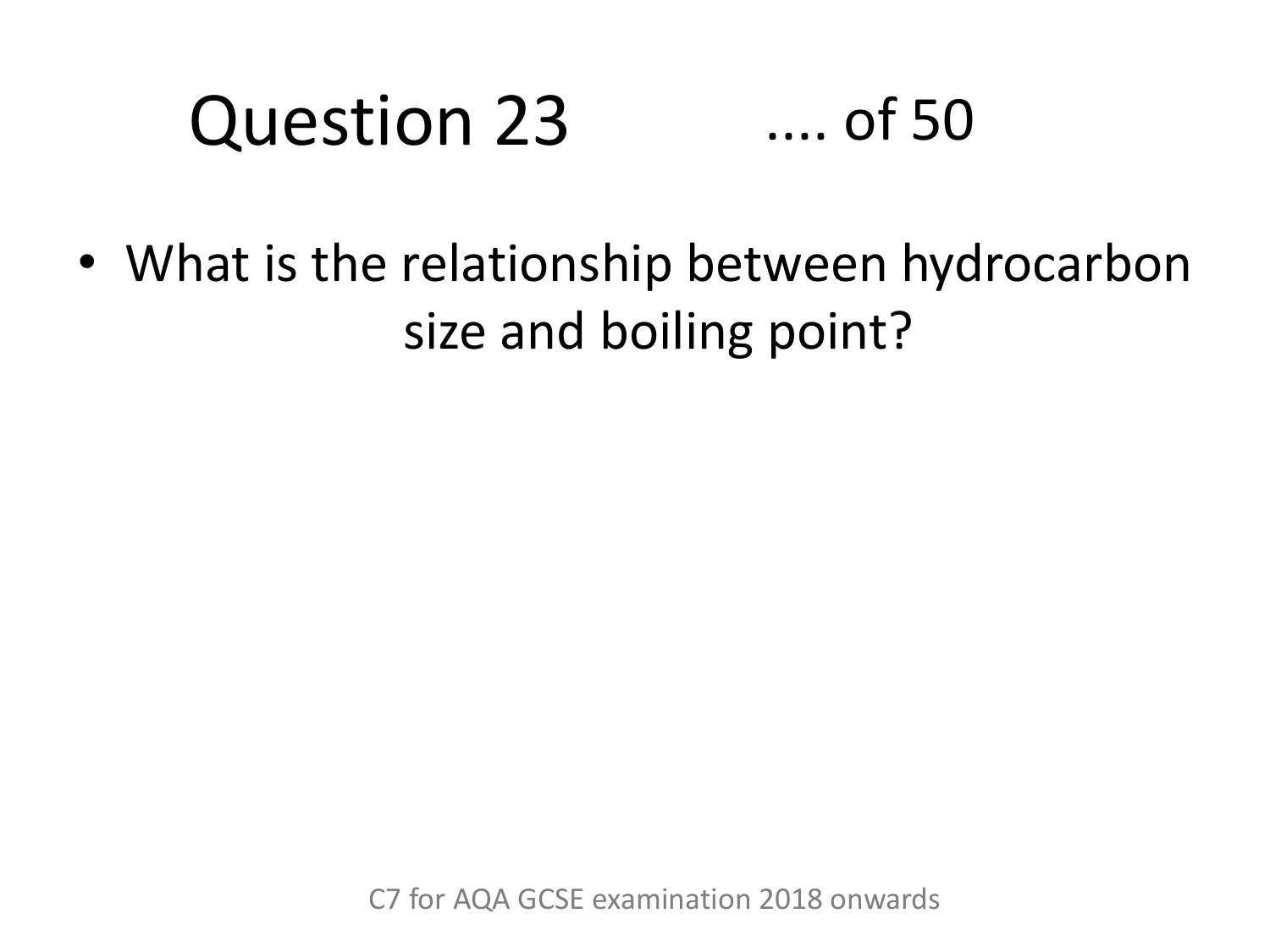### Answer 23 .... of 50

• As the hydrocarbon size increases, the boiling point increases.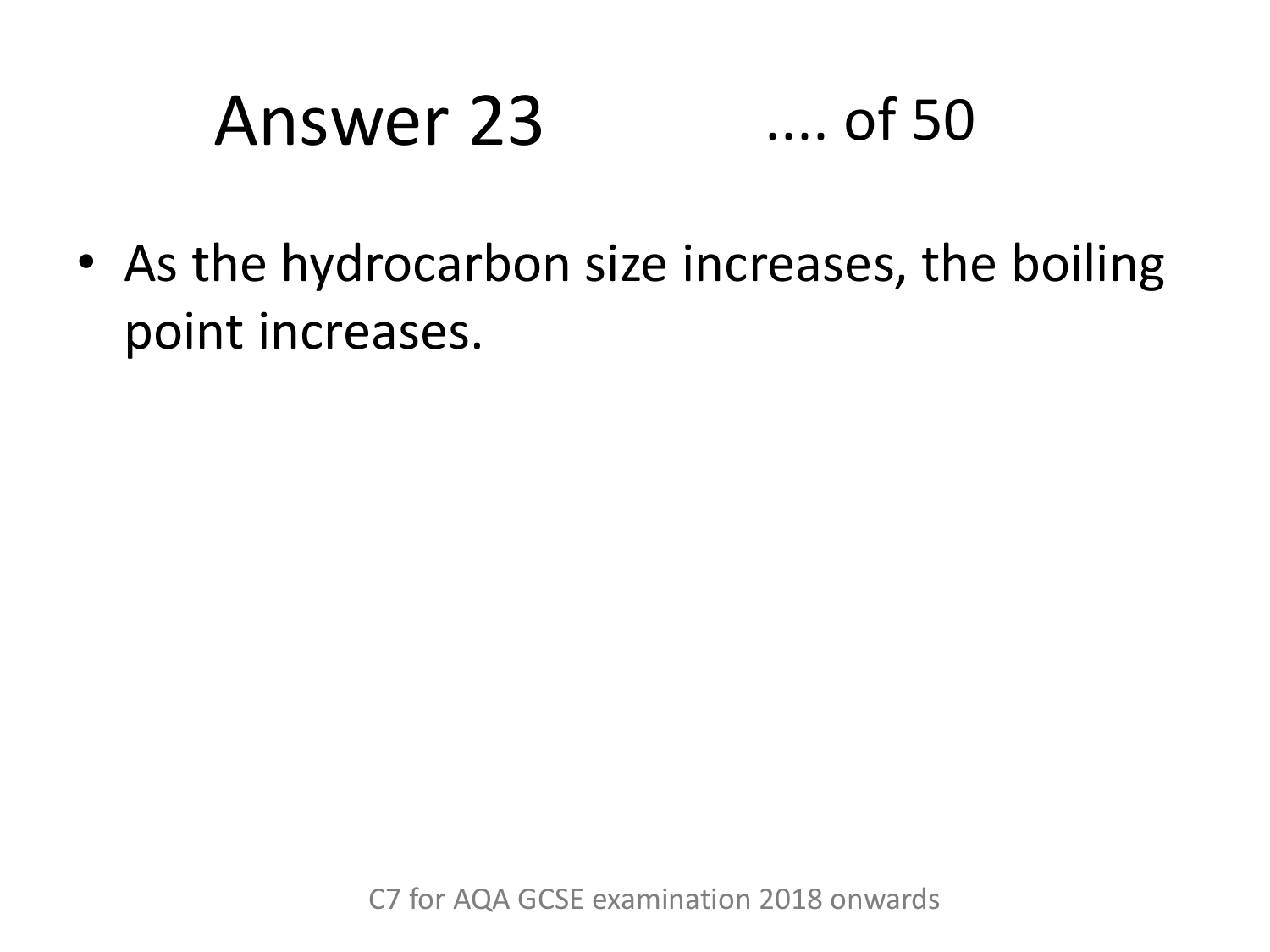### Question 24 .... of 50

• What is the relationship between hydrocarbon size and flammability?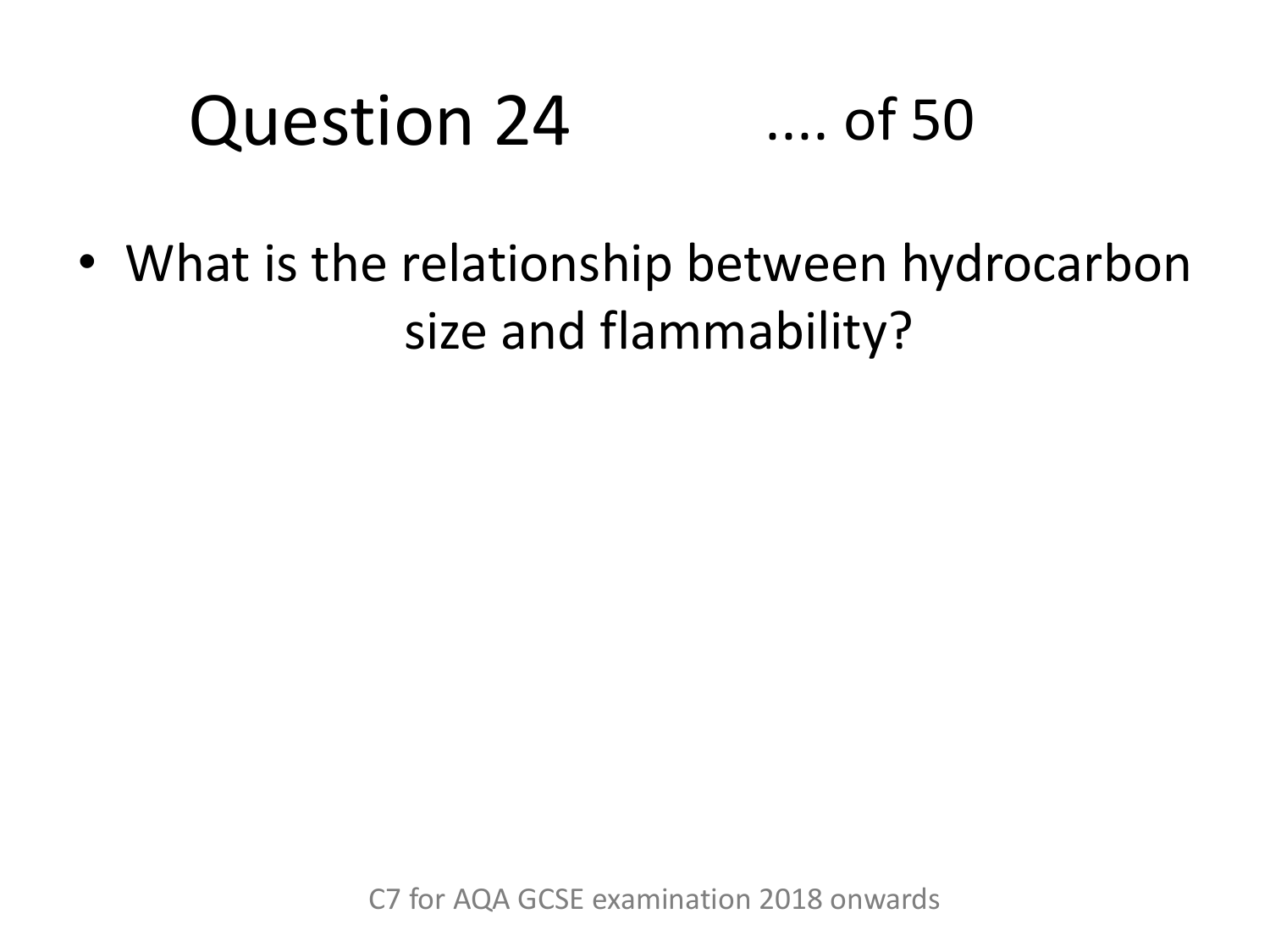#### Answer 24  $\dots$  of 50

• As the hydrocarbon size increases, the flammability decreases.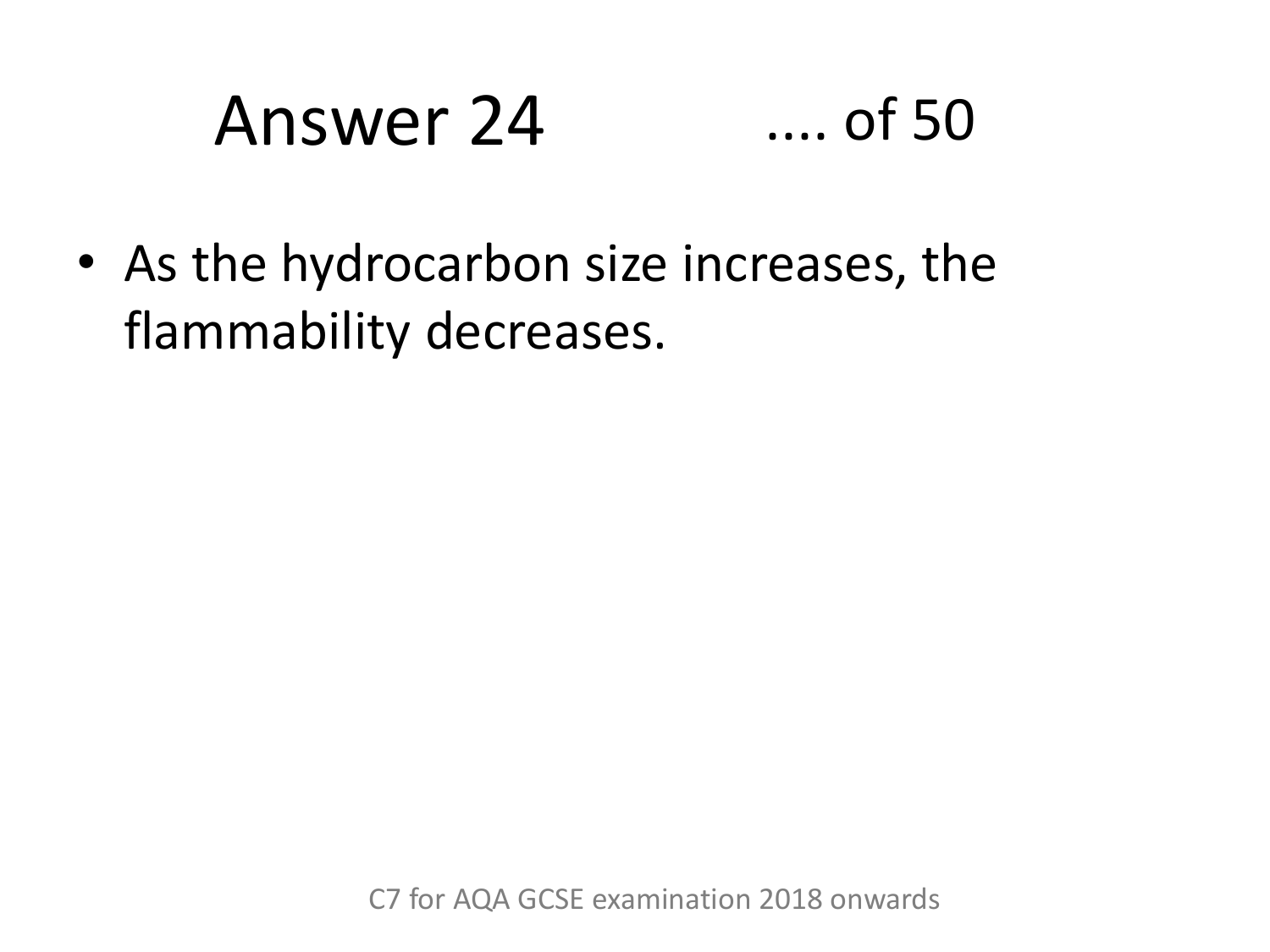#### Question 25 .... of 50

• What are the products of complete combustion of a hydrocarbon fuel?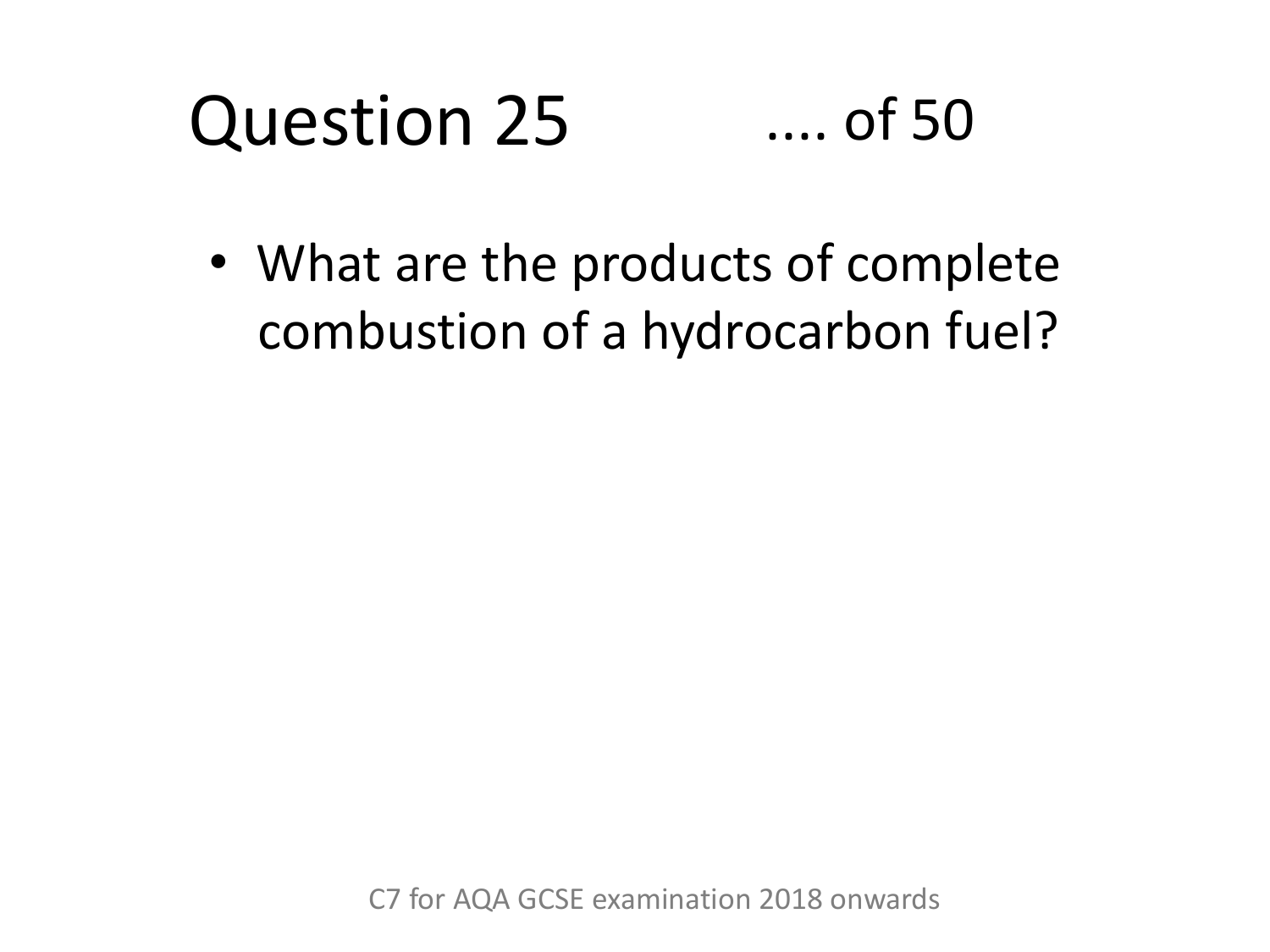### **Answer 25**



**Carbon Dioxide and Water** 

C7 for AQA GCSE examination 2018 onwards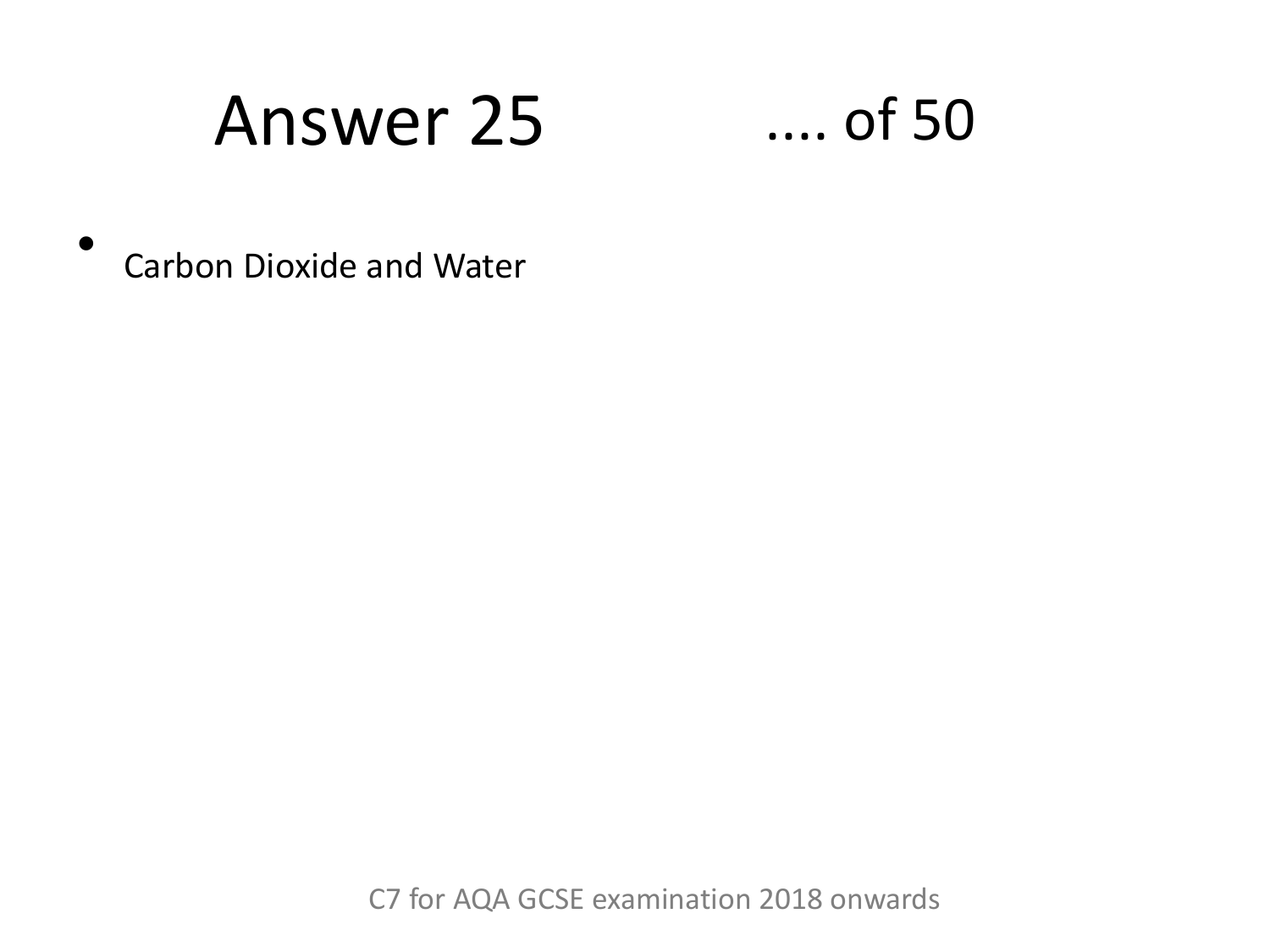#### Question 26 .... of 50

• What is incomplete combustion?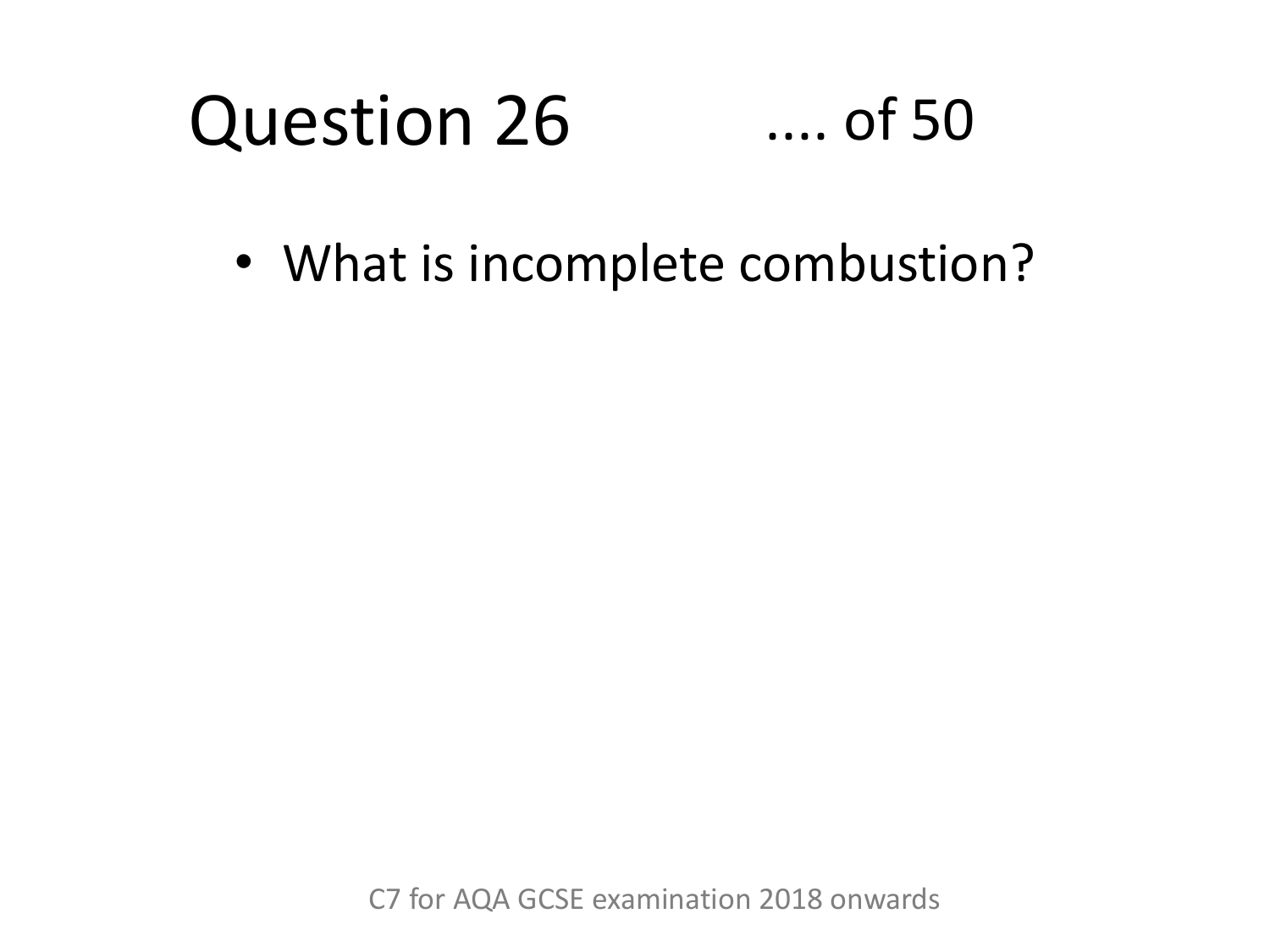### Answer 26 .... of 50

• When a fuel burns in short supply of oxygen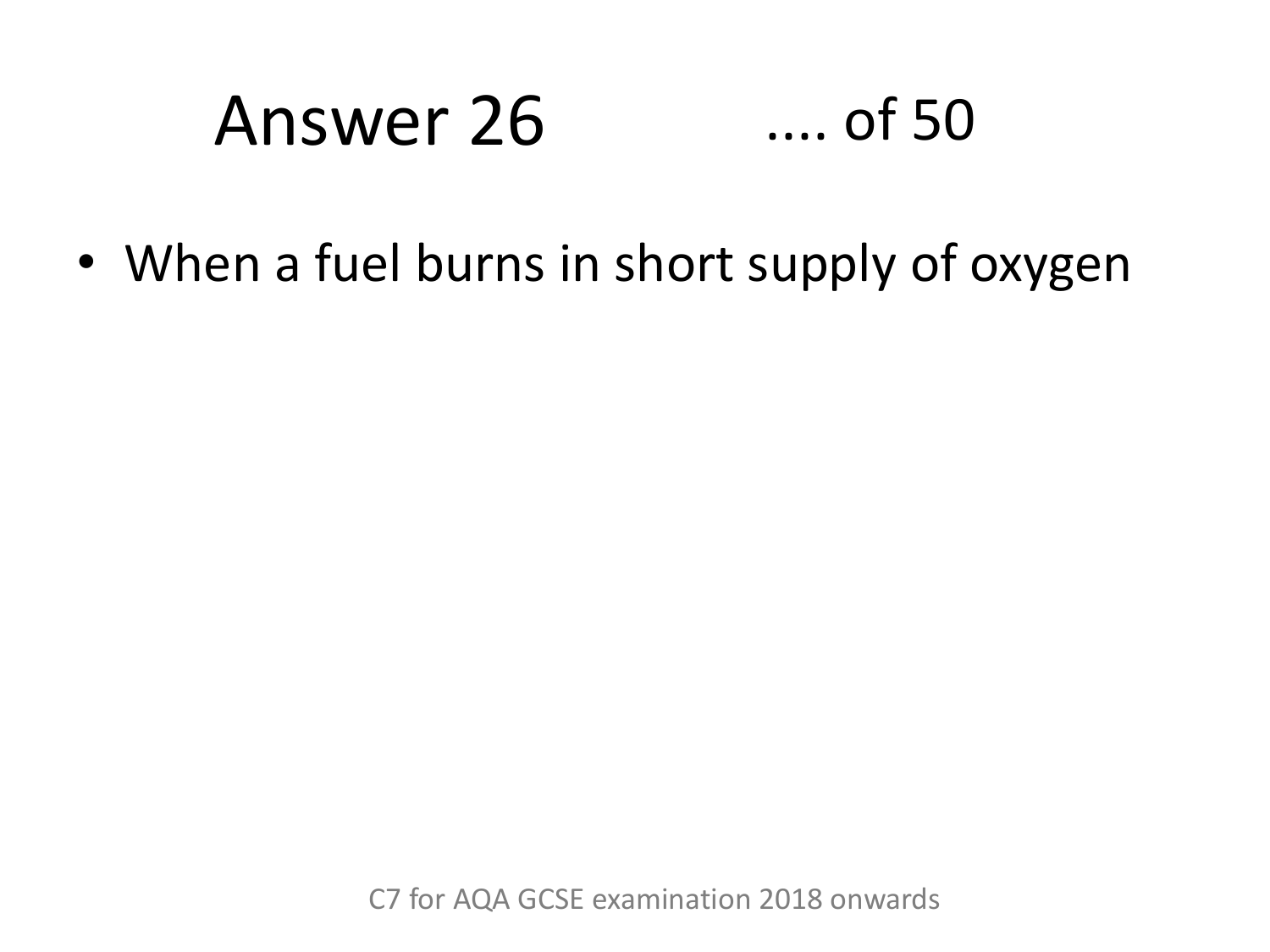### Question 27 .... of 50

• Which releases more energy from the same fuel, complete or incomplete combustion?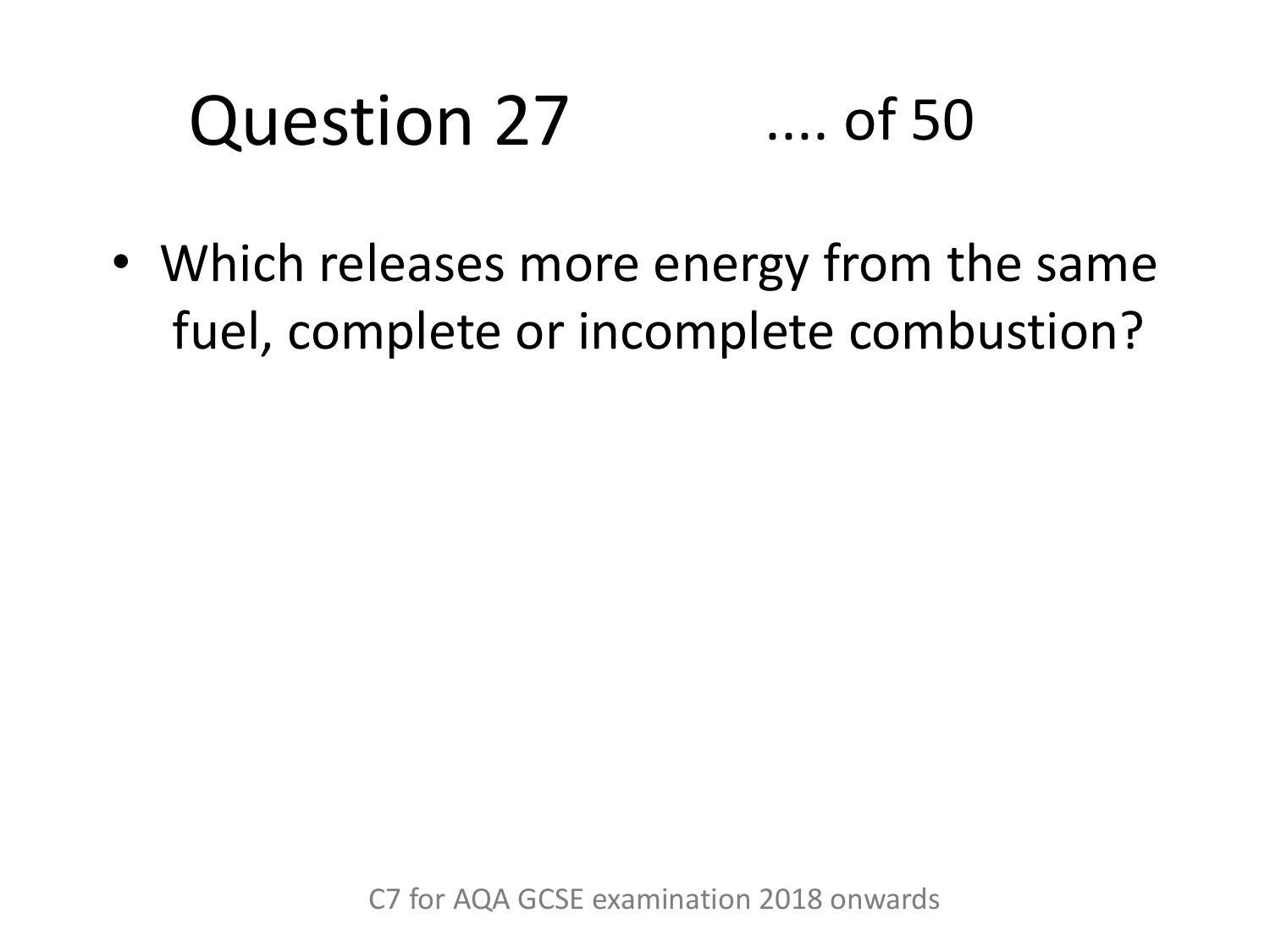### Answer 27

### $\dots$  of 50

• Complete combustion

C7 for AQA GCSE examination 2018 onwards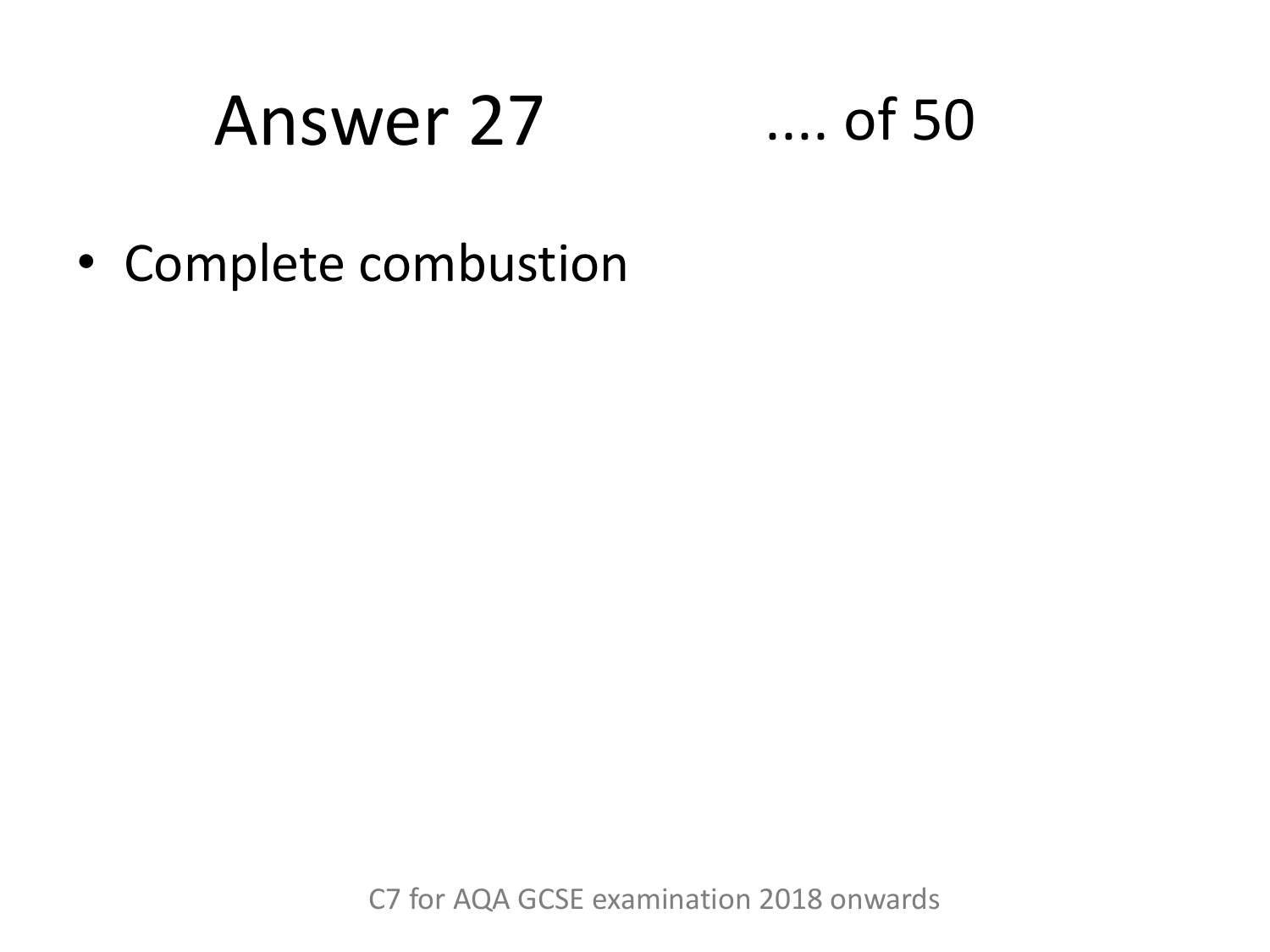### Question 28 .... of 50

• Write a balanced equation for the complete combustion of ethane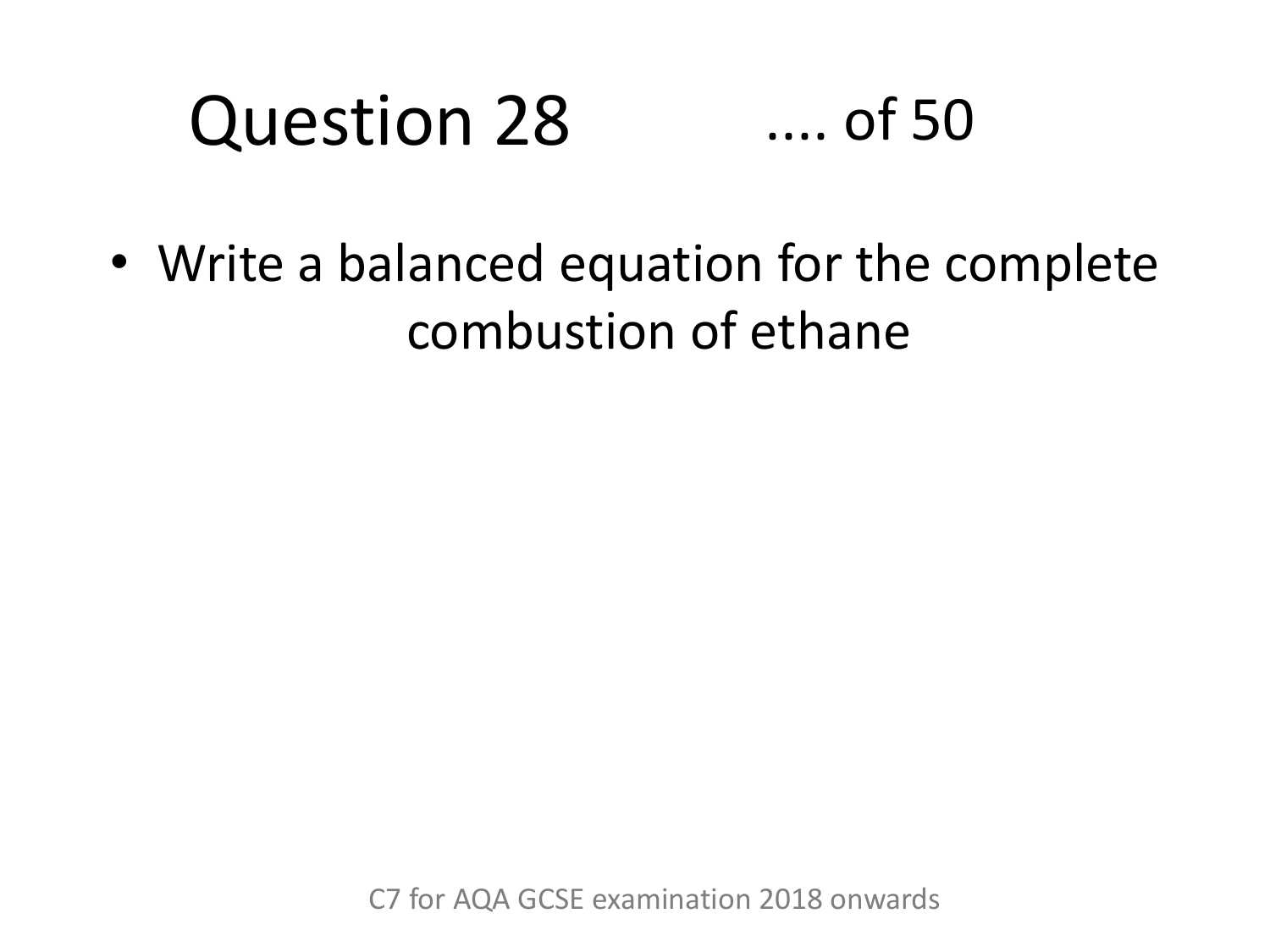#### Answer 28  $\dots$  of 50

•  $C_2H_6 + 3.5O_2 \longrightarrow 2CO_2 + 3H_2O$ 

C7 for AQA GCSE examination 2018 onwards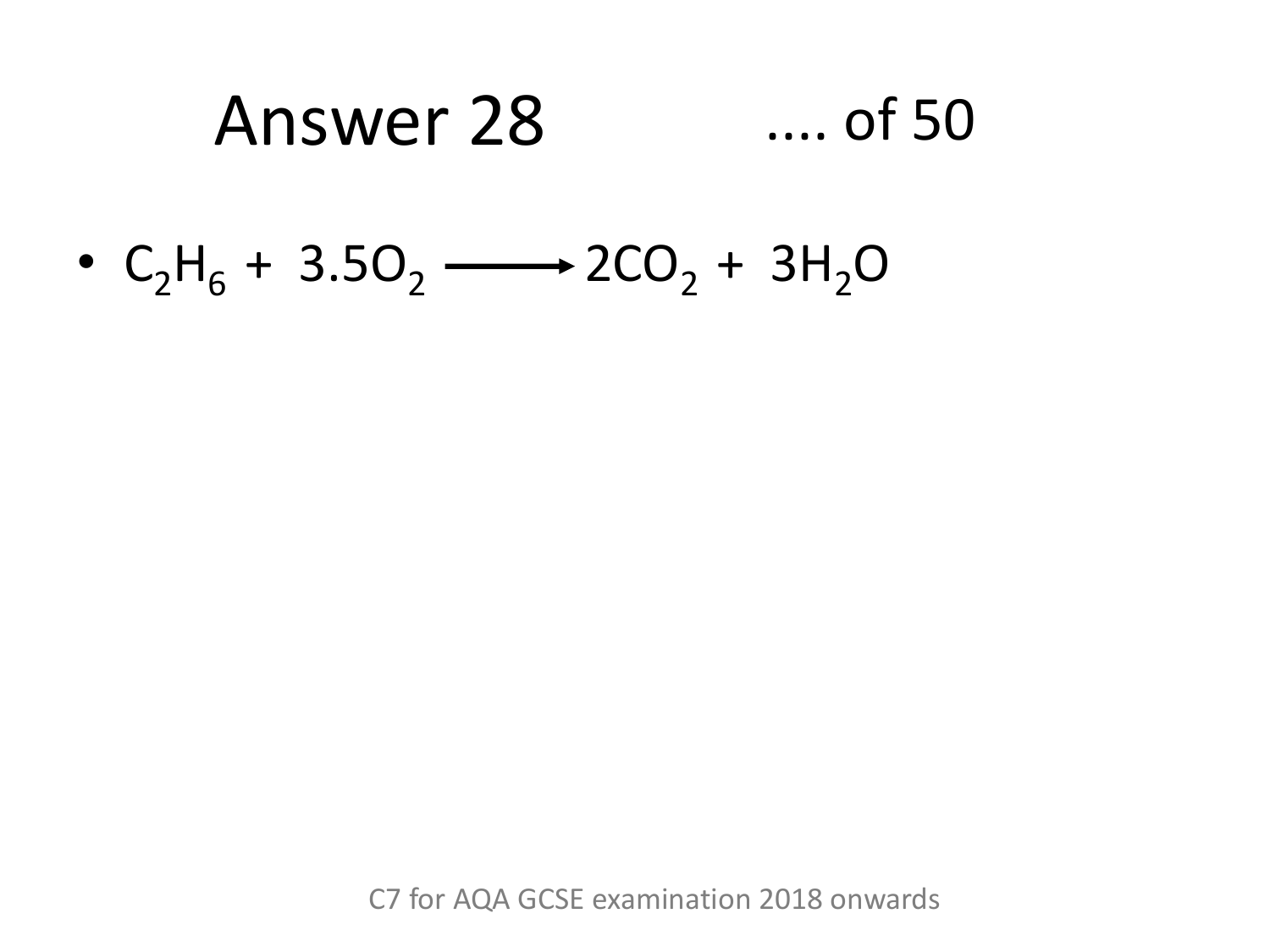#### Question 29 .... of 50

• What is incomplete combustion?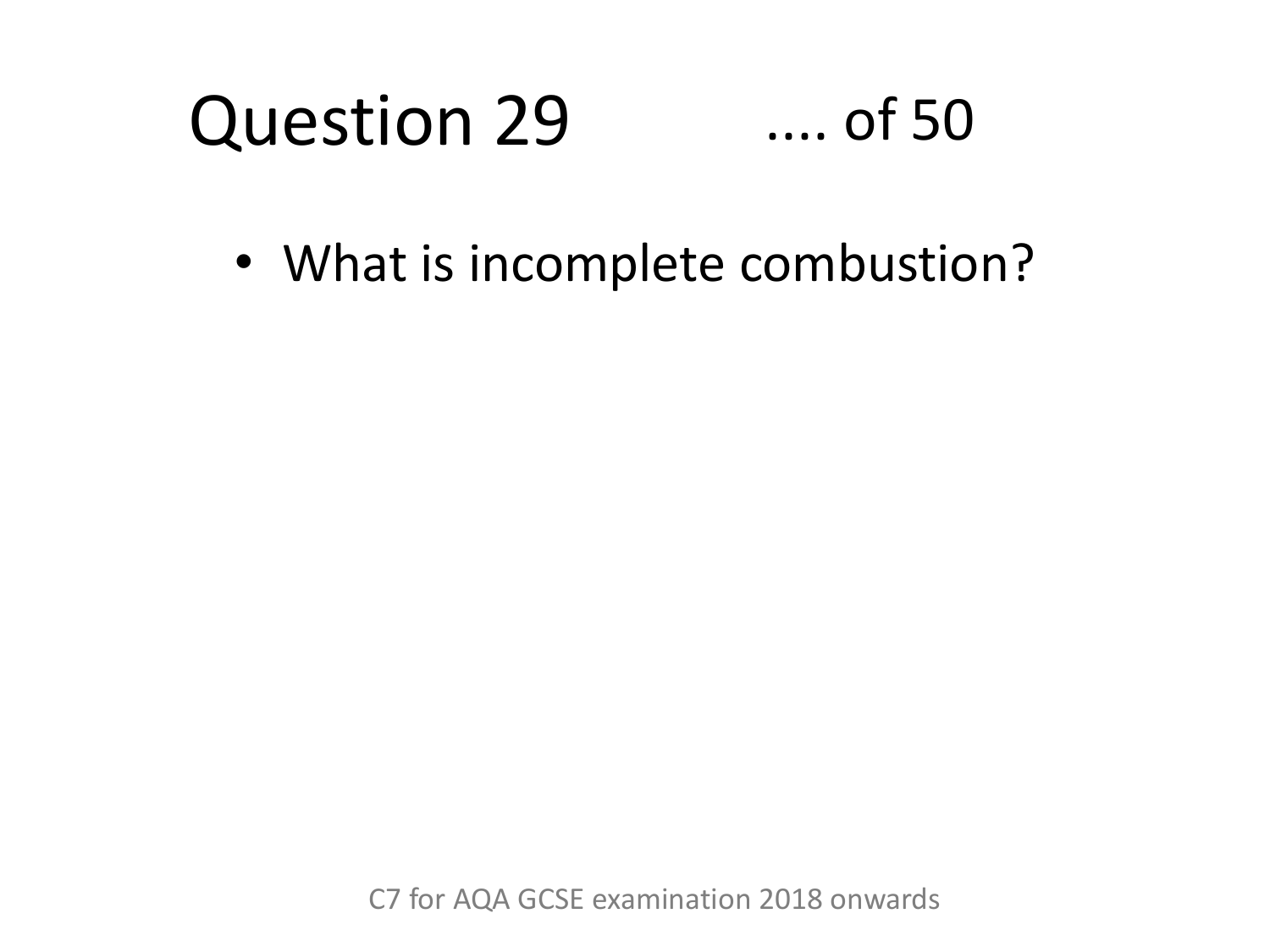### Answer 29 .... of 50

• When a fuel burns in a limited supply of oxygen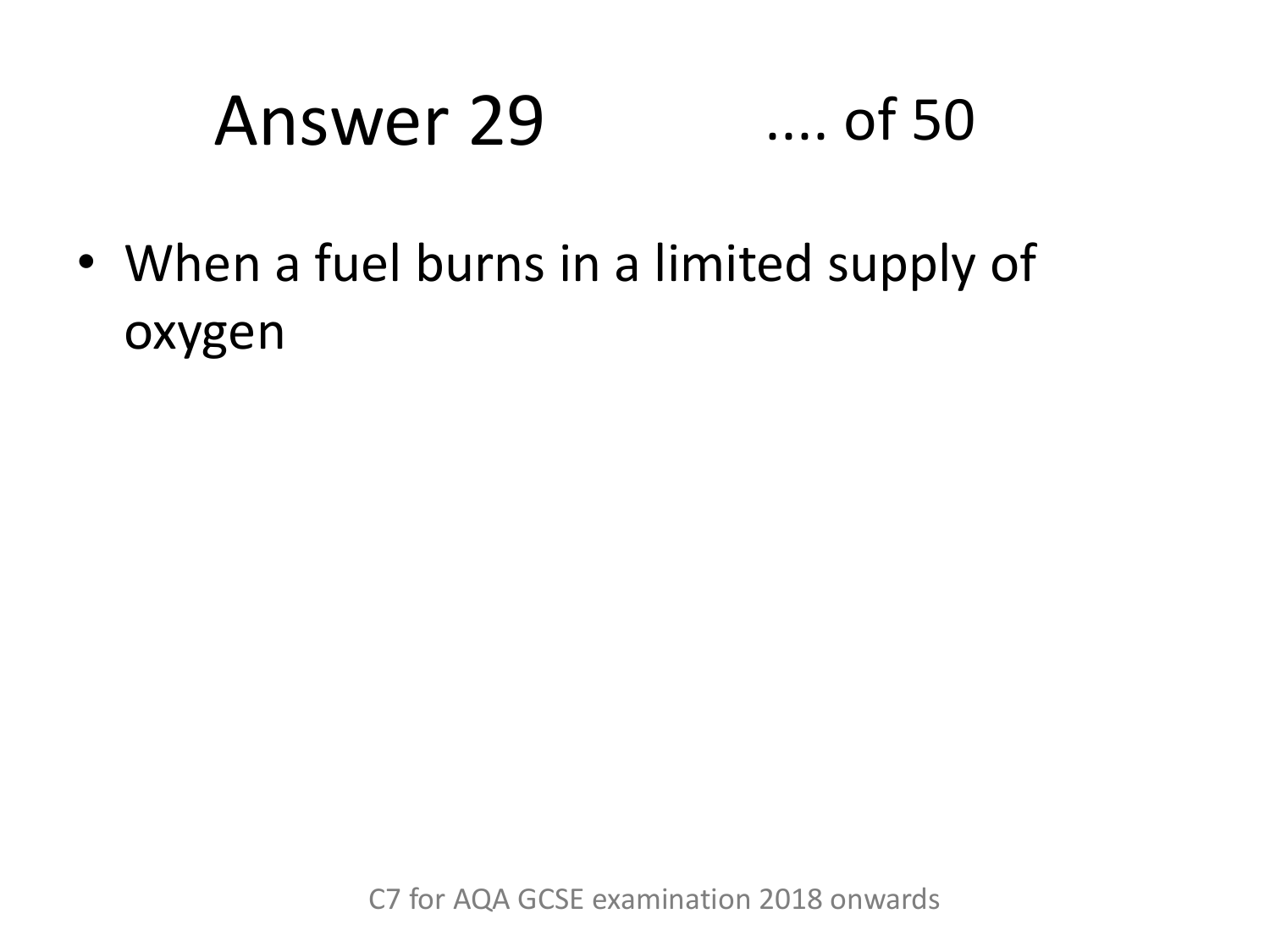### Question 30 .... of 50

• What are the products of the incomplete combustion of hydrocarbons?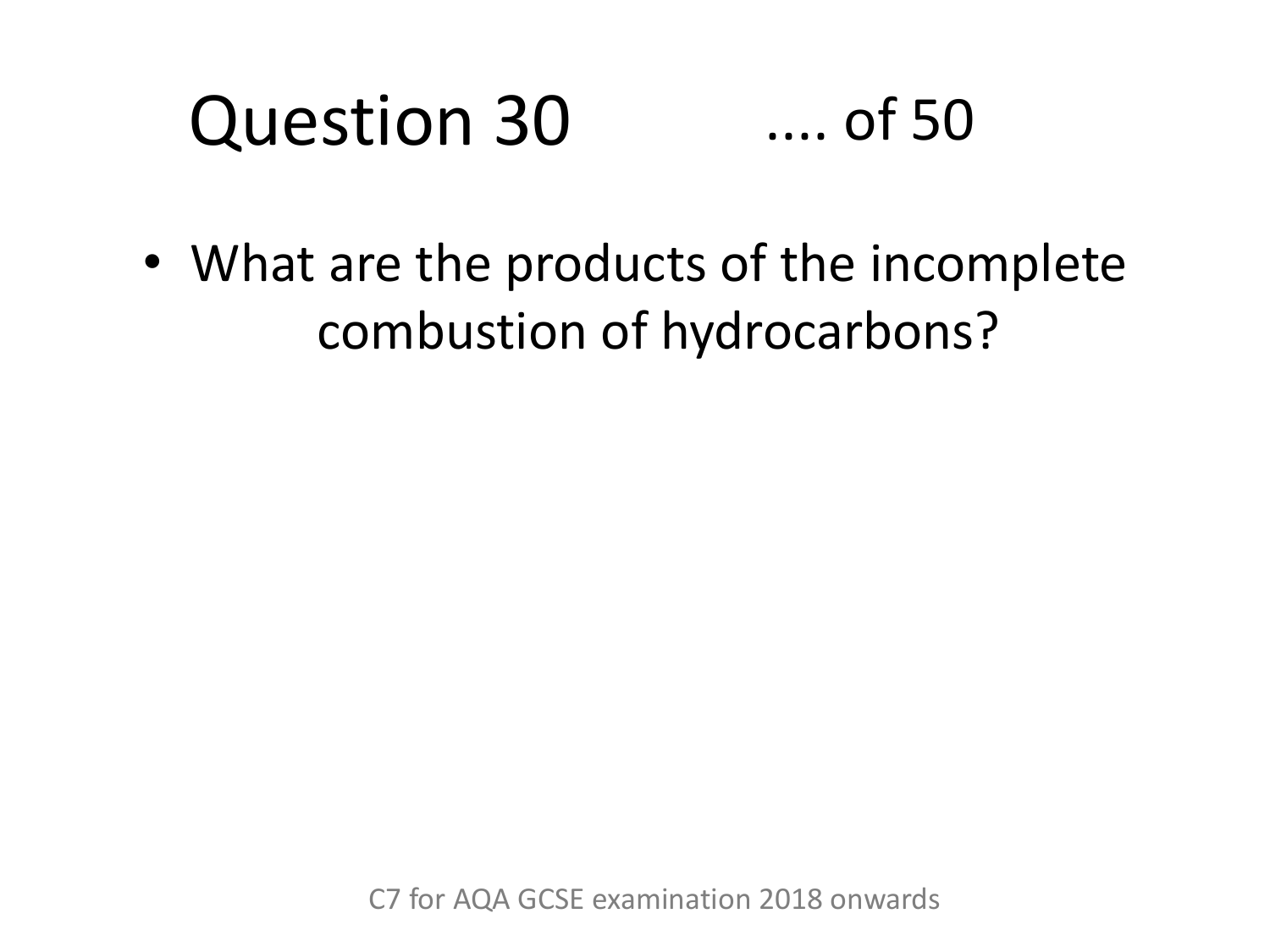### Answer 30 .... of 50

- Water
- carbon monoxide
- carbon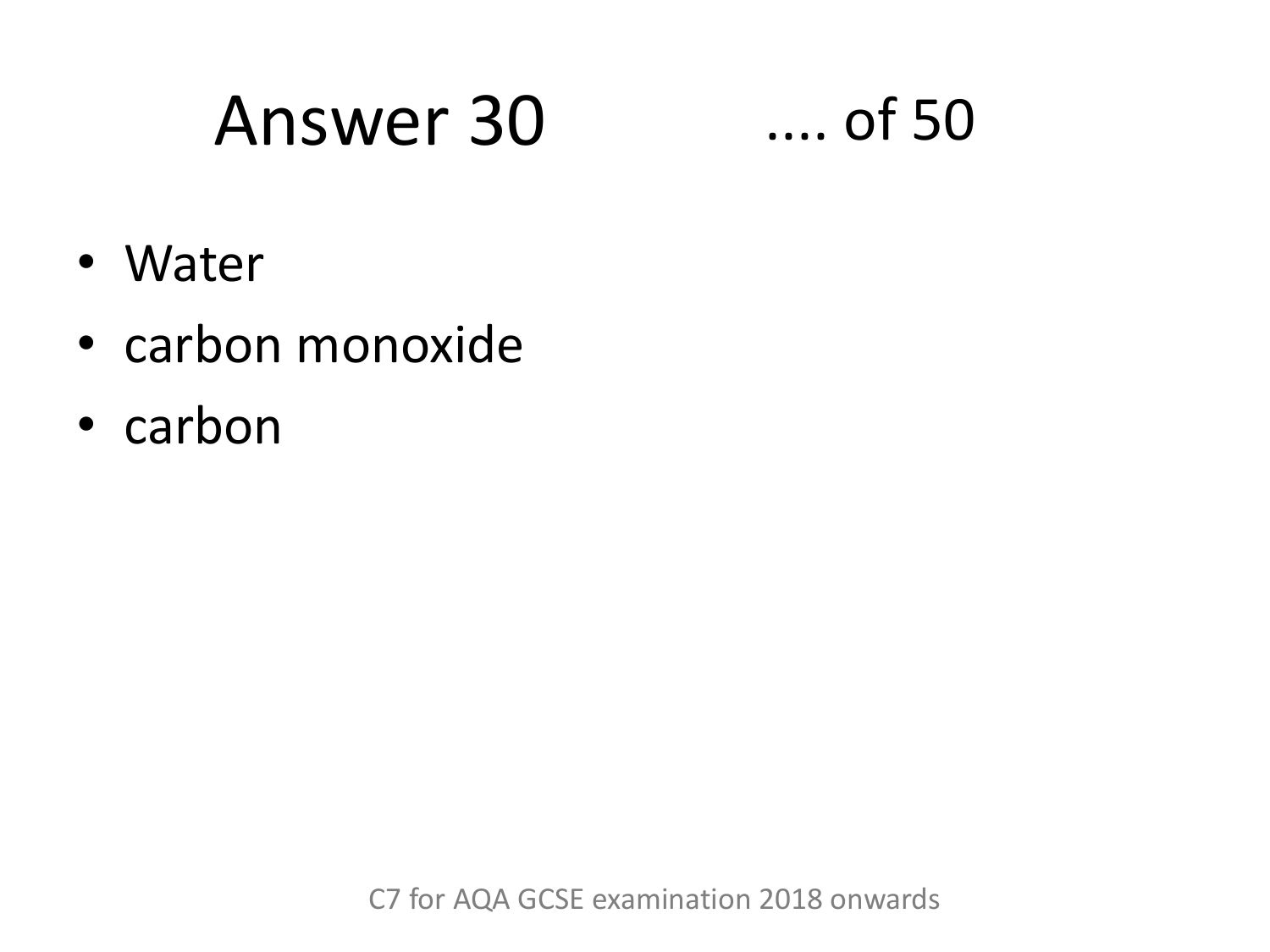### Question 31 .... of 50

• Why does incomplete combustion produce a yellow flame?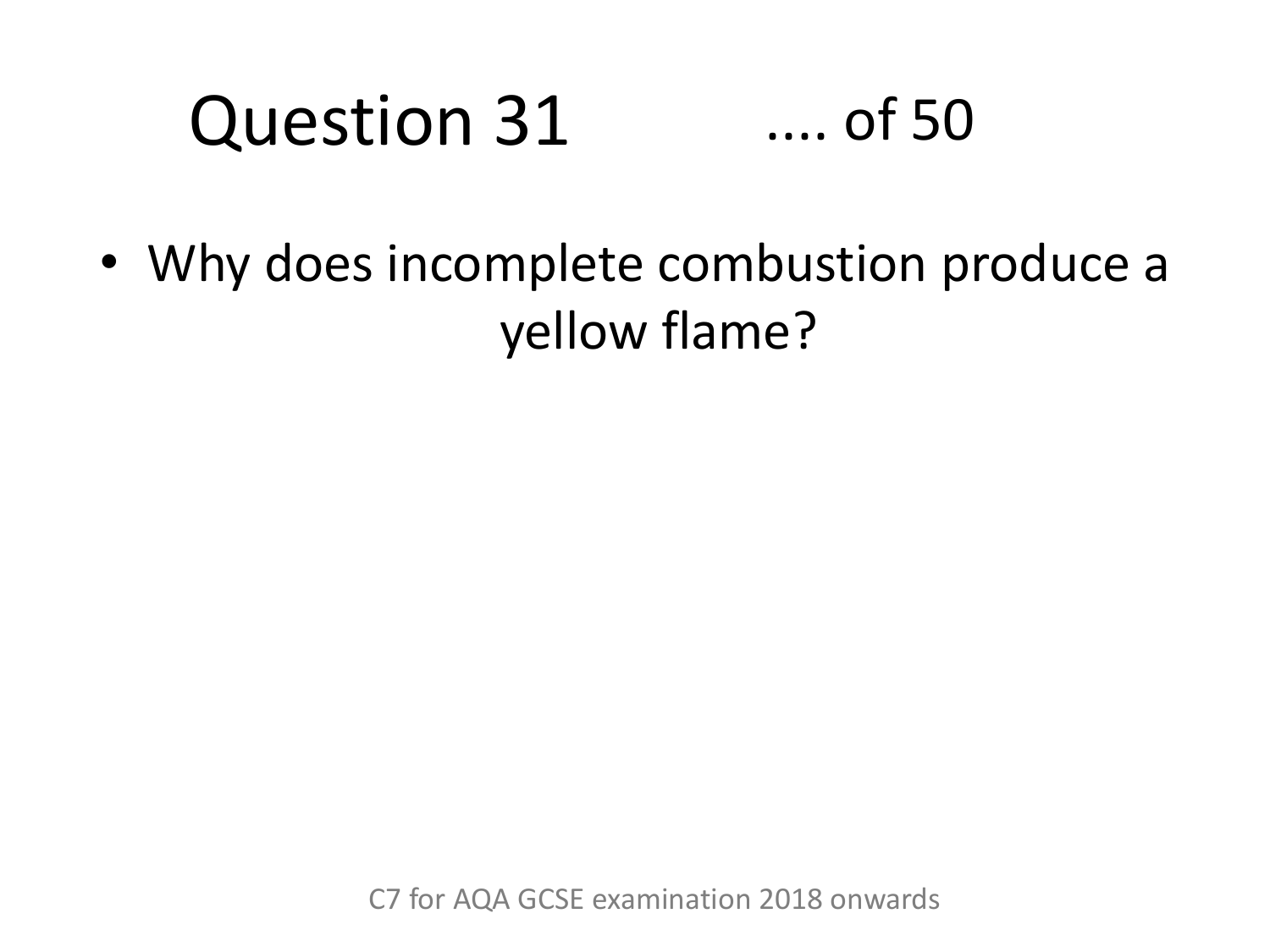#### Answer 31  $\dots$  of 50

• Carbon (soot) appears yellow when burning in the flame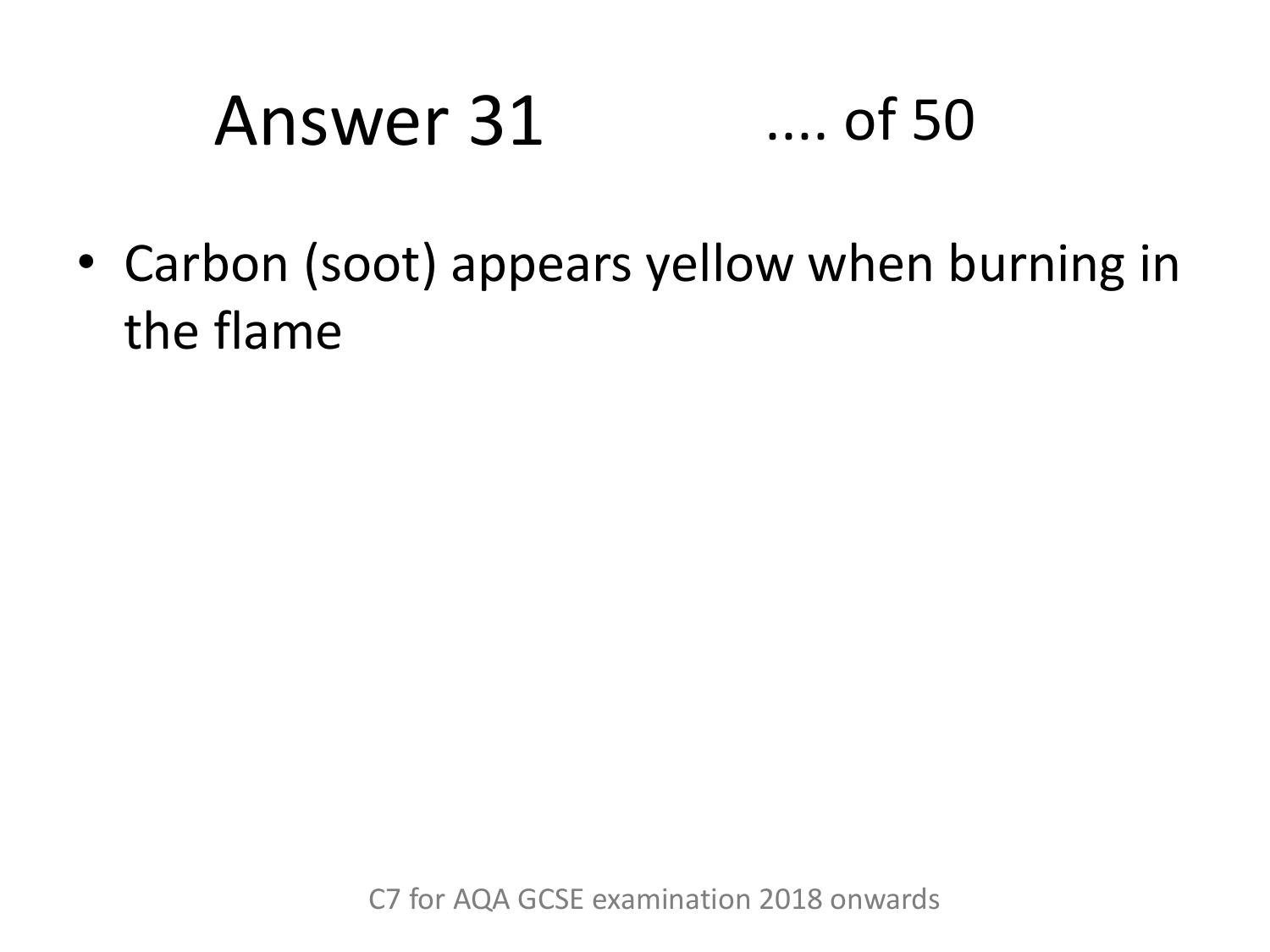#### Question 32 .... of 50

• Why is carbon monoxide toxic?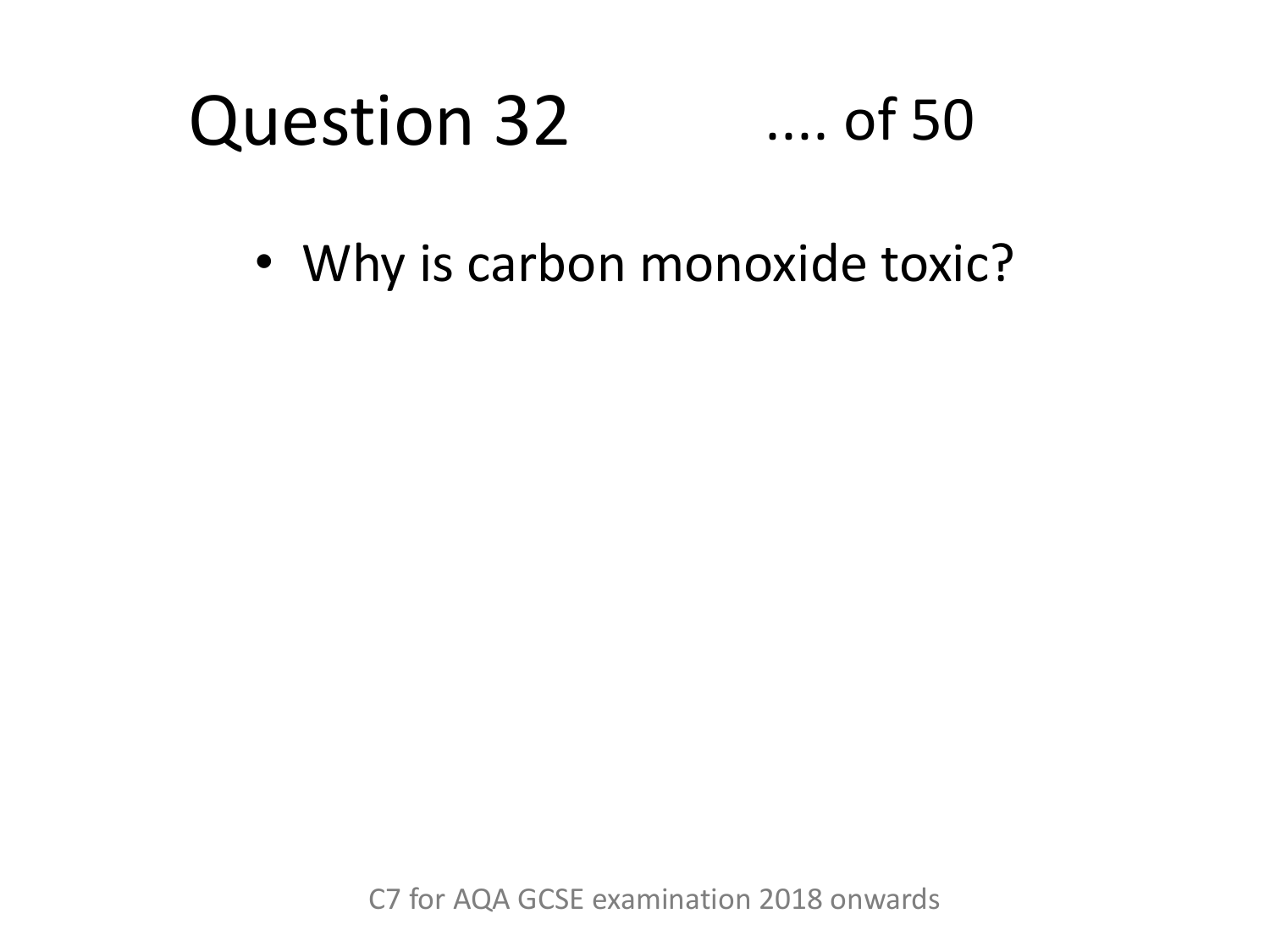# Answer 32 .... of 50

• Carbon monoxide attaches to haemoglobin in the red blood cells preventing oxygen from being delivered around the body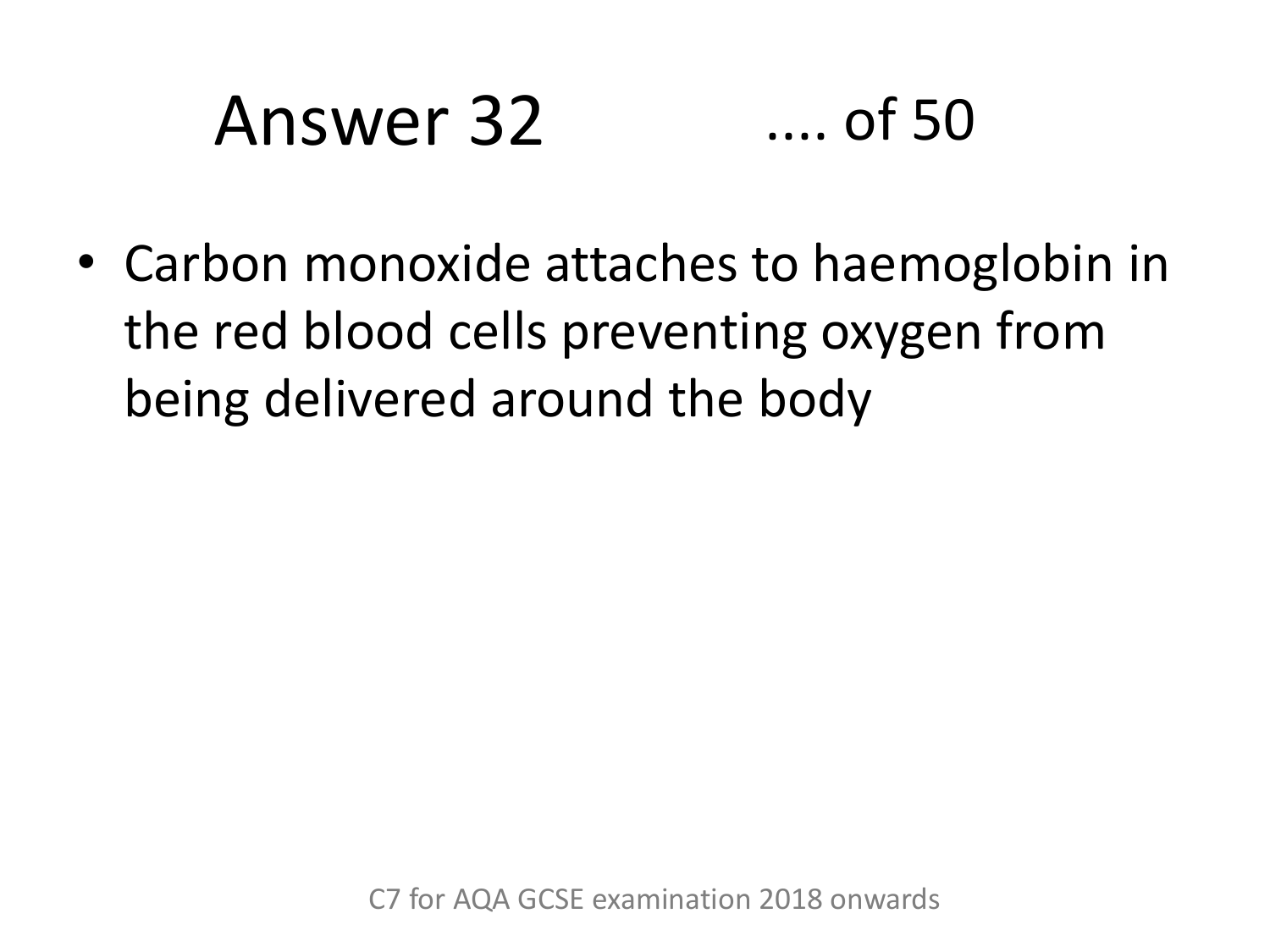#### Question 33 .... of 50

• What is the solution to the supply and demand problem of petrol?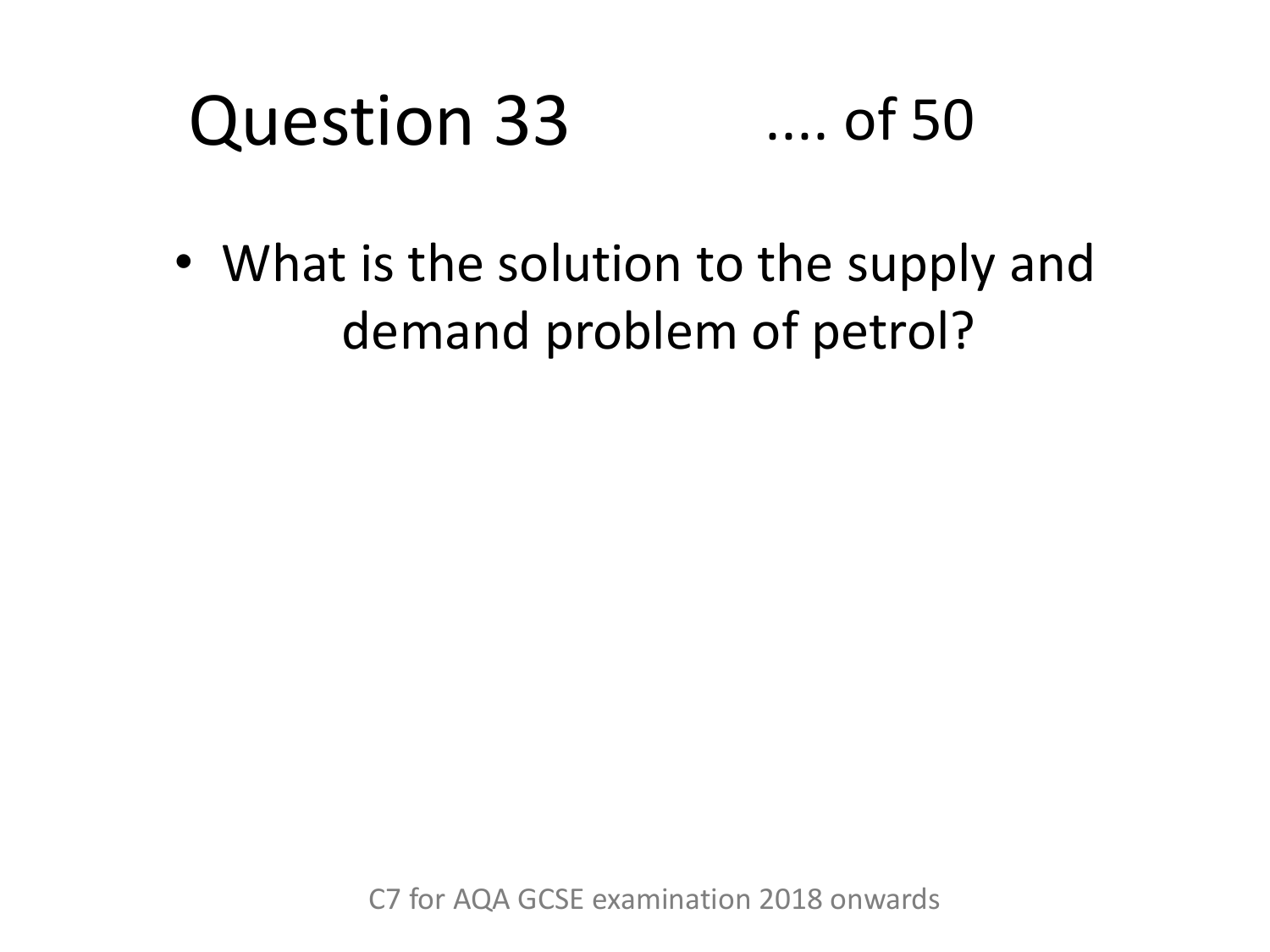### **Answer 33**

### $\dots$  of 50

• Cracking

C7 for AQA GCSE examination 2018 onwards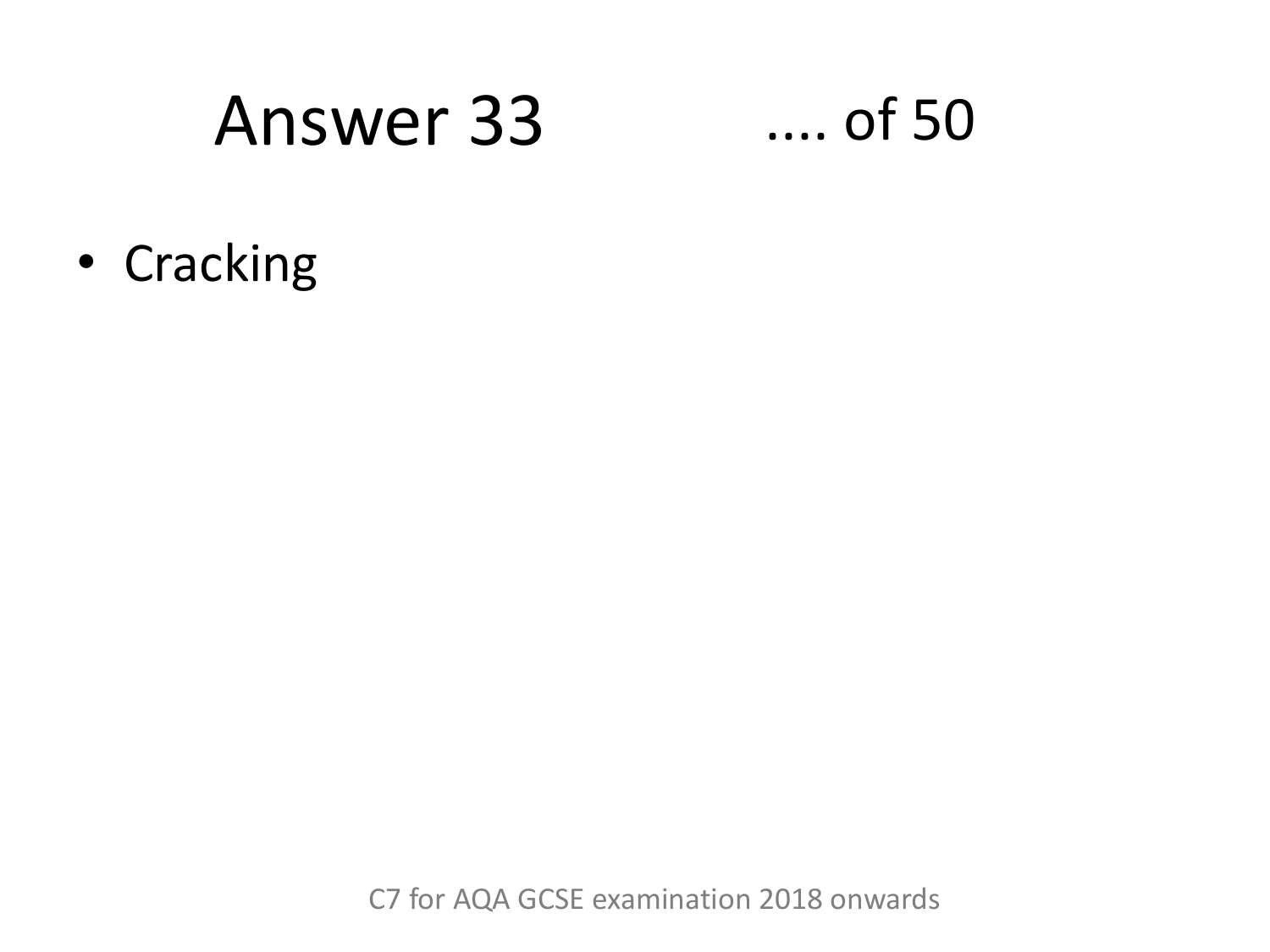#### Question 34 .... of 50

• What is cracking?

C7 for AQA GCSE examination 2018 onwards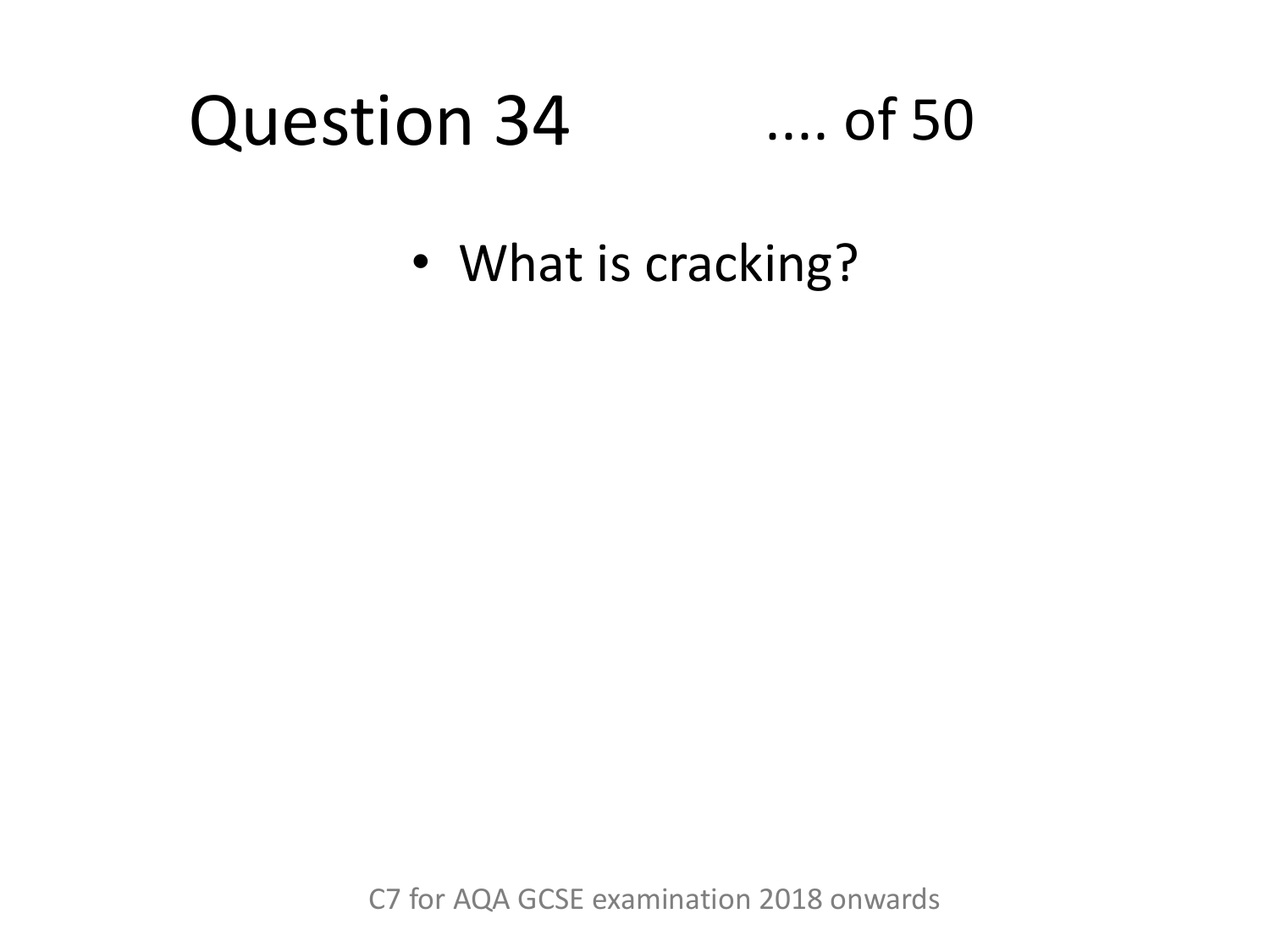### Answer 34 .... of 50

• Large hydrocarbon chains are broken down in to smaller more useful chains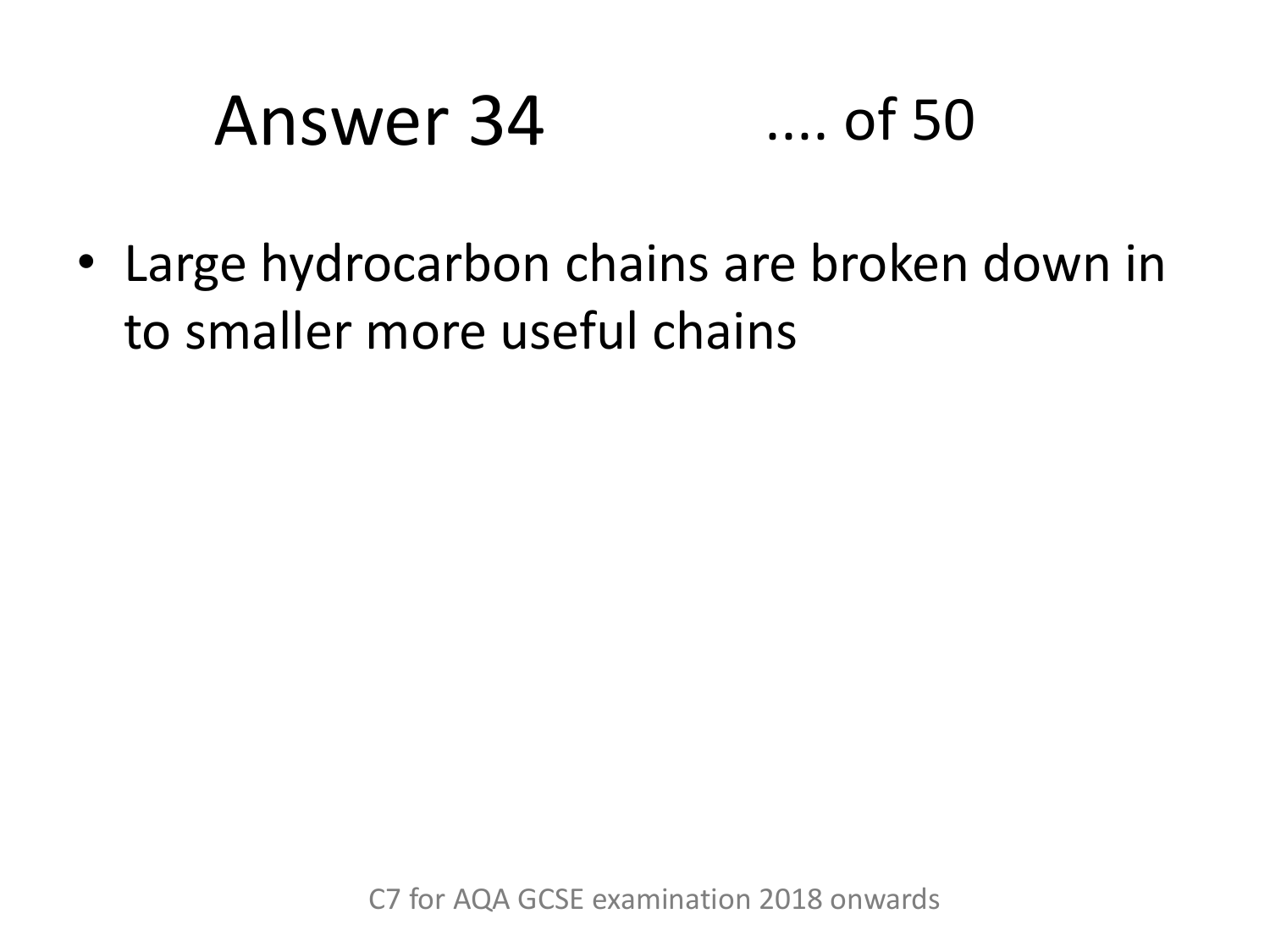### Question 35 .... of 50

• What conditions are needed for cracking?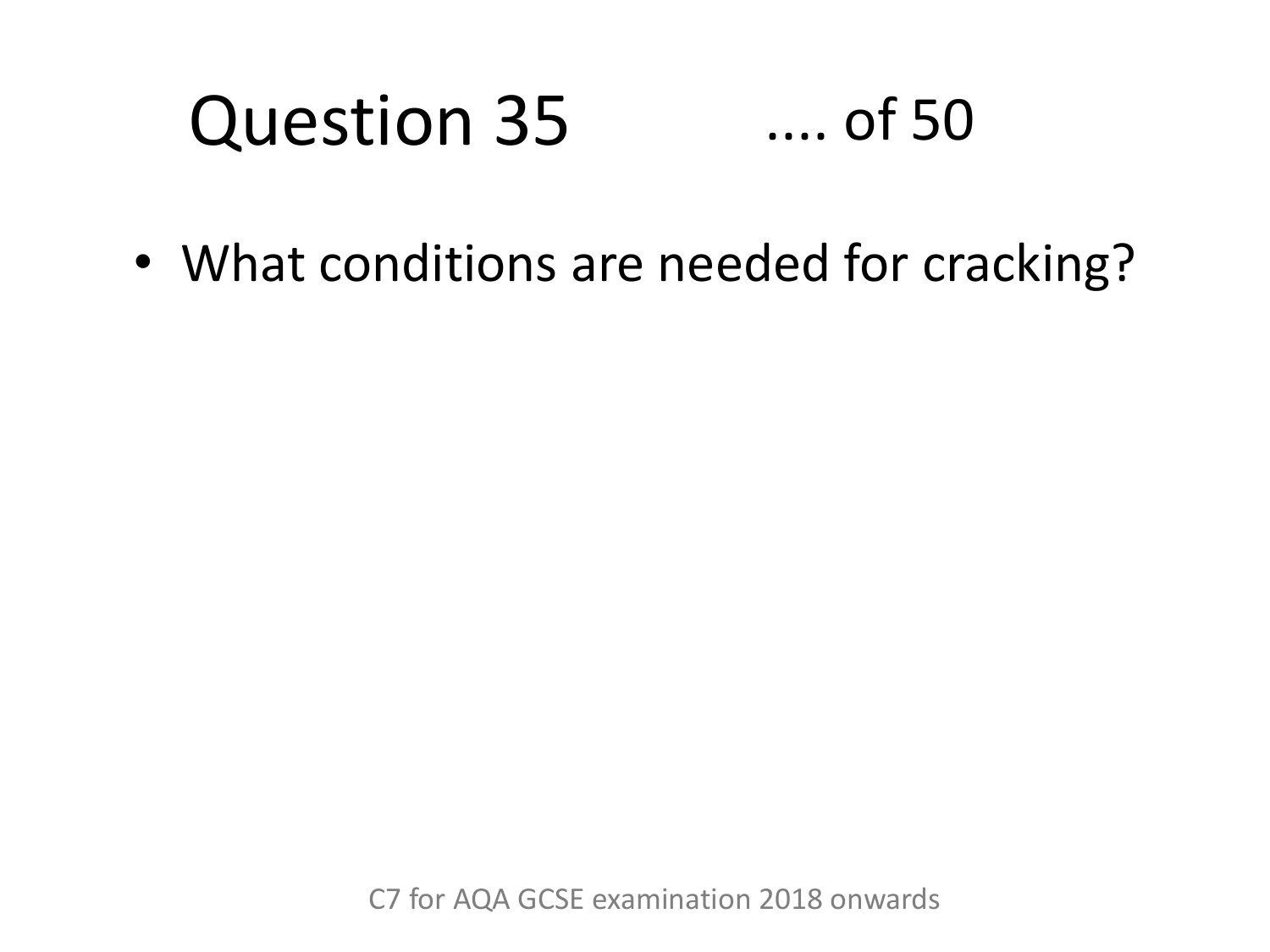### Answer 35



- Catalyst
- High temperature

C7 for AQA GCSE examination 2018 onwards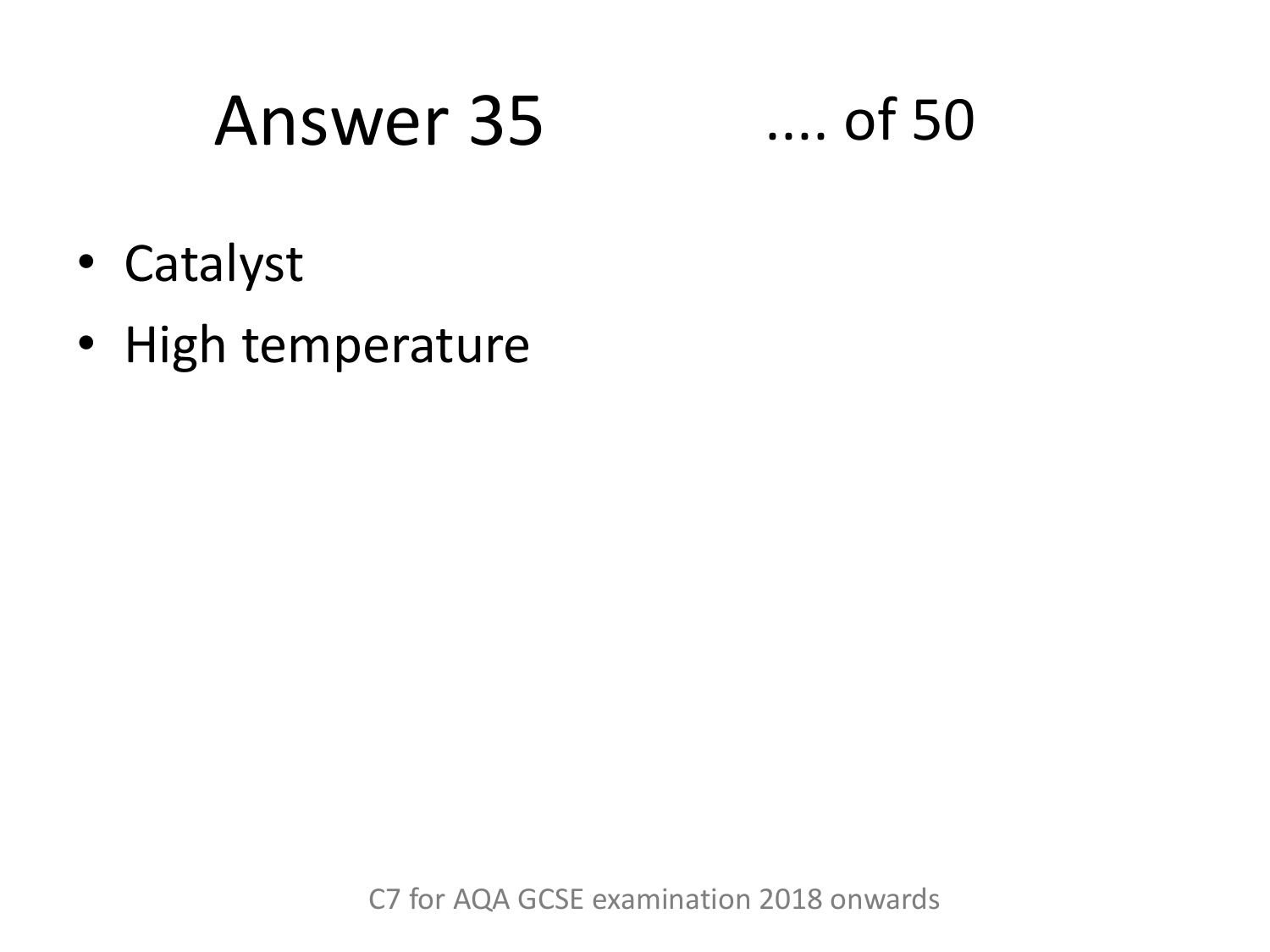#### Question 36 .... of 50

• What are the products of cracking?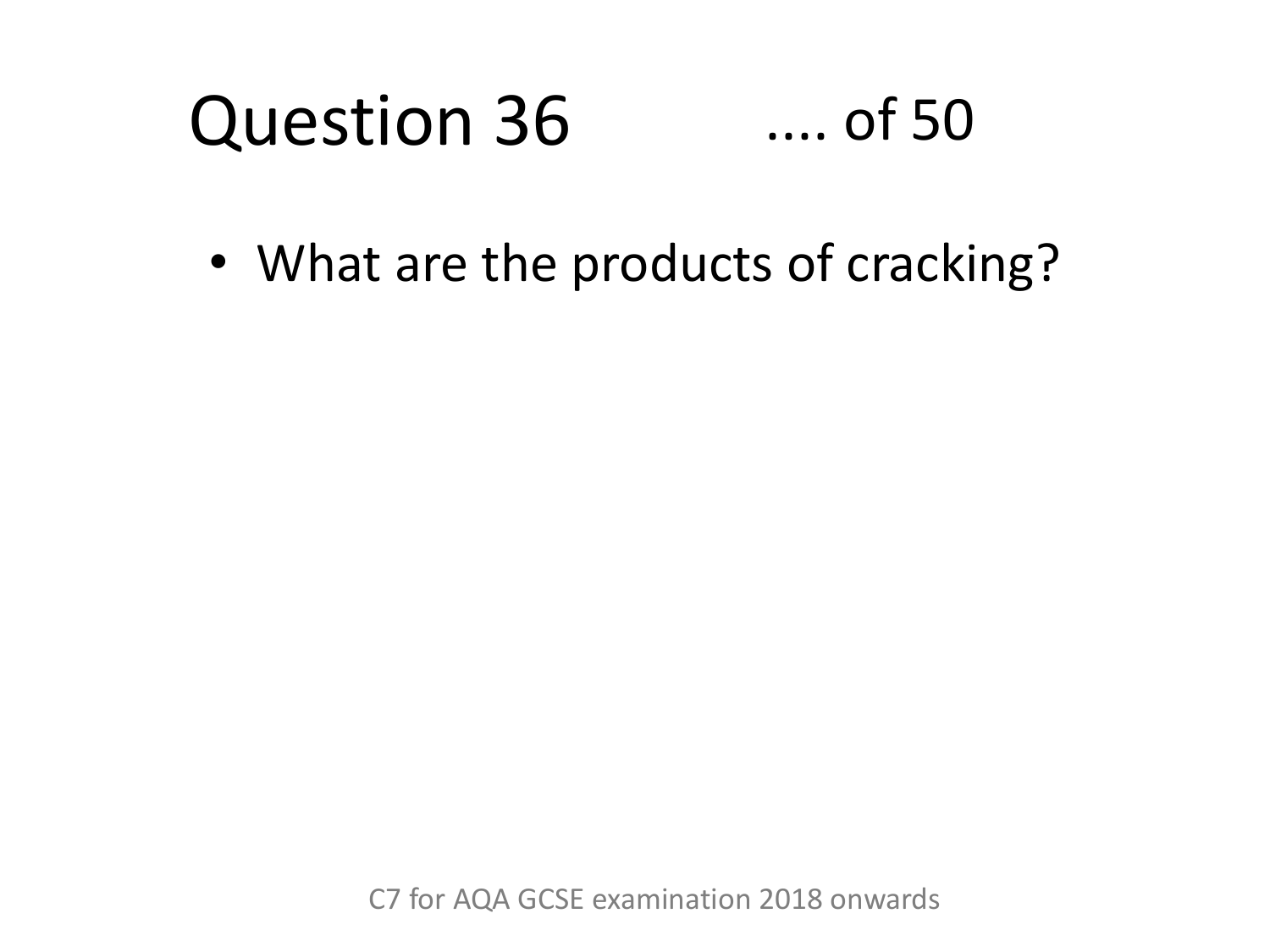### Answer 36 .... of 50



- Short chained alkanes
- Short chained alkenes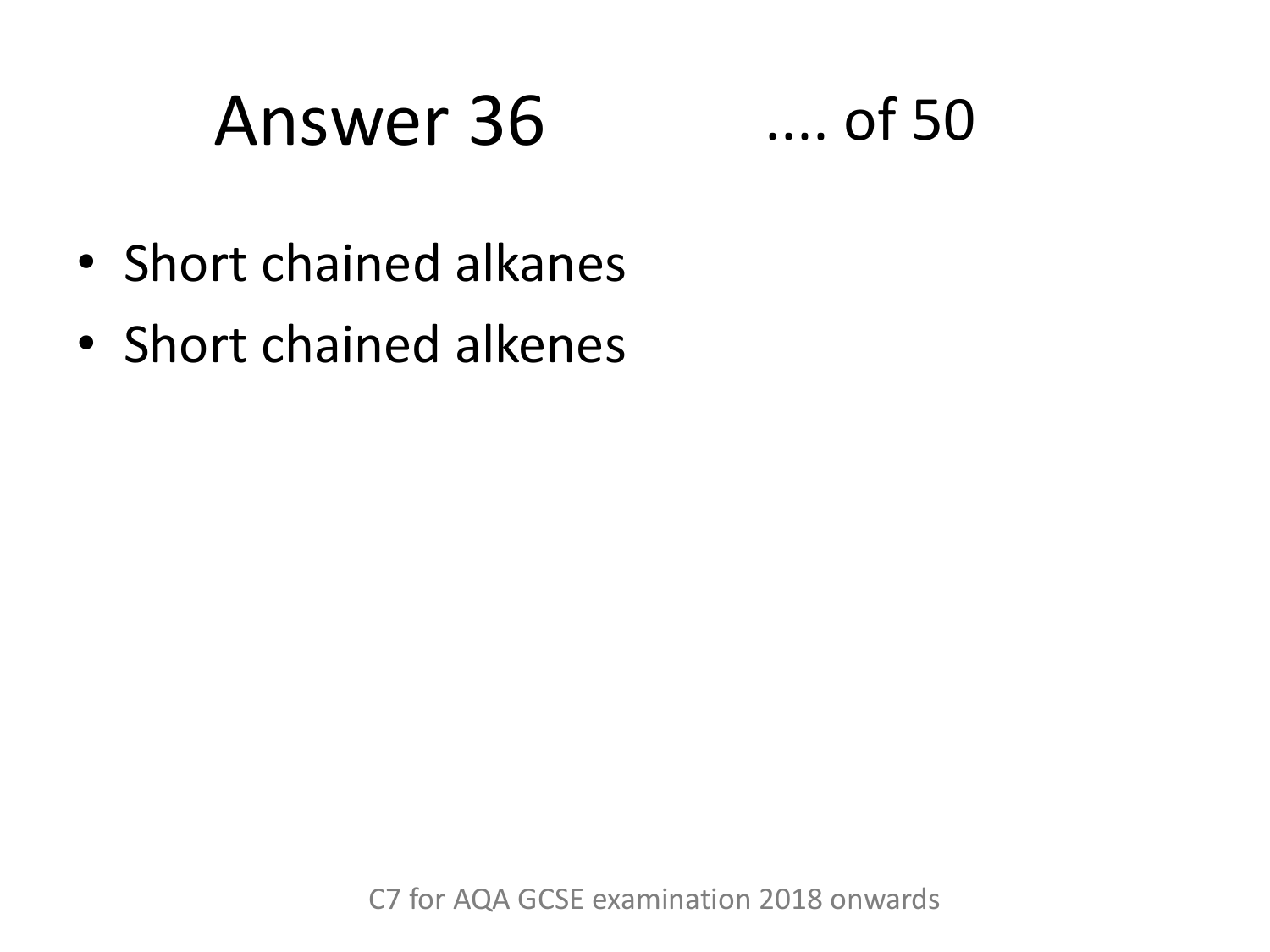#### Question 37 .... of 50

• What is the test for an alkene?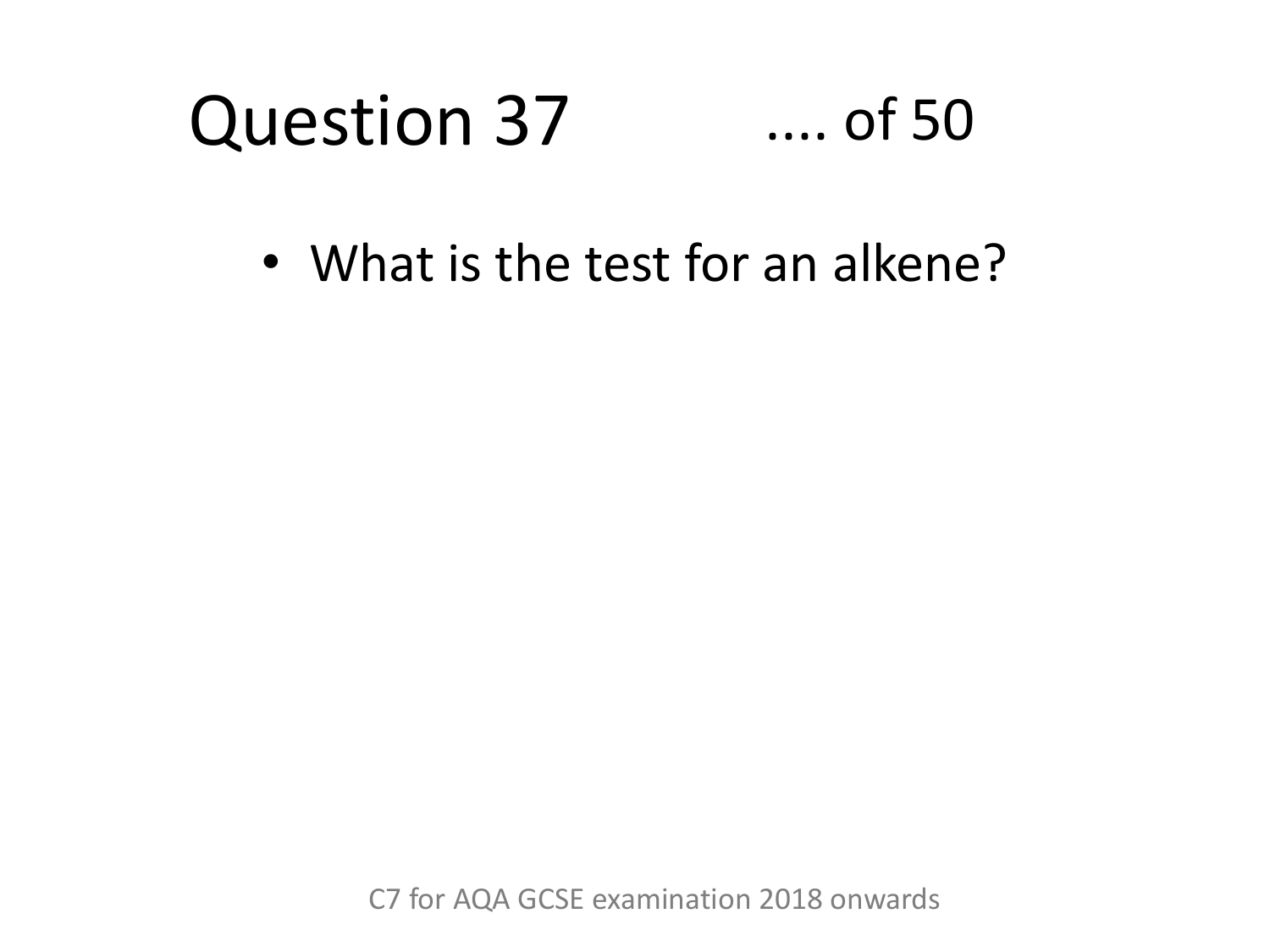# Answer 37 .... of 50

• Alkenes turn bromine water from orange to colourless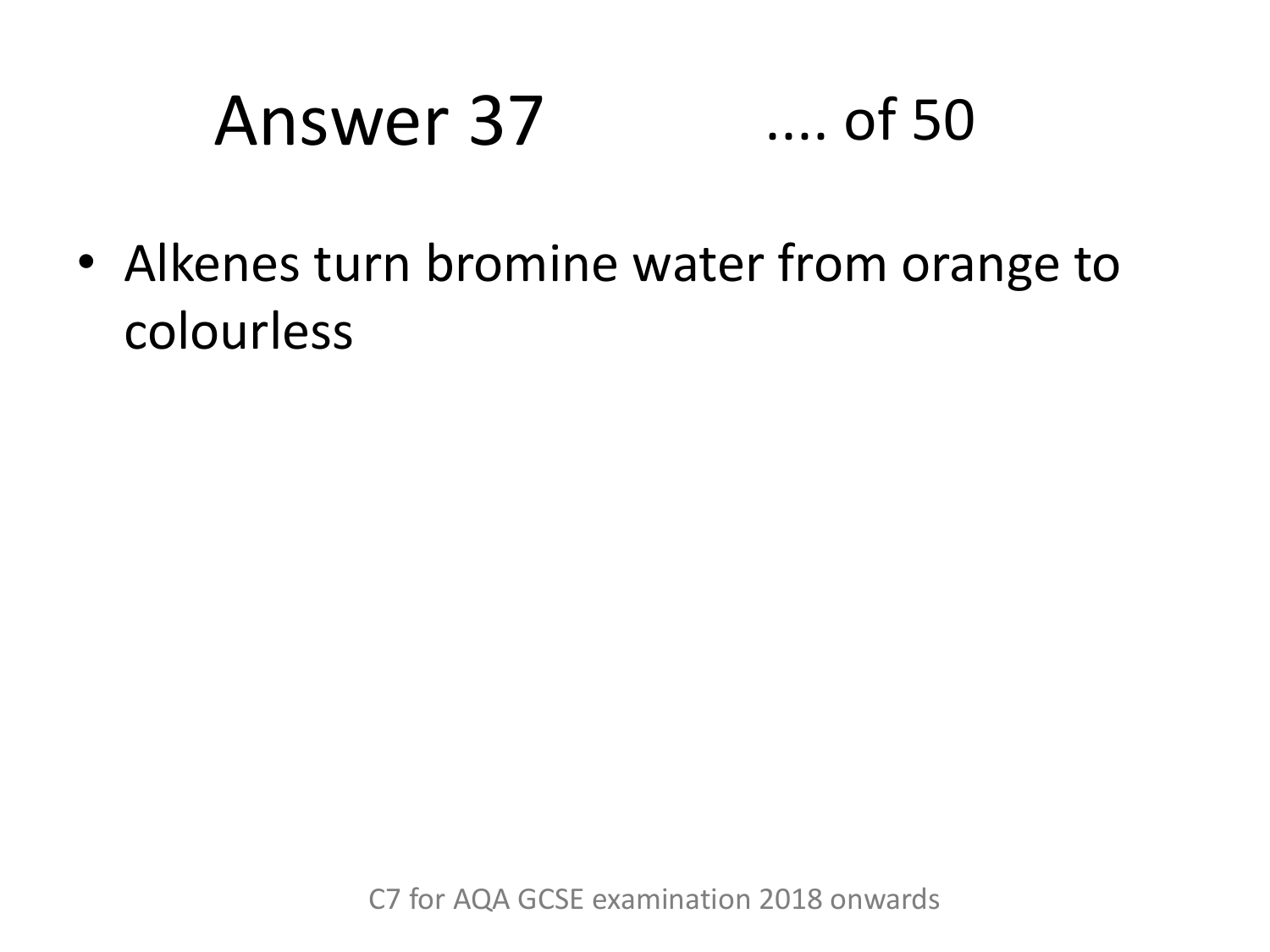# Question 38

## .... of 50 **SS**

• What is an alkene?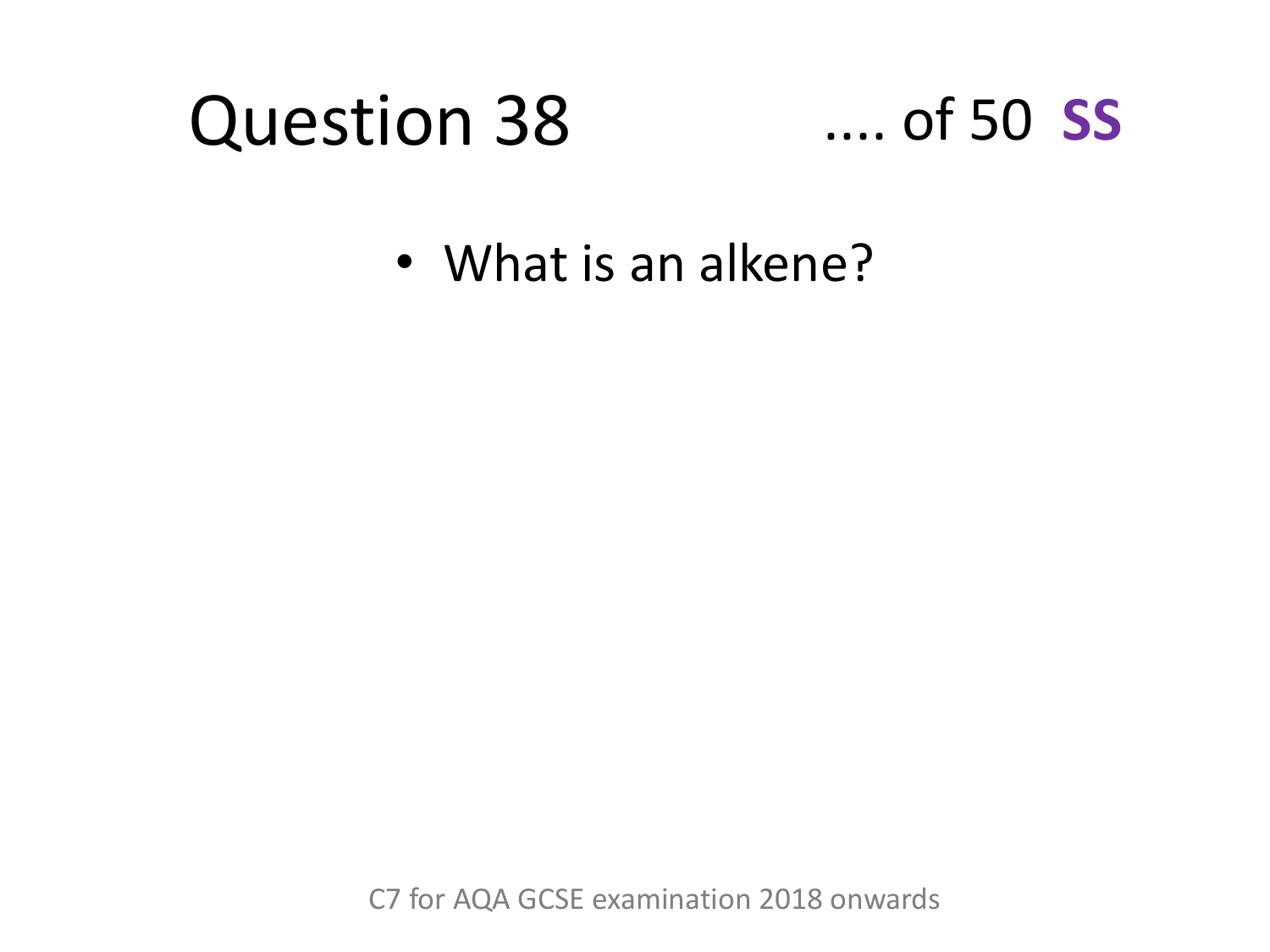# Answer 38 .... of 50

• A hydrocarbon with at least 1 double carboncarbon bond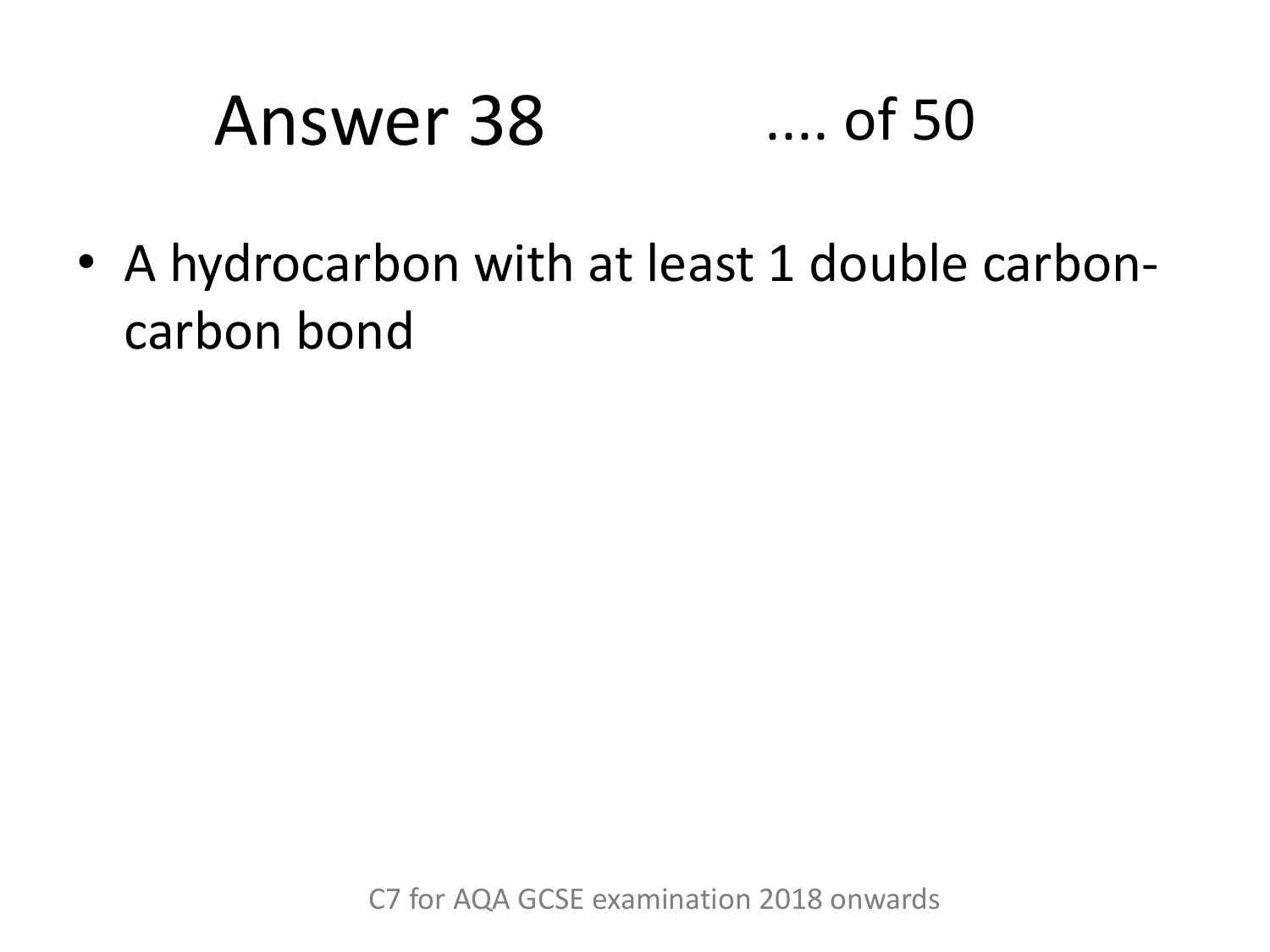### Question 39 .... of 50 **SS**

• What is the formula and displayed formula for ethene?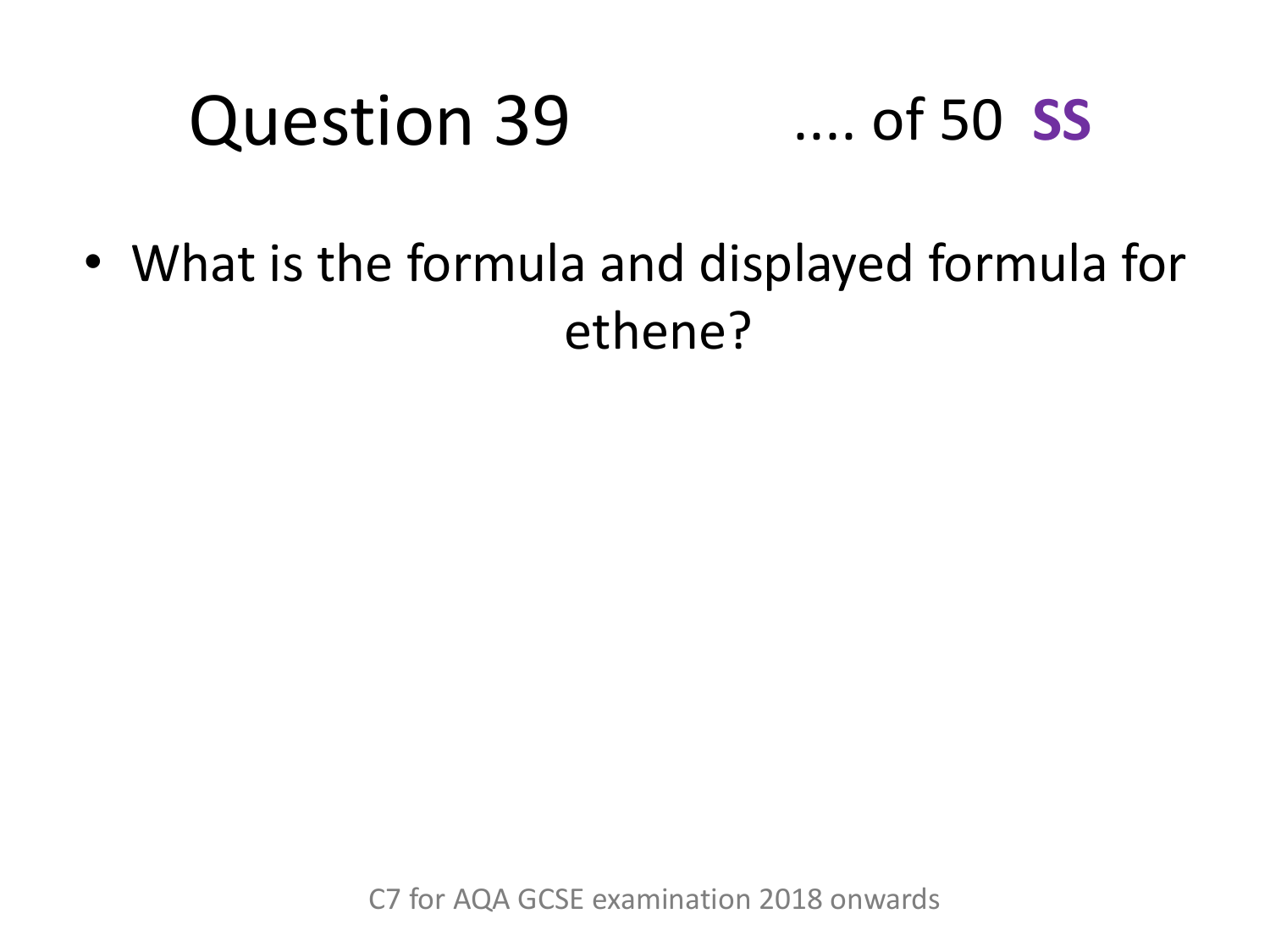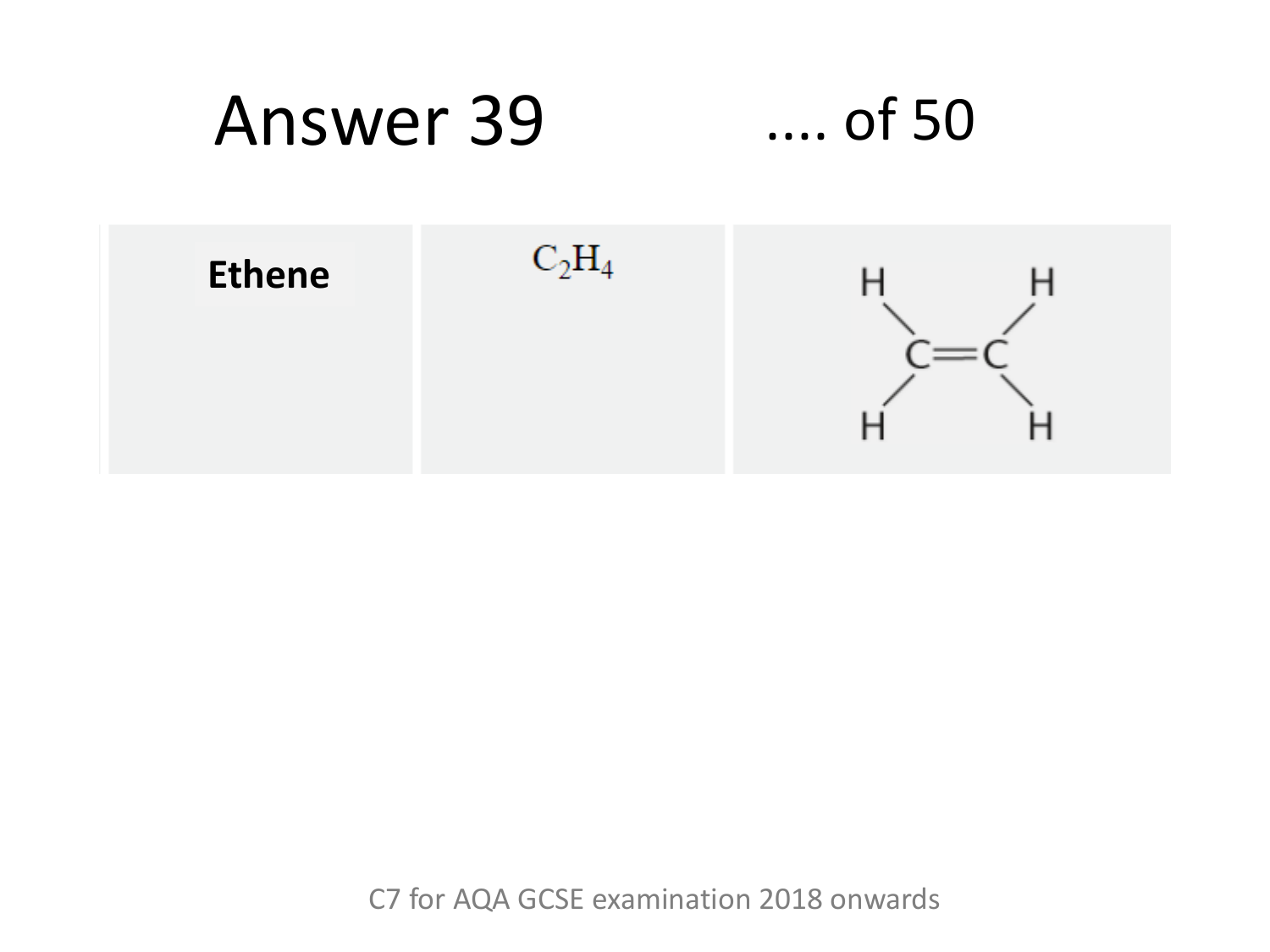# Question 40

## .... of 50 **SS**

• What is the formula and displayed formula for pentene?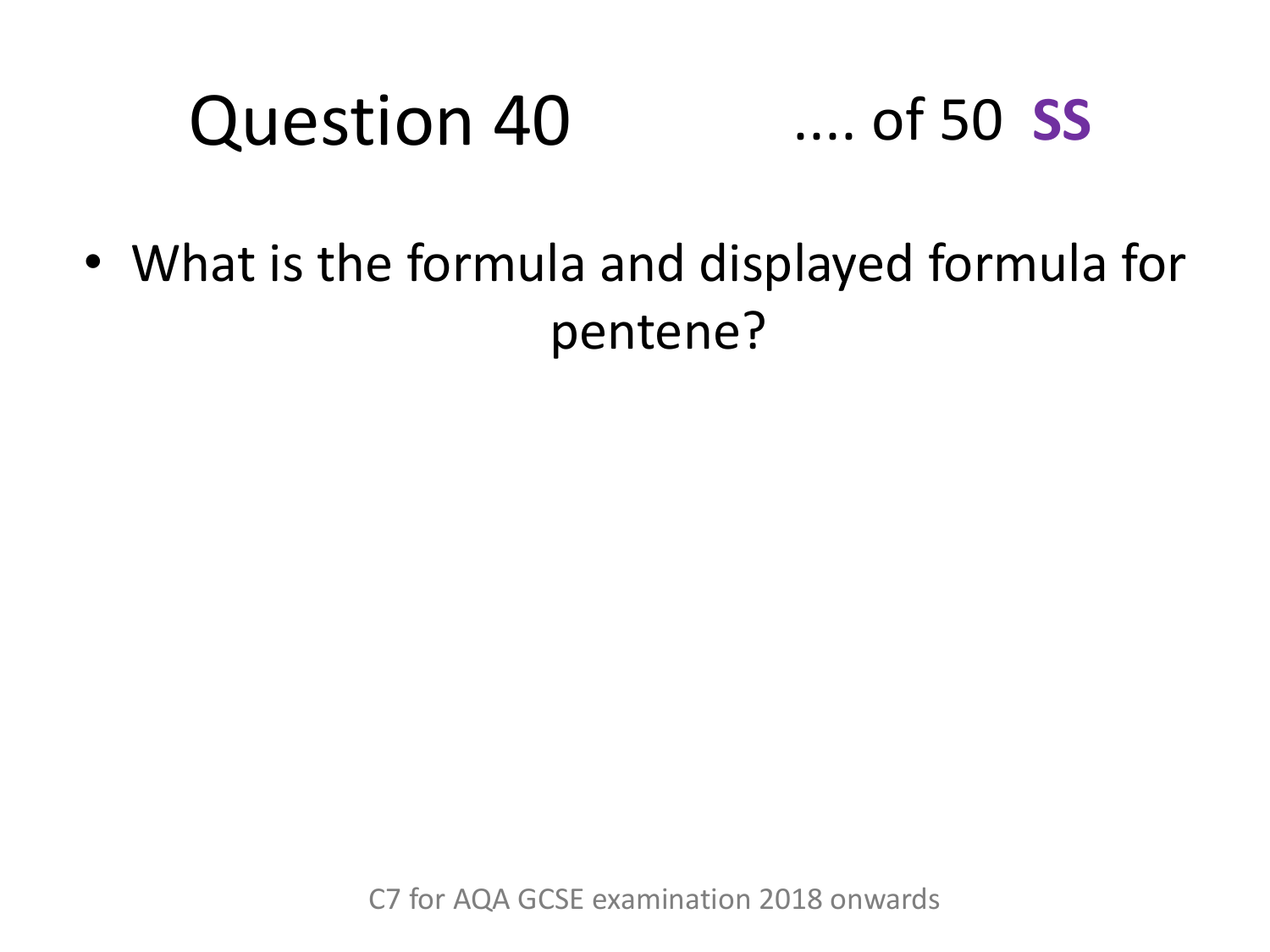### Answer 40  $\dots$  of 50

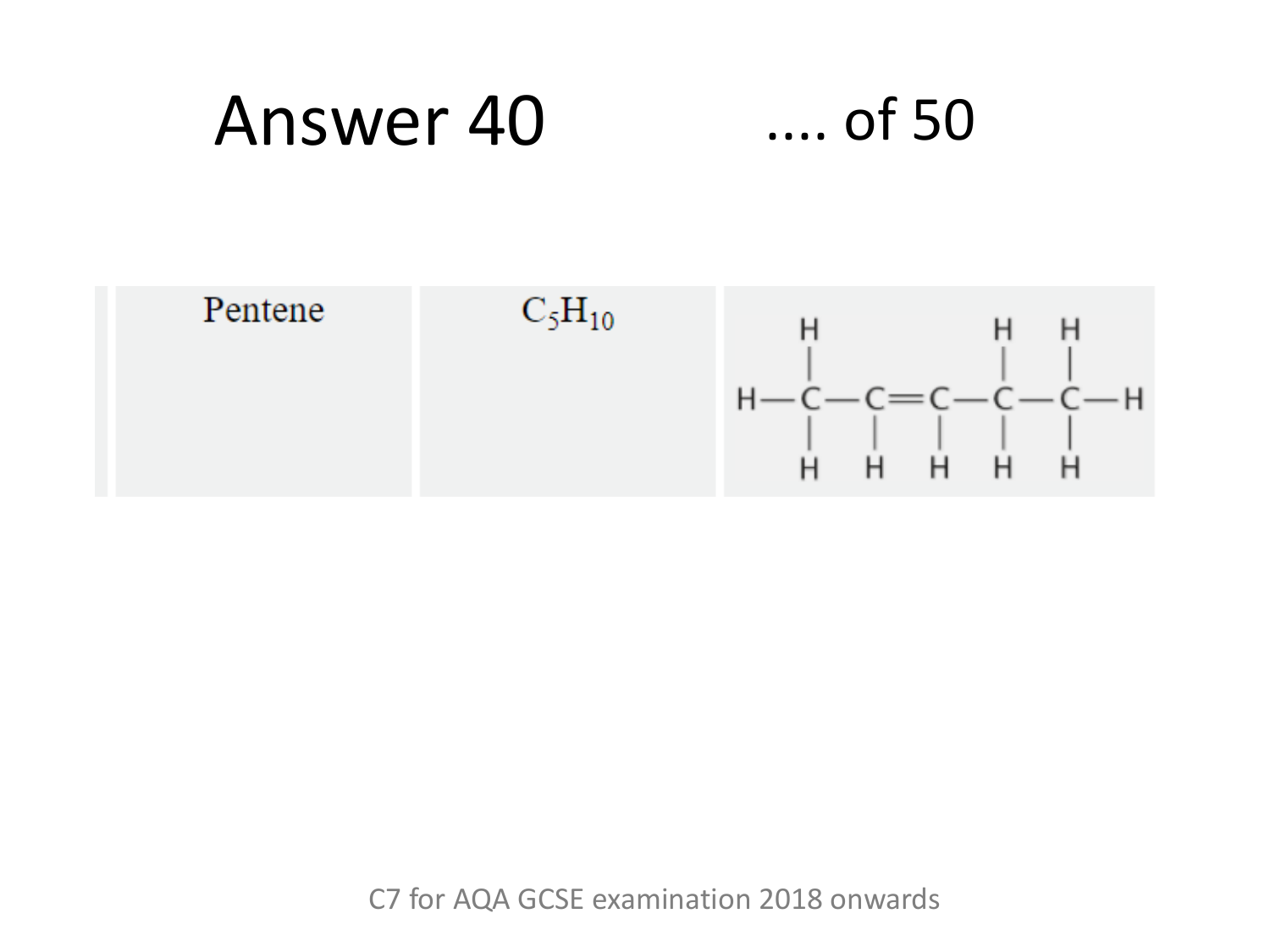### Question 41 .... of 50 **SS**

• Is ethene saturated or unsaturated?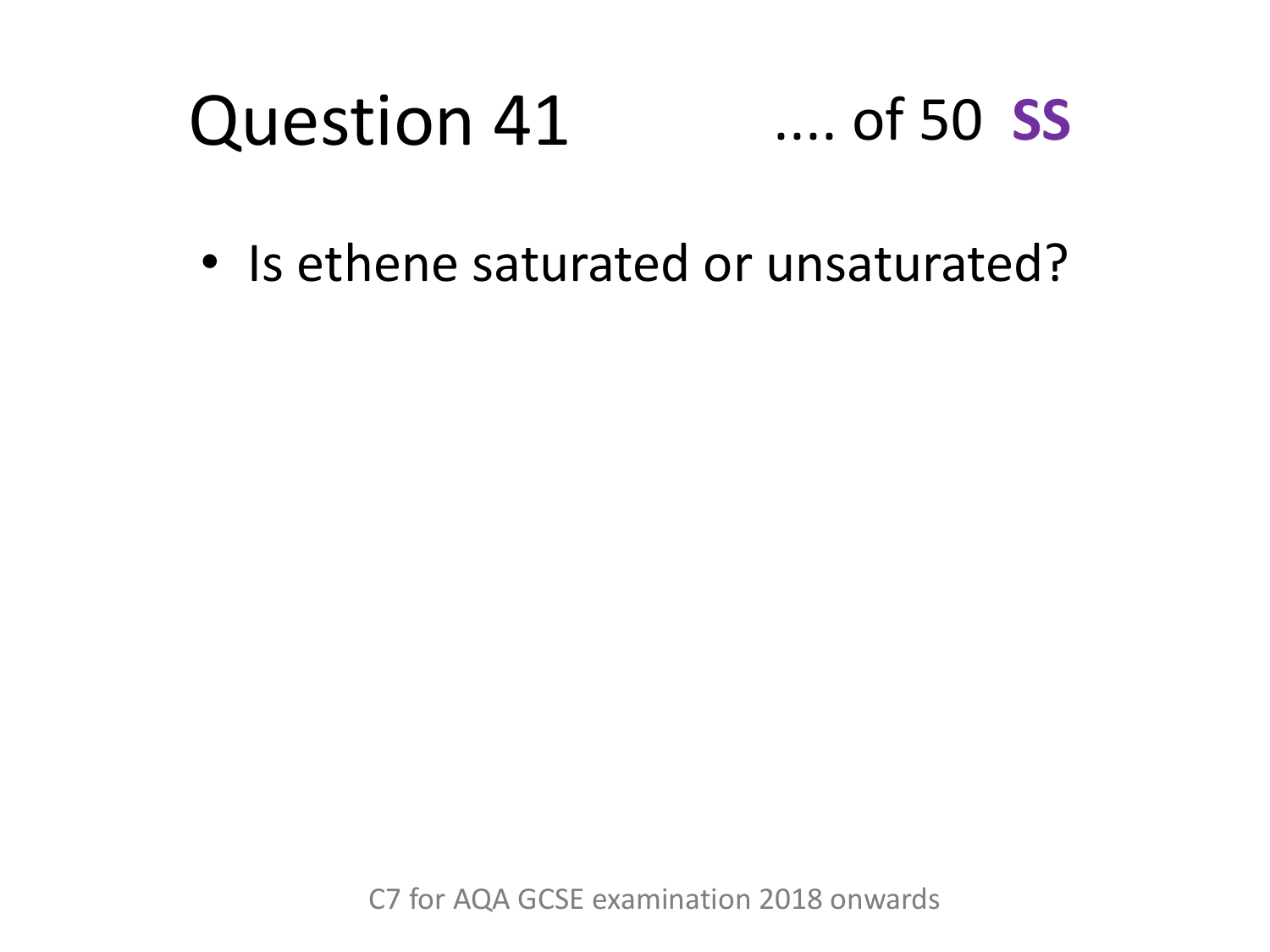$\ldots$  of 50

• Unsaturated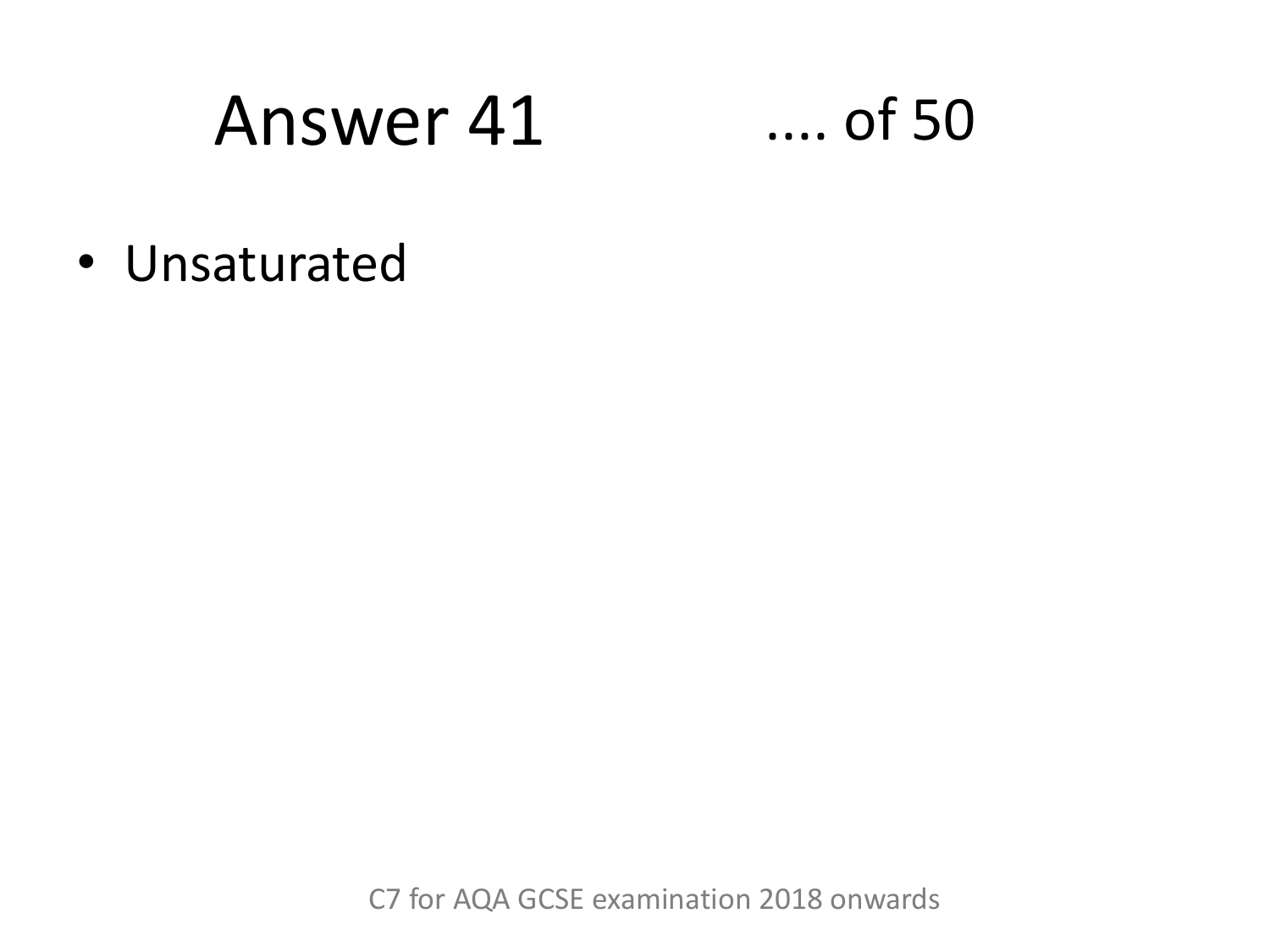### Question 42 .... of 50 **SS**

• What is the general formula of alkenes?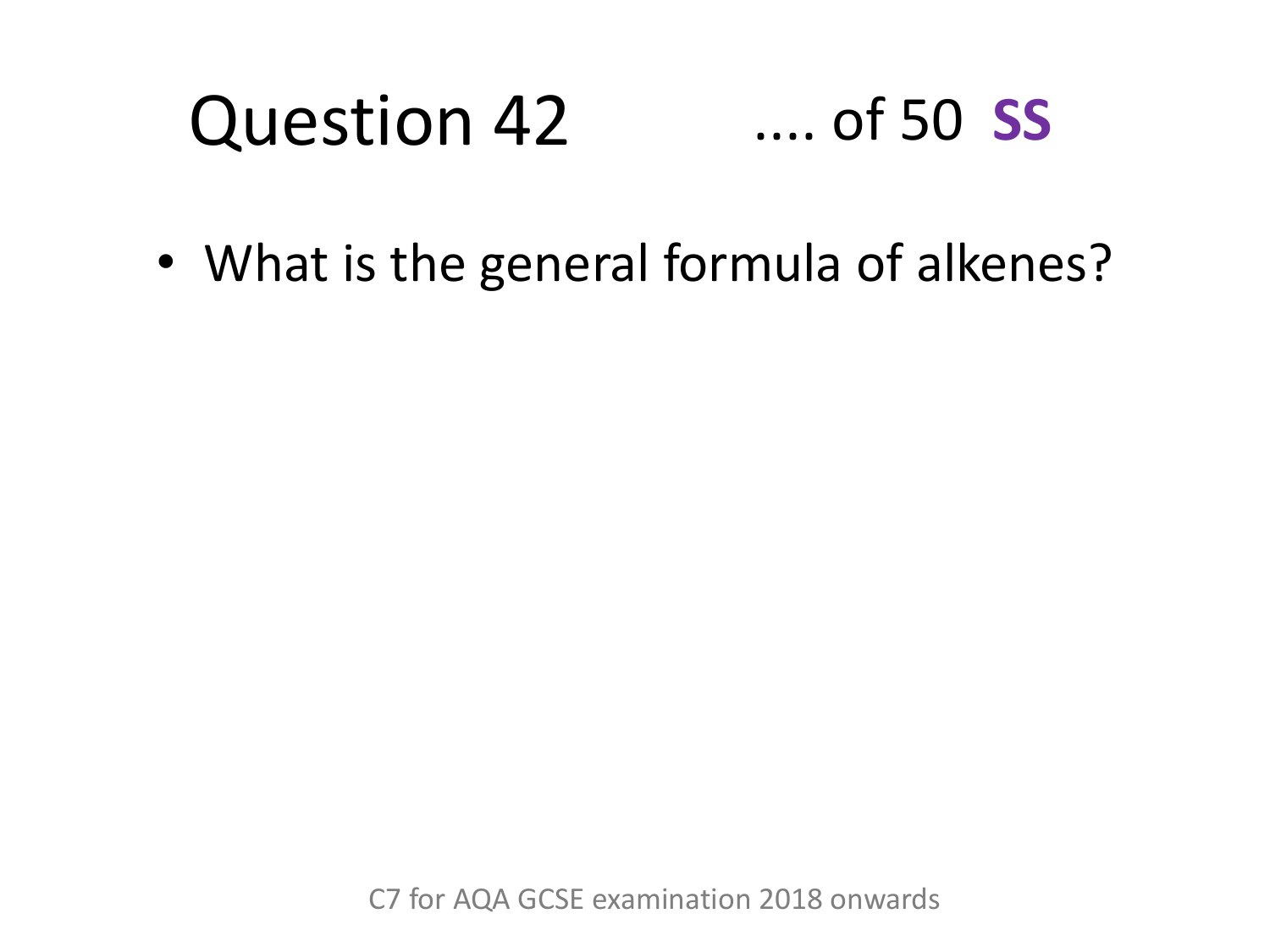### $\ldots$  of 50

 $\bullet$  C<sub>n</sub>H<sub>2n</sub>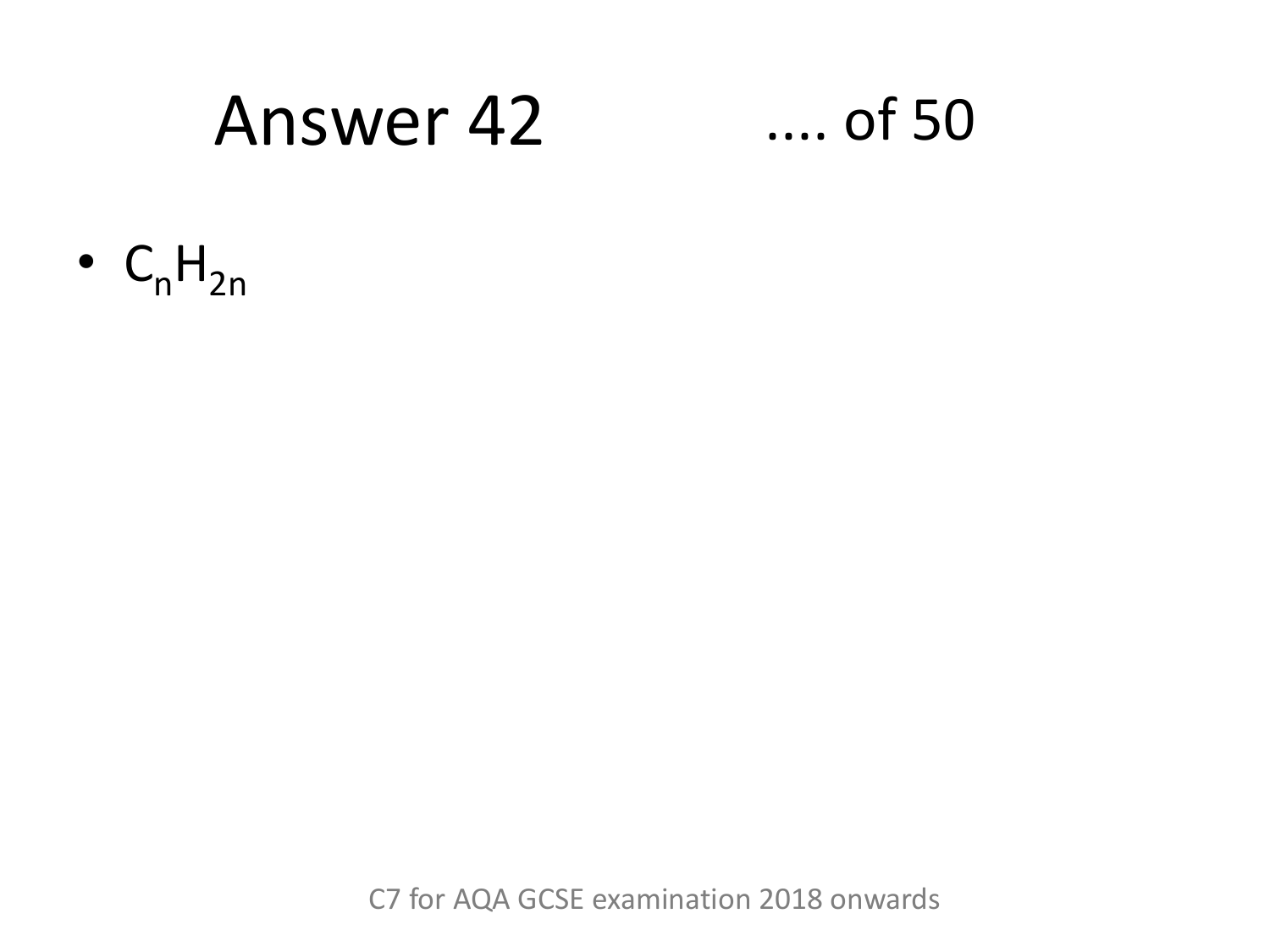### Question 43 .... of 50 **SS**

• Why do alkenes burn in air with a smoky flame?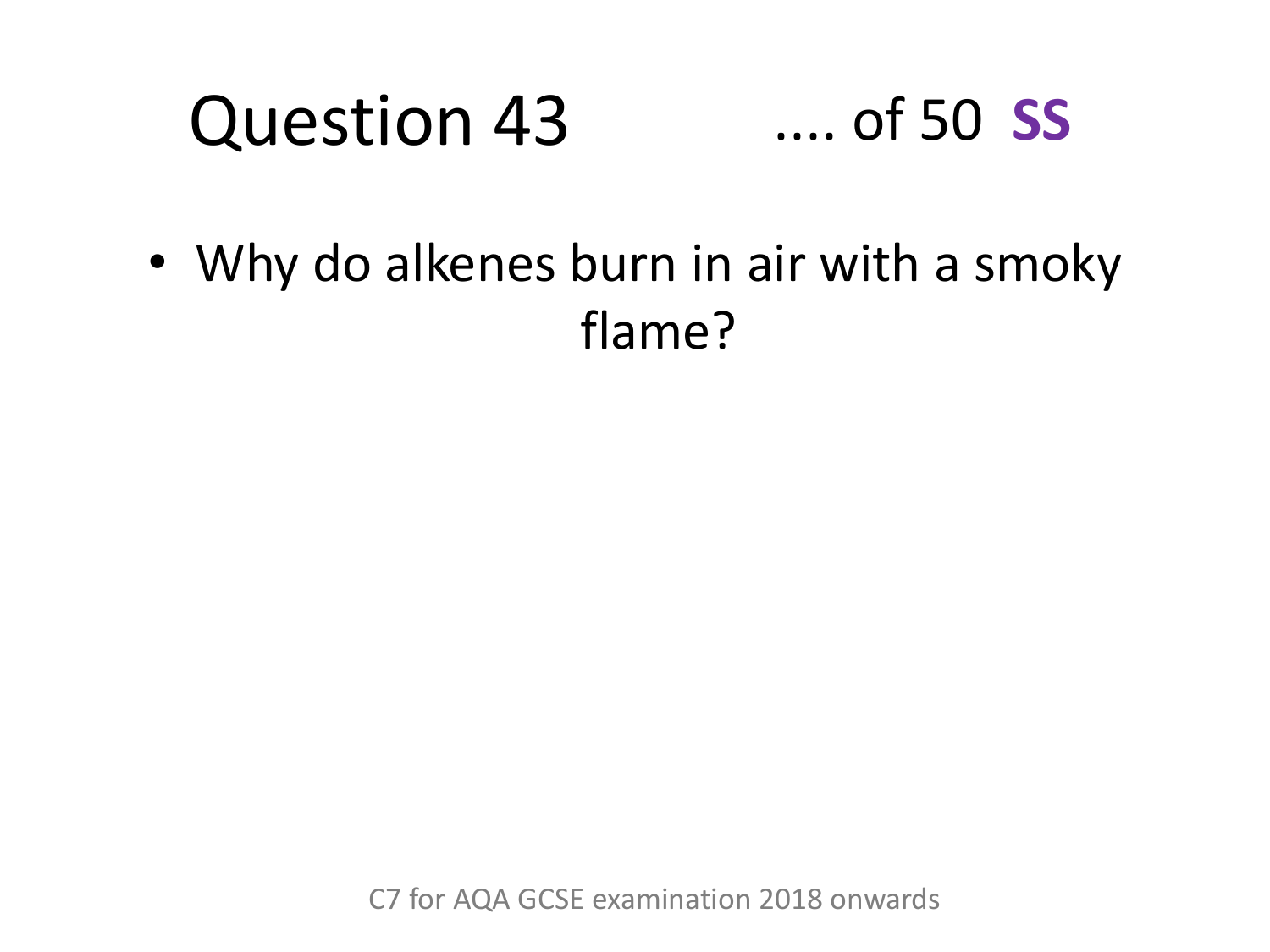## $\dots$  of 50

• Incomplete combustion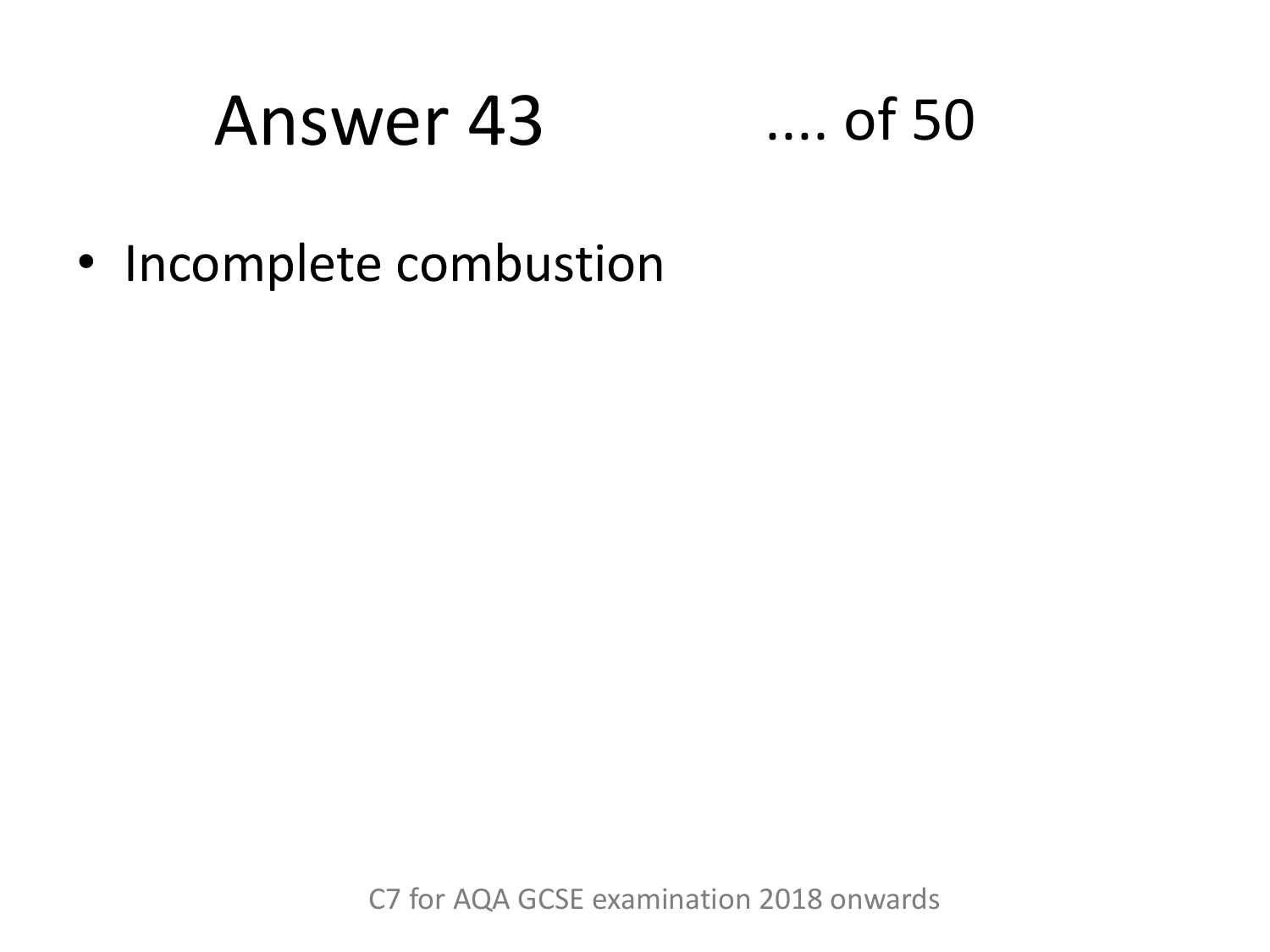### Question 44 .... of 50 **SS**

• What is the functional group of an alkene?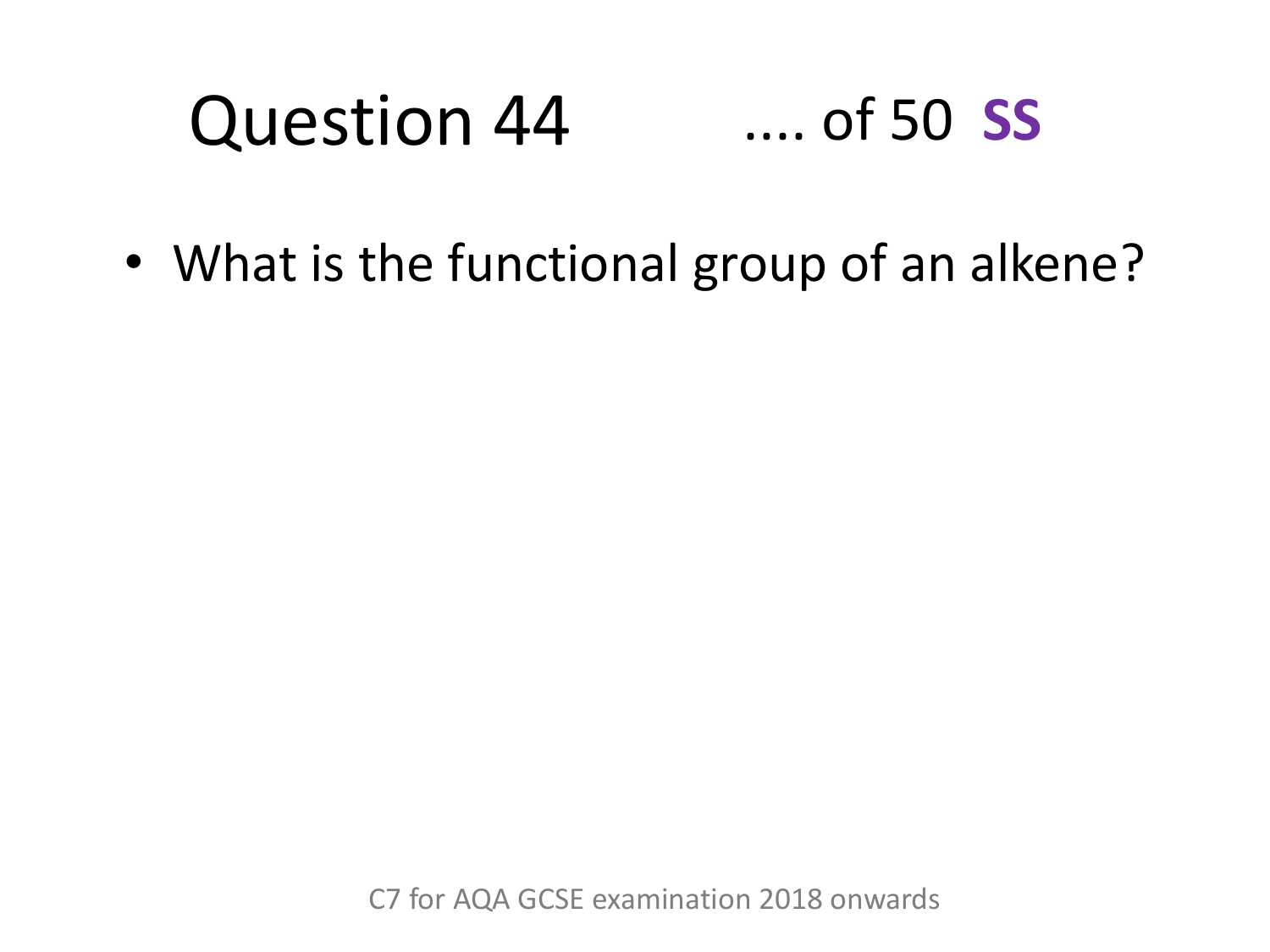## $\ldots$  of 50

• Carbon – carbon double bond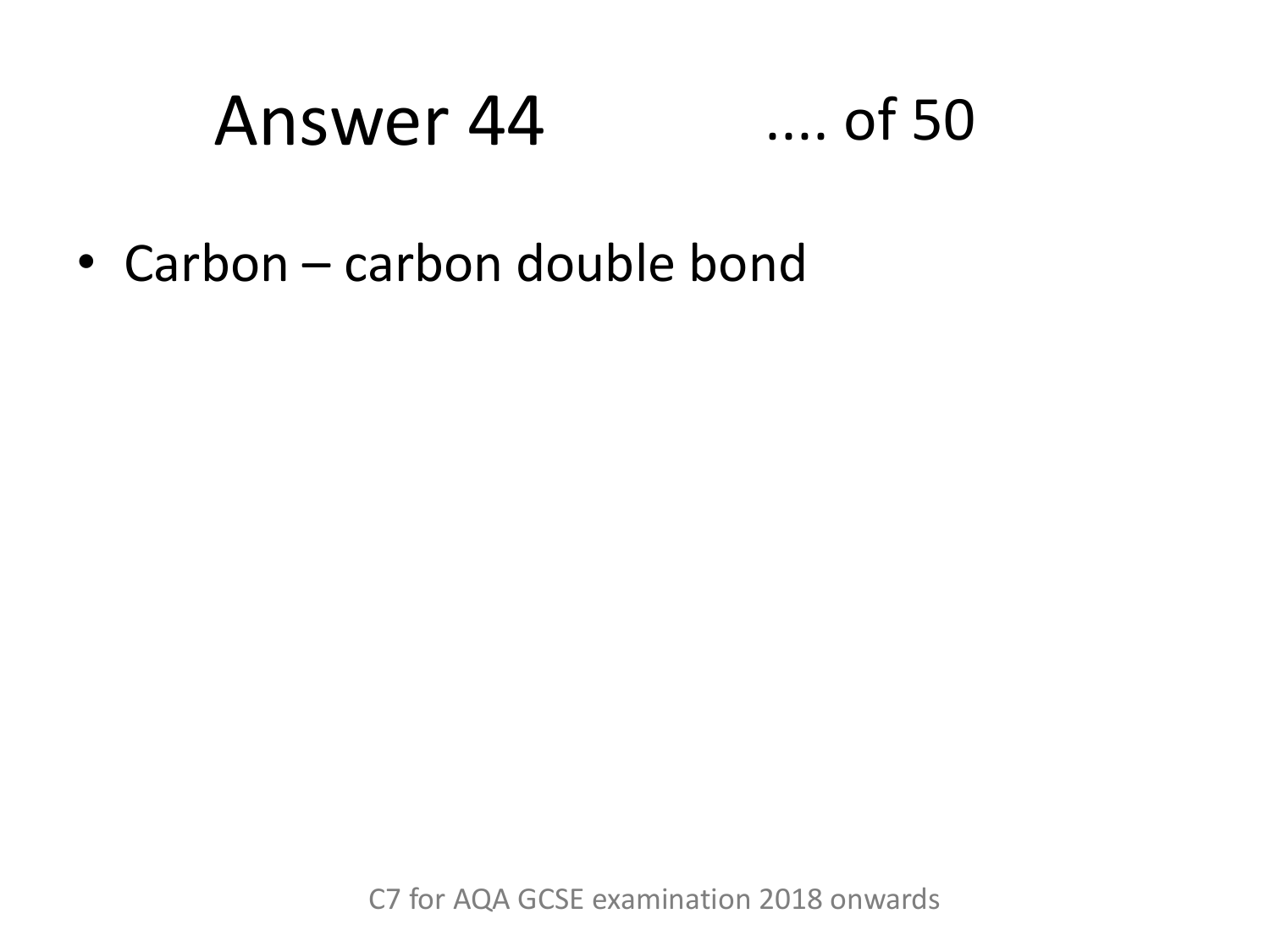### Question 45 .... of 50 **SS**

• What is the product of the addition reaction of ethene and bromine?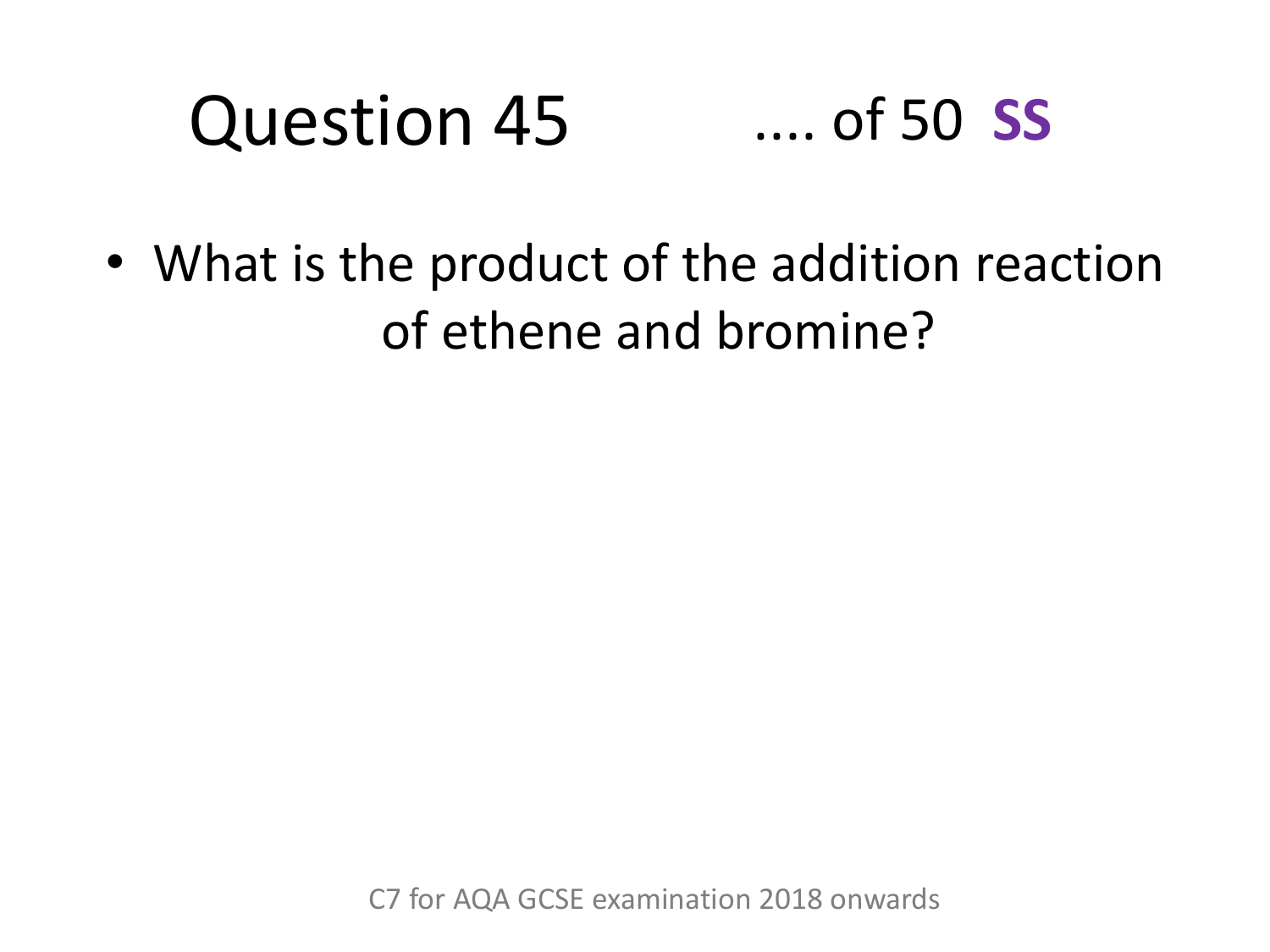### Answer 45  $\dots$  of 50

· dibromoethane

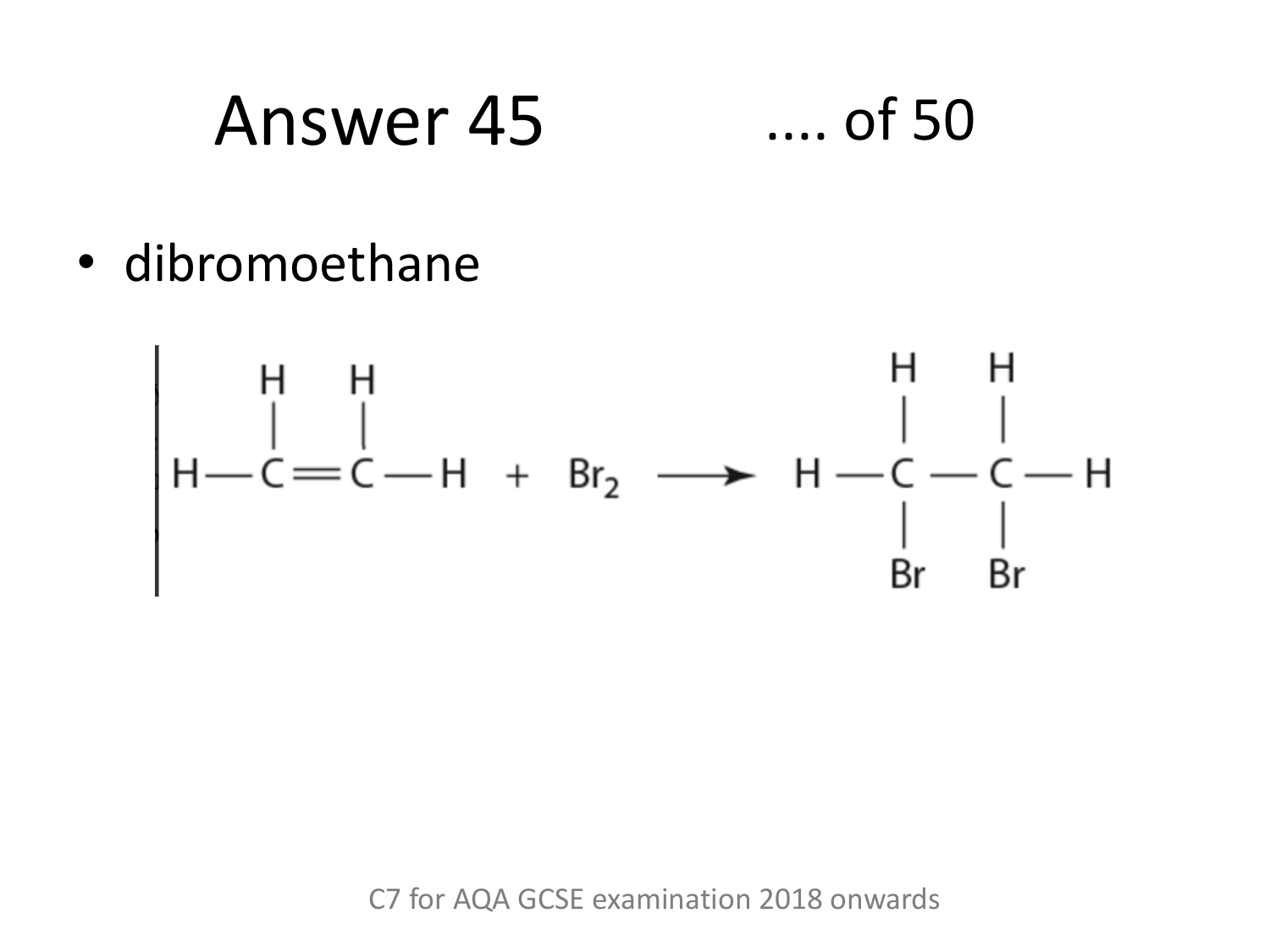# Question 46



• What are the conditions needed for the additional reaction of ethene and hydrogen?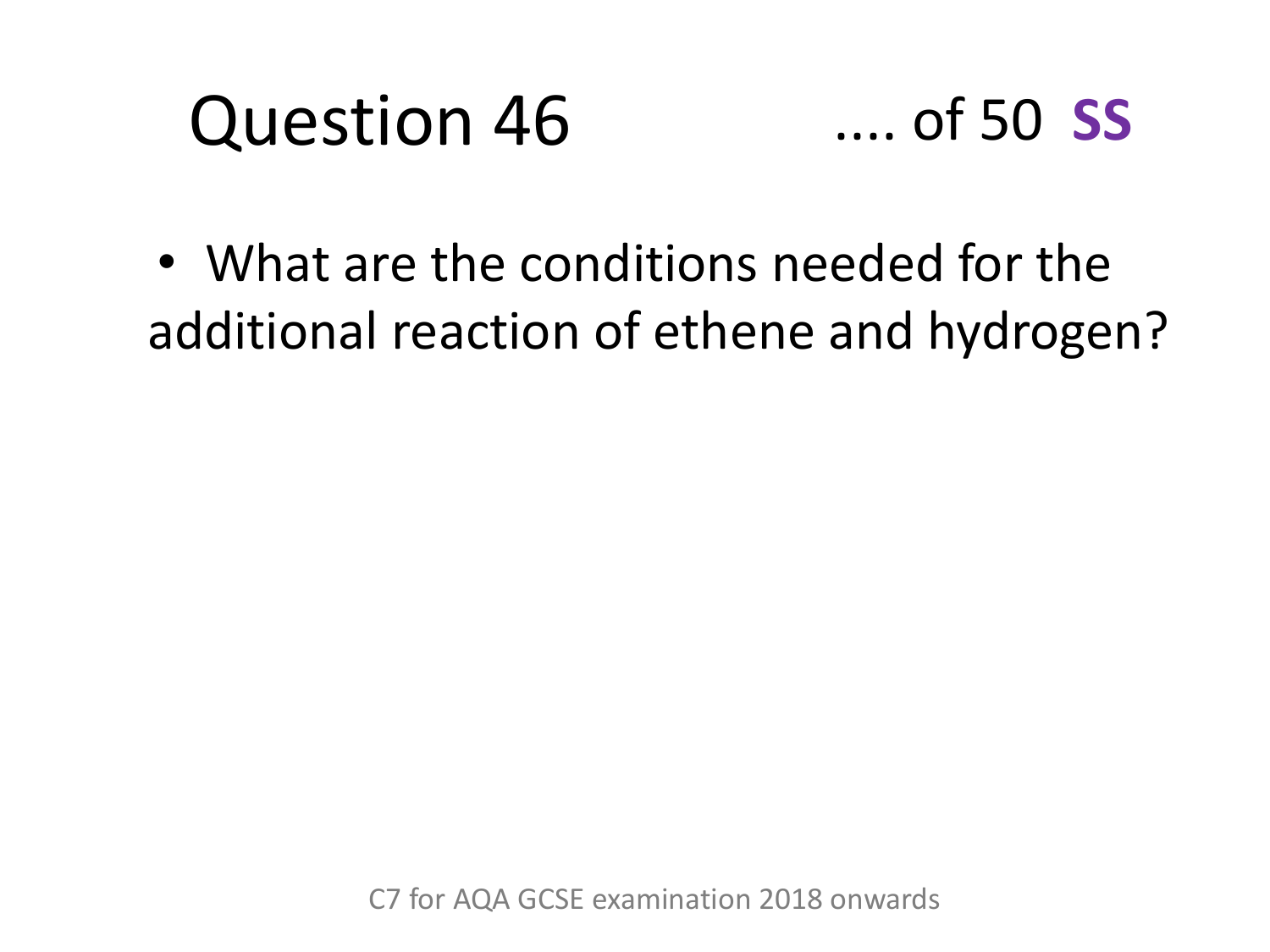# Answer 46 .... of 50

• Heated catalyst of finely divided nickel

**COLL** 

• 300°C

 $C_2H_4 + H_2 \rightarrow C_2H_6$ 

the contract of the contract of the contract of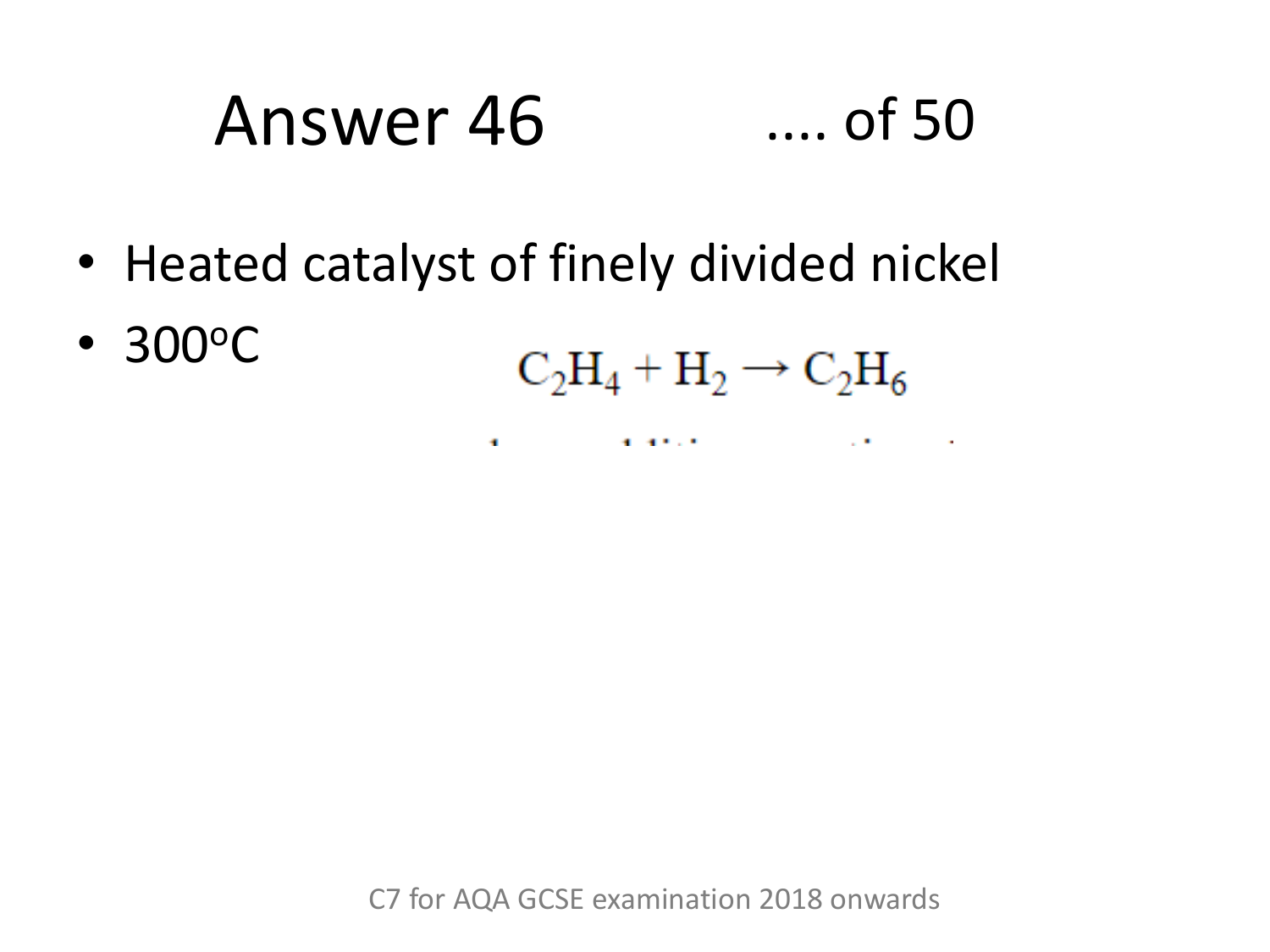### Question 47 .... of 50 **SS**

• What are the conditions needed for the additional reaction of ethene and water?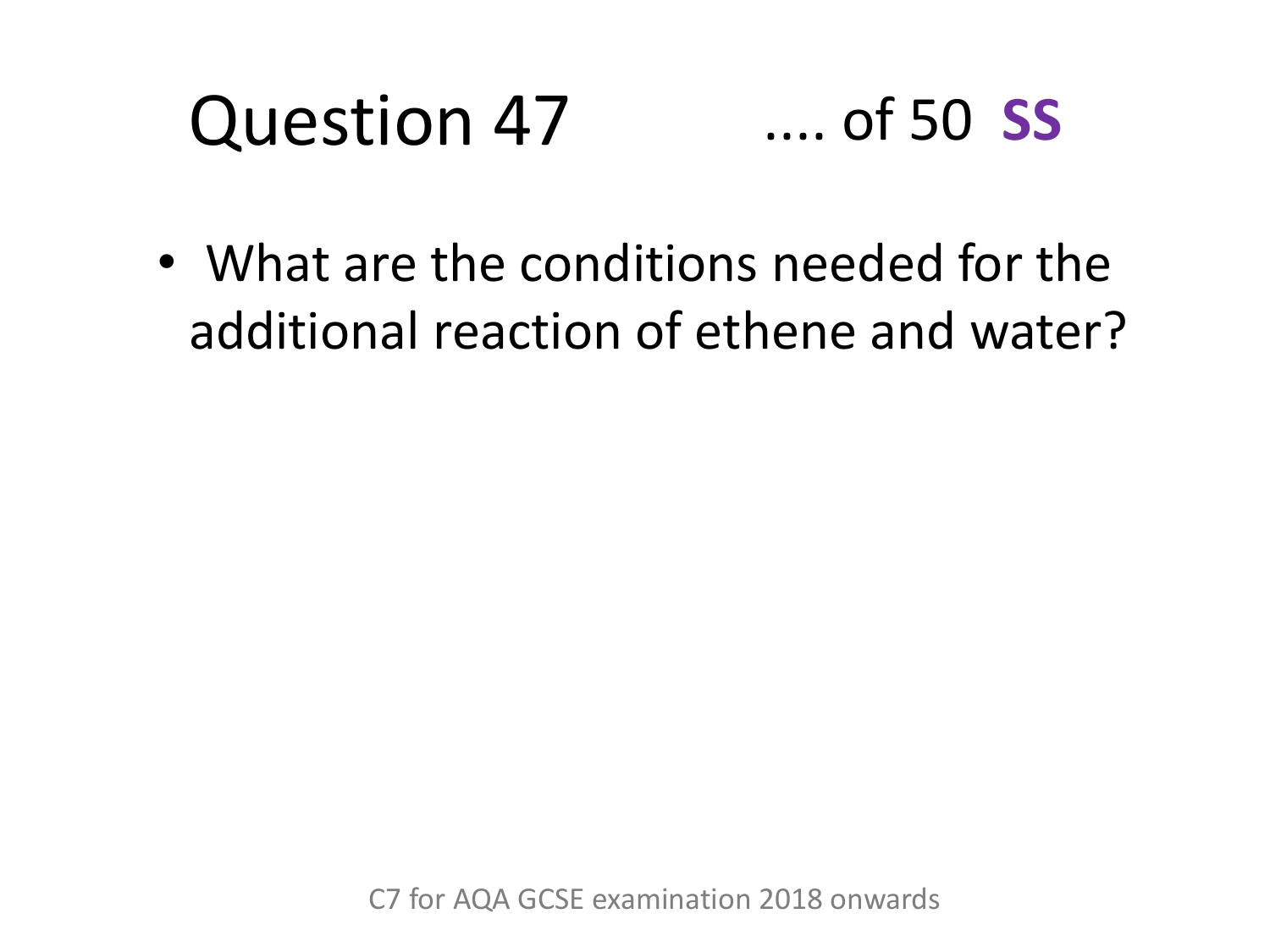# Answer 47 .... of 50

- Hot phosphoric acid catalyst
- Steam
- Produces ethanol

## $C_2H_4 + H_2O \rightarrow C_2H_5OH$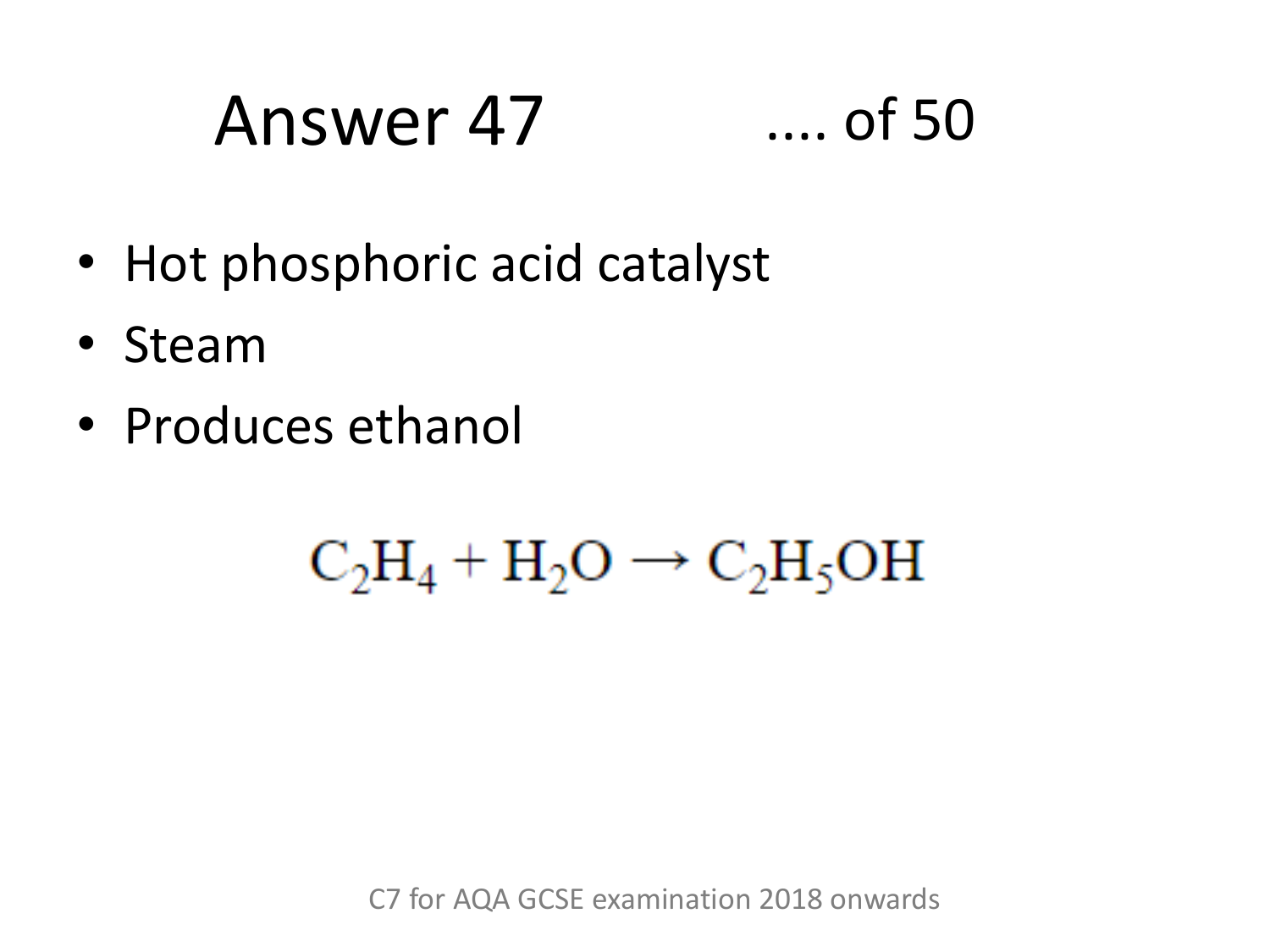### Question 48 .... of 50 **SS**

• What is the functional group on an alcohol?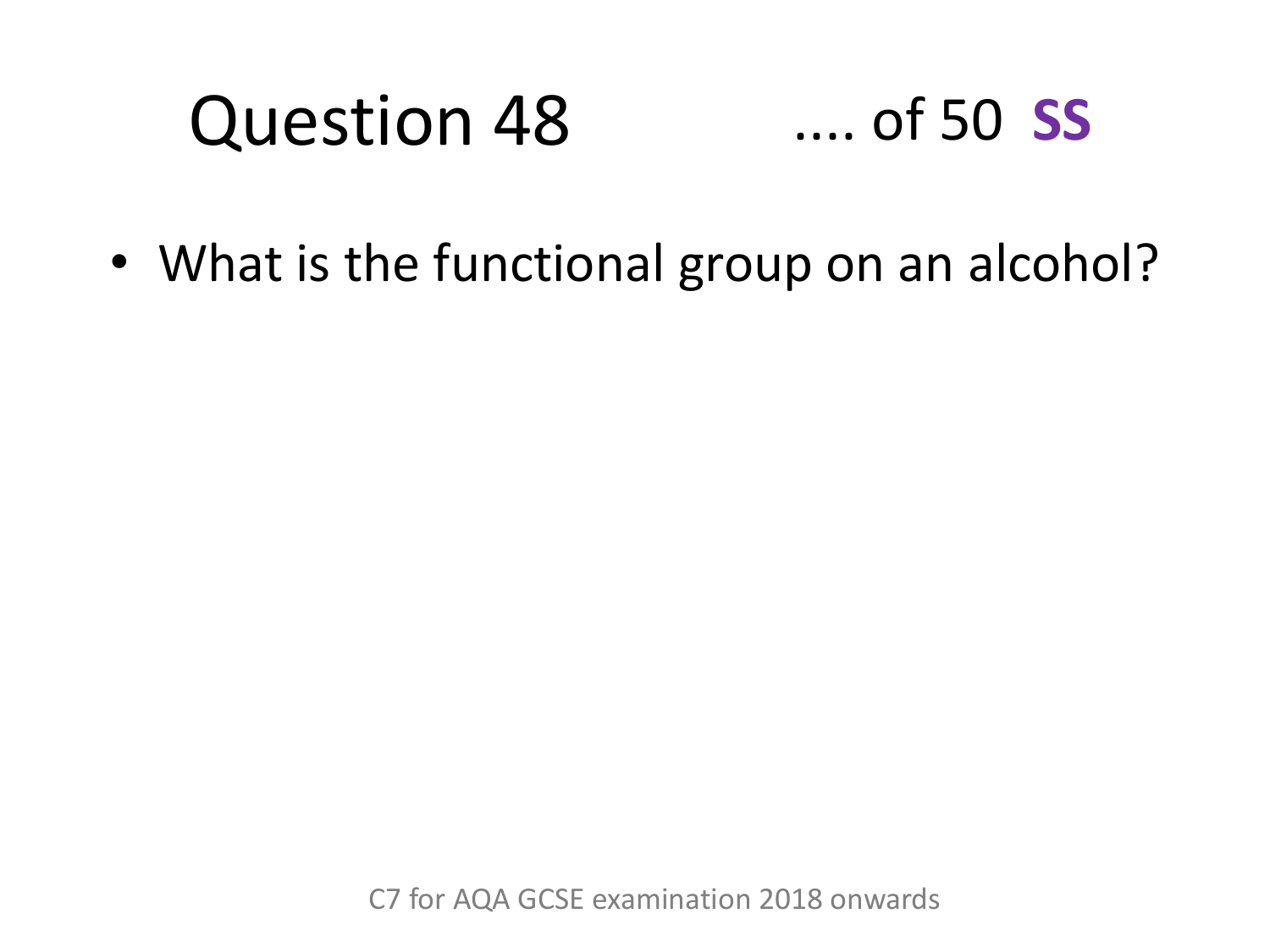## $...$  of 50

• - OH (oxygen and hydrogen)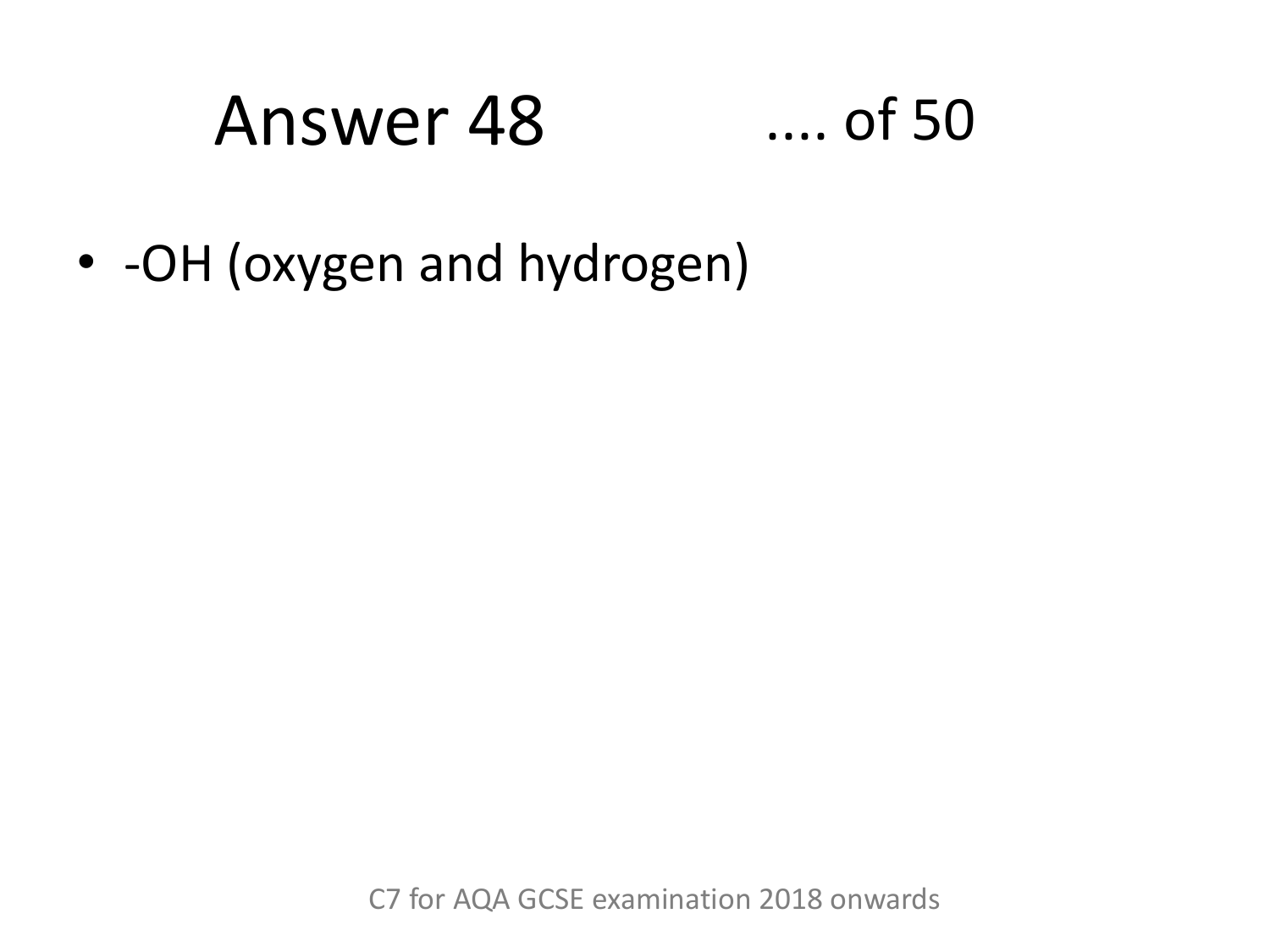### Question 49 .... of 50 **SS**

• What is the formula and displayed formula of ethanol?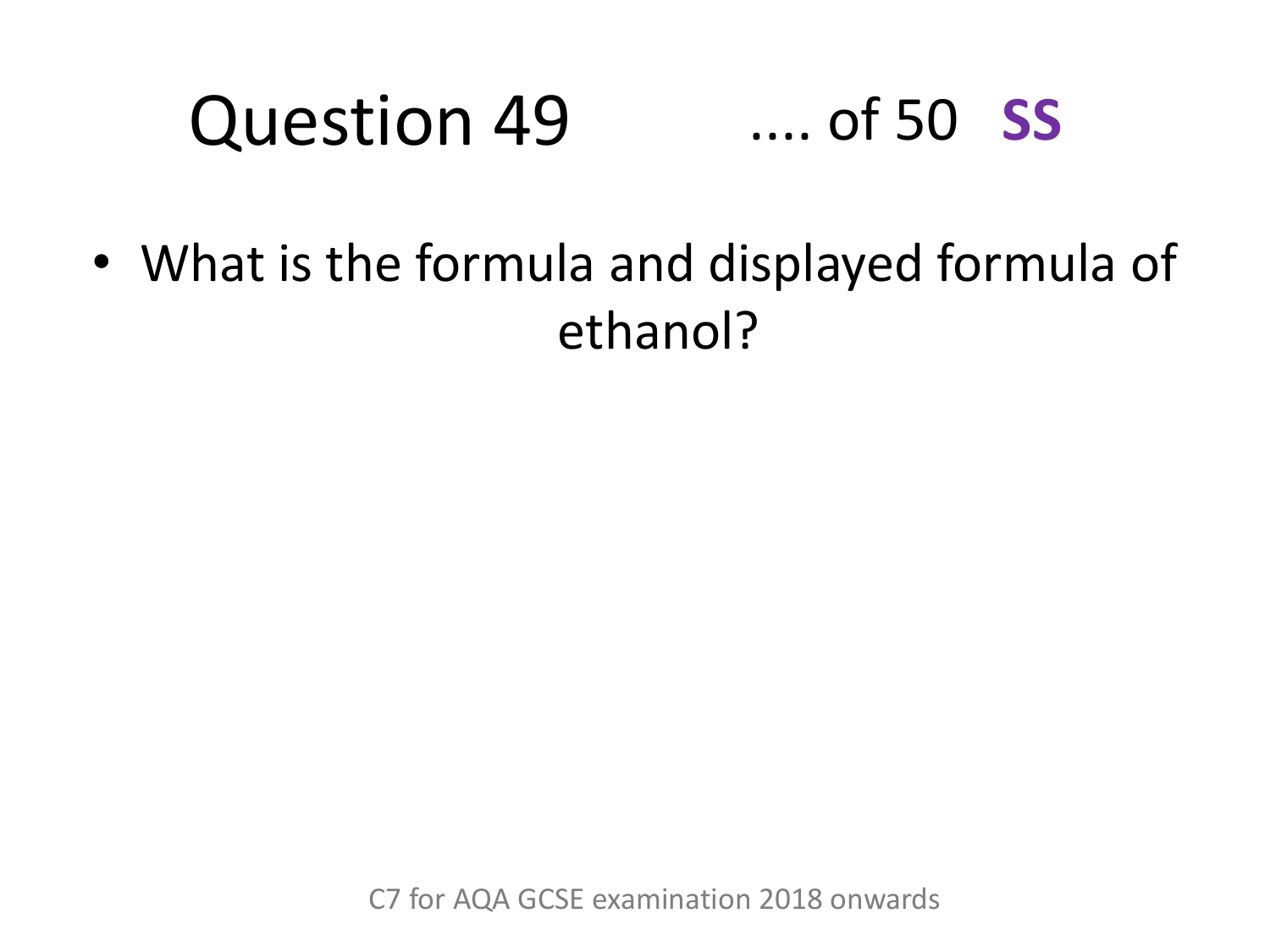## $\ldots$  of 50

| $\bullet$ a | Methanol | CH <sub>3</sub> OH |                 |
|-------------|----------|--------------------|-----------------|
|             |          |                    | $H - C - 0 - H$ |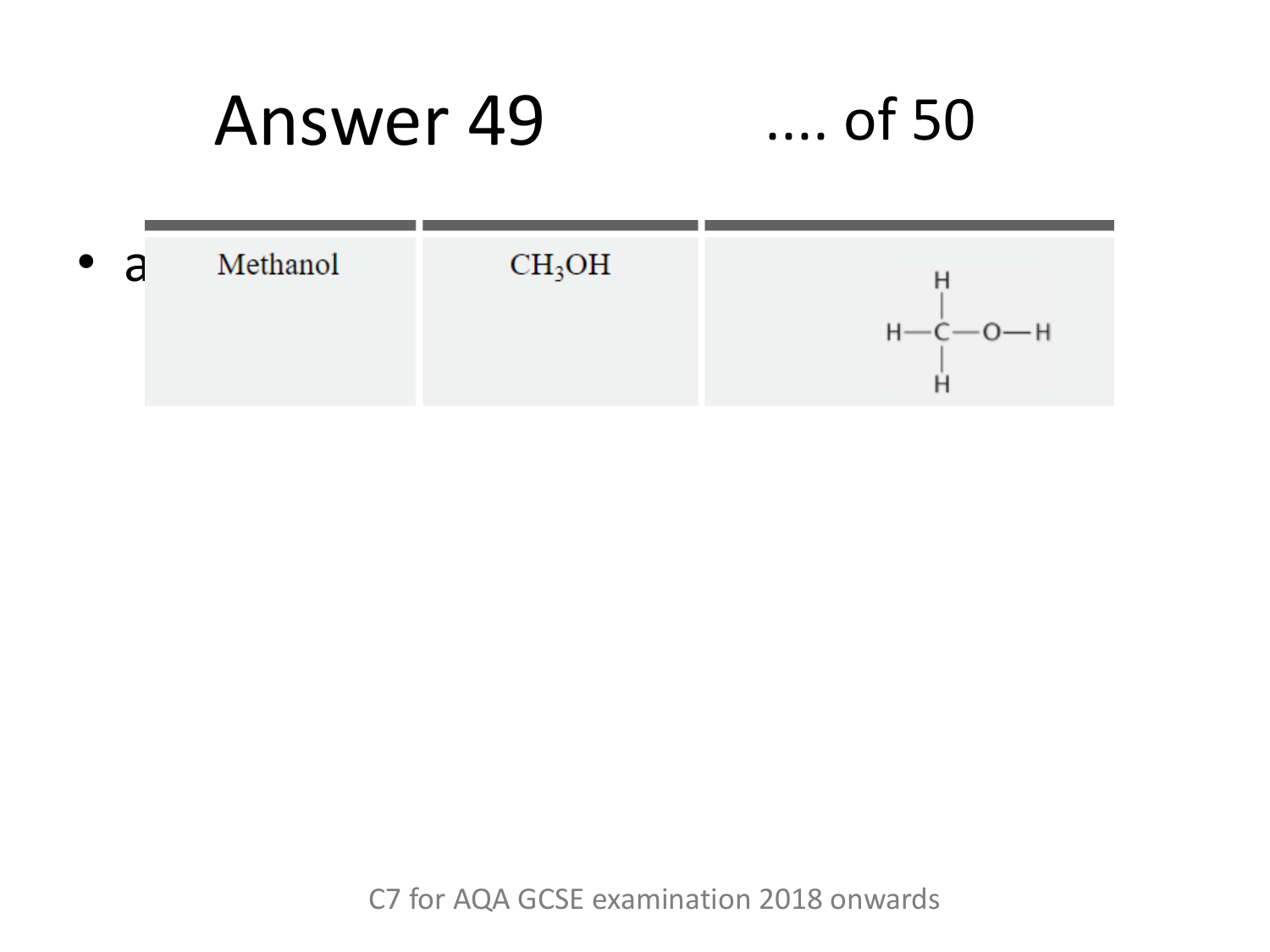### Question 50 .... of 50 **SS**

• What is the formula and displayed formula of butanol?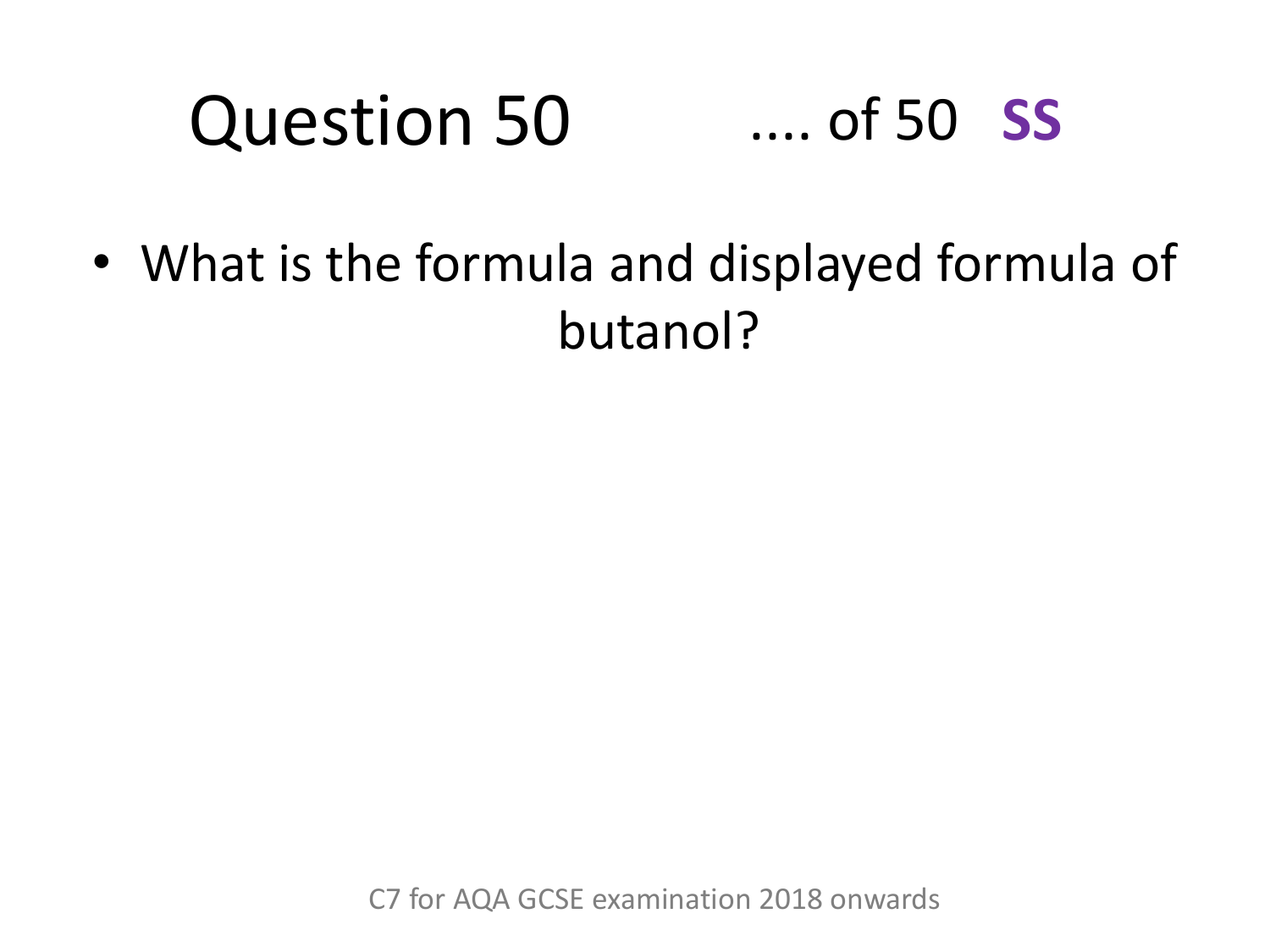## $\dots$  of 50

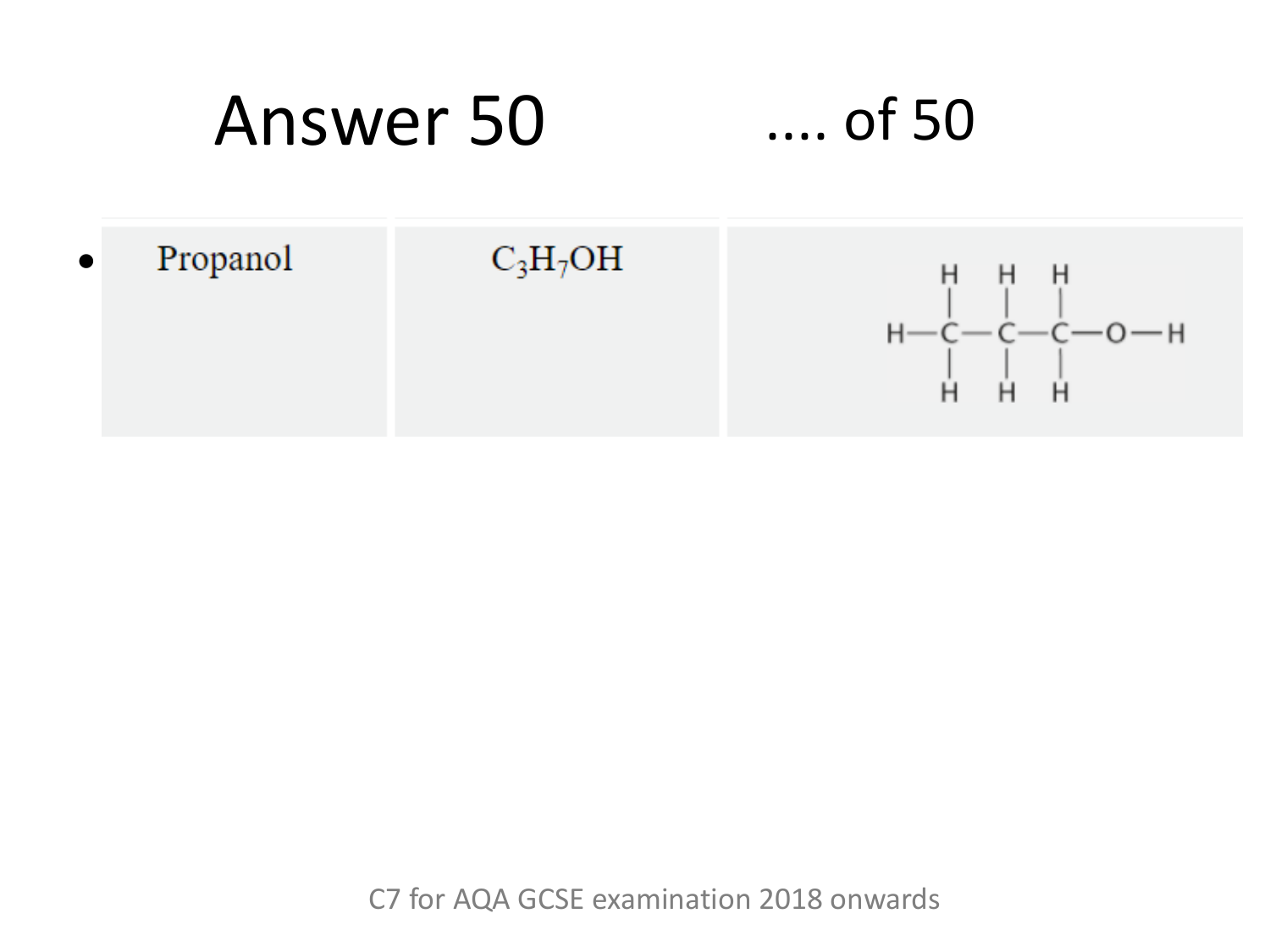# Question 51



• What is the name of the process used to made alcohol?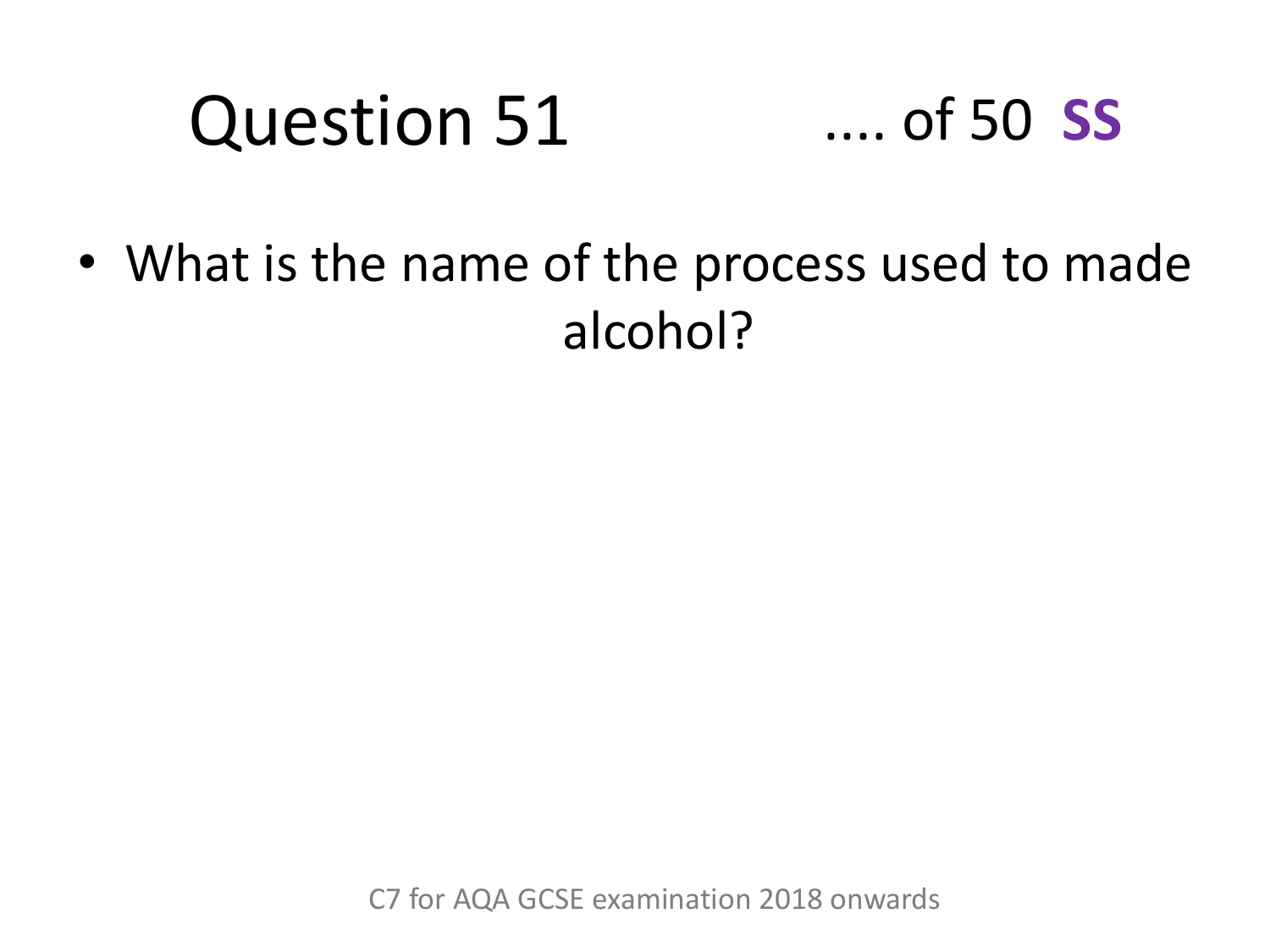$\dots$  of 50

• fermentation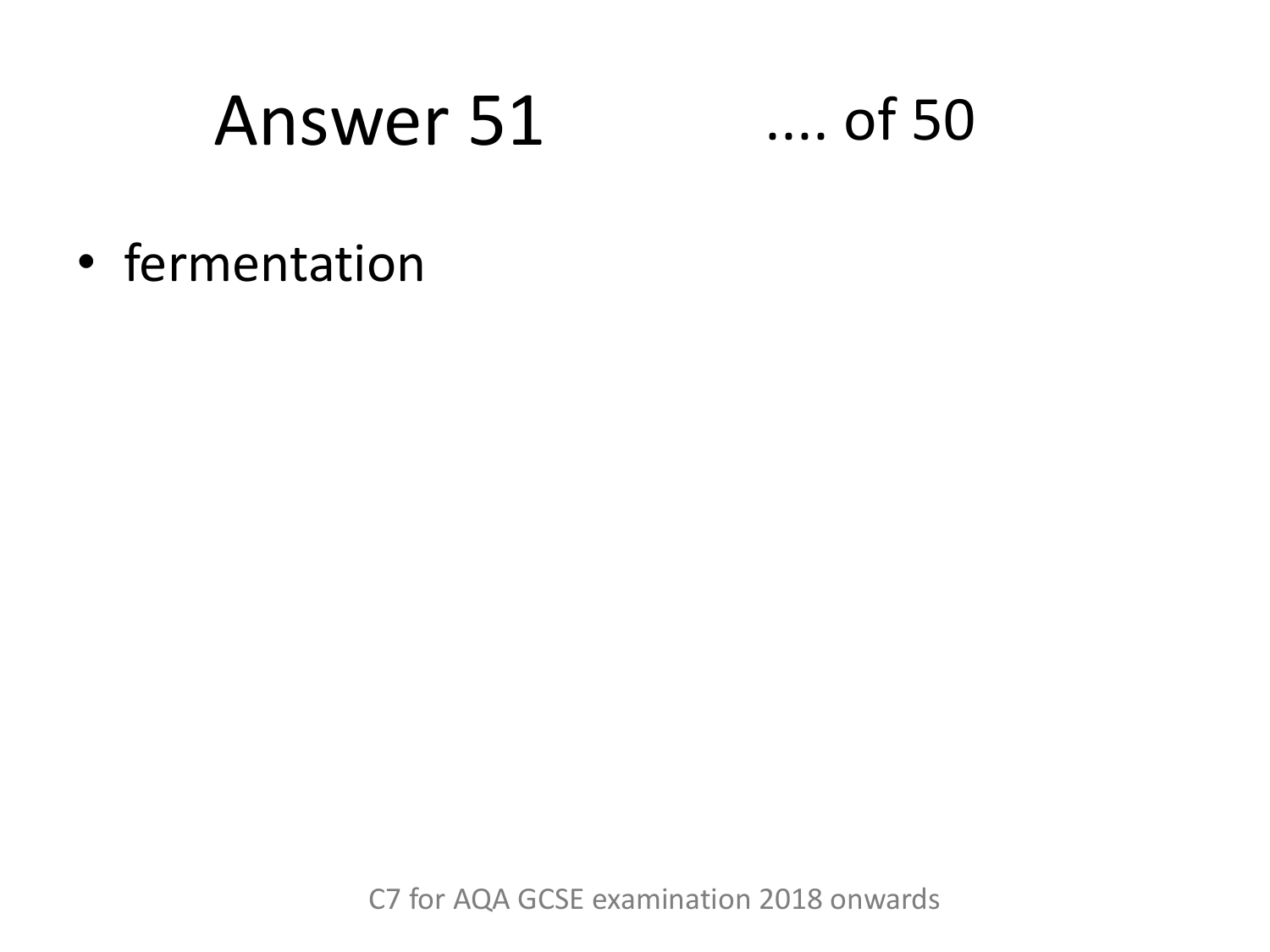



• What conditions are needed for fermentation?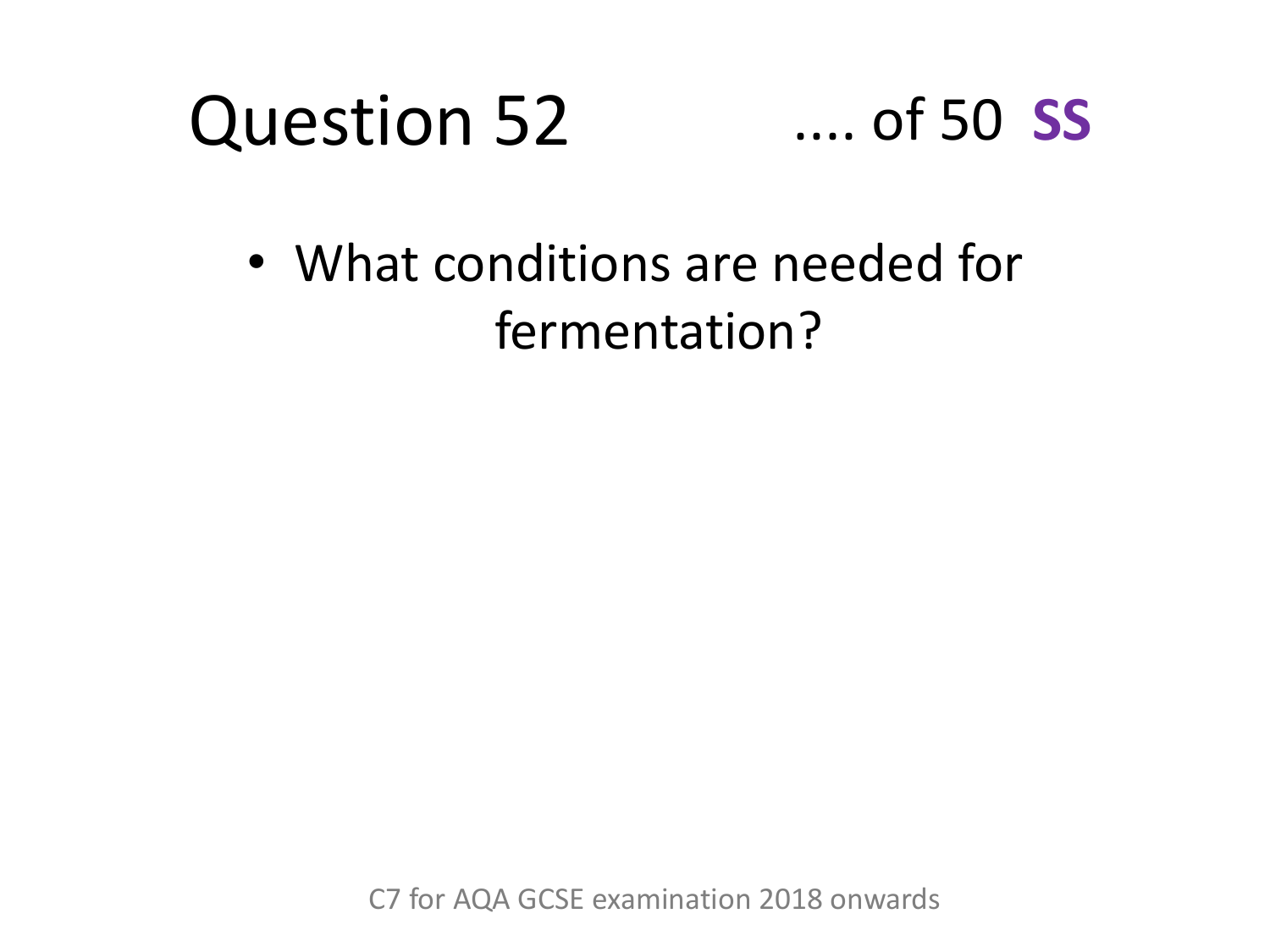# Answer 52 .... of 50

- Water
- Enzymes (from yeast)
- 25 $\degree$ C to 40 $\degree$ C
- Absence of oxygen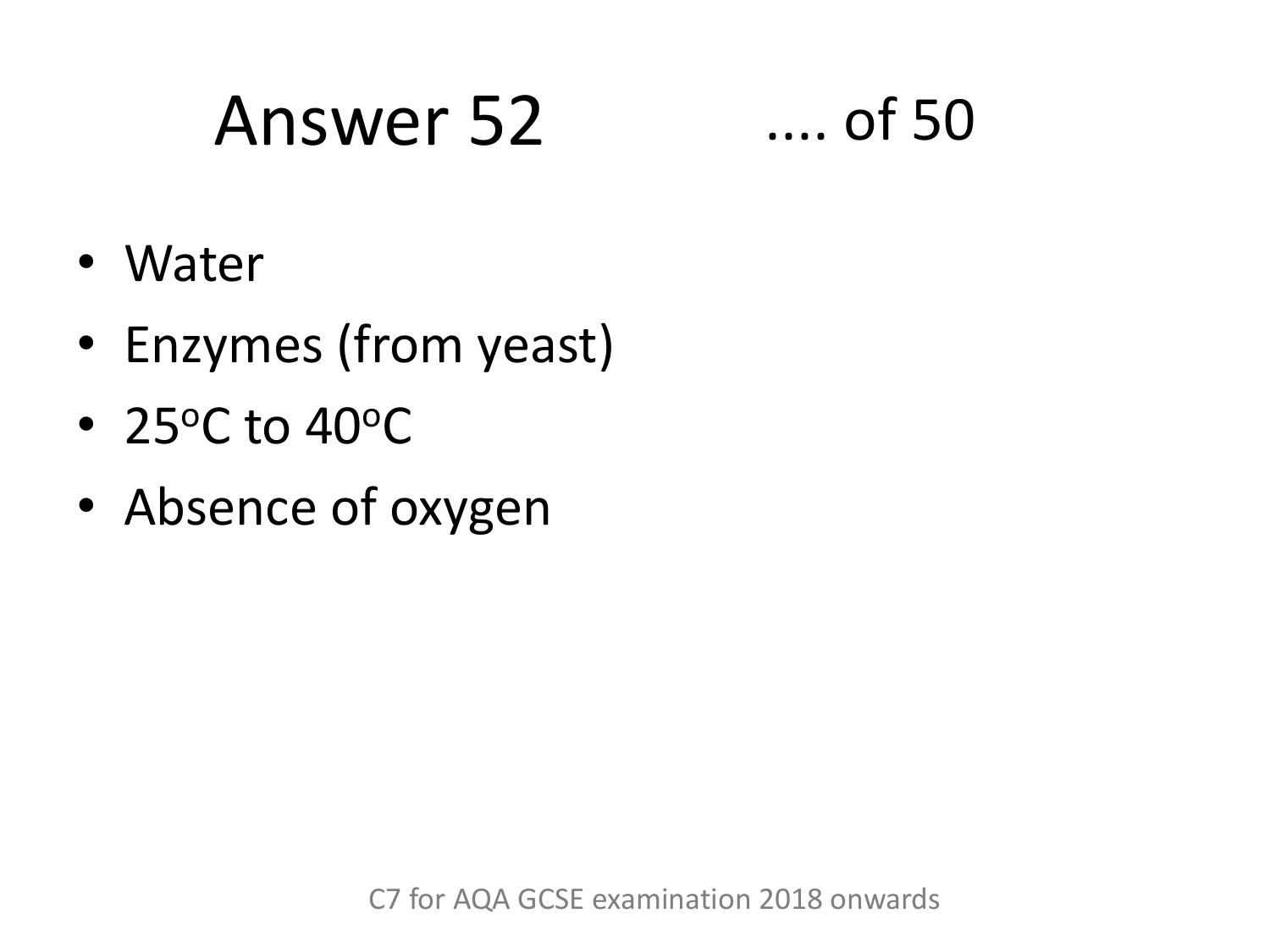### Question 53 .... of 50 **SS**

• In fermentation what is produced if oxygen is present?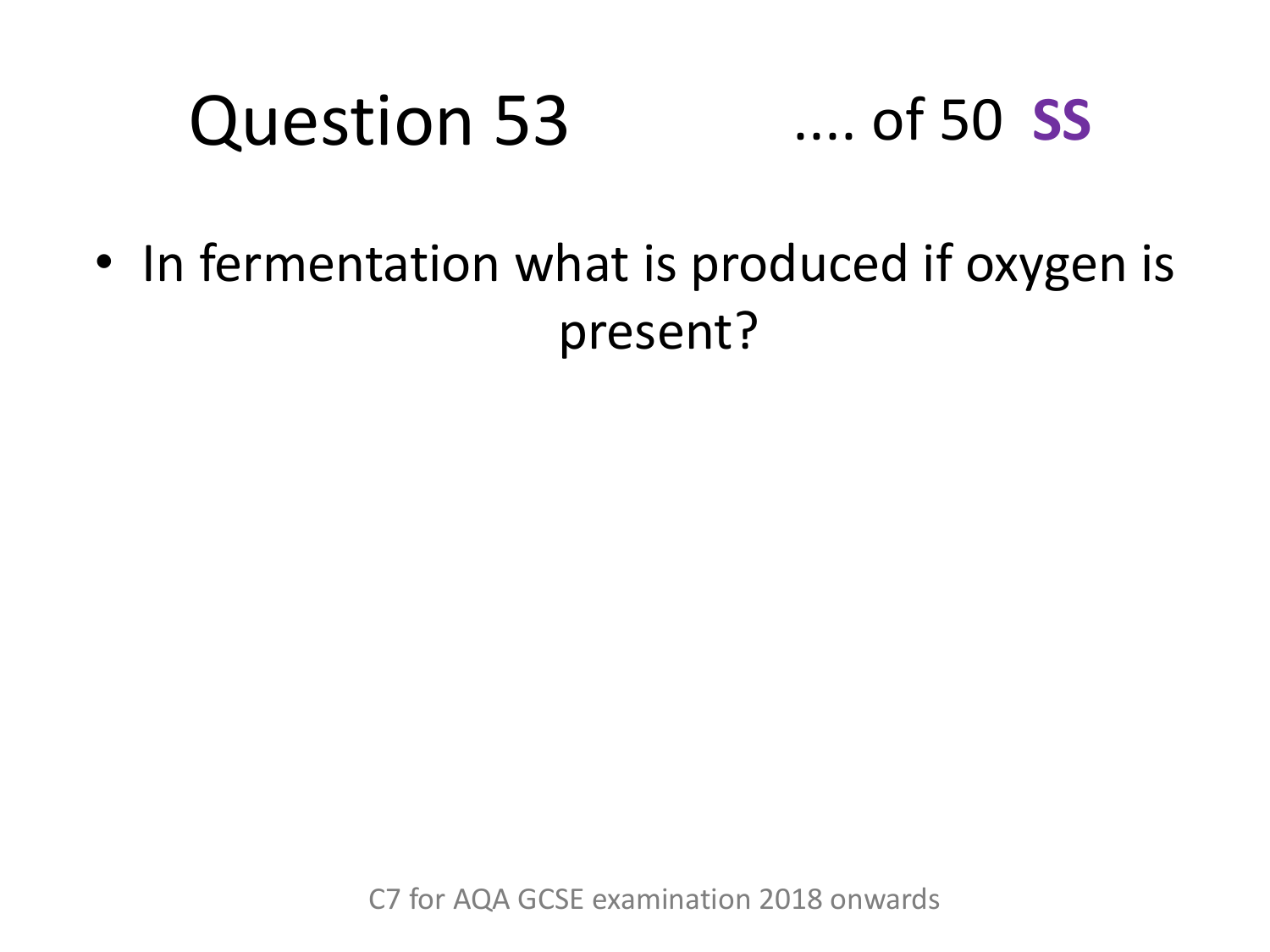## $\dots$  of 50

• Ethanoic acid (vinegar)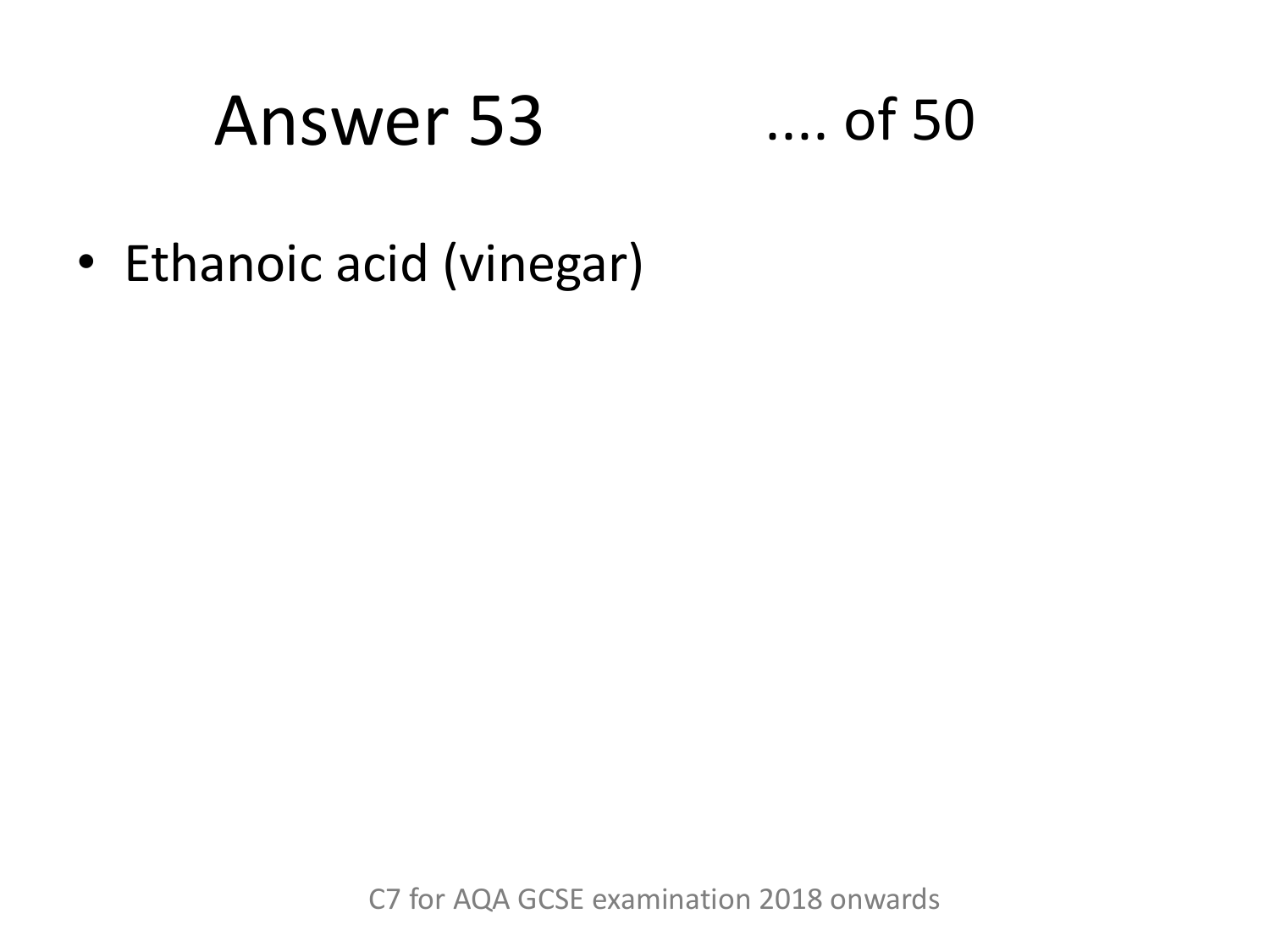### Question 54 .... of 50 **SS**

• Why is an optimum temperature needed?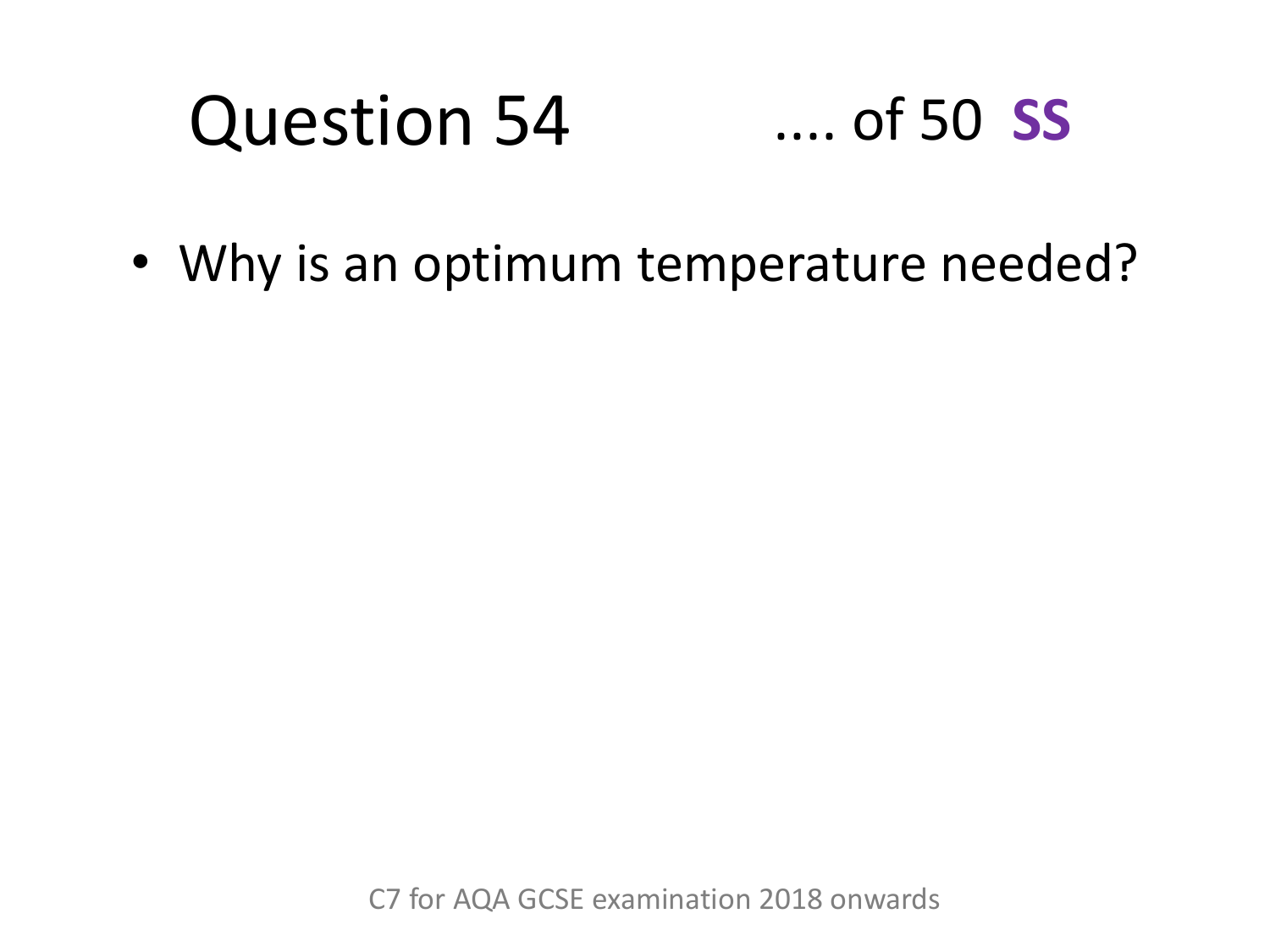# Answer 54 .... of 50

- If temperature is too high, enzymes will be inactive
- If temperature is too low, enzymes will become denatured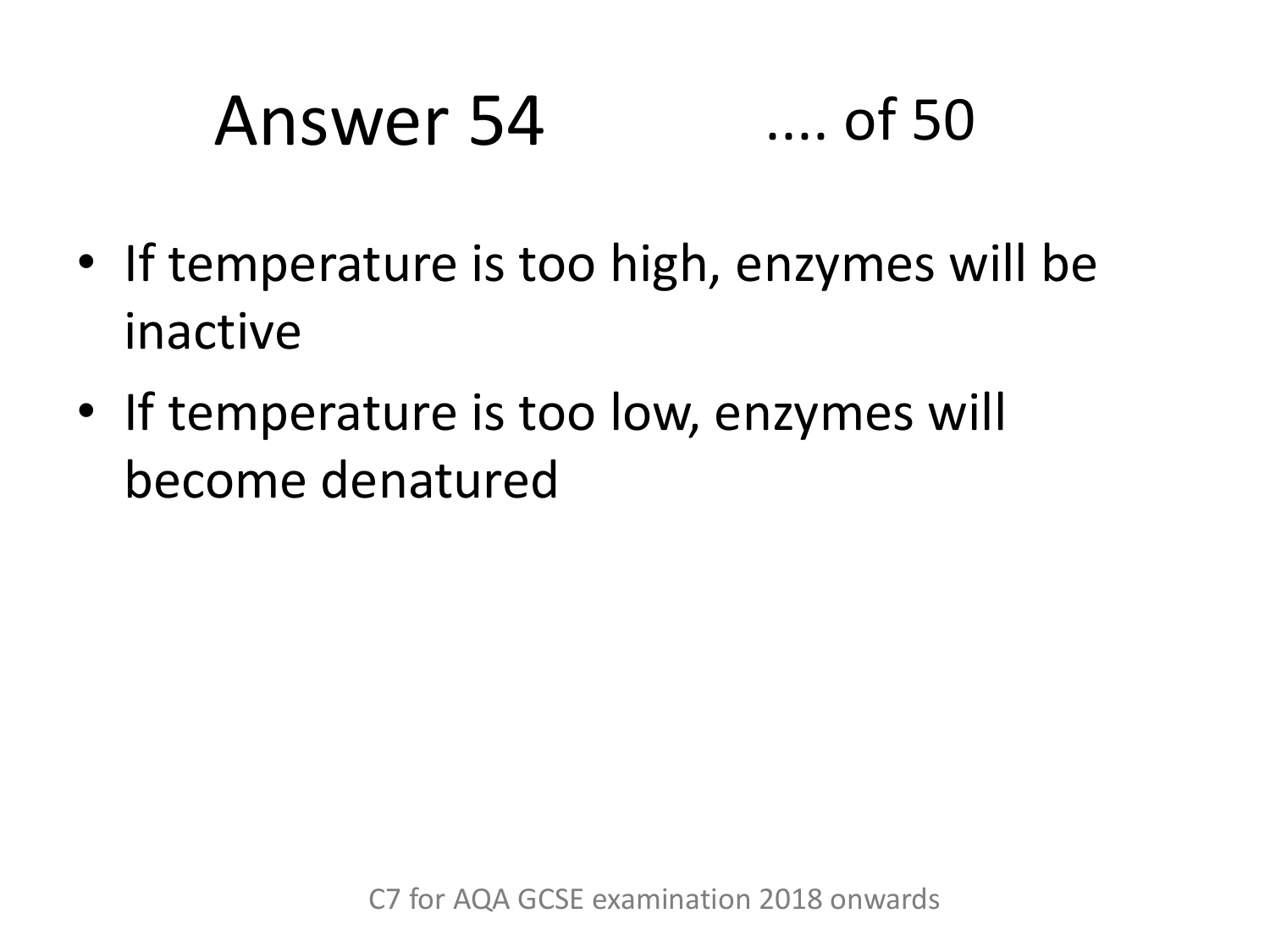### Question 55 .... of 50 **SS**

• What process is used to purify the alcohol produced by fermentation?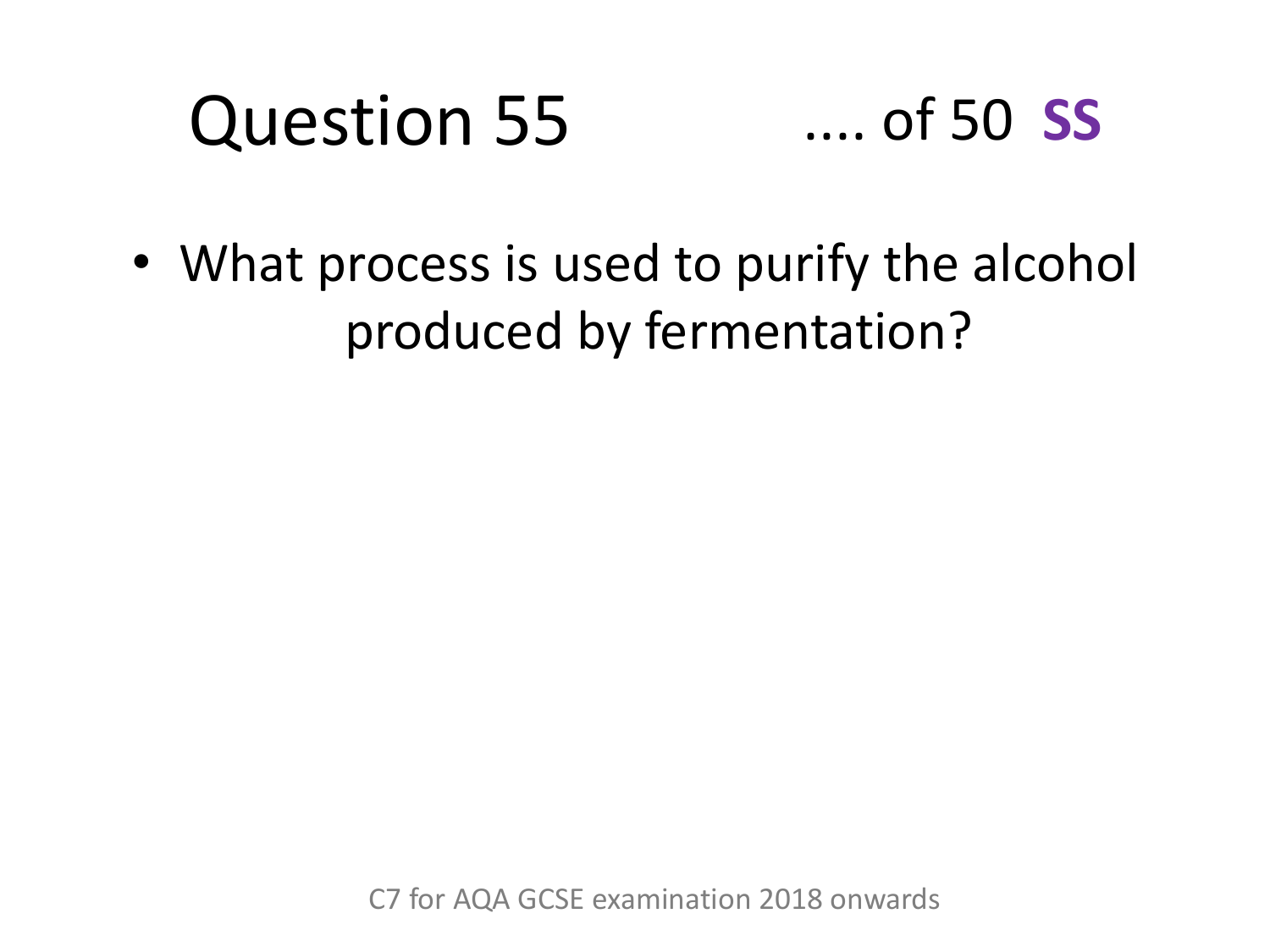# **Answer 55**

### $\dots$  of 50

• Distillation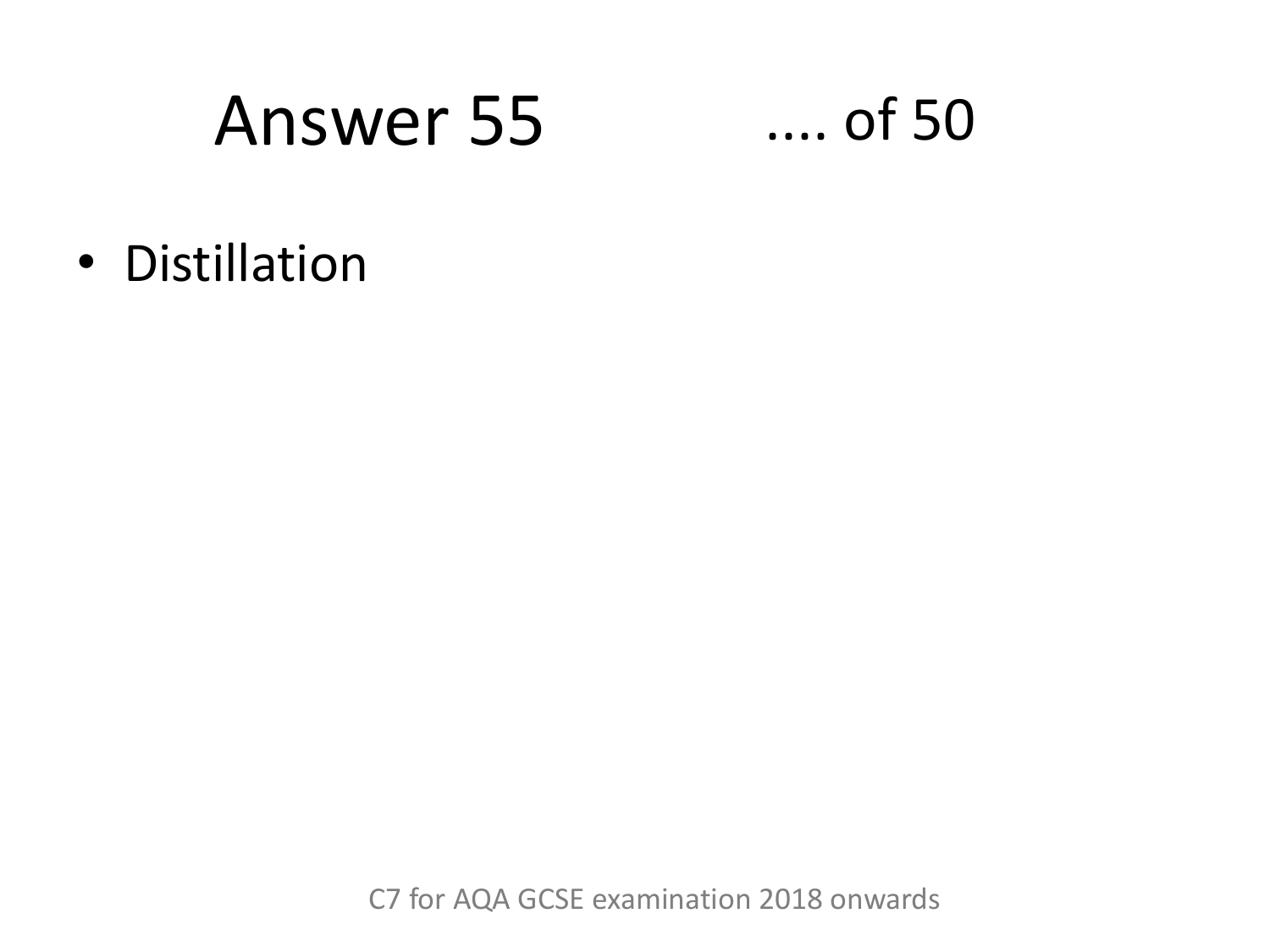### Question 56 .... of 50

• Write a word equation for the reaction of ethanol with sodium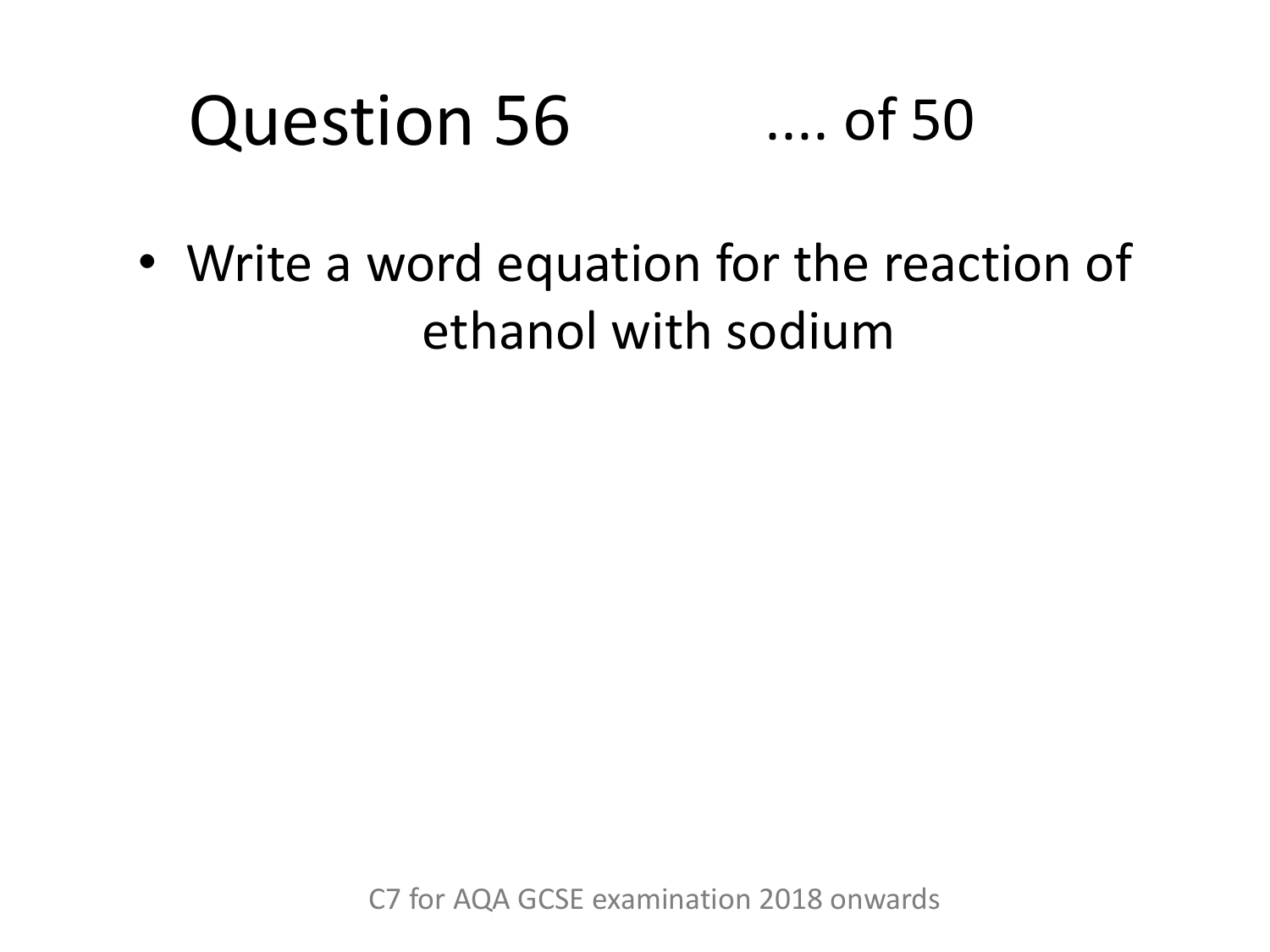#### Answer 57  $\ldots$  of 50

ethanol + sodium  $\rightarrow$  sodium ethoxide + hydrogen

## $C_2H_5OH + 3O_2 \rightarrow 2CO_2 + 3H_2O$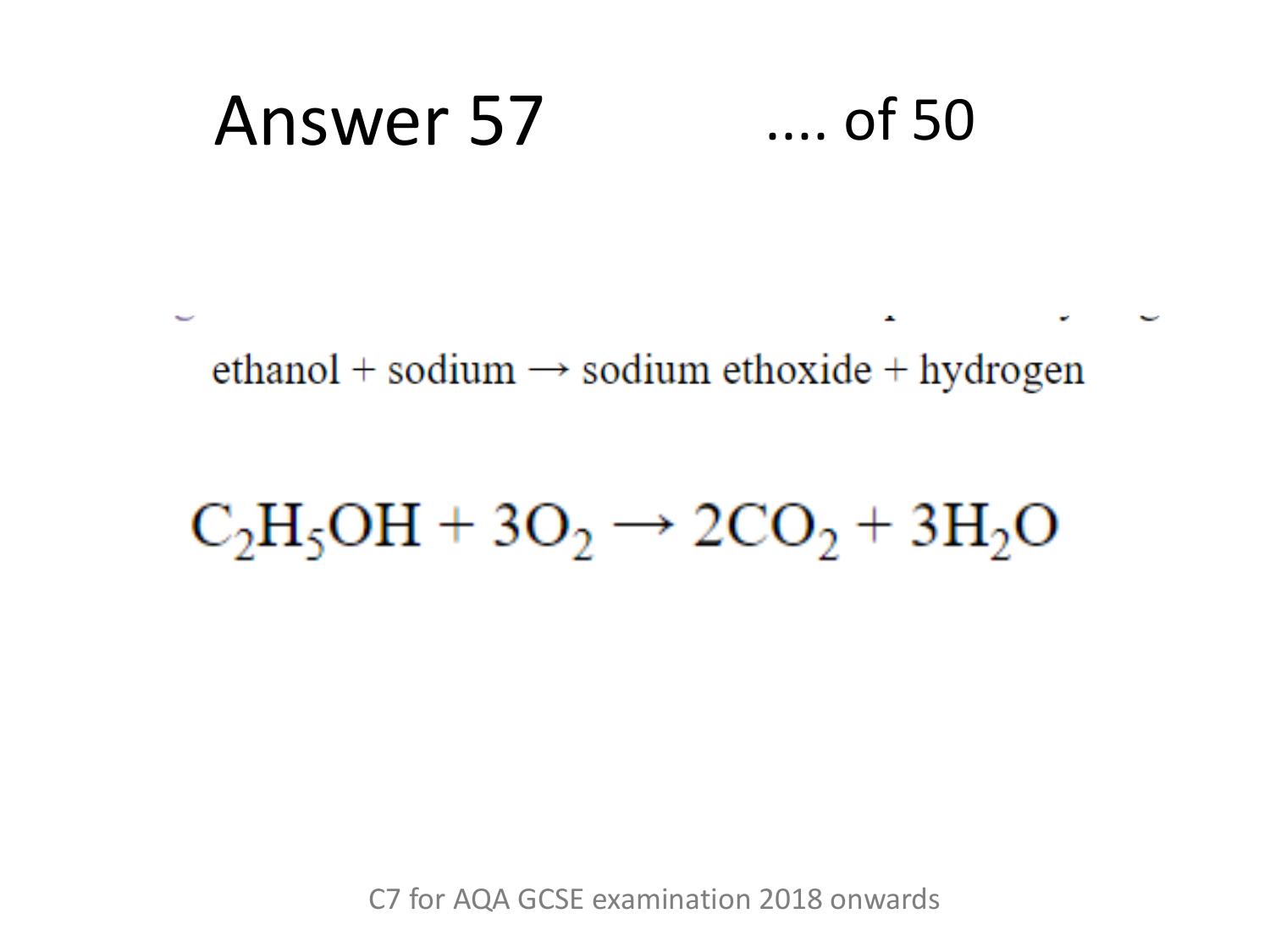### .... of 50 **SS**

• What is produced when an alcohol is oxidised?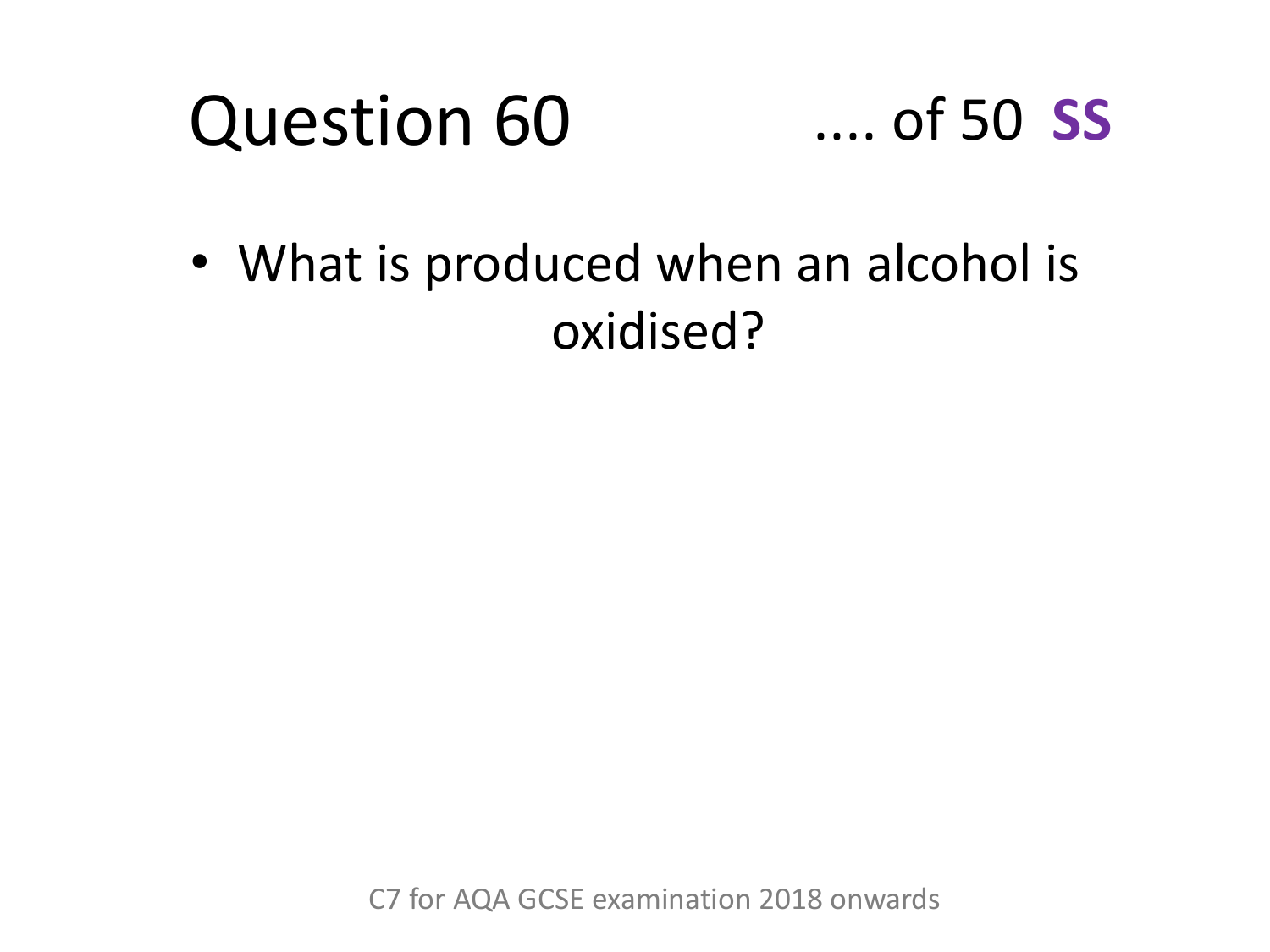# Answer 60

 $\dots$  of 50

• Carboxylic acid

# 0  $RCH_2\text{-}OH \rightarrow RCOOH + H_2O$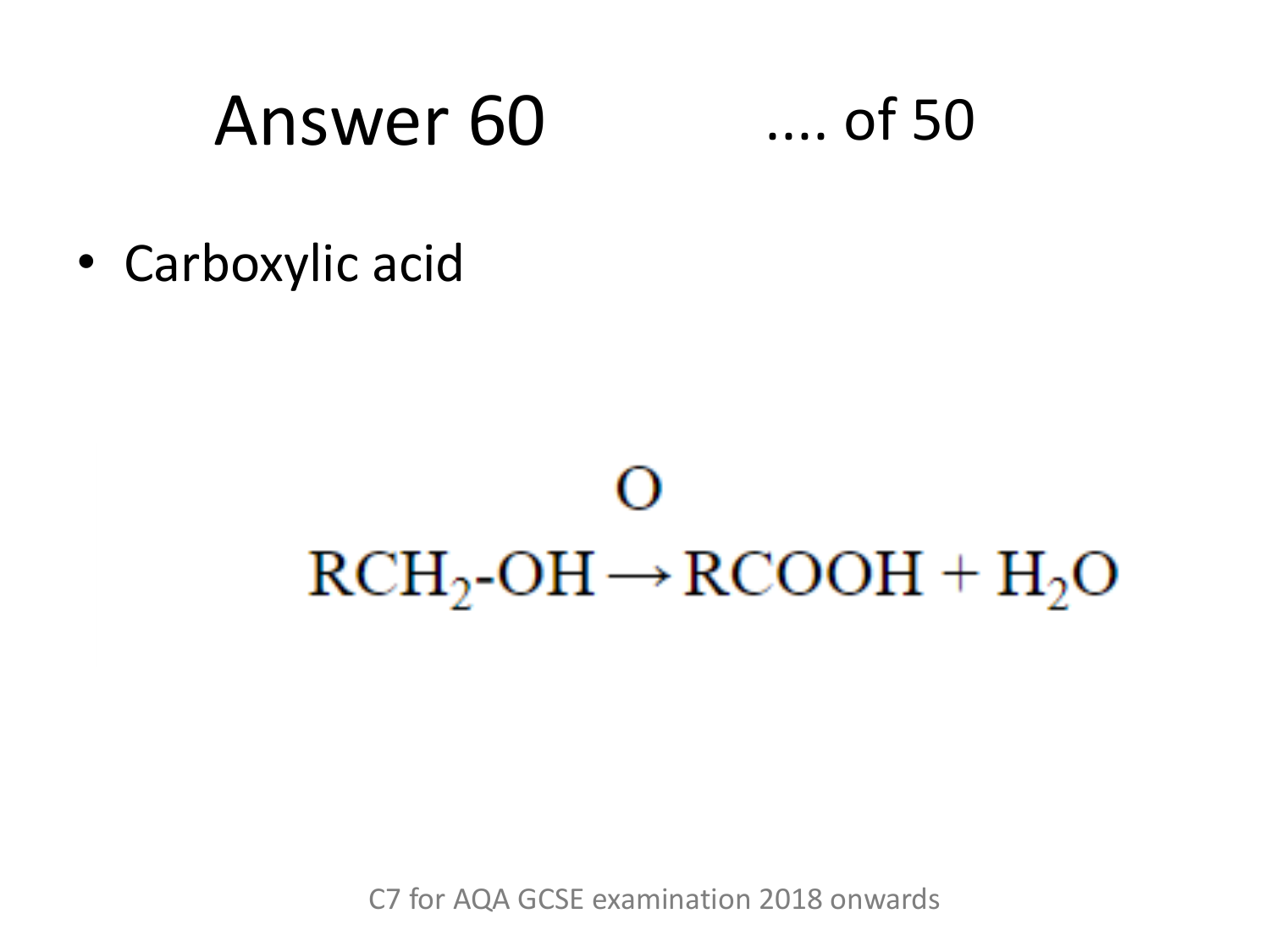

• List 2 ways carboxylic acids behave which is typical of all acids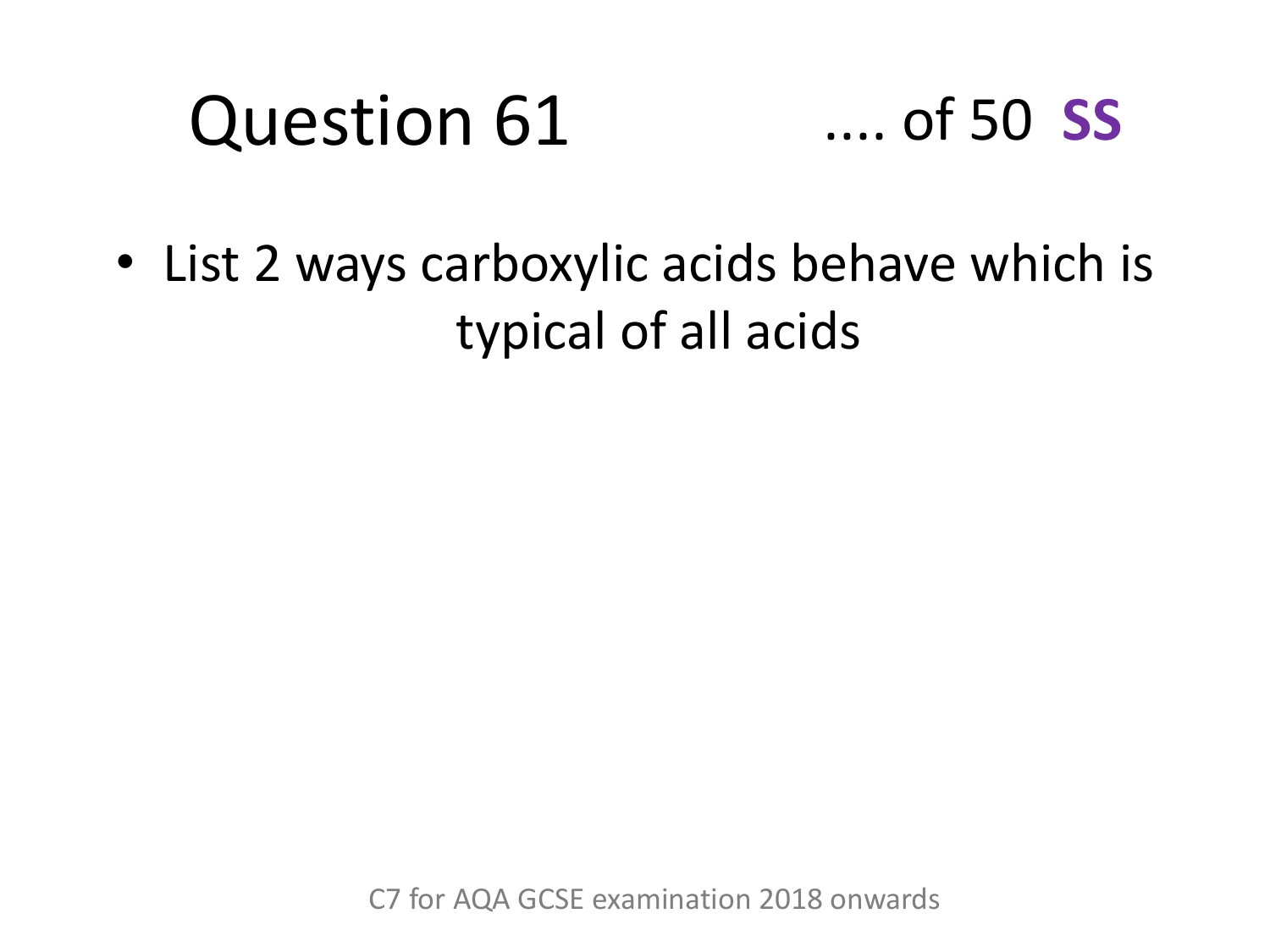# Answer 61 .... of 50

- Dissolve in water producing acidic solutions
- React with carbonates to produce carbon dioxide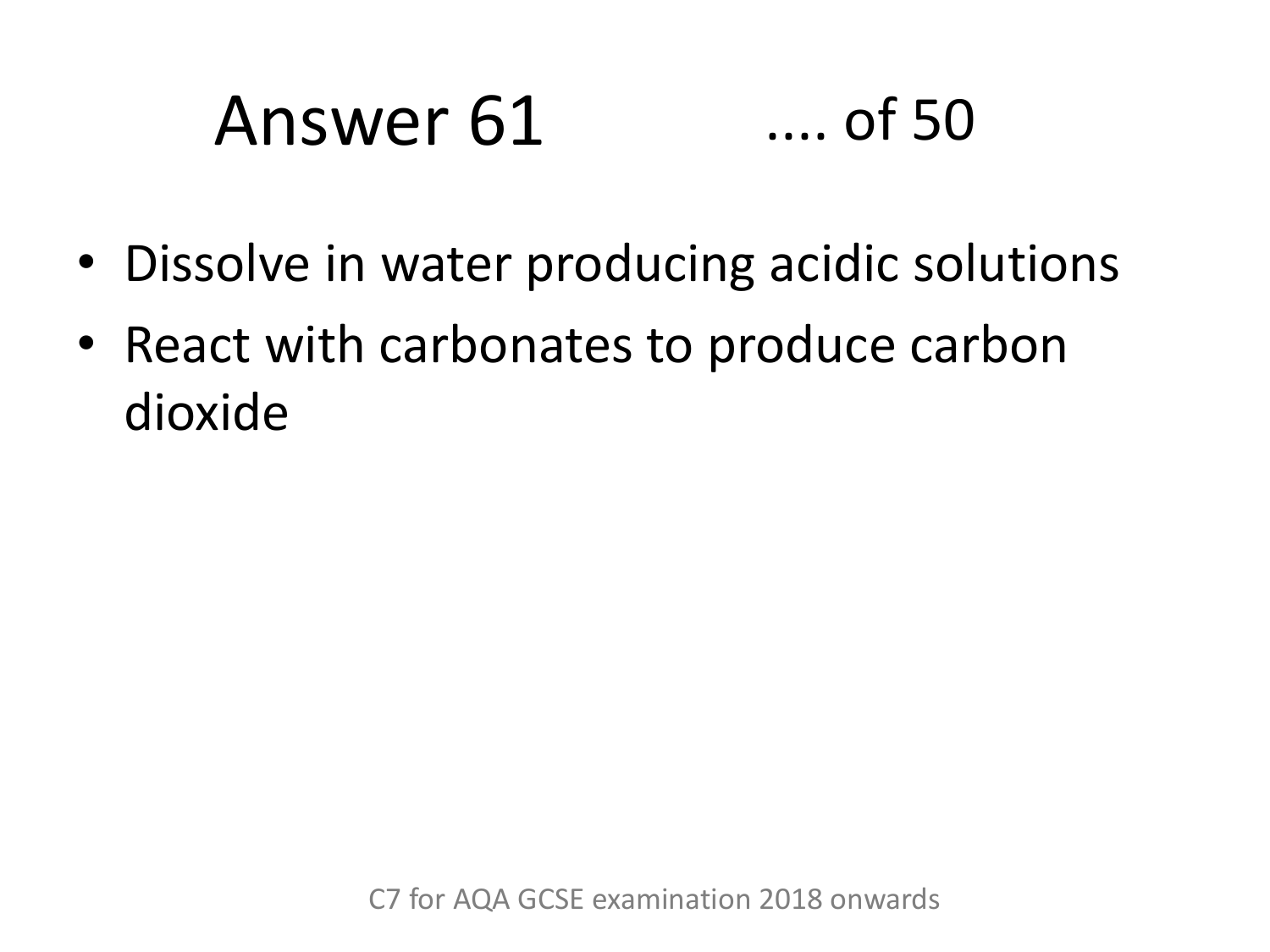

• What is the functional group of carboxylic acids?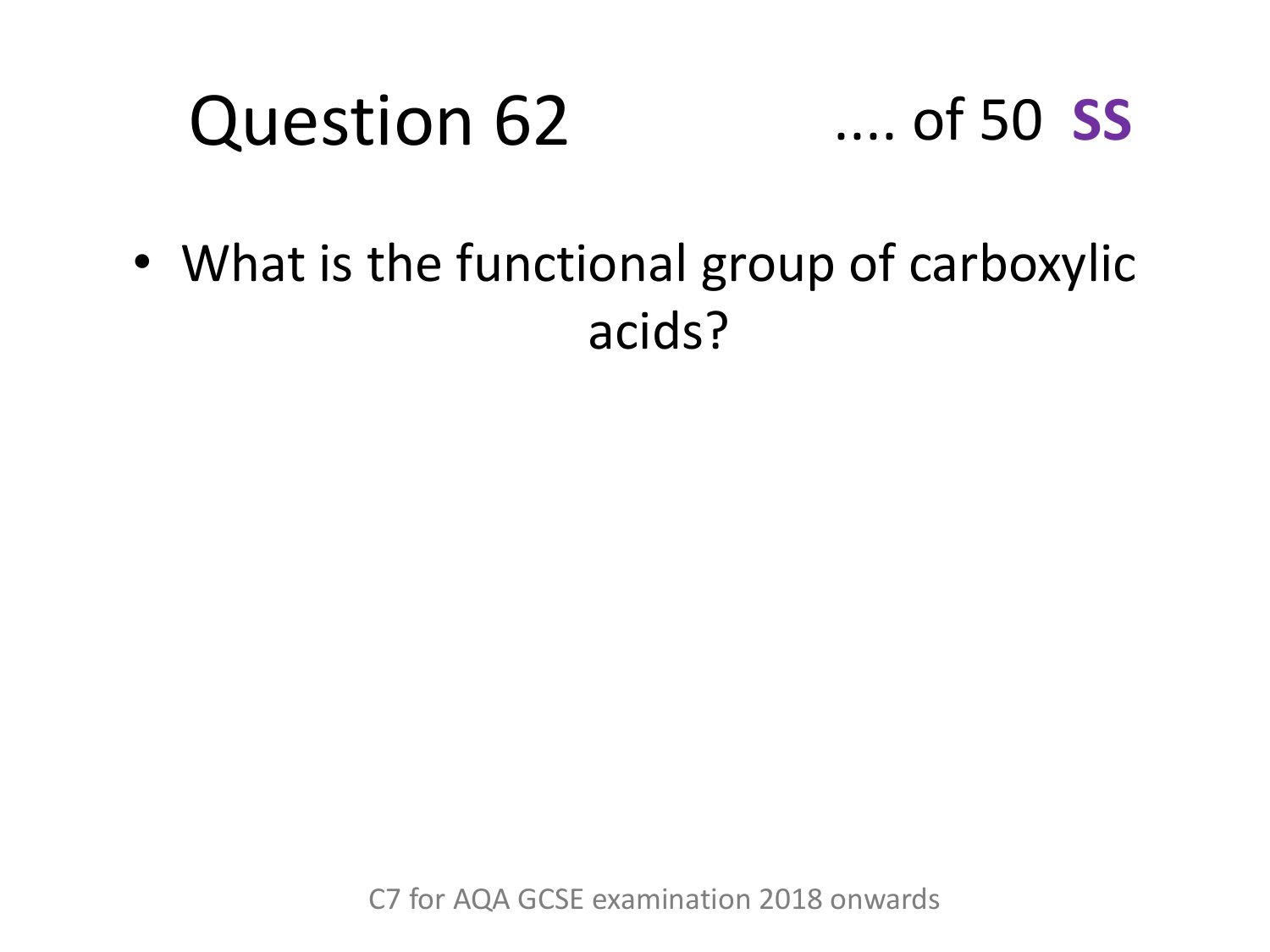# Answer 62

### $\ldots$  of 50

• -COOH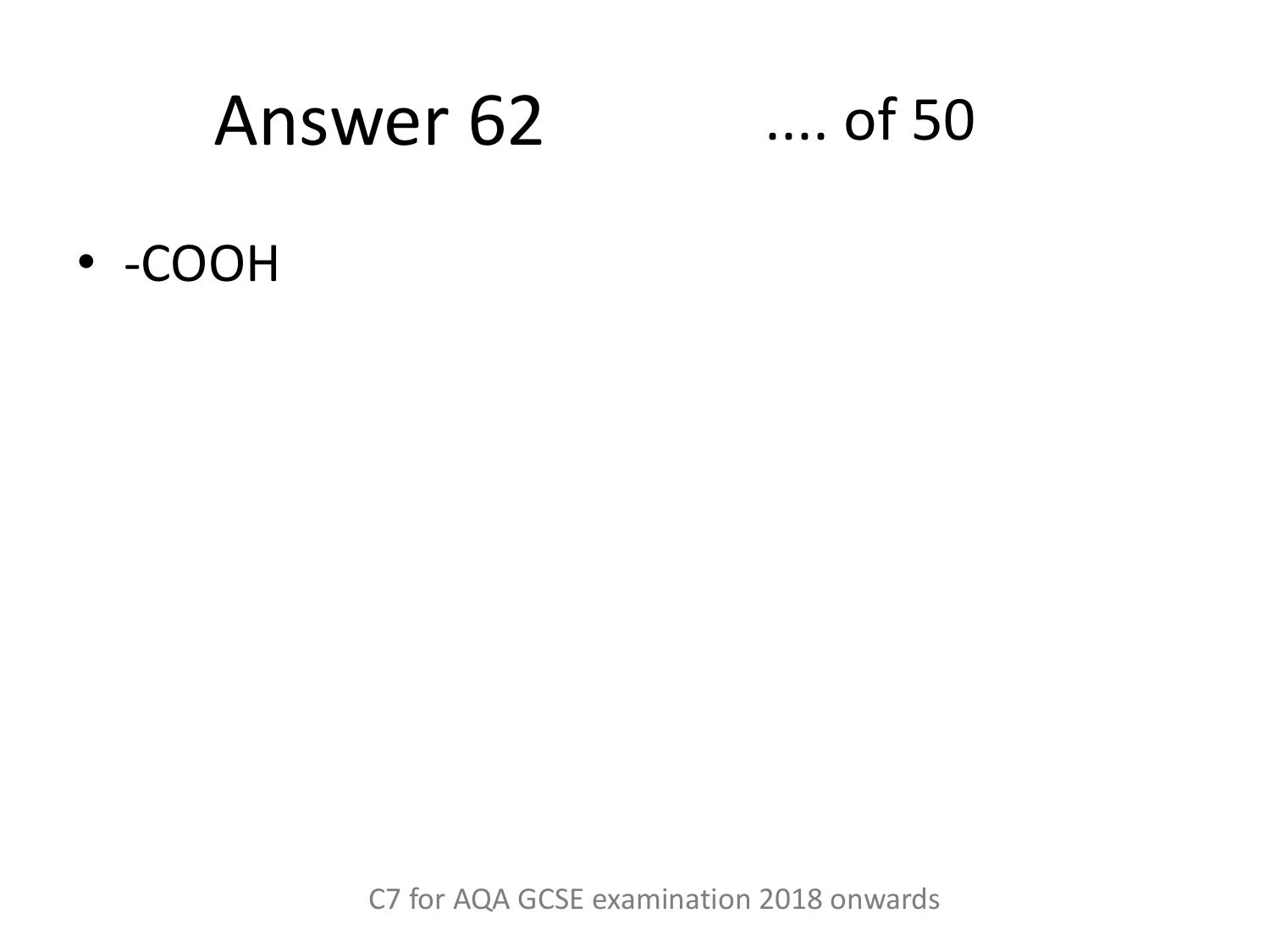### Question 63 .... of 50 **SS**

• What is the formula and displayed formula for butanoic acid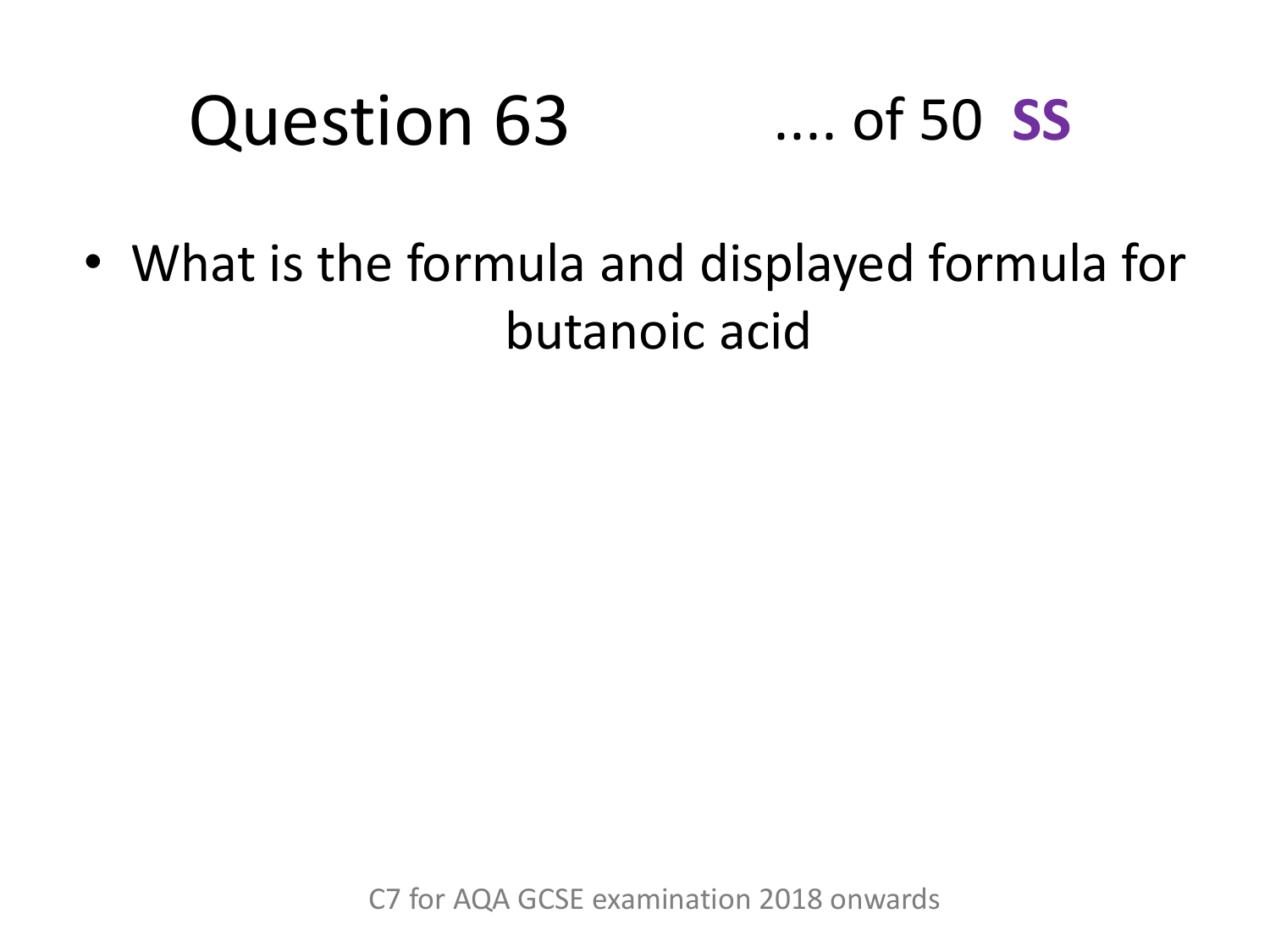#### Answer 63  $\ldots$  of 50

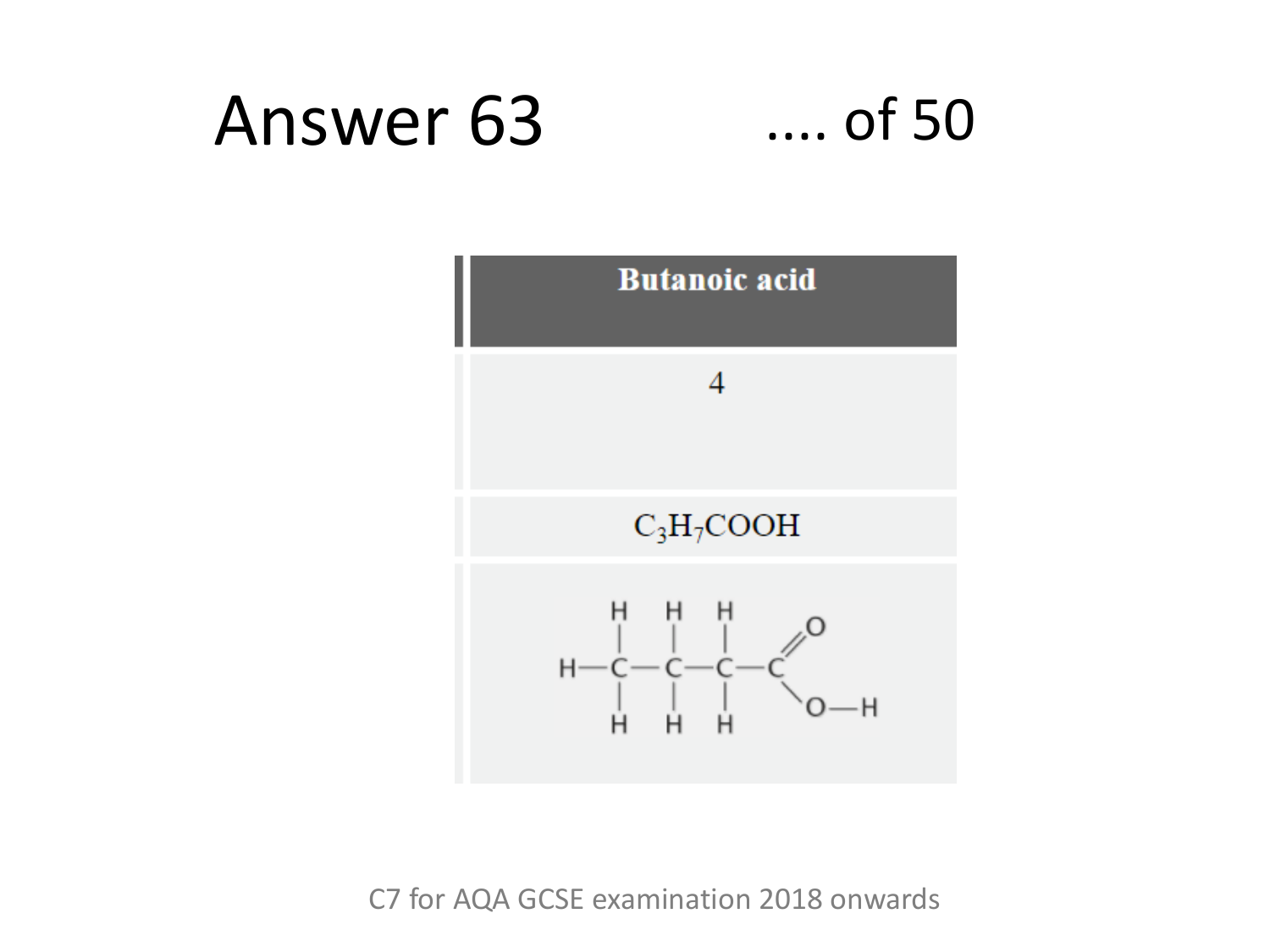### .... of 50

• How is an ester made?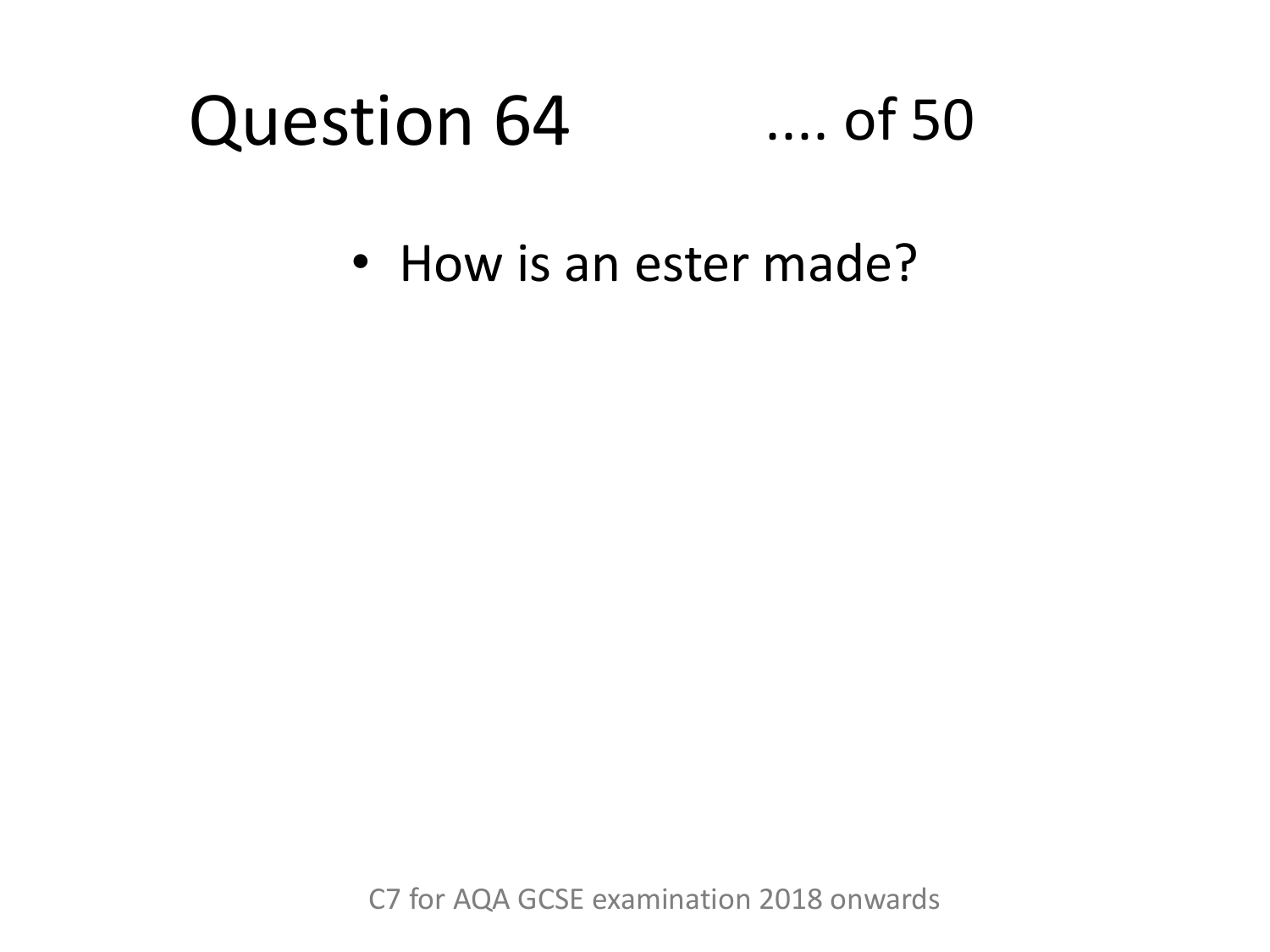# Answer 64

- $\dots$  of 50
- Reacting an alcohol with an acid



## alcohol +  $\text{acid} \rightarrow \text{ester} + \text{water}$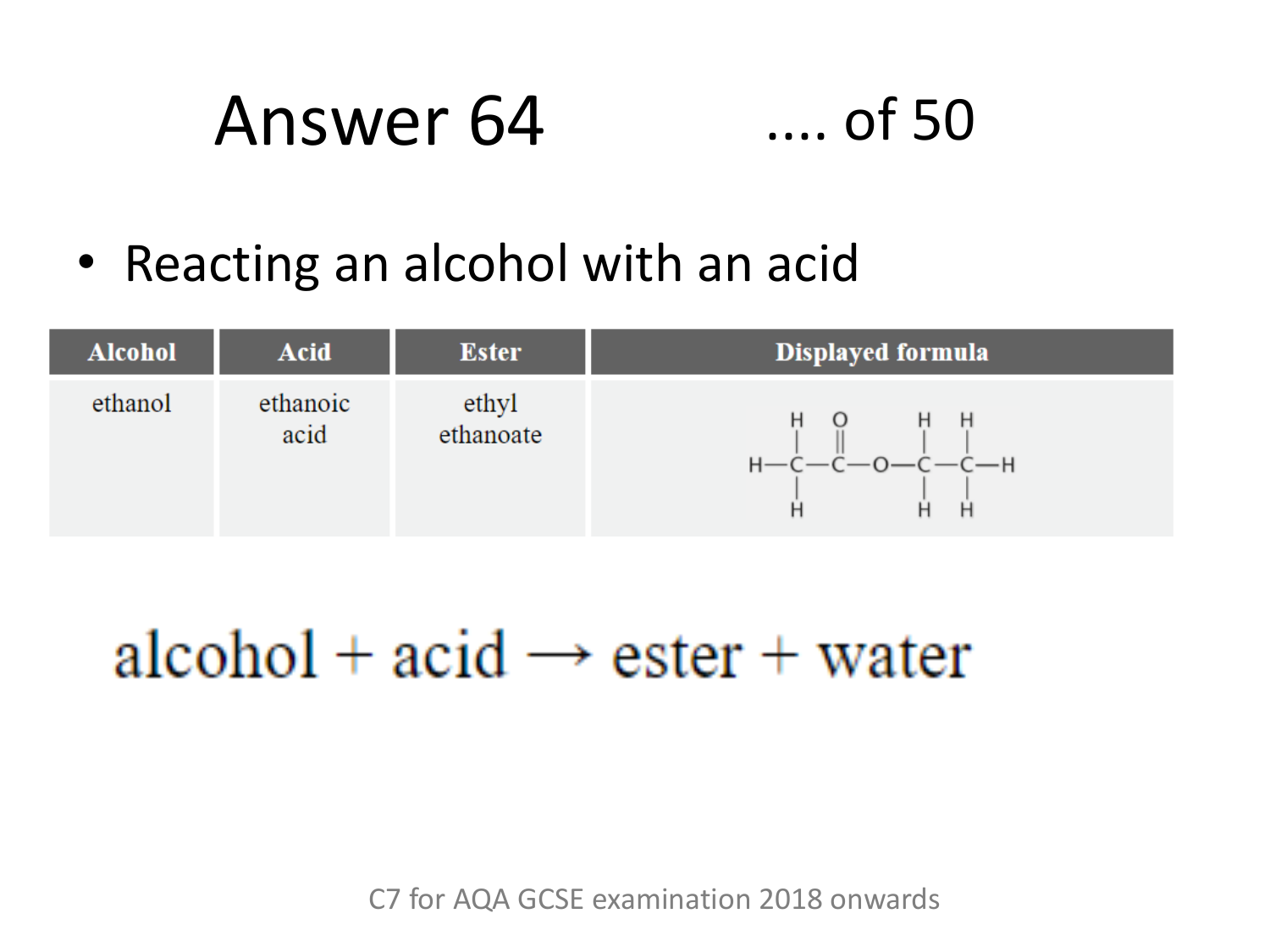### .... of 50 **SS**

• What is polymerisation?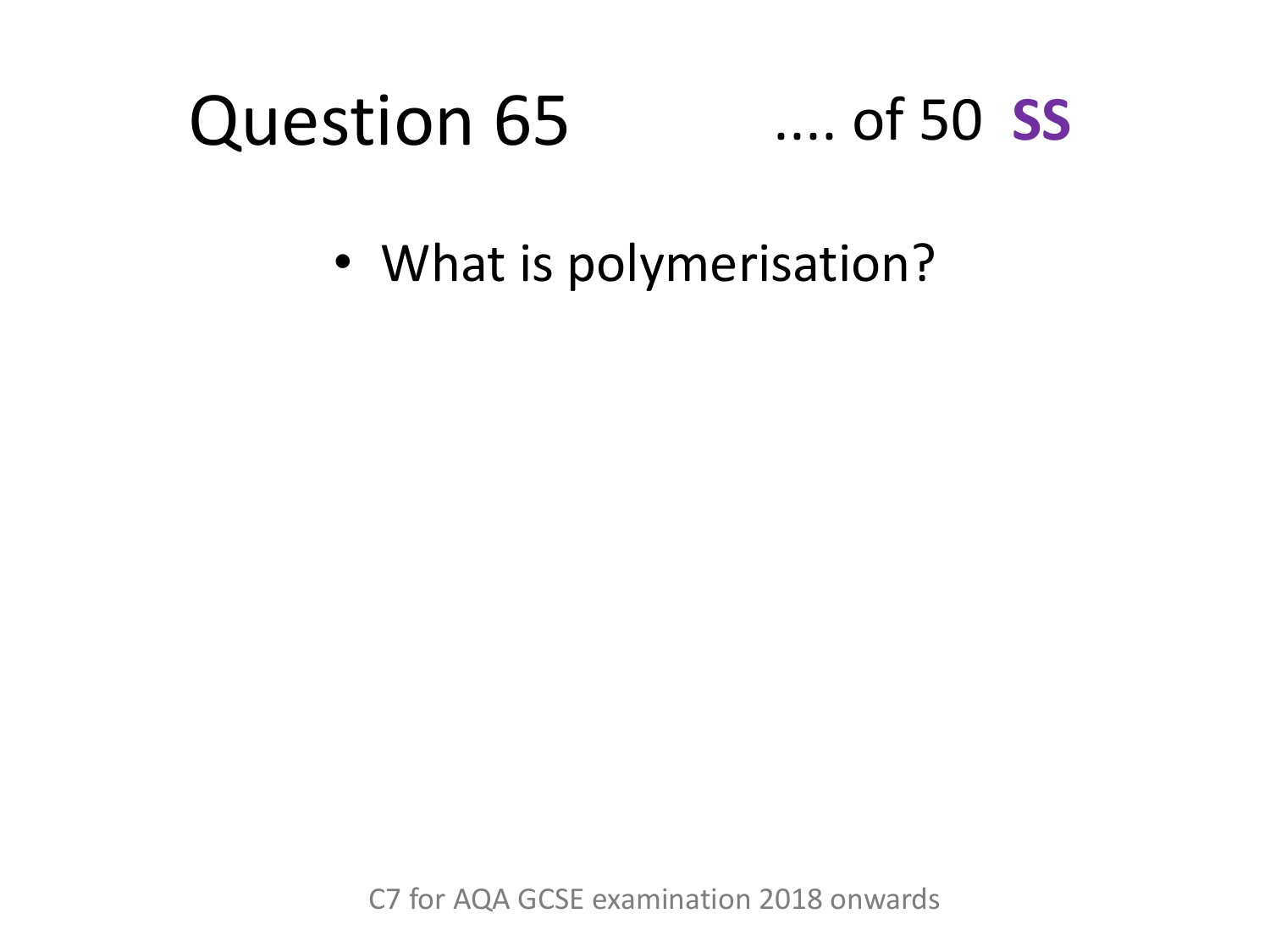# Answer 65 .... of 50

• Joining of monomers to make a polymer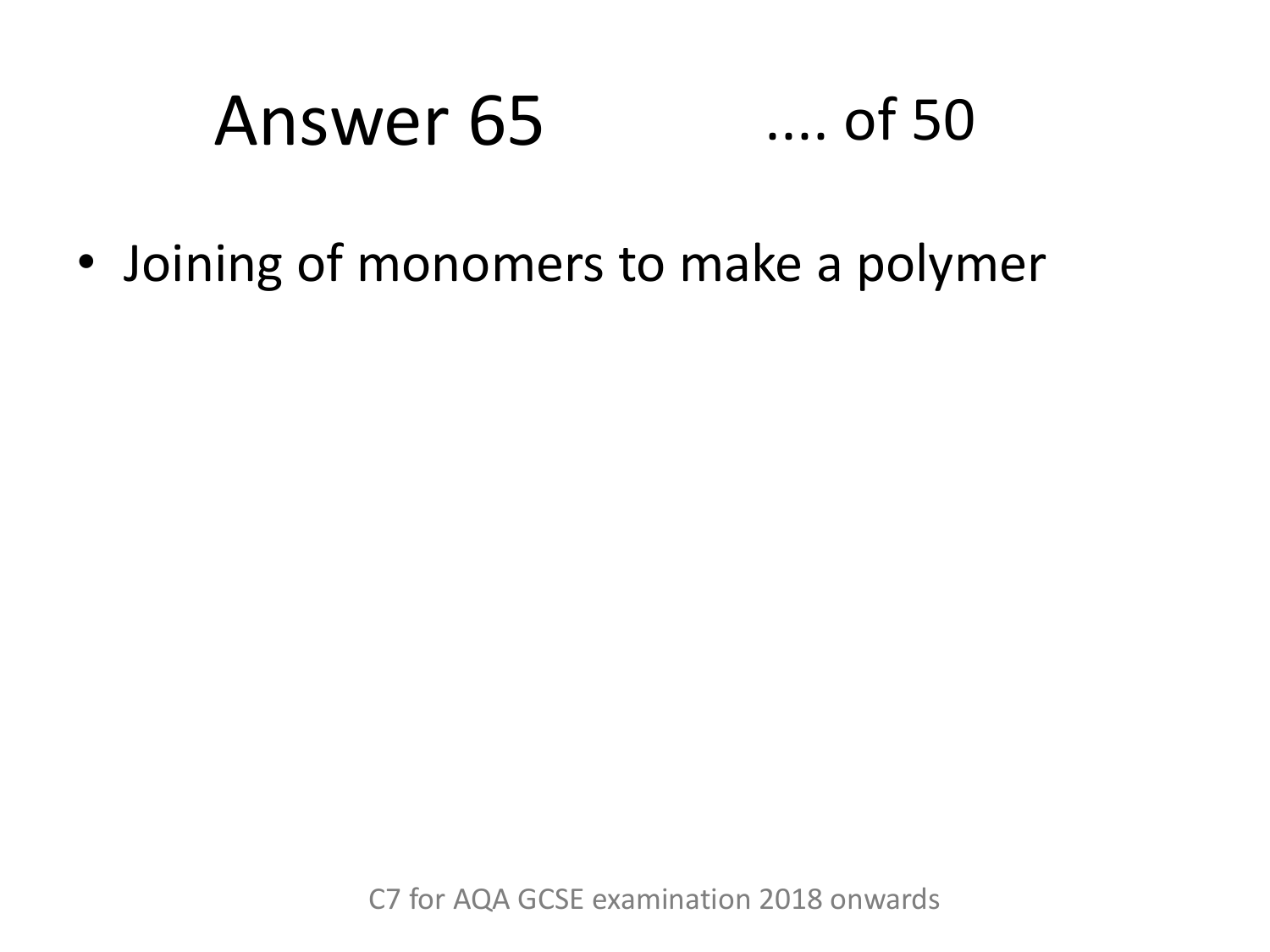#### Question 66 .... of 50 **SS**

• Draw the polymer for the monomer below

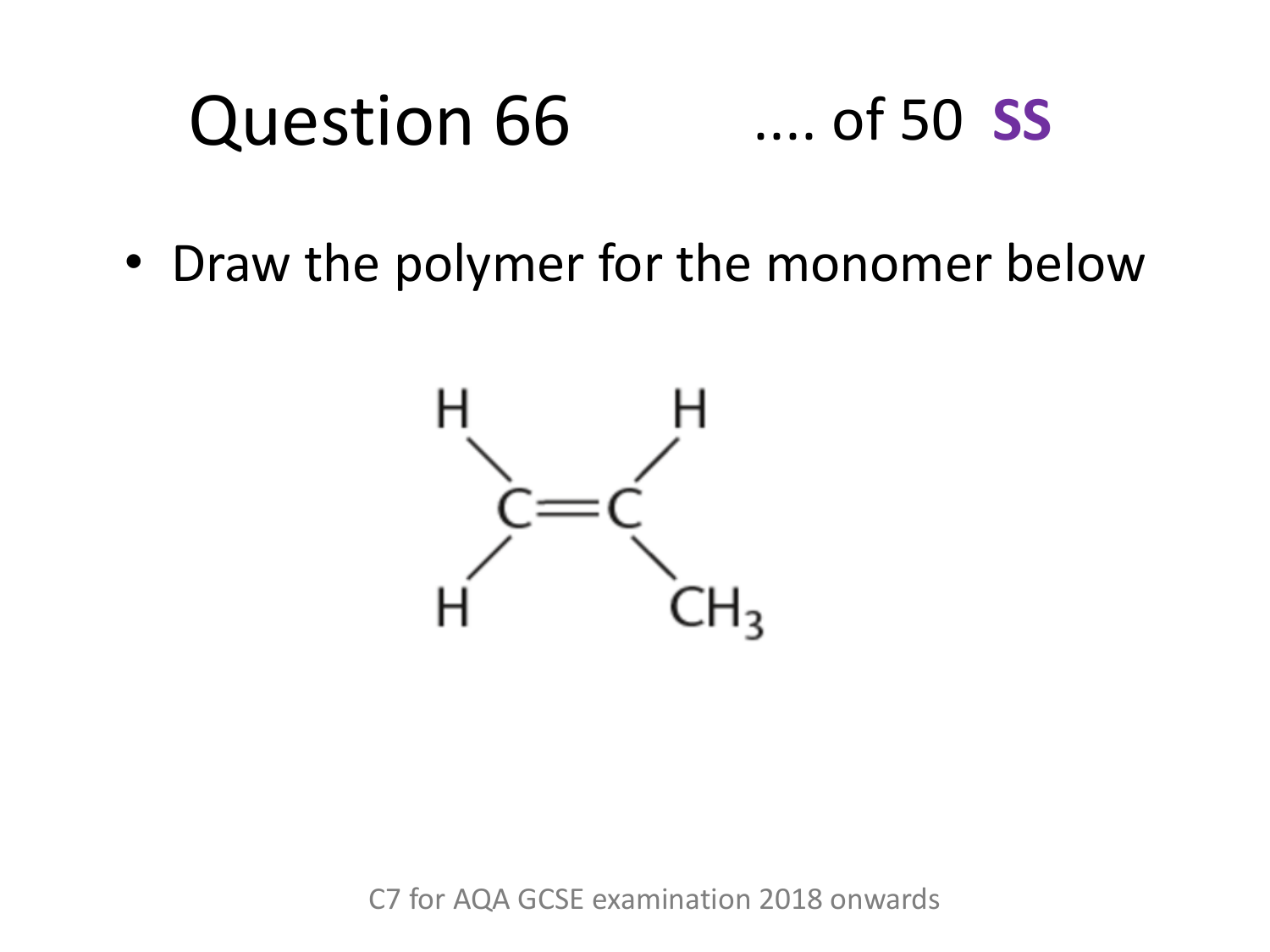#### Answer 66  $...$  of 50

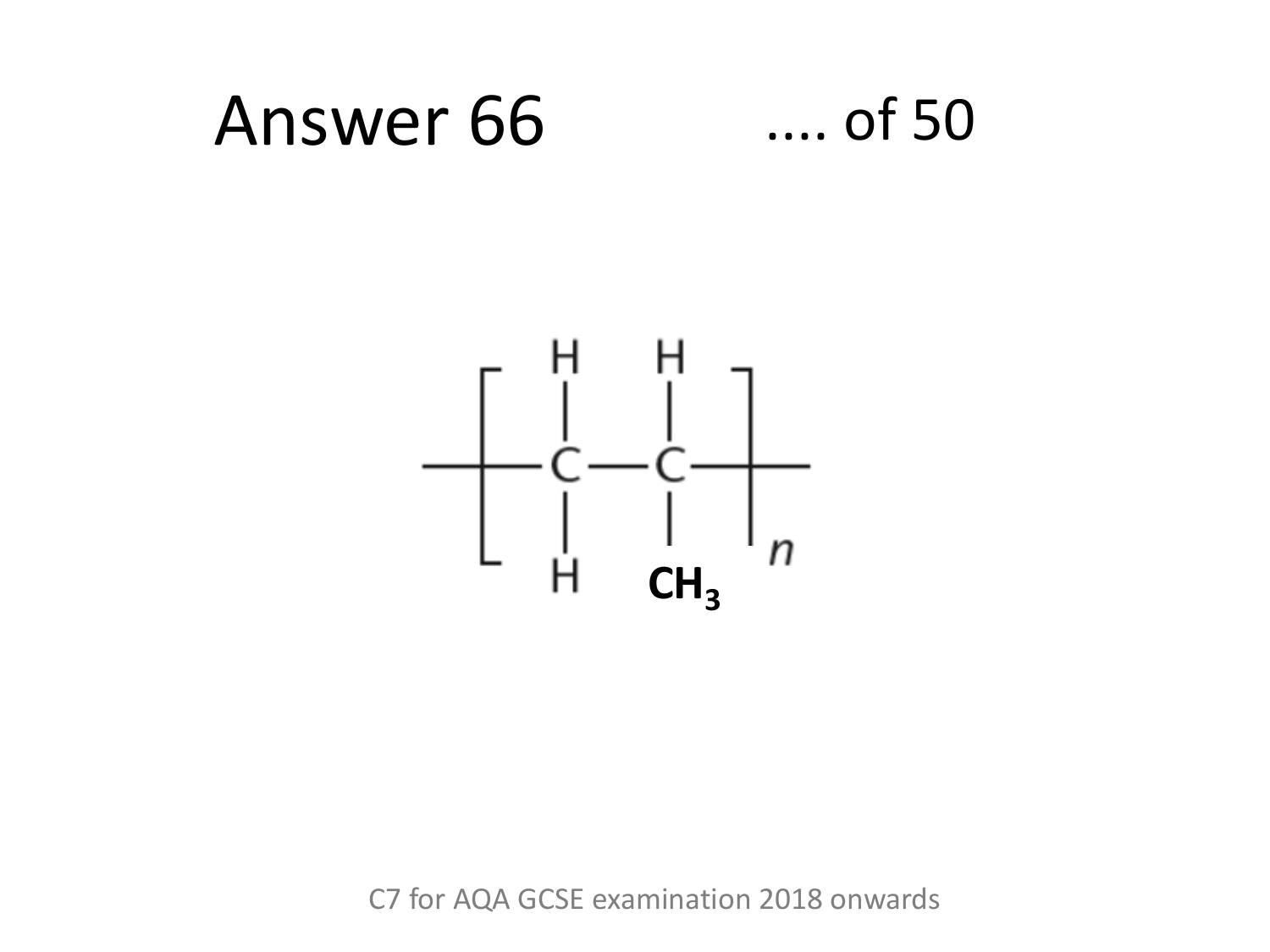

• What is the reaction called making a polymer using two different monomers?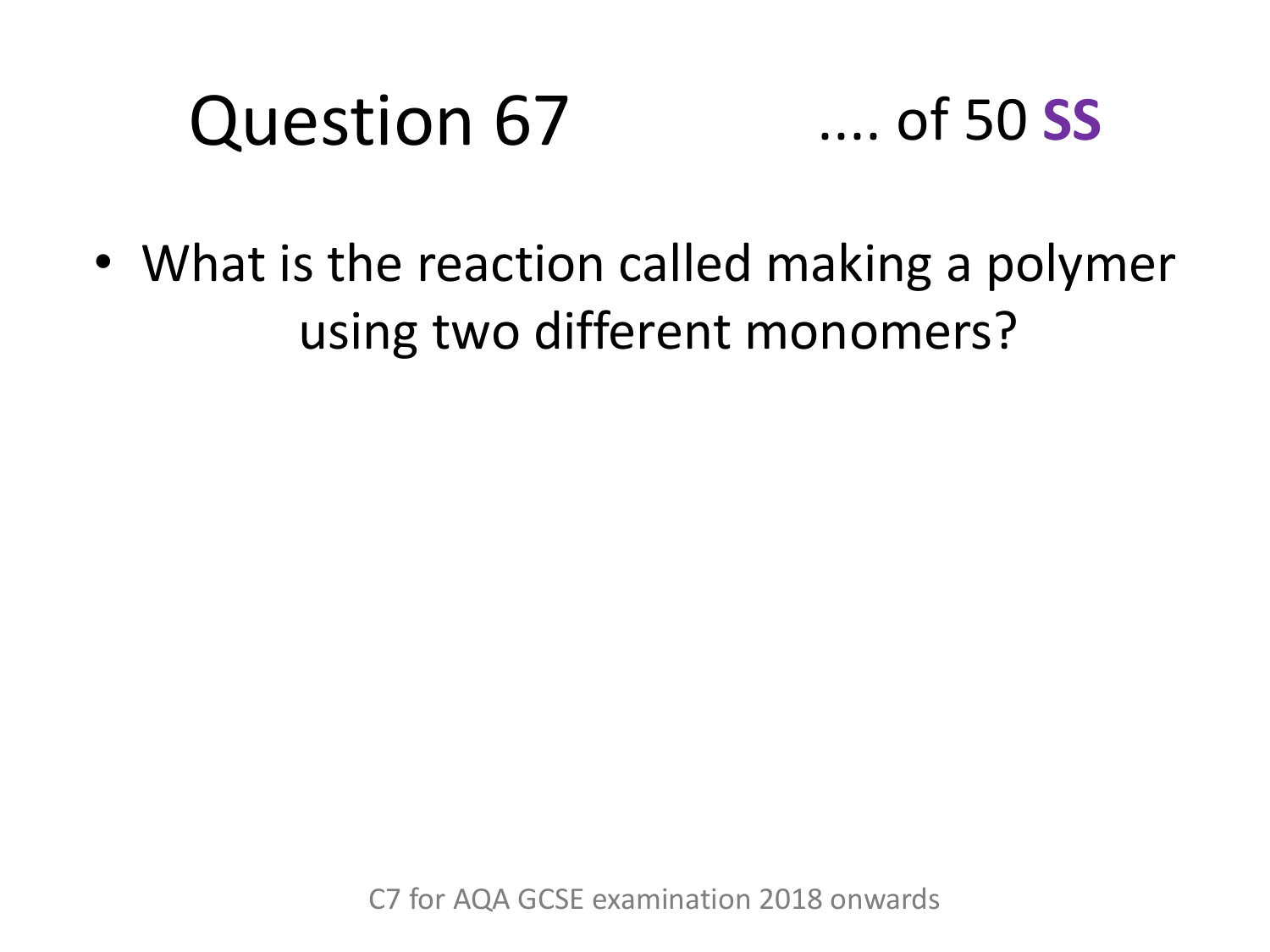# Answer 67 .... of 50

• Condensation polymerisation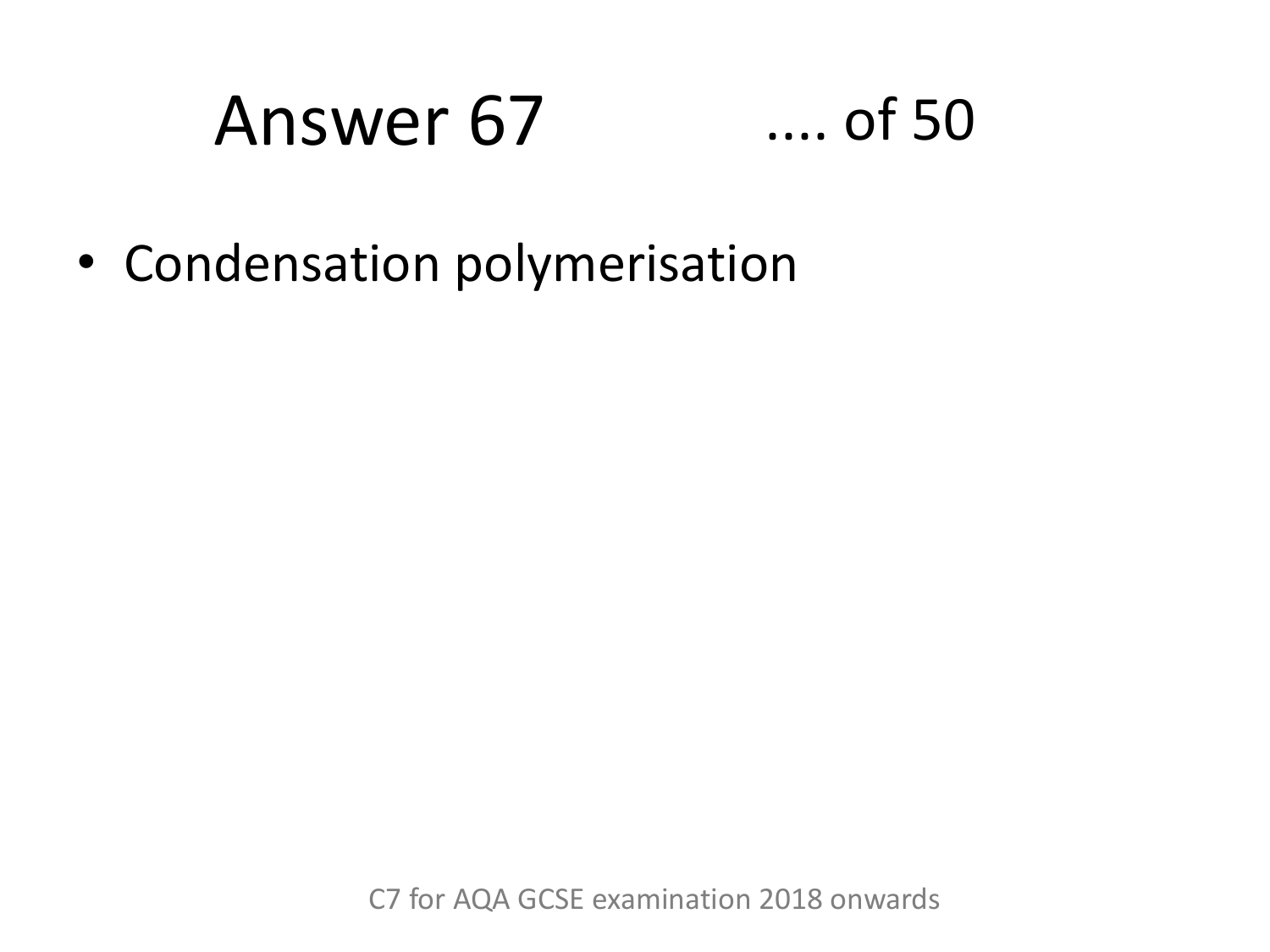#### Question 68 .... of 50 **SS**

• What are the two functional groups of an amino acids?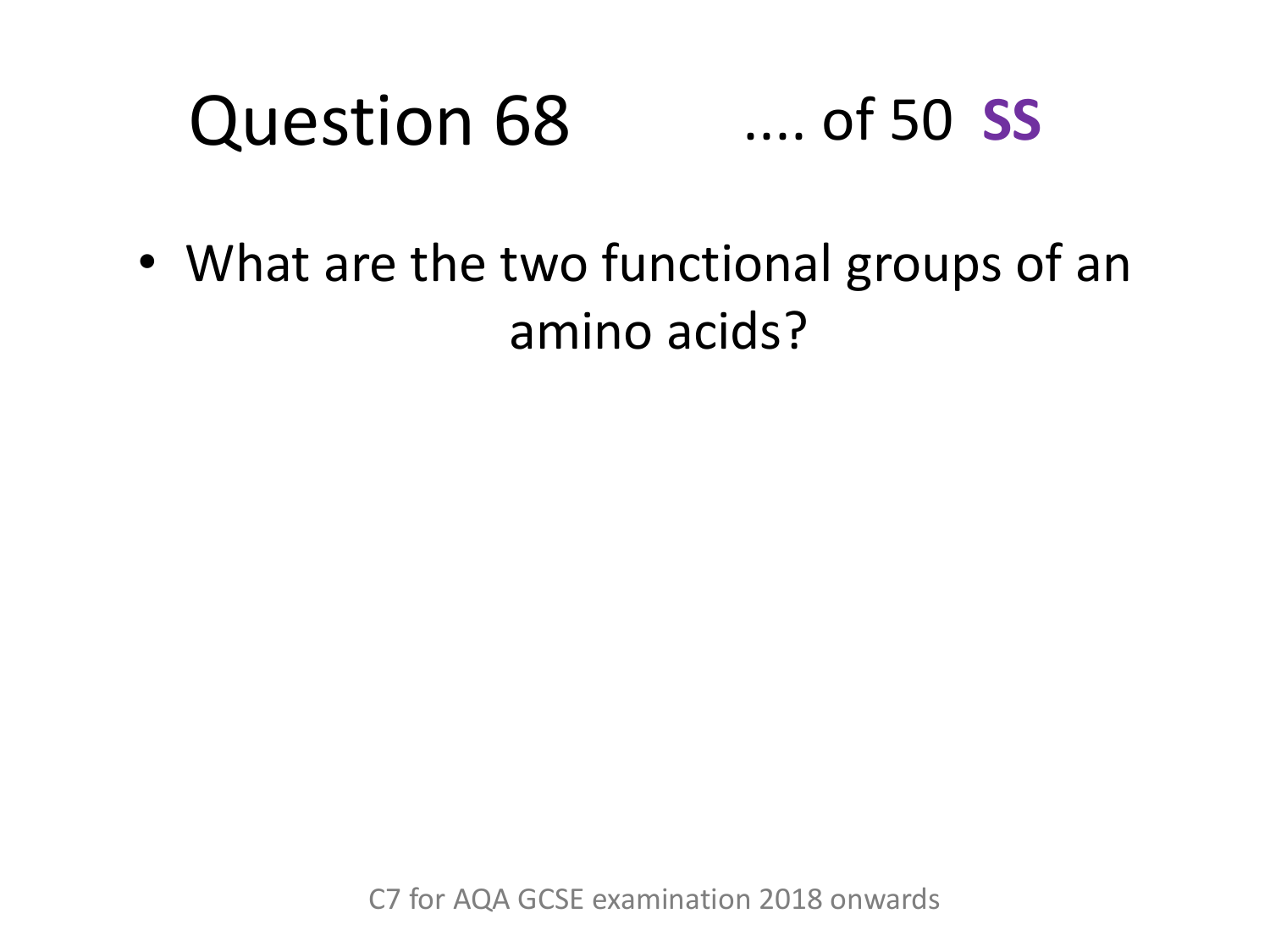#### Answer 68  $\dots$  of 50

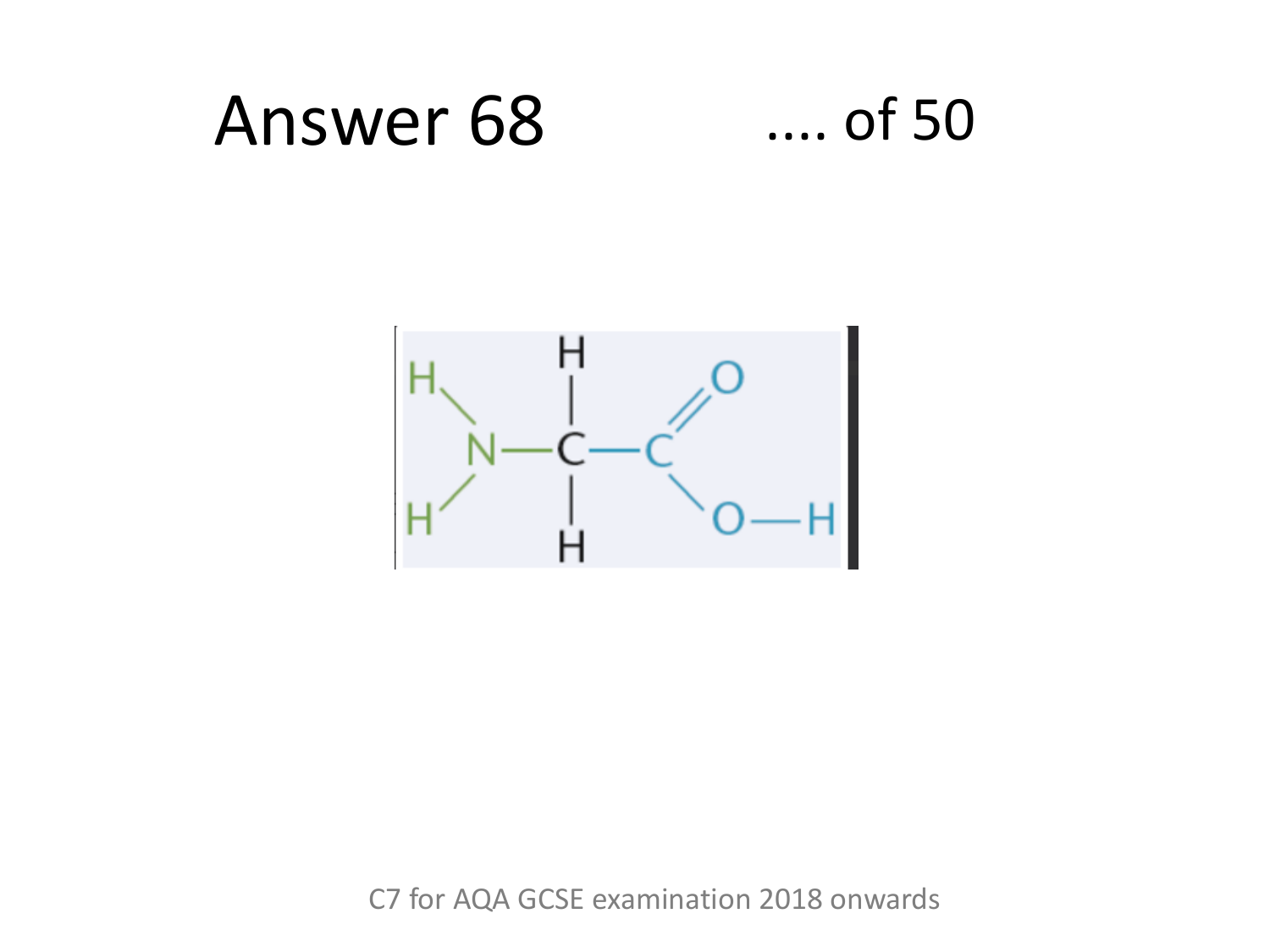### $\dots$  of 50  $SS$

• Write the displayed formula for Valine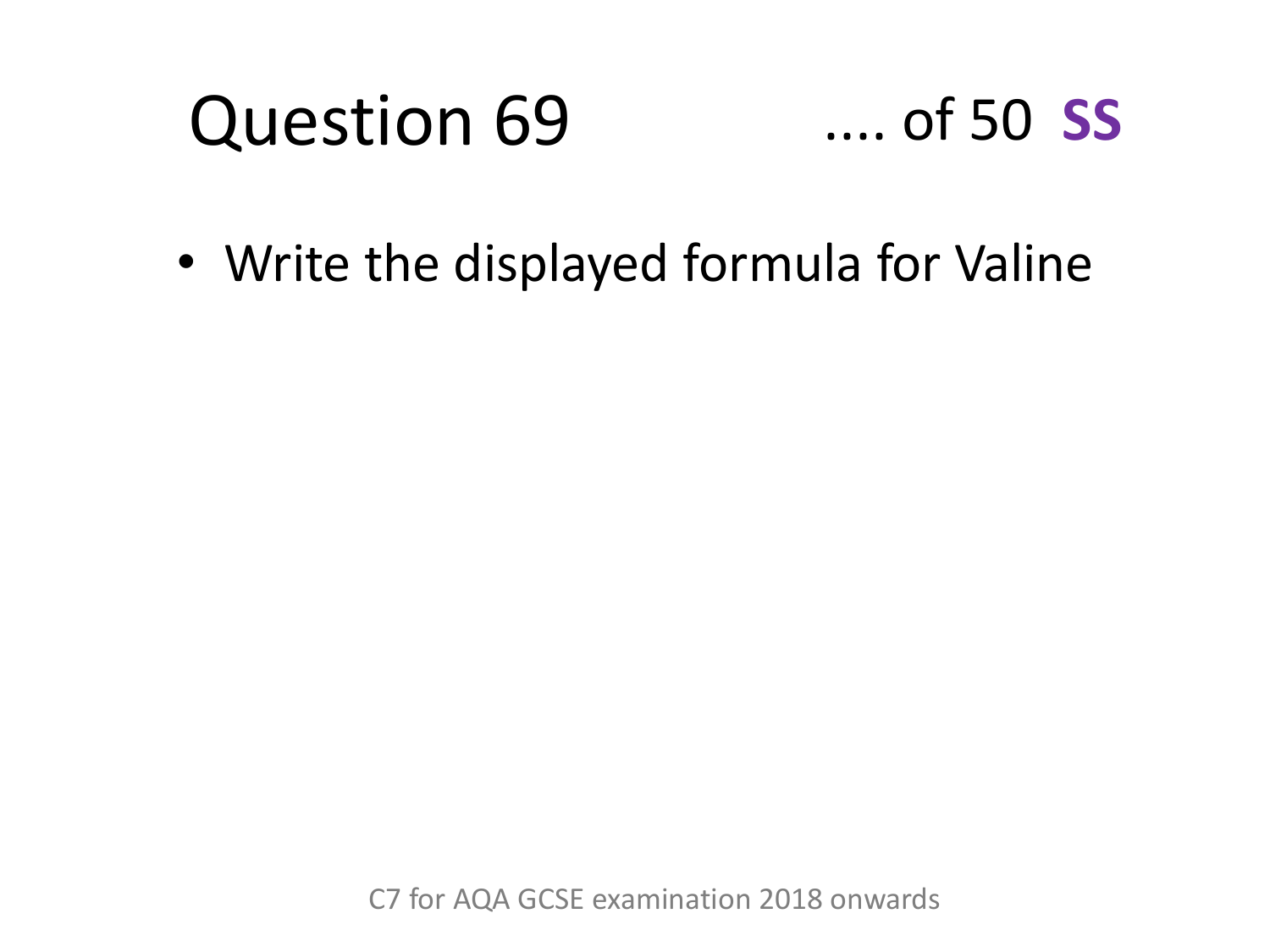#### Answer 69  $...$  of 50

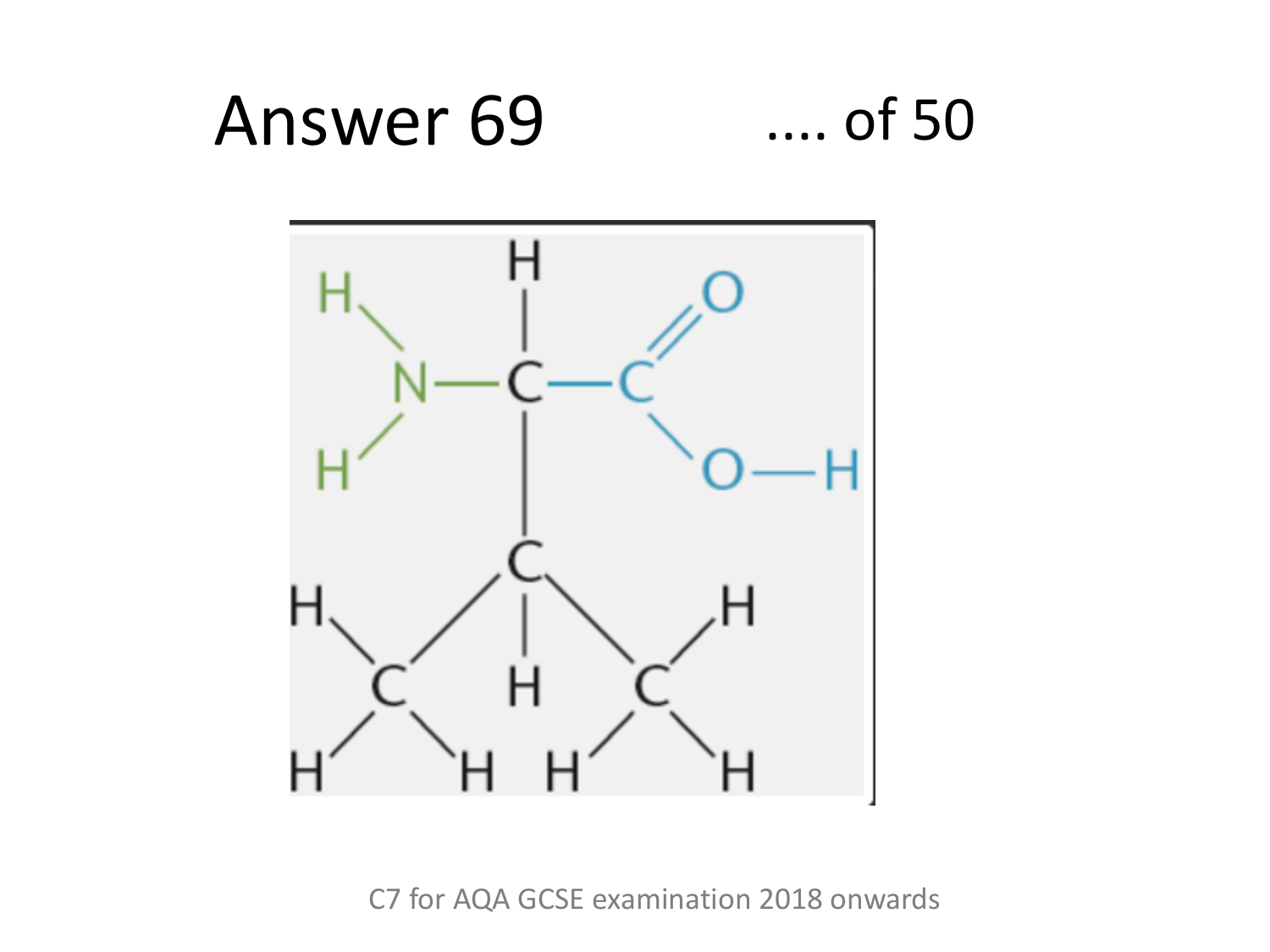

### .... of 50 **SS**

• What is a nucleotide made of?